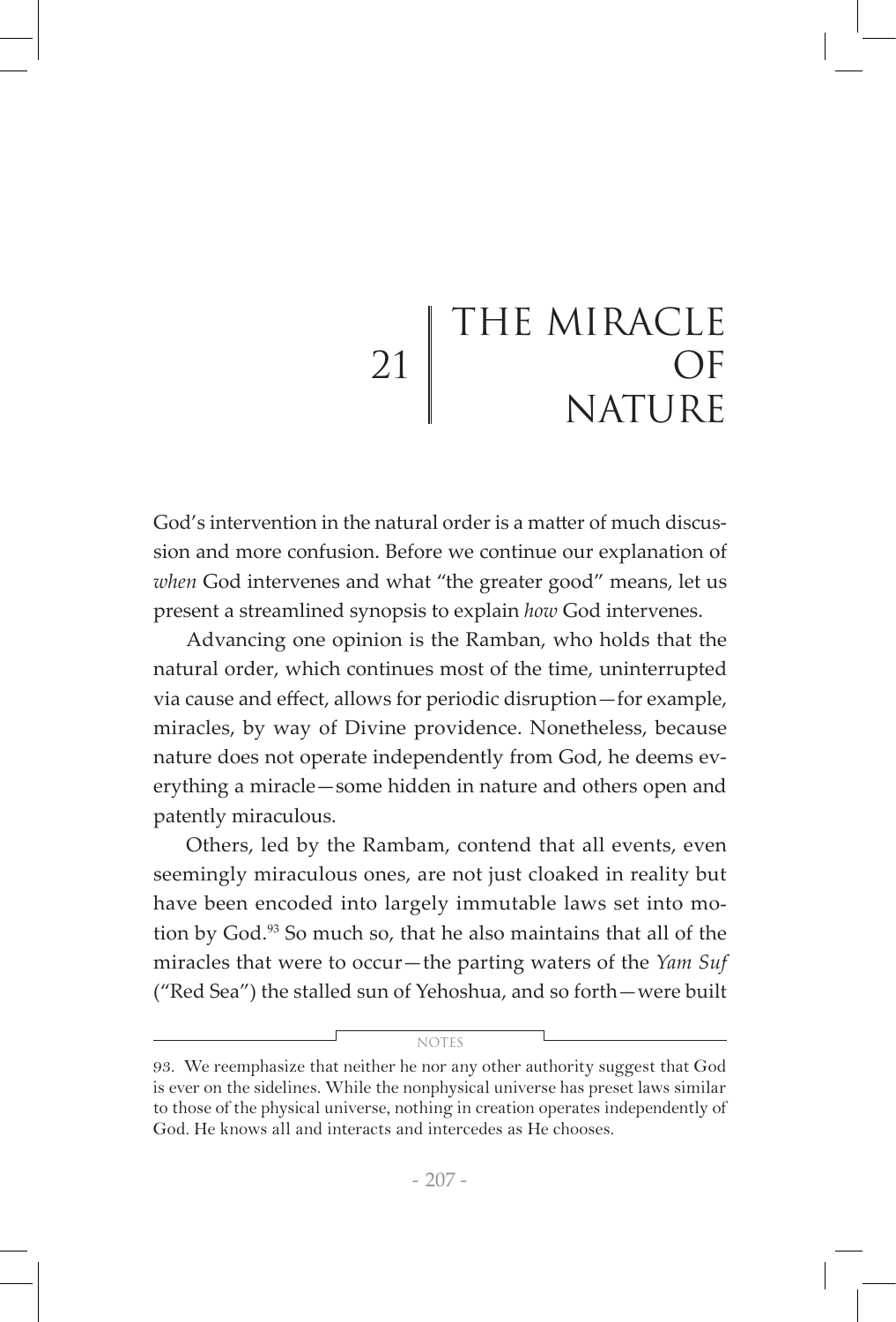into the natural laws during the six days of Creation—or shortly thereafter, during dusk immediately prior to Shabbos.<sup>94</sup> Just as there are physical laws that are true, universal, and absolute, there are spiritual laws with clearly defined consequences. We simply activate them in ways that are not always clear to  $us$ –so they seem less constant or universal.

The disagreement narrows because the Rambam contends that Divine providence—which appears to interfere with the natural order—is itself a natural process. Simply, the natural order was created to allow for preplanned deviations—even miraculous ones—based on a person's conduct. The reasoning is thus: Miracles, which are a function of Divine providence, are set in motion by man's actions, via his free will. Such actions have designated, preexisting consequences (based on an established system of reward and punishment) that are enacted.

While the Rambam maintains that individual providence depends on the activity, not on the person, we can consider that cause and effect are not limited to the act, but also rely on the person—yet do not require direct providence. In other words, these laws apply to all in the same way, all things (people) being equal. But because each circumstance is unique, they are applied differently—not because they vary, but because we do.

For example, the laws of gravity are abundantly obvious when an apple falls from a tree. Can we say that the laws change because one apple falls slower or faster, or that one apple sinks into the ground, while another bounces, collides with other apples, and then rolls down a hill? The height of the tree, the texture of the apple, wind conditions, surrounding apples, moisture levels,

<sup>94.</sup> The Meiri (Menachem Meiri [1249–1310], a famous Catalan rabbi and Talmudist) tweaks this opinion by suggesting that these miracles were not actually embedded into creation but existed in potential—part of the flowchart design but not programmed to be automatically enacted. This position is supported by an hypothesis in physics known as the *multiple world theory*.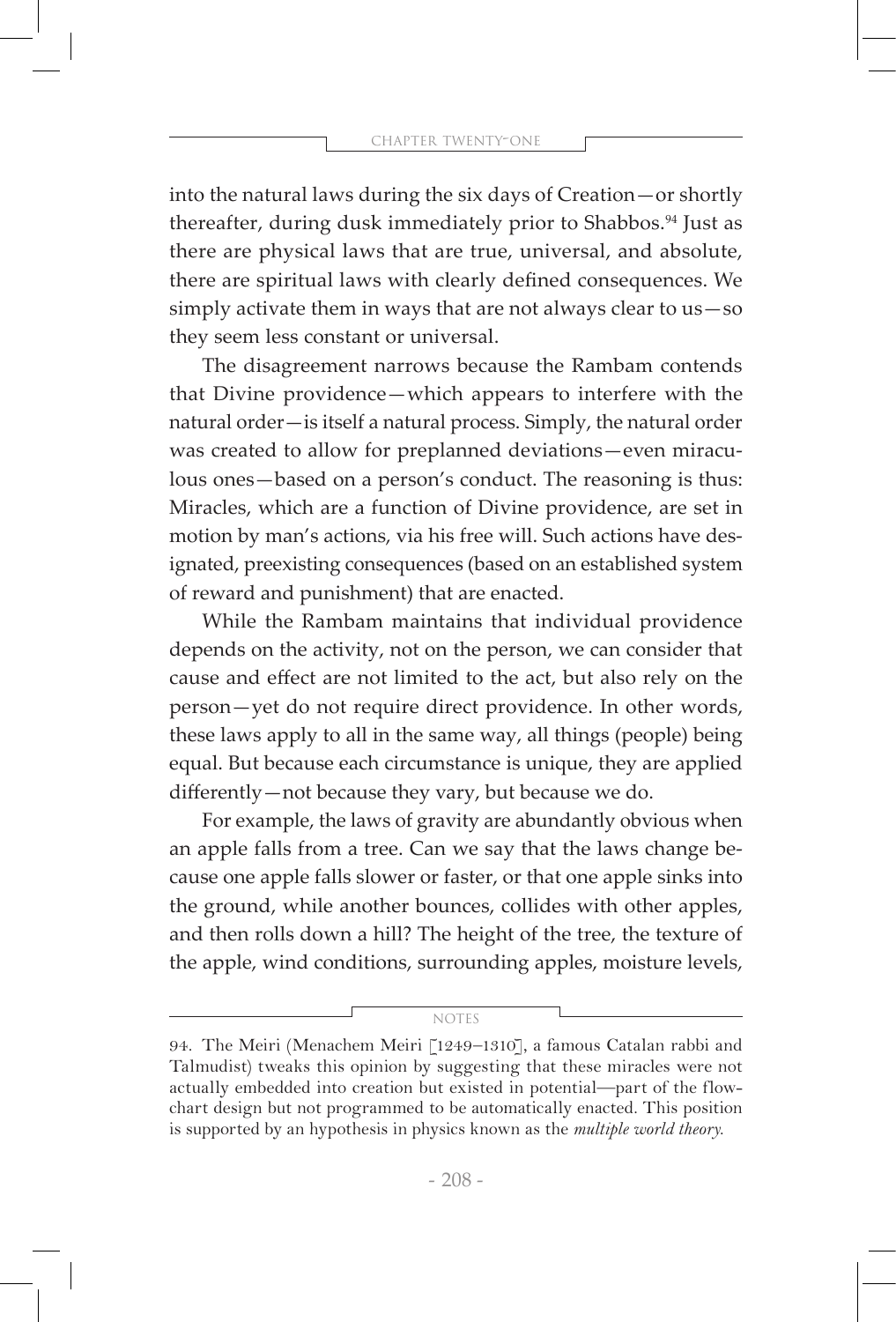and so on, all go into this computation. But the computation is fixed, while the variables are near-infinite. In our loose metaphor, providence (according to the Rambam) does not mean that God is intervening, but rather, such calculations are built into the laws of nature.

Since we are speaking of human beings, who have a unique mission, another dimension must be considered. That is, who the "apple" is. Therefore, one's spiritual DNA—specifically, *tikkun* and *mazal*—is integrated into this "gravity algorithm." The remaining sticking point in the calculation are free will choices—about which the Ramban maintains that Divine providence must come into the equation, while the Rambam would insist that no such intervention is required because the free will choice, too, is contained within the schemata. When we consider, though, that from God's perspective (outside of time and space), everything that will happen has already happened, we can, at least conceptually, bridge the two positions.

# **THE MAZAL OF NATURE**

The above-stated opinions represent two sides of the same coin, but then along came a new coin. The early commentators (*Rishonim*)—the rabbinic scholars between the eleventh and the sixteenth century—who include both the Rambam and the Ramban, hold that nature operates largely independently, though under God's absolute authority. This thinking continued up until the late 1700s, when the latter commentators (*Achronim*) advanced a more direct, hands-on interpretation of *hashgacha*.

The respective position also establishes the meaning of the previously-noted *hester panim* ("the concealing of God's ways"). The *Rishonim* define *hester panim* as an actual concealment of God's Presence and the emergence of a natural order. The *Achronim* assert that *hester panim* only mirrors the natural world, but events are actively directed by God. This then leads into the next question: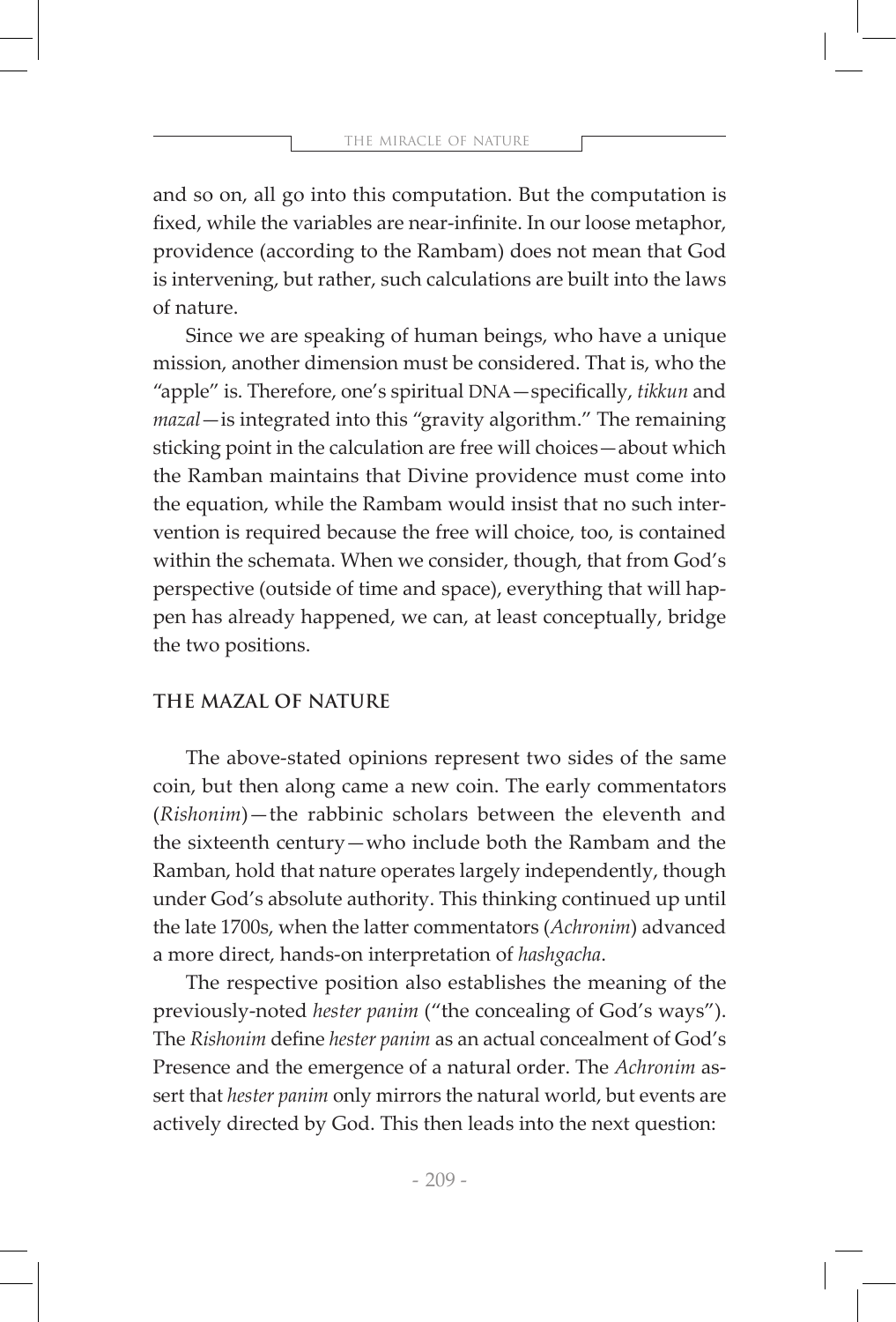How natural is nature when it has nothing to do with man? Does a leaf fall from a tree with any wisdom or decree? The *Rishonim*, of course, hold that the natural world—and its physical properties and laws—serves only as a backdrop for free will. The Rambam writes, "I do not believe that a particular leaf has fallen because of Divine providence; or that this spider has devoured this flea because God has now decreed… . For all this is in my opinion due to pure chance."95

Thus far, he would appear to have physics on his side because, as we discussed, quantum mechanics concedes a degree of unpredictability in the universe. However, a contrasting opinion—held mostly by the Kabbalists and Chassidim—maintains that nothing in creation is by chance—every blade of grass, every grain of sand, is where it is, because God wills it so.

The early Chassidic master Rabbi Pinchas of Koretz observes that "…a man should believe that even a piece of straw that lies on the ground does so at the decree of God. He decrees that it should lie there with one end facing this way and the other end the other way." A later authority, Rabbi Hayyim Halberstam, similarly states,

It is impossible for any creature to enjoy existence without the Creator of all worlds sustaining it and keeping it in being, and it is all through Divine providence. Although the Rambam has a different opinion in this matter, the truth is that not even a bird is snared without providence from above.<sup>96</sup>

Moreover, the *Midrash* tells us: "Even things which you may regard as completely superfluous to the creation of the world, such as fleas, gnats and flies, even they are included in the creation of the world and the Holy One carries out the Divine purpose

<sup>95.</sup> *Moreh Nevuchim* 3:17.

<sup>96.</sup> *Divrei Hayyim* (New York: 1962), "Mikketz", 13d, Arabic no. 26.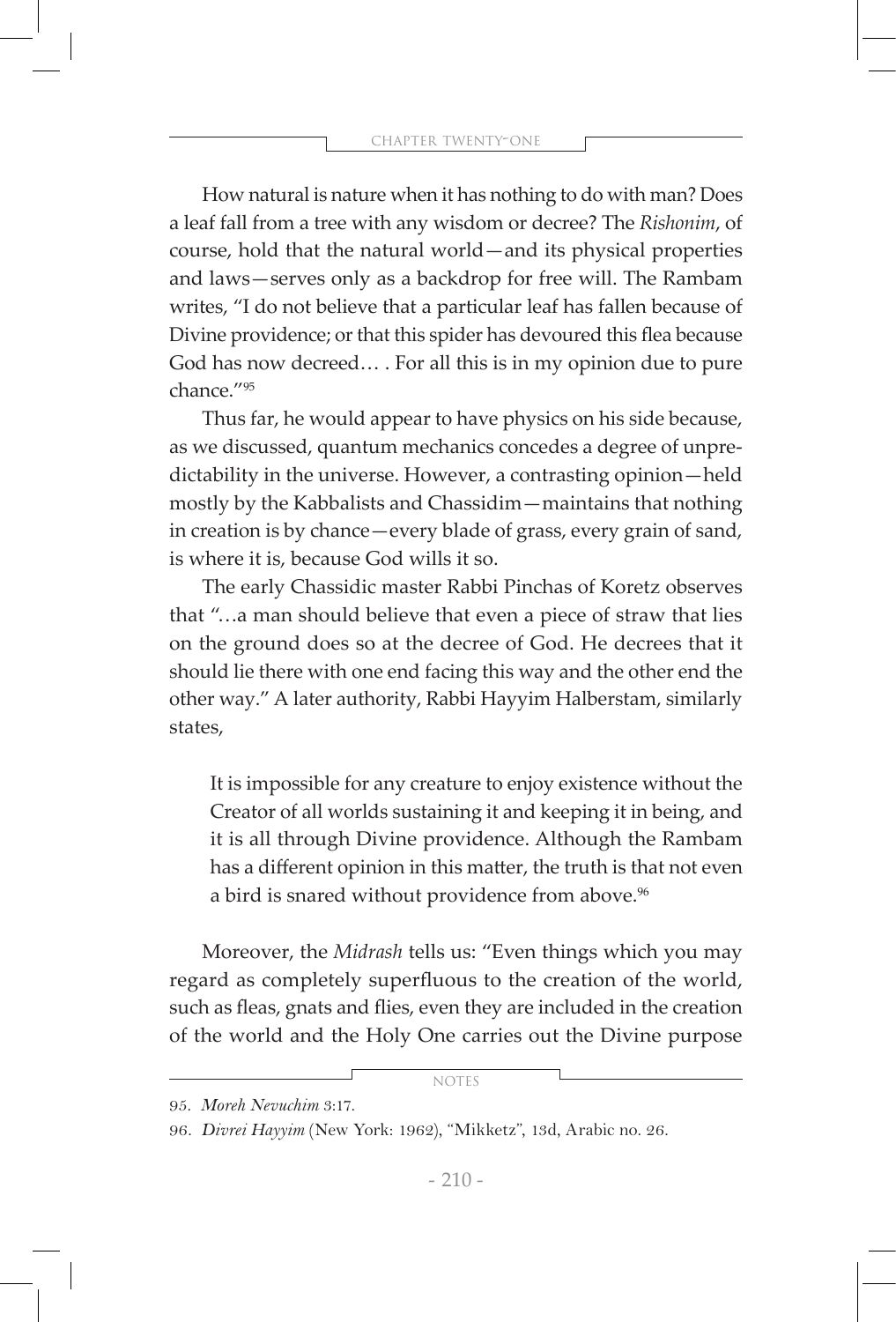through everything."97 Our Sages also remind us, "Do not scorn any person and do not disdain anything; for there is no person who does not have his hour, and there is no thing that does not have its place."98

Enter another quantum mechanics theorem, the *Pauli Exclusion Principle*, which states that electrons cannot occupy the same quantum state simultaneously.<sup>99</sup> In simple terms, every electron, in every atom, everywhere in the universe is at a slightly different energy level and changing the energy of electrons in an object even in a benign way, such as by warming it up—leads to changes in all electron energy levels in the universe.

Indeed, if a butterfly flapping its wings can stir the formation of a hurricane in another part of the world, is it so illogical that a falling leaf may be of greater consequence than we typically assume? Of course, reason informs us that some connections are more direct and stronger than others, and in the scheme of things, some things matter more than others, but a deep question emerges: When everything is connected to not just something else, but to everything else, does a concept of chance exist? To help answer this question, we will examine another set of contrasting sources:

❑ The *Midrash* states, "There is not a blade of grass that does not have a *mazal* [or constellation] in heaven that strikes it and says, 'grow!'"<sup>100</sup>

#### notes

100. *Bereishis Rabbah* 10:6.

<sup>97.</sup> *Bereishis Rabbah* 10:7.

<sup>98.</sup> Ethics of the Fathers, 4:3. "Nothing exists that isn't for some higher purpose, i.e., to reveal God's glory. The reason for this is that nothing exists that doesn't have a spiritual root above. This includes things that are covered by many layers of 'garments' and therefore seemingly totally removed from and even antithetical—to Godliness" (*Teferet HaChinukhi, Parshas Vayeira*).

<sup>99.</sup> The principle applies to fermions (particles that obey the *Exclusion Principle*) which include protons, neutrons, and electrons—the three types of elementary particles that constitute matter.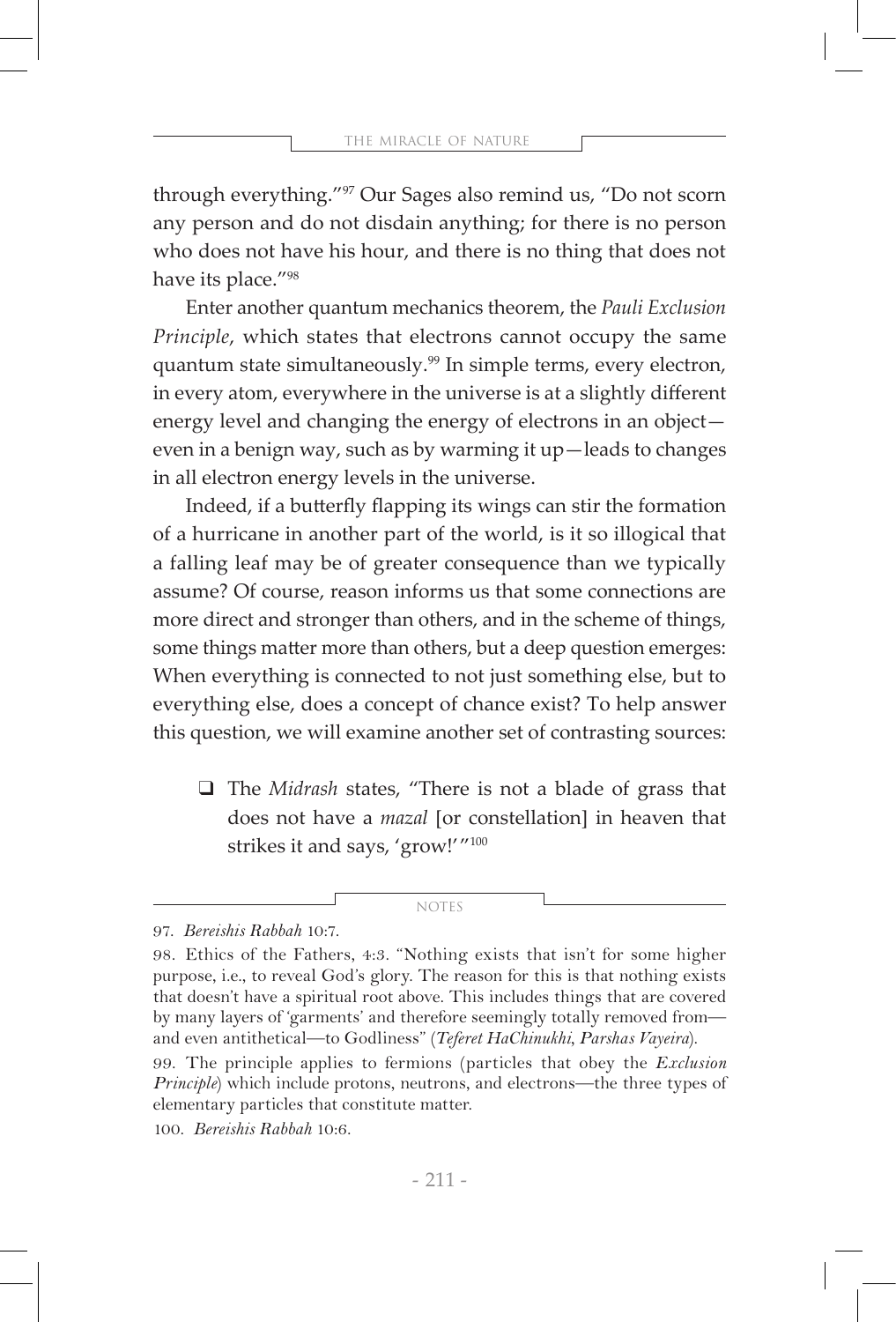#### chapter twenty-one

❑ The *Zohar* states, "There is not a blade of grass that does not have an angel who is appointed to look after it and strikes it and tells it to 'grow!'"<sup>101</sup>

Elsewhere, the *Zohar* illuminates the spiritual mechanics behind these two statements: "There is no blade of grass in the entire world that is not ruled by a star and constellation in heaven, and over that star there is one official appointed over it that serves before the Holy One. These are the angels."102 God's providence works through the angels, and these angels, in turn, work through the stars and planets.103 The Rambam echoes these sentiments.

Everything that comes into being in this lower world—namely, every "living soul" and every tree and every species of grass and every one of the species of minerals—the whole has the Deity as its maker, through a power coming from the spheres and the stars. And they are in accord that the power of the Creator flows first upon the spheres and the stars; from the spheres and the stars it flows and spreads through this (lower) world—everything that is, thereby coming into being.<sup>104</sup>

Kabbalists explain it thusly: Divine energy flows through four worlds which terminate in the physical universe. *Atzilus* ("the

notes

<sup>101.</sup> *Zohar* 1:34a.

<sup>102.</sup> *Terumah* 171b.

<sup>103.</sup> Rabbi Aryeh Kaplan, Commentary on *Sefer Yetzirah.*

<sup>104.</sup> "Letter on Astrology." Cited by Isadore Twersky, *A Maimonides Reader* (New York: Behrman House, Inc., 1972), 463-47. Many themes swirl behind the scenes of Divine providence, such as the Land of Israel and God's use of angels in His supervision. While these areas are important to explore, our focus is limited to aspects that intersect directly with our free will. We should underscore, however, that God does not need intermediate mechanisms angels, constellations, and the like—nor are they imbued with any authority that can ever deliberately contravene the will of God.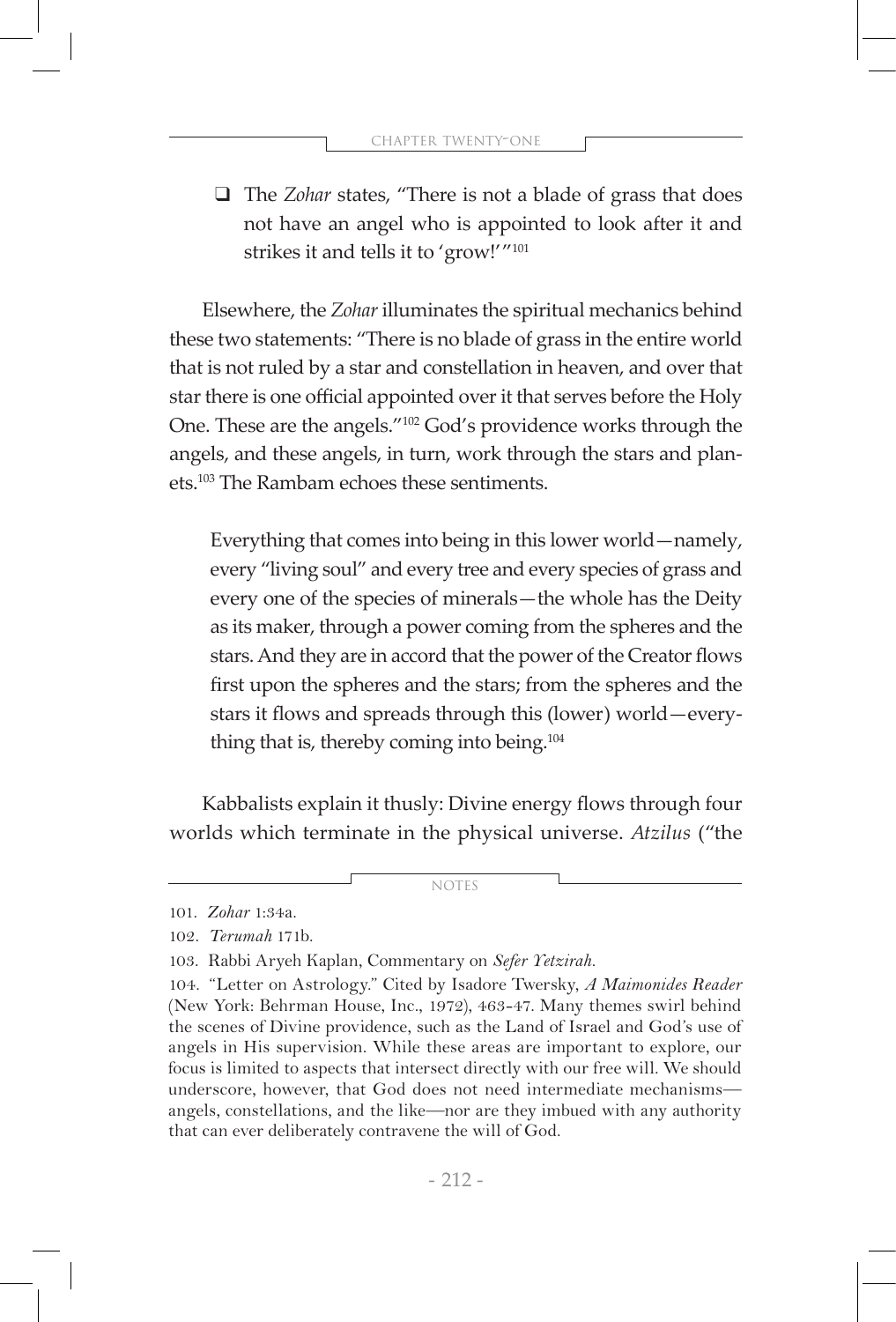world of emanation") is the plane of the ten *Sefiros; Beriyah* ("the world of creation") is the realm through which the influence of the *Sefiros* is directed down to *Yetzirah* ("the world of formation") the domain of angels; they in turn influence the constellations in *Assiyah* ("the world of action"), which then affects everything in our world.

Crucial to our understanding is that the laws of nature and the course of nature are in accord with the will of God, because the natural world is synchronized with our *mazal*. (The Rambam's reference to "pure chance" does not include events that concern man, even though he and others hold that man, too, can be subject to chance—the definition of which, is open to much debate.)

The extent of synchronization between the natural world and man is also in dispute—as is God's use of intermediaries and part and parcel, whether His will is actively or passively expressed, for whom, and how often. In broad strokes, the three major positions are as follows:

- **1.** Significant events: (*tikkun*-related) with everything else subject to chance.
- **2.** Major events and interactions: (*tikkun*-related plus soft *mazal*-related [see following chapter]) with everything else subject to chance.
- **3.** All interactions: since all of creation impacts man, everything in creation—both animate and inanimate—is synched with humanity). Nothing is subject to chance.<sup>105</sup>

Following the common denominator of a synthesized approach, if we are living our lives in accord with our purpose in life,

<sup>105.</sup> These authorities maintain that God creates the universe anew every moment, and nature, while governed by *mazal* is directed through active Divine Providence for all people and—according to a subset opinion—toward all of creation.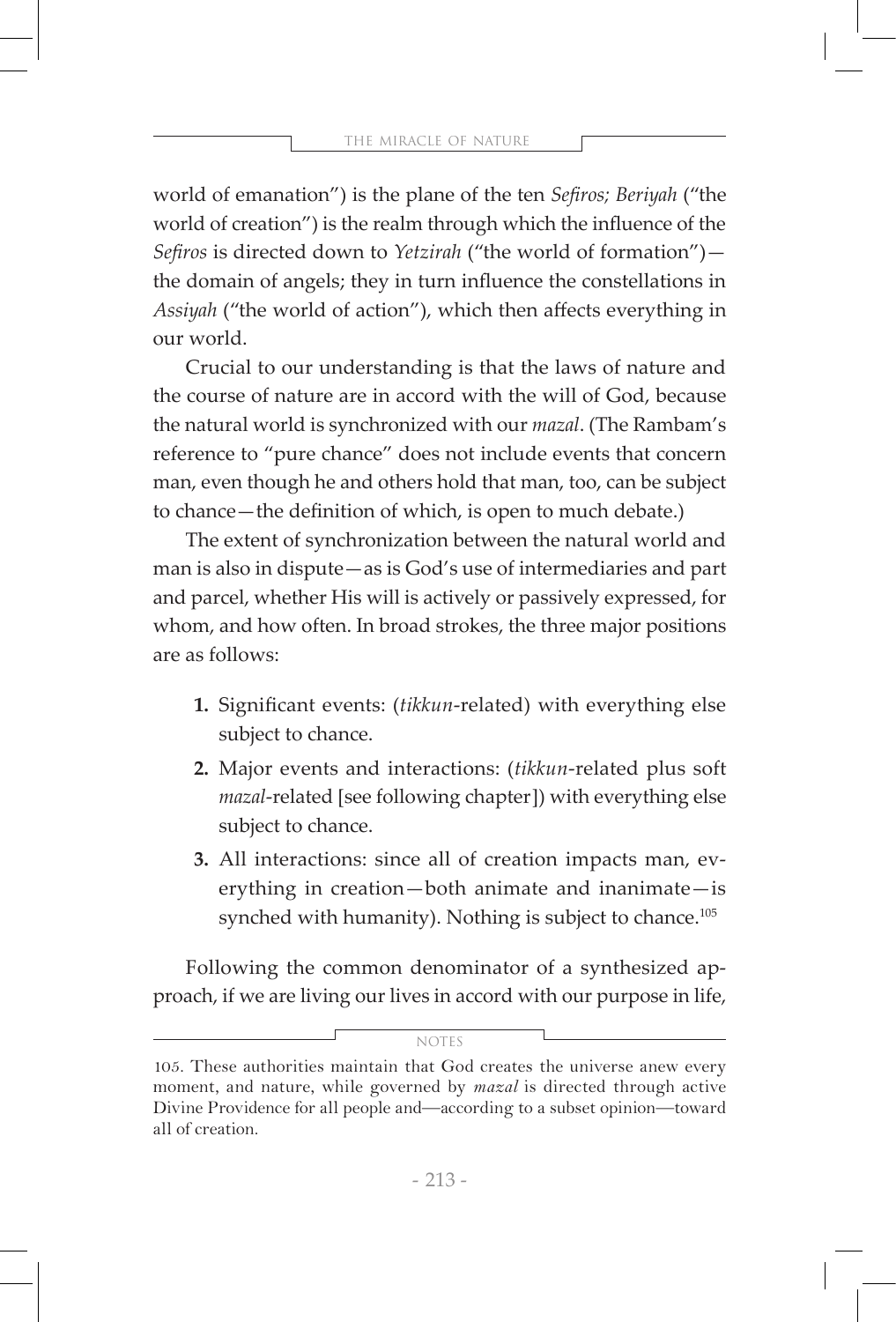then *mazal* dictates that the bulk of our experiences and certainly pivotal episodes are perfectly necessary (fine-tuned to one's level of awareness). This is how life operates for most people, those who live within the margins of their *madraigah*. They have their role in God's plan, cloaked in the natural order of the universe, which itself is reflected in the stars—or *mazal*. 106

The function of a decree is to assure the expression of a person's *mazal*, guaranteeing—to the extent that we do our part those experiences that are necessary. Essentially, if we are "doing our jobs," then nothing of significance can happen to us that is not supposed to happen. In this way, the Talmud tells us, God has many messengers to carry out His will. This is what Joseph implied when he revealed himself to his brothers: "I am Joseph your brother. You sold me to Egypt. But don't worry or feel guilty because you sold me, for God has sent me ahead of you to save lives… . It is not you who sent me here, but God."107

If Person B is living in accordance with his purpose, then Person A cannot do to him what is not decreed—regardless of person A's spiritual station. *Mazal* assures this.108 In addition, as long as Person A is acting within his *madraigah,* he also cannot do anything to Person B (no matter how deserving Person B may be) that is not within his own (Person A's) *mazal*. Generally speaking,

<sup>106.</sup> There is much written on the Torah view of astrology, the particulars of which, are beyond the scope of our discussion. However, the overriding *halachah* is most pertinent: It is forbidden to be superstitious, or to engage in, or inquire of, a practitioner of sorcery, fortune-telling, astrology, and horoscopes (Leviticus 19:26; Deuteronomy 18:9-12). The Sages explain that we must place our trust in God, and not in any lesser force.

<sup>107.</sup> Genesis 45:1–11.

<sup>108.</sup> See Chapter 14, "Agents of Adversity" for two exceptions: (1) where we reference the Talmud (*Bava Kamma* 60a), "Once permission has been given to the Destroyer to destroy, he does not distinguish between the righteous and the wicked;" and (2) this unique period in history, referred to as *ikvos d'Meshichah* ("footsteps of the Messiah.") See also subchapter "Final Redemption" in Chapter 25 "Unperceived Influences," for a nuanced qualification.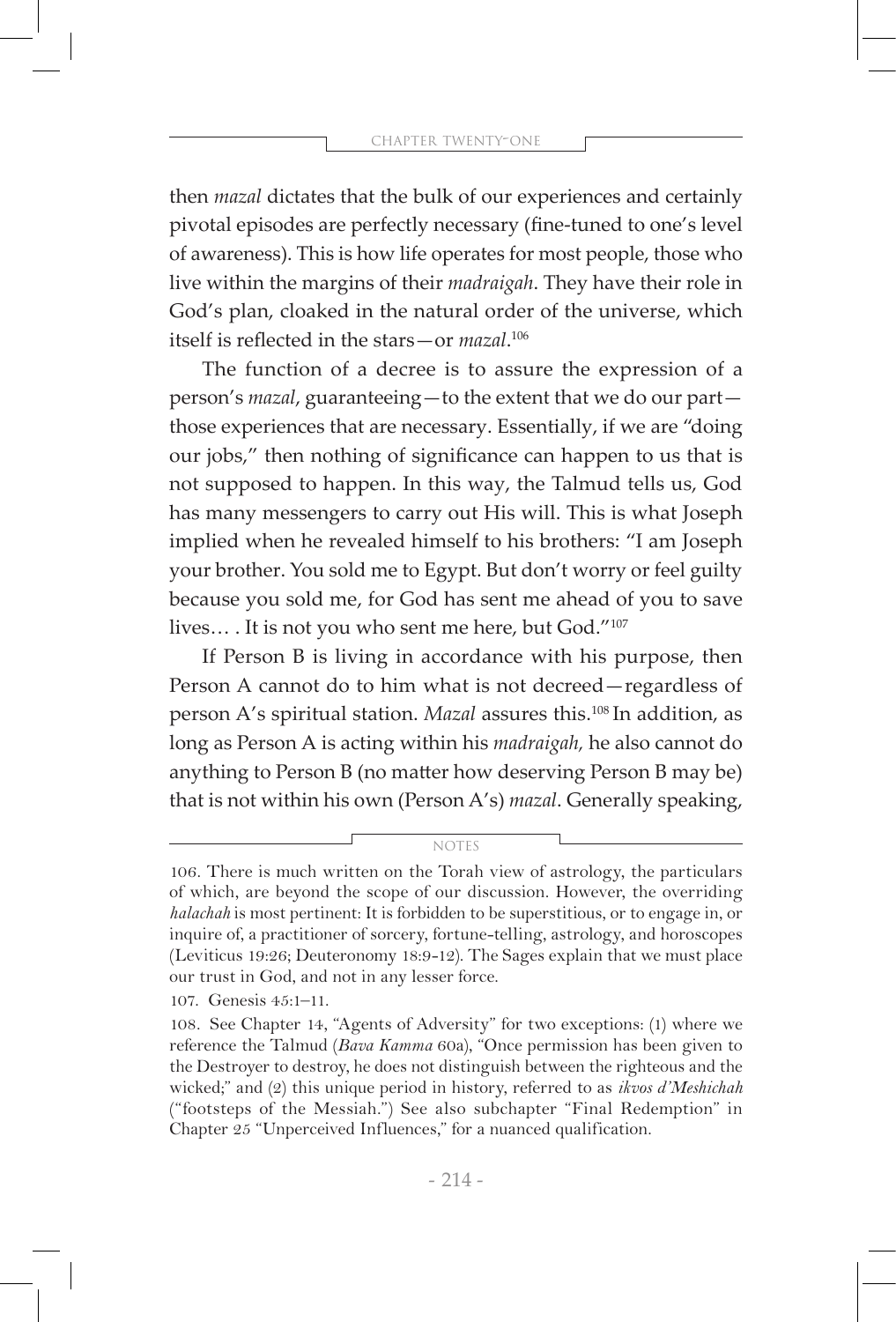we cannot act in any way to ourselves or to others that will render us incapable of fulfilling our purpose. $109a$ 

Therefore, nature's incursion into humanity is not the issue; neither is its contact with those governed under active *hashgachah pratis*. God gives Divine permission for nature to "take its course" and to operate as is, unless and until it impedes on those governed under *hashgachah pratis*; because those operating within their *madraigah* are governed by *mazal*, which functions within the system of nature; and complete negligence deactivates our *mazal* and our purpose is absorbed into the natural world.

This explanation helps us to integrate the Chassidic view, which, as we will recall, maintains that even nonhumans operate under Divine providence. Inanimate matter, plants, and animals, of course, do not possess free will, and as such, their existence does not depend on their deeds; a system of reward and punishment requires the possibility of choice. Rather, the providence they receive is not unlike that of a human who is reduced to a *kli*, in how they affect all of creation.

When a particular animal or item belongs to—or affects—a human, its status is determined by the specific governance of the person. It is covered under an umbrella policy, in a manner of speaking. It is correct to conclude that a piece of straw will at times be given special providence, while God may permit a human being to be swept up by a force of nature.

# **PERFECTLY RANDOM**

The above discussion is not meant to button up and an existential debate because the crux of the issue remains: How do

<sup>109</sup>a. We cannot resort to the pseudo-logic that says: Since a person who lives life above his *madraigah* is not subject to randomness, I am not responsible for whatever I do to him because all that befalls him is decreed. This mentality is ludicrous because we can never know where a person's *madraigah* rests.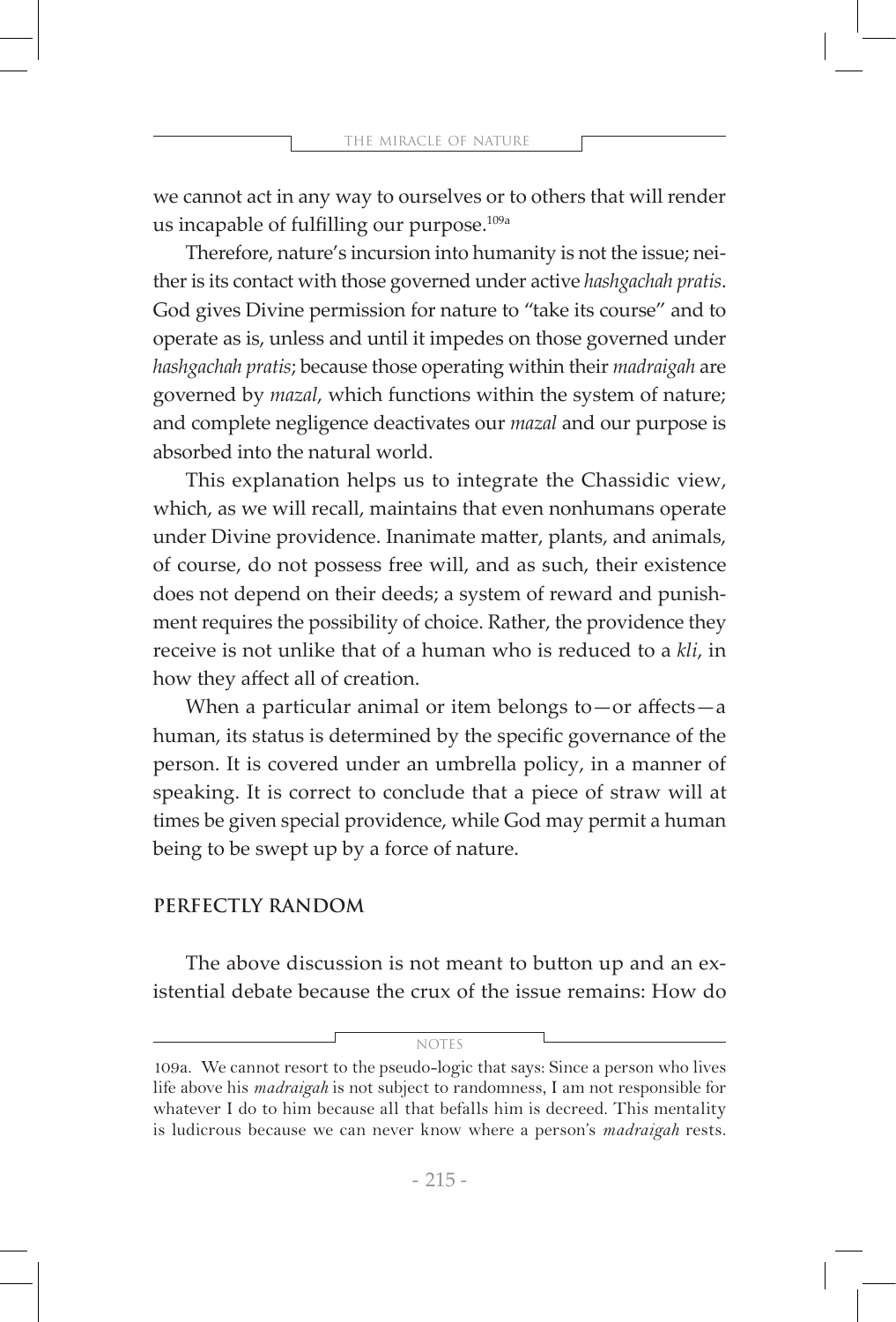we define *chance* and *nature* when it comes to human beings? It is indisputable that everything transpires according to the will of God. But does this mean that: (a) His precise will is carried out through nature, even when a person lacks awareness or is outright negligent (in which case we are left with the unsettling assumption that God not only permits the expression of evil but also directs it), or (b) His will is for man to be subject to the laws of nature. If the latter, is it conceivable or completely heretical to imagine that *chance* could mean more than the unpredictable that something may truly happen randomly?

Re-examination of a fundamental concept acquaints us with a third option. We have established that reality is keyed into our level of awareness (our free will choices determine our perspective, and our perspective defines our reality).

Although God presents a range of potential outcomes within the bounds of nature and confined to our *mazal/tikkun*  when applicable—it is *we,* not God, who bring definitive form to the world around us. This is His will—for us to complete, to perfect, creation.

By definition, a free will event is not based on any specific cause (explained further in Chapter 24, "The Battlefront"). If something were to compel us in one direction over another, the outcome would not be free but rather a function of factors which lead us to an inevitable conclusion.

Free will shares a conspicuously similar definition to *chance* (the unknown and unpredictable element in happenings that seems to have no assignable cause) because what we call *chance* is none other than an unmeasured consequence of

Furthermore, each person is responsible for his own actions, and we are held liable because we did not have to choose to be the messenger of fate. Regarding the period of Egyptian slavery, the Rambam says that while a decree on the Jewish people was enacted, each Egyptian citizen had the choice to not contribute to the oppression (*Hilchos Teshuvah* 6:5).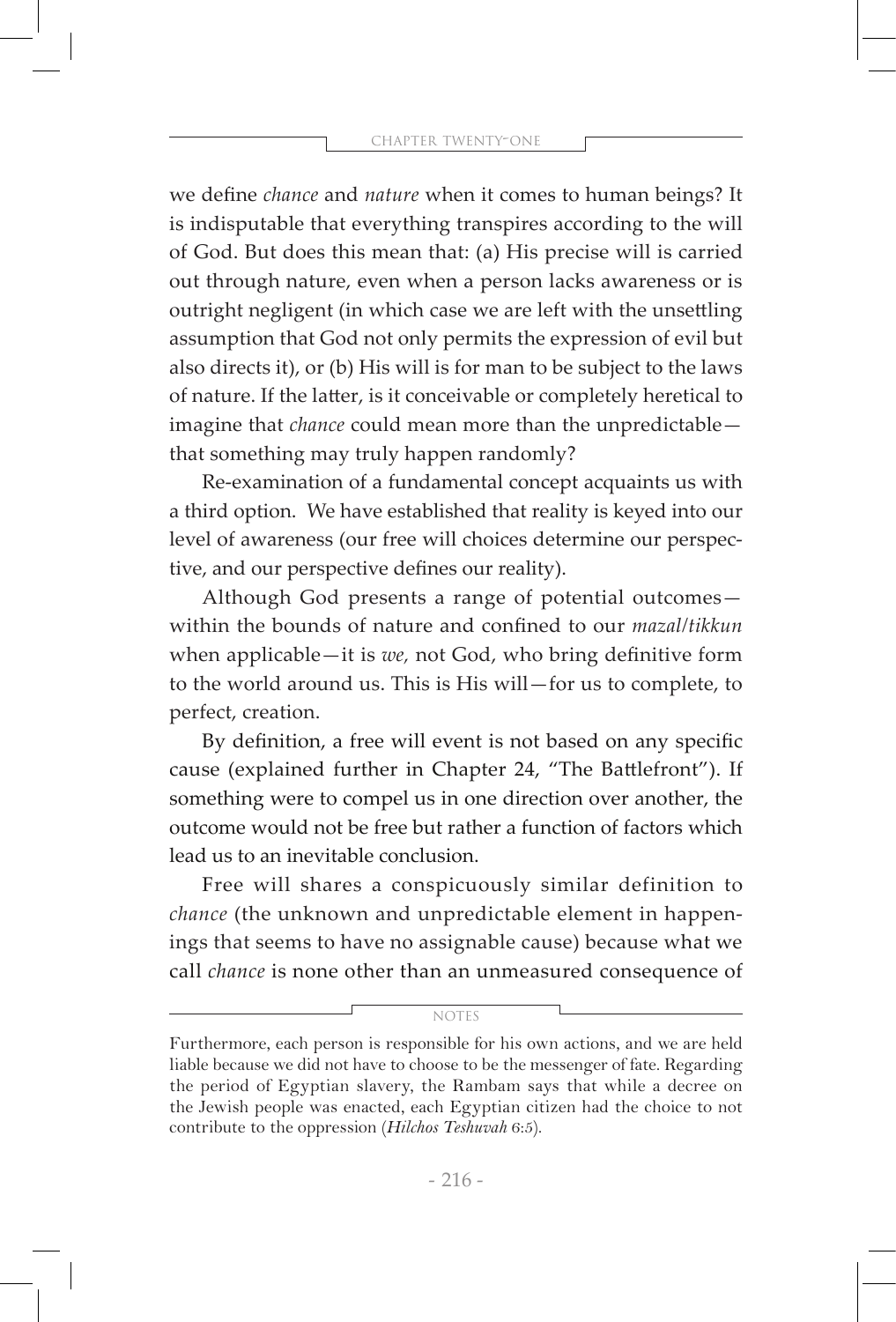our free will choices; or possibly even a direct impression of these choices.109b

In short, blaming God for the unnecessary unpleasantries in our lives is like blaming the mirror for our reflection. Perspective (which is a function of choice) defines our reality from the platter of possibilities, but it also determines what is on the platter in the first place. Metaphorically speaking, our perspective determines:

- ❑ The selection of food that is on the menu. (Everything God does is for our good, so what is offered depends on what is good for us; and that depends on our ability to receive the good. The wider our perspective, the more God we see—receptive capacity expands—and the greater the field of possibilities.)
- ❑ Which of those foods we are actually served. (Perspective defines reality from the range of options.)
- ❑ How much pleasure we receive from what we eat. (As noted elsewhere, the qualitative experience of the circumstance is also based on our perspective.)

Since human consciousness is required to "collapse the wave probability" (see Chapter 18, "A Quantum State"), those who are completely unaware or spiritually unconscious, have to eat whatever is in front of them. They have no say in spiritual matters. Their world is entirely physically-based: cause and effect. However we define nature, this is it.

# **DRAWING ON PERFECTION**

Perhaps the real difficulty in understanding the natural world

109b. "The main responsibility to complete God's plan lies in man's hands" (*Chagigah* 13b).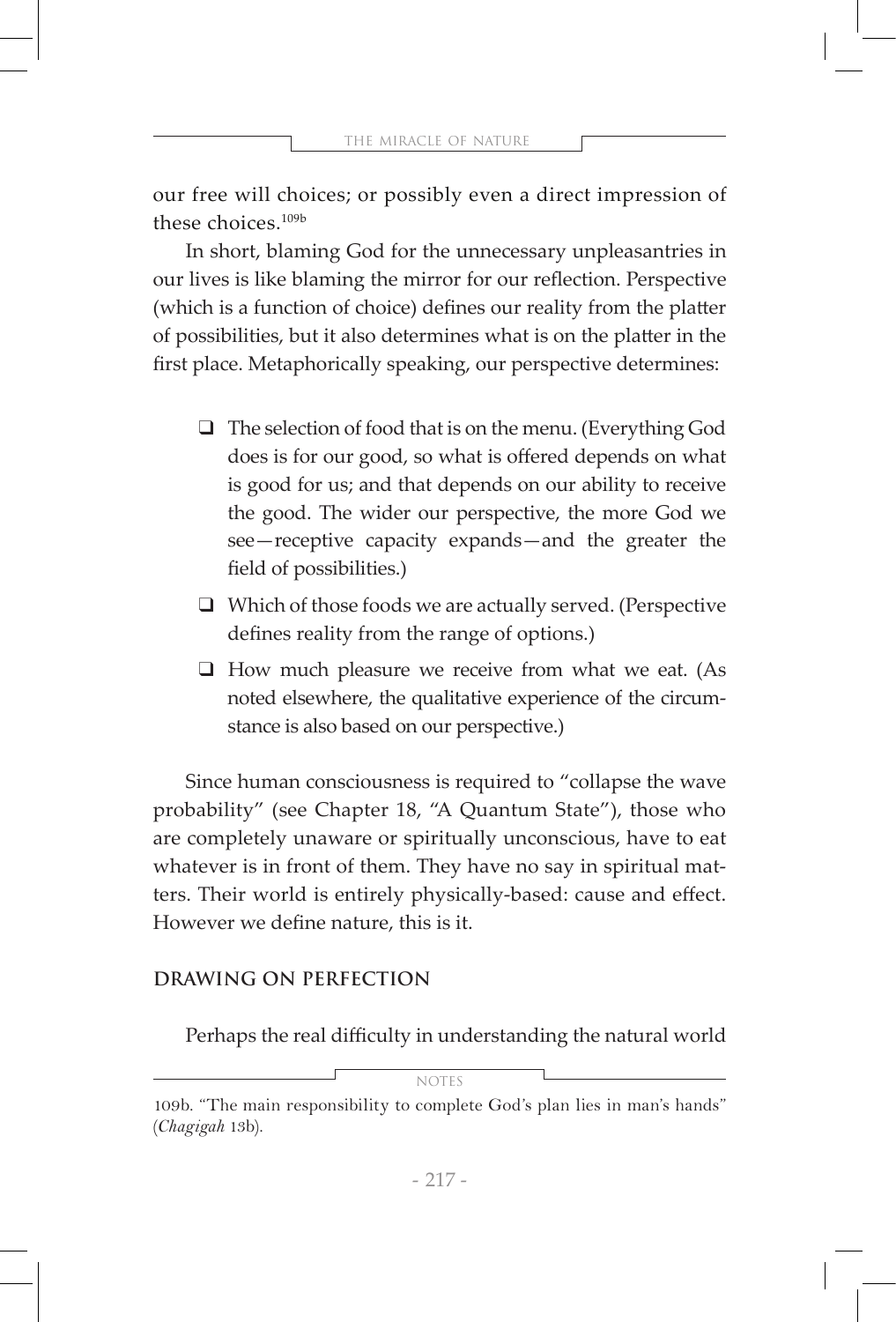lies not in our definition of *chance* but in our underestimating the sophistication of *chance*. In Kabbalah, *Tohu* ("randomness" or "chaos") originates at the level of the inscrutable *Sefirah* of *Keser*, which is above both nature and intellect.

It is highly relevant to note that human beings are incapable of independently duplicating true randomness, and a valid random number generator, for example, is impossible to create. We can only produce a stream of numbers that appear as if they were chosen randomly, unless the algorithm is based on an atomic or subatomic physical phenomenon which obey the laws of quantum mechanics. It is obvious that our inability to fathom total perfection is matched only by our inability to fathom total imperfection. God is perfect, and everything He does is perfect. In absolute reality, there is no concept of *chance* as we understand it. But if a finite world can exist within the Infinite, if multiplicity can exist within unity, and if free will can coexist with Divine foreknowledge, then we will have to accept that disorder can exist within Divine order.

Still, the underlying flaw in our fixation is that everyone and everything must be in the "right" place and nothing can be "out of place" for perfection to be realized. Naturally, this would preclude the possibility of two or more legitimate outcomes or even routes—be it the position or path of a leaf or of a human being.

The presumption is that a given physical permutation will have an exacting spiritual outcome. This is not so. Fundamentally, *mitzvos* (which lead to perfection of oneself and the world) will have fluctuating spiritual impact based on one's awareness, intent, and effort. Whereas a poorly executed *mitzvah* carried out with extreme effort may generate greater spiritual perfection—and fixing of the world—than a *mitzvah* performed with technical precision and minimal effort; in fact, lacking proper intent (such as in the case of *Megillah* or blowing of the *shofar*) a *mitzvah* may be totally invalid.

The natural world awaits our contribution to move creation forward, but our awareness does more than infuse spirituality into physicality. We, as noted, give birth to a more perfect physical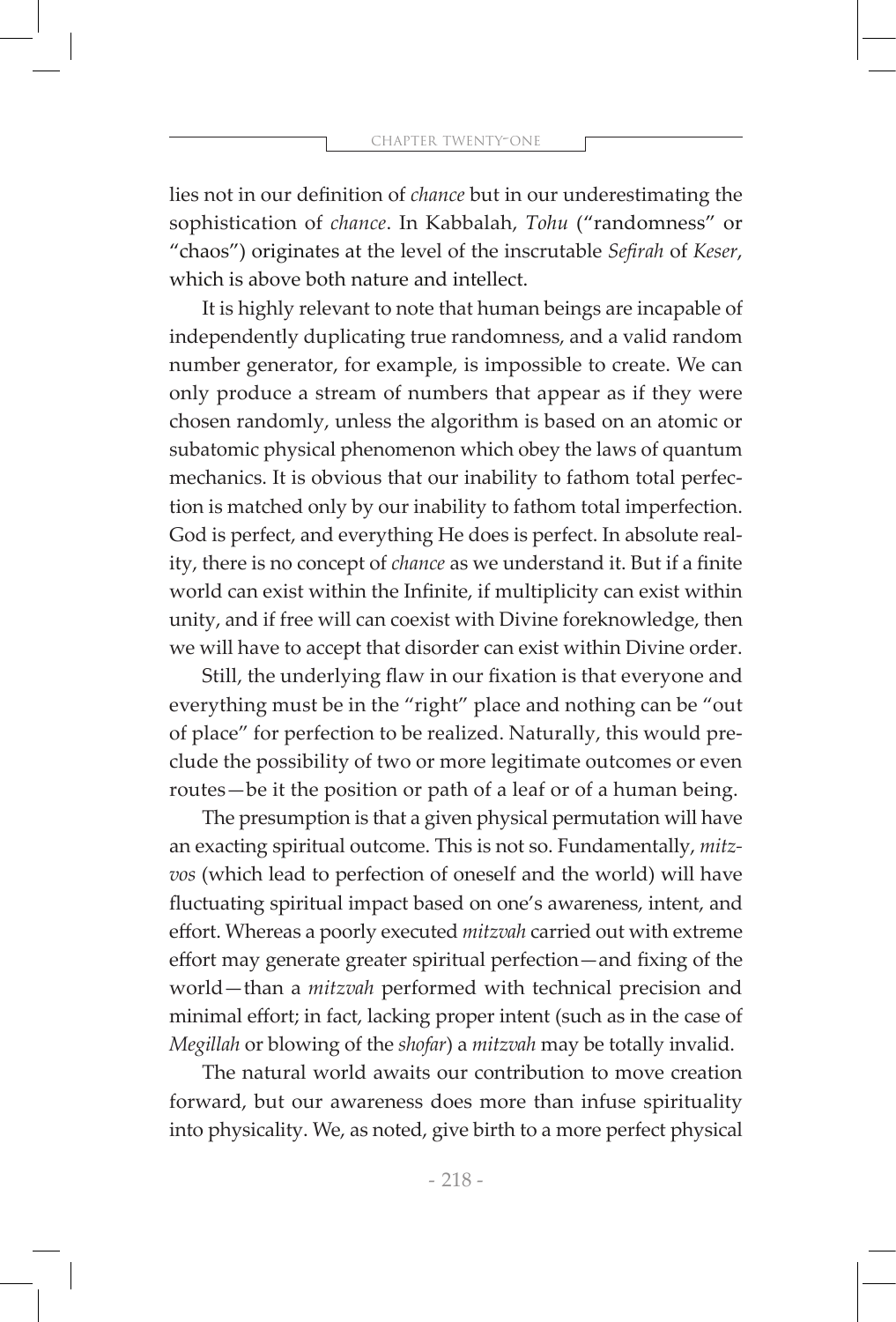reality that is most profoundly, non-linear. The concept of *teshuvah* serves as a potent proof, whereby our heightened awareness (which shifts perspective) retroactively creates order out of disorder—sublimely so, a *mitzvah* can emerge from sin and make imperfection the very instrument of perfection.

This is indeed the splendor of *teshuvah*, because in the *Next World* we experience only the final, more perfect reality. Symbolically speaking, let us say that a particular sin produces a straight line. This line is unchanging, since *teshuvah* does not alter what is but changes the meaning of what is. The straight line can become part of a triangle, a square, a hexagon, or any other shape, for better or worse—though in the case of *teshuvah* the line becomes part of a pattern that perfects our soul.

We see how our preoccupation with a perfect temporal physicality is misplaced. The shape of what transpires is no longer meaningful if it no longer exists. A line may still be a line, but once it becomes part of another form, it loses its definition, its meaning. This is how a sin becomes a *mitzvah*. Ultimately, we dwell in a nonphysical world where there is no time. We do not live with a "line of sin," but, rather, we exist as the complete defining shape, in totality, for eternity. Hence the previously-quoted Talmudic proclamation "There are those who acquire their World (to Come) only after years (of Divine Service) and there are those who acquire their World (to Come) in an instant."109c

As noted in an earlier footnote, the first stage of creation is called the Universe of Chaos or *Tohu*, but Kabbalistic writings teach that there was also emptiness (*bohu*), which indicates that there were other vessels ready to receive the light—which is called the "Universe of *Tikkun*." On a macro level the core paradox—the harmonization of disorder and order—can be modestly grasped when we recall that in order to bring creation to its state of perfection—*tikkun olam*—we need to emit our own individuality, fulfill our own *tikkun*. Imperfection, or disorder, is thus a requisite for

notes

109c. See *Avodah Zarah* 17a.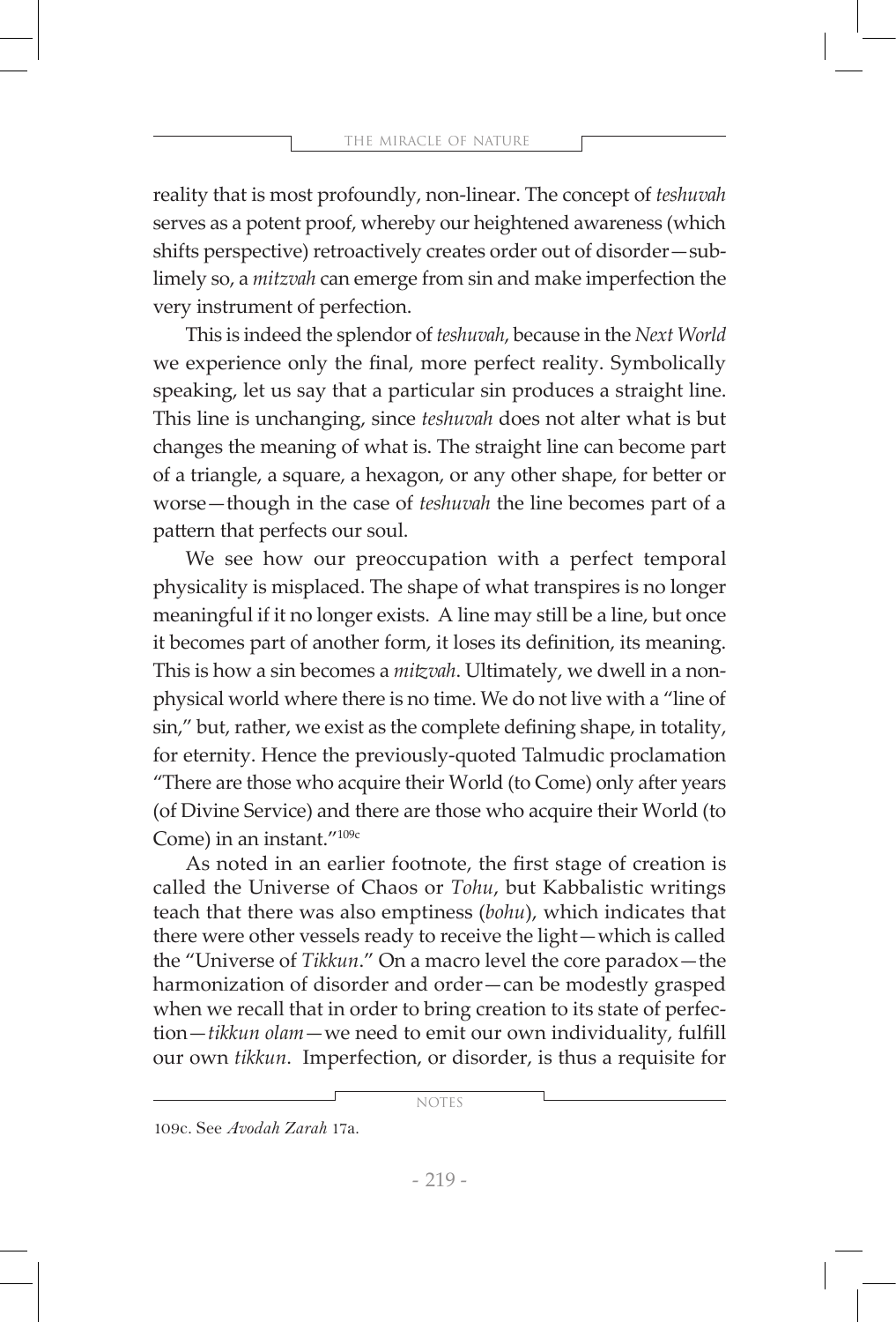perfection, perfect order. As we are about to see, this concept becomes less confounding with a glimpse into how God's perfect will expresses itself, in the system that manifests His goodness.

## **THE GREATER GOOD AND JUSTICE FOR ALL**

We have noted a multitude of reasons for why there are challenges in our lives—all geared toward our good. But what if a situation exists where none of these reasons are in play? (a) We will not get the message; (b) it has nothing to do with our *tikkun* or *mazal*; (c) we are not a *kli* in this instance; (d) it will not lead to greater injury; (e) an open miracle is unnecessary; (f) there is no domino effect into anyone's life; and (g) the situation does not impose on anyone's free will, *tikkun*, or *mazal*.

Might an all-loving God choose to intervene to spare us from an unnecessarily painful ordeal—even when we are negligent? What is the harm? To answer this question, imagine our world as a giant cosmic game, with one Referee. If at any time He gives one player a single extra point outside of the rules, what happens to the game? It's rendered illegitimate. We would not have a game at all. In that instant, there is no longer a difference between that single unearned point and all of the rightly earned ones. All points become worthless.

We know, of course, that God does intercede in the game of life. Often, His wisdom does not make sense to us. Yet God is Truth. His system (comprised of *hanhagas hamishpat* and *hanhagas hayichud*) is unimpeachable—infinitely so. Our inability to grasp the rules of the game signifies a deficiency within ourselves, not in Truth.110a

Recall that *hanhagas hamishpat*, the system of justice, runs according to the rules God sets. It falls under the canopy of cause

<sup>110</sup>a. "The deeds of the Mighty One are perfect, for all His ways are just" (Deuteronomy 32:4).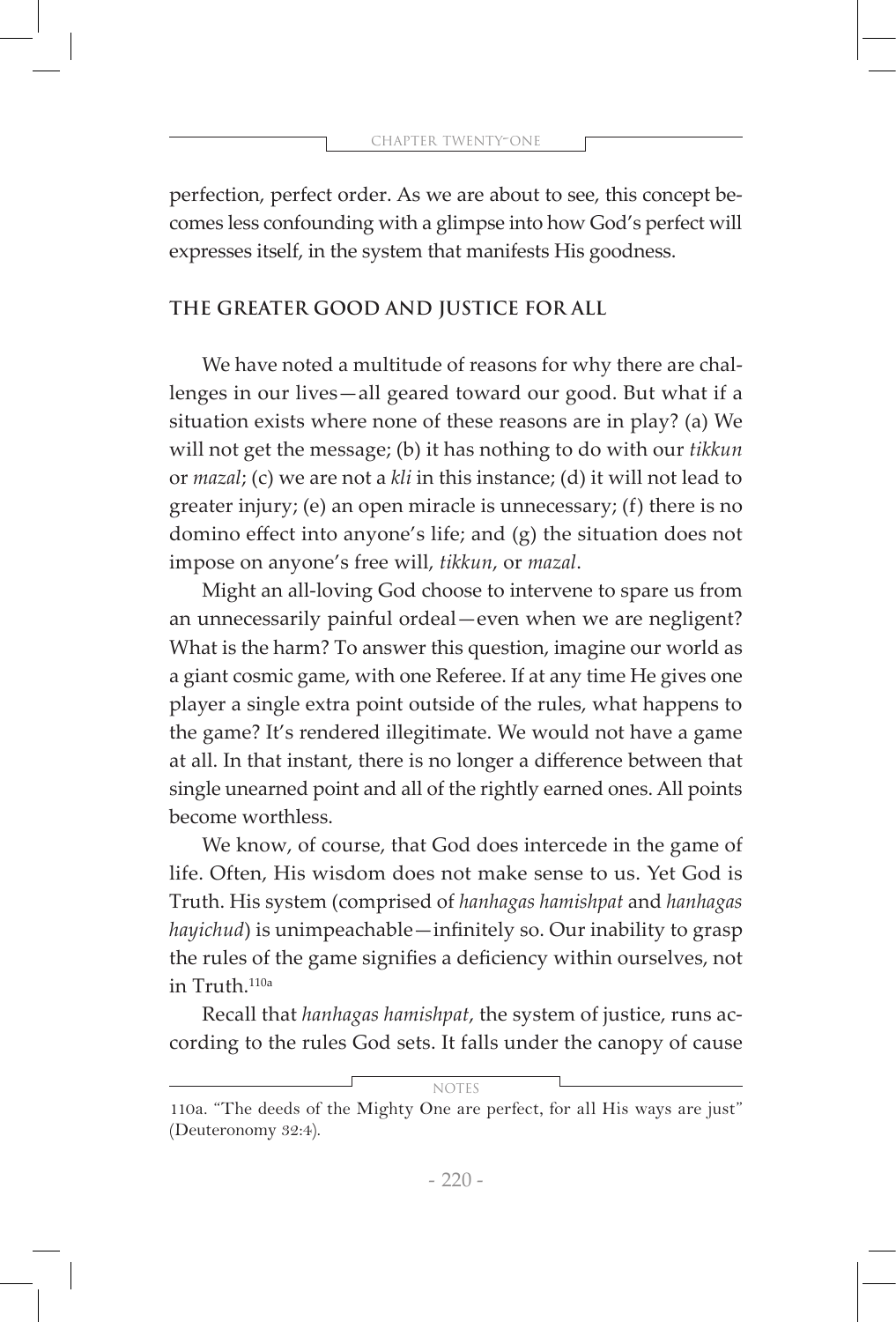and effect and is to varying degrees observable*. Hanhagas hayichud*, which also runs according to a perfect order, is employed to bring the world to a state of perfection. When God governs along this trajectory, however, rules seem to bend arbitrarily, but only because they are part of a complete system that is further away from human understanding.

Broken laws do not exist. Should gravity fail even once, privately, and without harm to anyone or anything, no one would cry foul, but we would no longer have the laws of gravity. This is not about fairness. It's about reality.<sup>110b</sup> Our world exists for us to earn our place in the next world. An unjust intervention to do "good" voids an entire system built on reward and punishment, because, as we noted elsewhere, the greatest good that God could bestow on us is that we should be like Him. This requires that we assume ownership over our status—who we create ourselves into.

We cannot discharge our *tikkun* and be brought closer to Truth, by breaching a system that is designed by, and defined by, Truth. Justice is not vengeance. It is an essential ingredient of *chesed*. <sup>111</sup> No matter how low a person sinks, he is always better off operating within a system that maintains the larger good—the unadulterated function of free will—so that in the next world, his soul can enjoy the benefits it has justly earned in this world, through its various incarnations.

<sup>110</sup>b. Gravity is offered as a metaphor, not as an example. God created the laws of physics, and as such He is not bound by them. In fact, we know that He has performed miracles that suspend the natural order. Truth, however, is His essence and His essence is nonchanging.

<sup>111.</sup> *Gevurah*—the guiding force of justice—yields to mercy, via *chesed*, once the situation and every possible ramification is filtered through the Infinite lens of truth. This is because *chesed* is not truly *chesed* if a short-term gain comes at the expense of our long-term good; and it explains why "an abundance of truth" is considered one of the attributes of mercy (Exodus 34:6–7).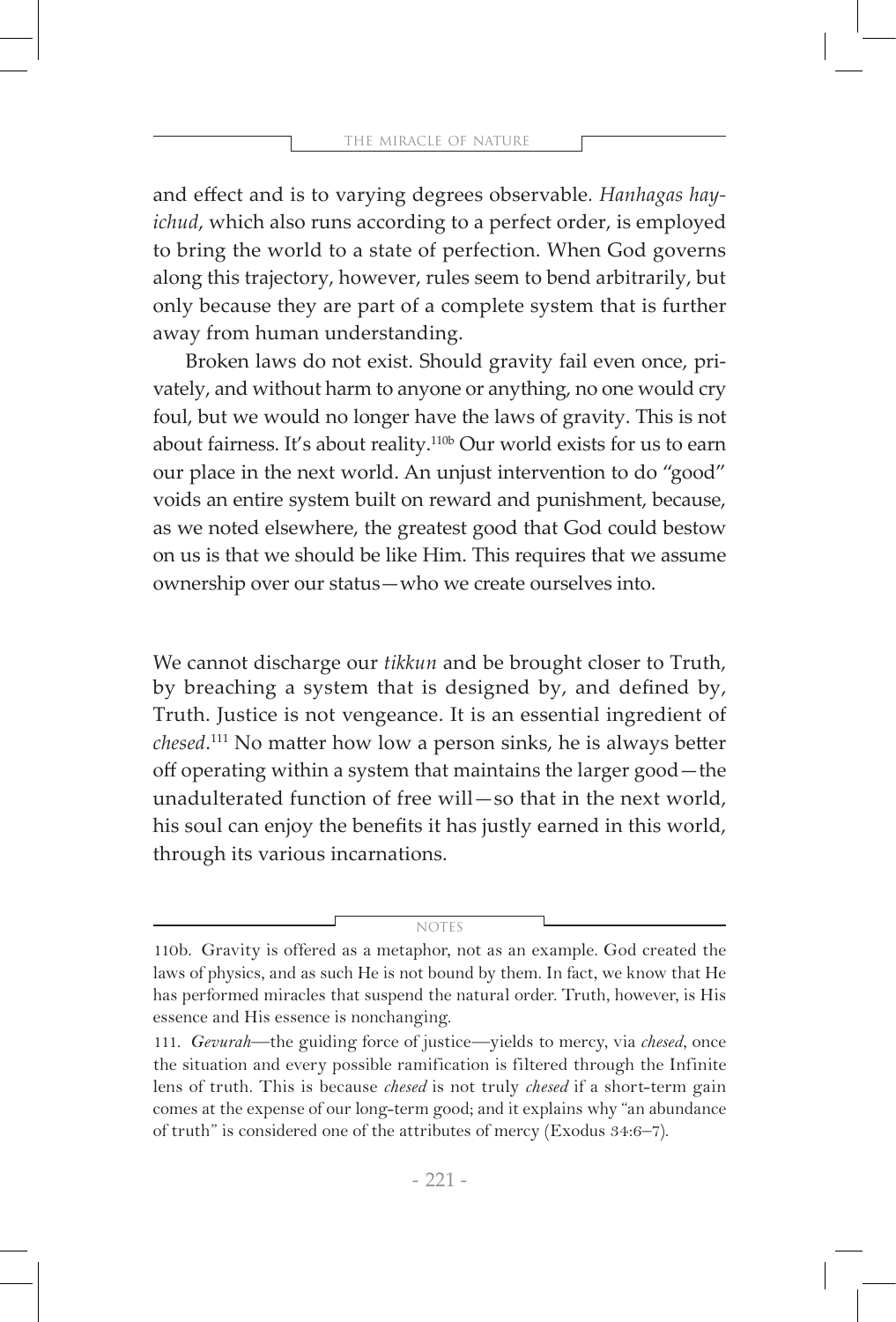$\begin{array}{ccc} \begin{array}{ccc} \end{array} & \begin{array}{ccc} \end{array} & \end{array}$  $\frac{1}{\sqrt{2}}$ 

Ξ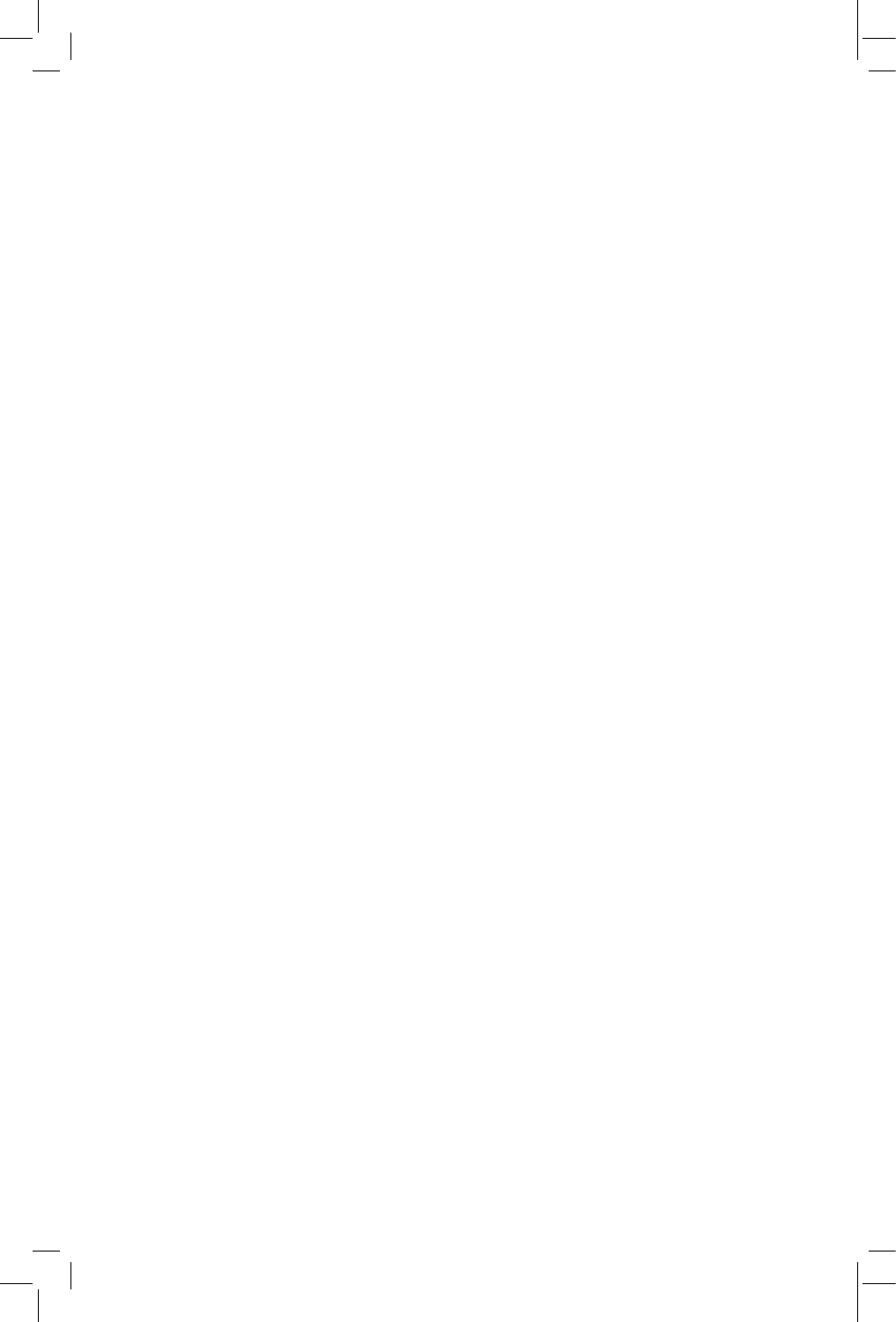# Mazal: **THE** Fine Print 22

We have learned that if reality is ignored, the purpose for specific experiences is rendered inert. There is an exception: the previously noted *tikkun.* In such instances, our soul needs to go through a transformative experience in order to grow, and neither awareness nor understanding is necessary.

Under parallel circumstances, a *middah* may be necessary for our growth. For example, a wealthy person who has become haughty may need to suffer a great financial loss, even abject poverty. Even if this person never once ponders the reason for his misfortune, it does not mean that the trait of haughtiness has not lessened. He may become angry at the world and envious of others and lust after the good old days—but haughty? Less so. Therefore, awareness itself is not the benchmark of whether or not something has a purpose—growth is. Without growth—voluntary or otherwise—the opportunity becomes meaningless.

That is indeed *mazal's* charter—to protect and promote our *tikkun*, the reason we are in this world in the first place. We now observe that not all *mazal* is created equal. Kabbalists describe two layers of *mazal*: *mazal elyon* ("upper *mazal*" or "hard *mazal"*) which corresponds to our mission in life, and *mazal tachton* ("lower *mazal*" or "soft *mazal*") which corresponds to the conditions in our lives and our experience of those conditions. *Mazal elyon* is much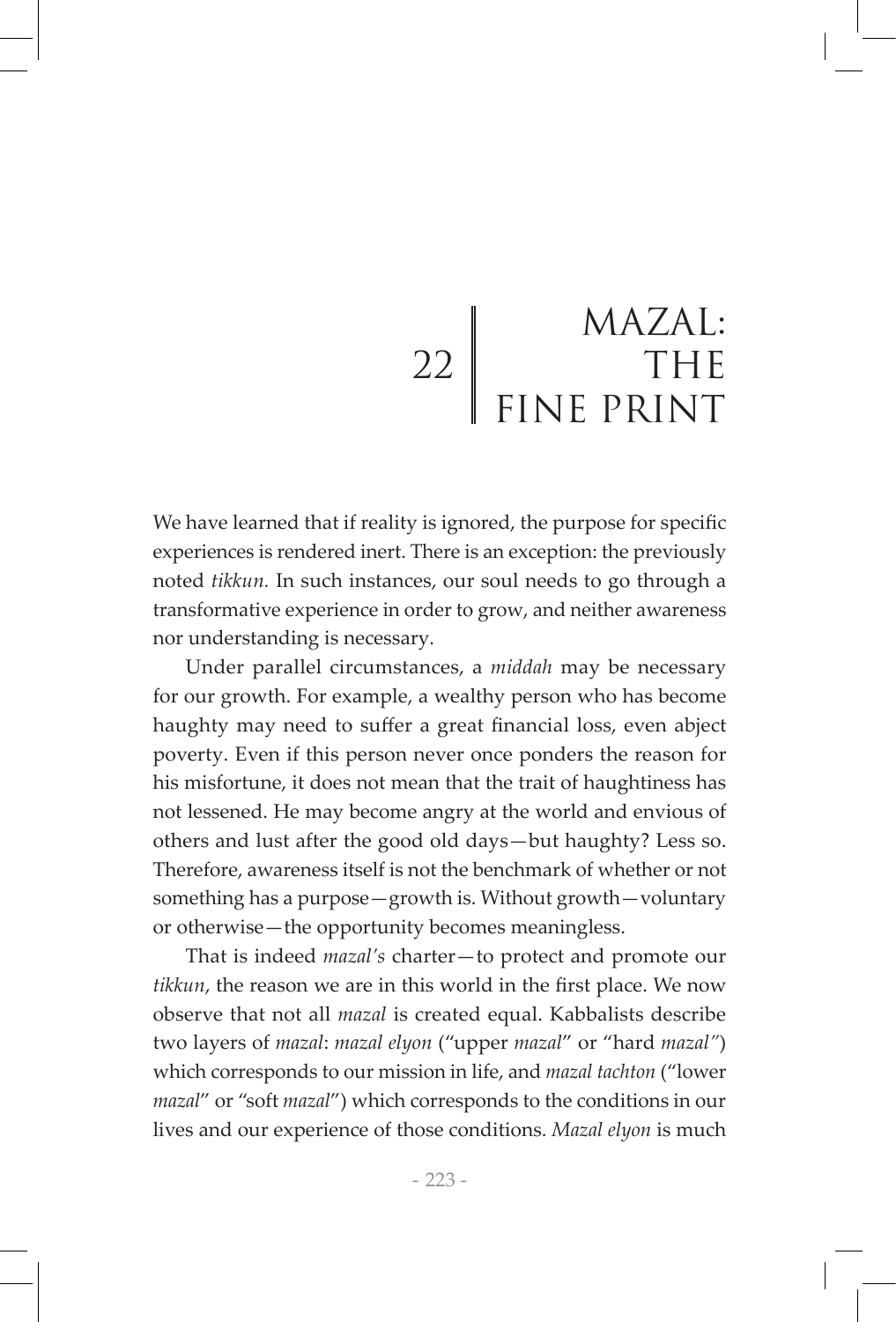| CHAPTER TWENTY-TWO |  |
|--------------------|--|
|--------------------|--|

more difficult to alter because it is bound to our *tikkun,* while *mazal tachton* relates to the ease or difficulty that we encounter while fulfilling our destiny.

# **LIMITS TO MAZAL**

Hard *mazal* is like the skeleton of the body. It provides the overall structure and frame for our lives. Like physical bone, it does not break under normal circumstances. Soft *mazal* is our spiritual skin; similar to its physical counterpart, it can become bruised by the natural elements.112 What is the practical difference? Hard *mazal* safeguards certain critical experiences where growth can be realized without awareness, while soft *mazal* serves to facilitate growth opportunities that require effort and understanding (as such, altering our perspective and shaping the quality of those experiences).

The flow of soft *mazal* is more easily interrupted because the capacity to receive the spiritual cargo is only hardwired into hard *mazal*. Soft *mazal* requires our participation—there is no other way. For instance, a person who wishes to become stronger can be given weights and taught the proper exercises, but lifting the weights for him does not help; there is no growth, so there is no point.

Hard *mazal* is more durable but can be forfeited as well, because God set spiritual and physical laws into motion that are used by all of creation, and just as He does not suspend gravity to accommodate one's desire to fly, He does not upend reality as we choose to ignore it. Because *mazal* is integrated into the natural order, should a person move too far away from truth—in relation to his *madraigah*—then *mazal* simply ceases to operate in his world.113

<sup>112.</sup> *Chazal* observe that matters of life expectancy/health, children, and livelihood are not contingent on one's merit, but on one's *mazal* (*Moed Katan* 28a). Even though they are correctly identified as hard *mazal*, they are not necessarily immutable.

<sup>113.</sup> We walk straight into a question, which the principle of *Shomer Psayim Hashem* ("God protects the simple") answers. Because *hashgachah pratis* requires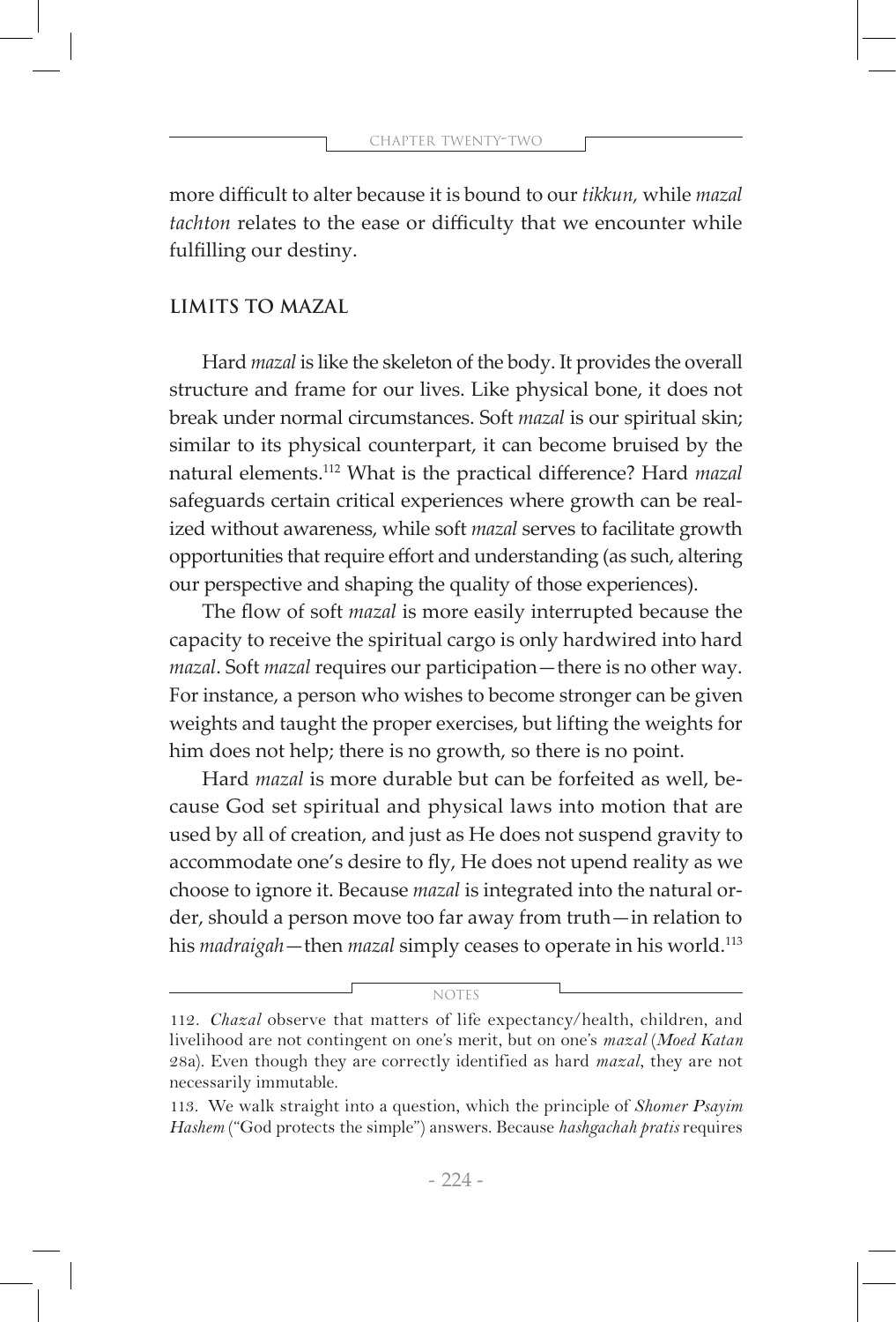Furthermore, the reason that we are granted a "Plan B" (to be used as a *kli*) is to make free will visible, and its integrity is undermined if *mazal* operates with obvious indifference to our behavior.

Imagine, for instance, a person whose *mazal* dictates great wealth, but he chooses to spend his time with trivial pursuits. As fate would have it, he is left an inheritance of one million dollars, which he promptly gambles at the racetrack. His *mazal* holds firm, and he wins. However, then he bets it all again, and again, and again. At some point, his *mazal* will run out. It needs to. Otherwise, he would reveal God's Presence—through a parade of open miracles—when he only merits to conceal His Presence.

This brings us to the following distinction: Hard *mazal* that keeps an undesirable decree in place cannot be broken by a person moving away from reality. For example, a preordained long life can be interrupted by reckless behavior, but a short life cannot be extended by such behavior. As we noted: "The fear of God prolongs one's days, but the years of the wicked shall be shortened."<sup>114</sup>

The reason is not punitive. Growth opportunities for a person whose life has so drastically deviated from his purpose are limited.

#### notes

We can further explain the welfare of these individuals in the following way: The Talmud states, "The righteous ones are judged to a hair's breadth" (*Yevamos* 121b). This means that God holds those of greater knowledge and perfection to a higher standard. The bond between man and God is not based on an objective standard, but rather on one's own capacity. Therefore, on their own level, "the simple" may have a stronger bond in contrast to those who tap into a smaller percentage of their greater potential.

114. Proverbs 10:27.

a bond that is based on an earned status, what happens to those who are not able to achieve this growth through no fault of their own? We learn (Psalms 116) that God protects the simple (the young or those of low IQ, who will always be like children). Therefore, those whose intellectual capabilities are limited or, in the case of children, whose *da'as* has not ripened, are protected from harm, even though they live in the natural world. This protection, however, extends only to ordinary behaviors and not to deliberate and flagrant recklessness. In addition, there is much discussion and dispute regarding for whom, how, and when this protection can be relied on.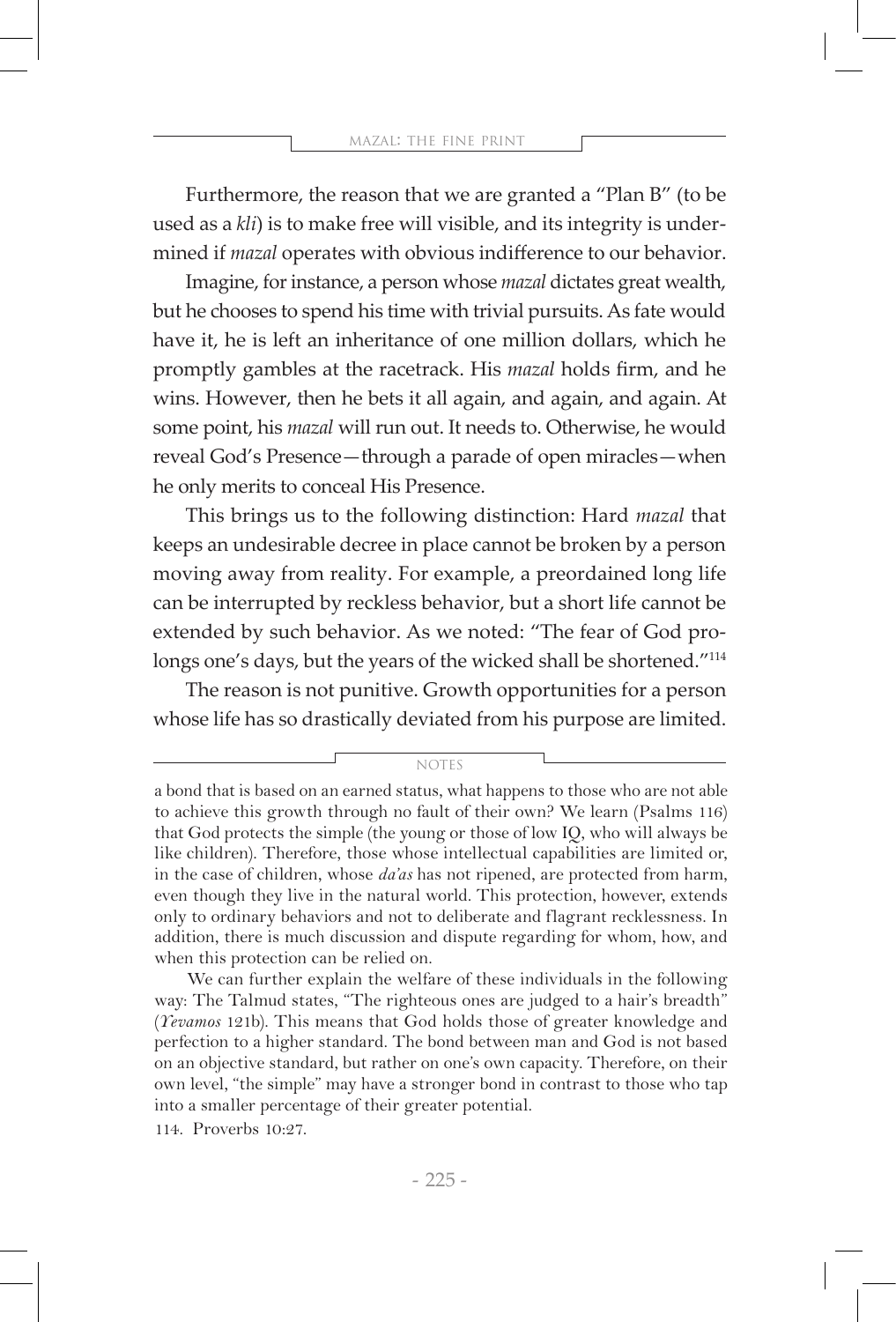#### chapter twenty-two

Recall that the faculty to receive what hard *mazal* ensures is already inherent in our souls; therefore, God allows hard *mazal* to be preserved so that the soul can receive its *tikkun*. However, given the decision-making history of such an individual, hard *mazal* that facilitates good fortune is likely to be misused or abused, which would only serve to further distance this person from God—in this world and in the World to Come. Comparing *mazal* to a coat of armor is tempting but misleading; not because *mazal* does not protect us, but because its allegiance is to the real us—the soul.

Alas, we cannot completely oversimplify God's administration. The concept of *tzora'as habais* ("a type of spiritual fungus on the home") offers an illustration of how an irrevocable positive decree can materialize. The *Midrash* relates that the Canaanites hid their valuables in the walls of their homes before the Israelites conquered the Land, and that God would send a *nega* ("affliction") upon the home, which required the new Israelite owner to destroy the wall or even the entire house in order to eradicate it. In the process, he would find the hidden treasure. It was decreed long ago to give this man wealth, and God could have granted it to him in any number of ways. Why did this person have to suffer the destruction of his house to receive what was destined for him anyway? He did not. Our Sages tell us that *tzora'as* appears as a punishment for several sins, stemming from poor *middos*. 115 His wealth came to him in this way due to his own poor choices. Otherwise, he would have been granted his fortune in a pleasant way.

It would be wise to consider that we do not always know good fortune from bad. In the words of the Ramchal: "Great wealth in this world serves one of three purposes: either as a blessing granted by the Creator … or as a trial and test; or as a punishment and stumbling block."116 Included in the "punishment" category is what we have discussed: Good fortune in this

<sup>115.</sup> *Arachin* 15a, 16b.

<sup>116.</sup> *Mesillas Yesharim,* (*The Path of the Just*), Ch. 4.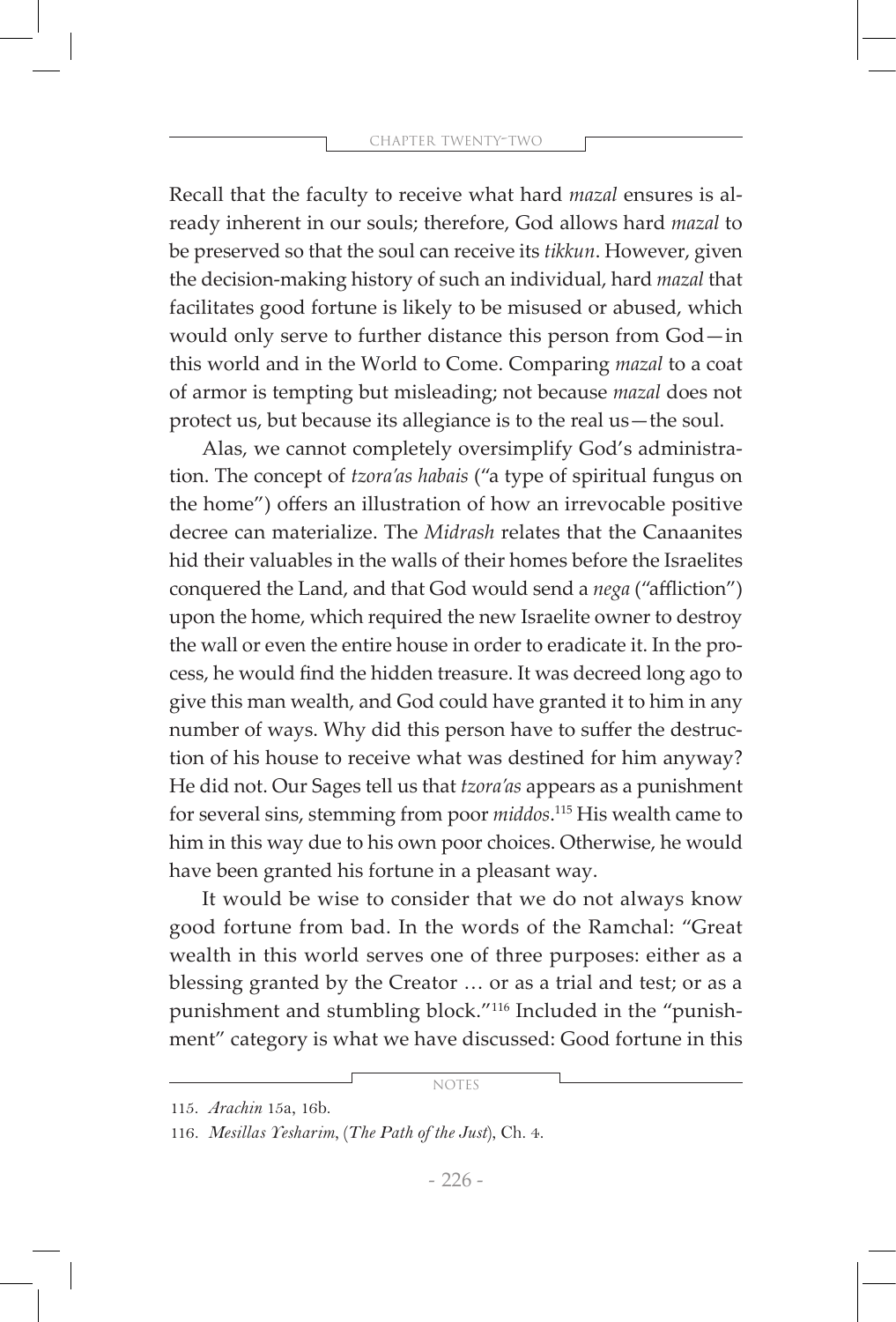world may constitute partial payment—for efforts and challenges that fail to refine the soul—and payment in full, for those who have no place in *Olam Haba*.

# **Destiny off course**

Should a person sink below his *madraigah*, then his *mazal* is weakened or altogether shattered and no longer offers blanket protection against unnecessary challenges. While *mazal* exists to expedite needed growth for the soul, a person who is negligent is thus left unprotected—from others as well as from himself—and is subject to the aforementioned cuts.

Via *mazal*, God gives us exactly what we need to operate within our *madraigah*. Falling below our *madraigah* is the very definition of negligence because it means that we have proactively strayed from our purpose. As a person is cast lower and lower into nature, he encounters greater challenges and occasions to be harmed. As his *mazal* skin is ripped away and his spiritual bones become frailer and fracture, increasingly greater vigilance will be required to keep him emotionally, spiritually, and physically safe.<sup>117</sup>

Regarding our purpose in life, the Ramchal explains that God does not give us anything that we cannot handle.<sup>118</sup> Yet people commit suicide every day, which obviously renders the ordeal not only useless but destructive. Certainly, it is an indication that they were given more than they could handle, is it not?

The answer is that the above statement is true when we speak of *hanhaga hayichud* ("a person's role in creation") under strict *hashgachah pratis* (or under *mazal*, according to some definitions/

<sup>117.</sup> "Those who are far from Him are prone to incidents, and have no one to protect them from harm; as one who walks in the dark is likely to fall unless he is careful to walk slowly." Ramban, on "He will not remove His eyes from a righteous man" (Job 36:7).

<sup>118.</sup> Ramchal*, Da'as Tevunos*, 170. See also *Avodah Zarah* 3a; and *Shemos Rabbah* 34.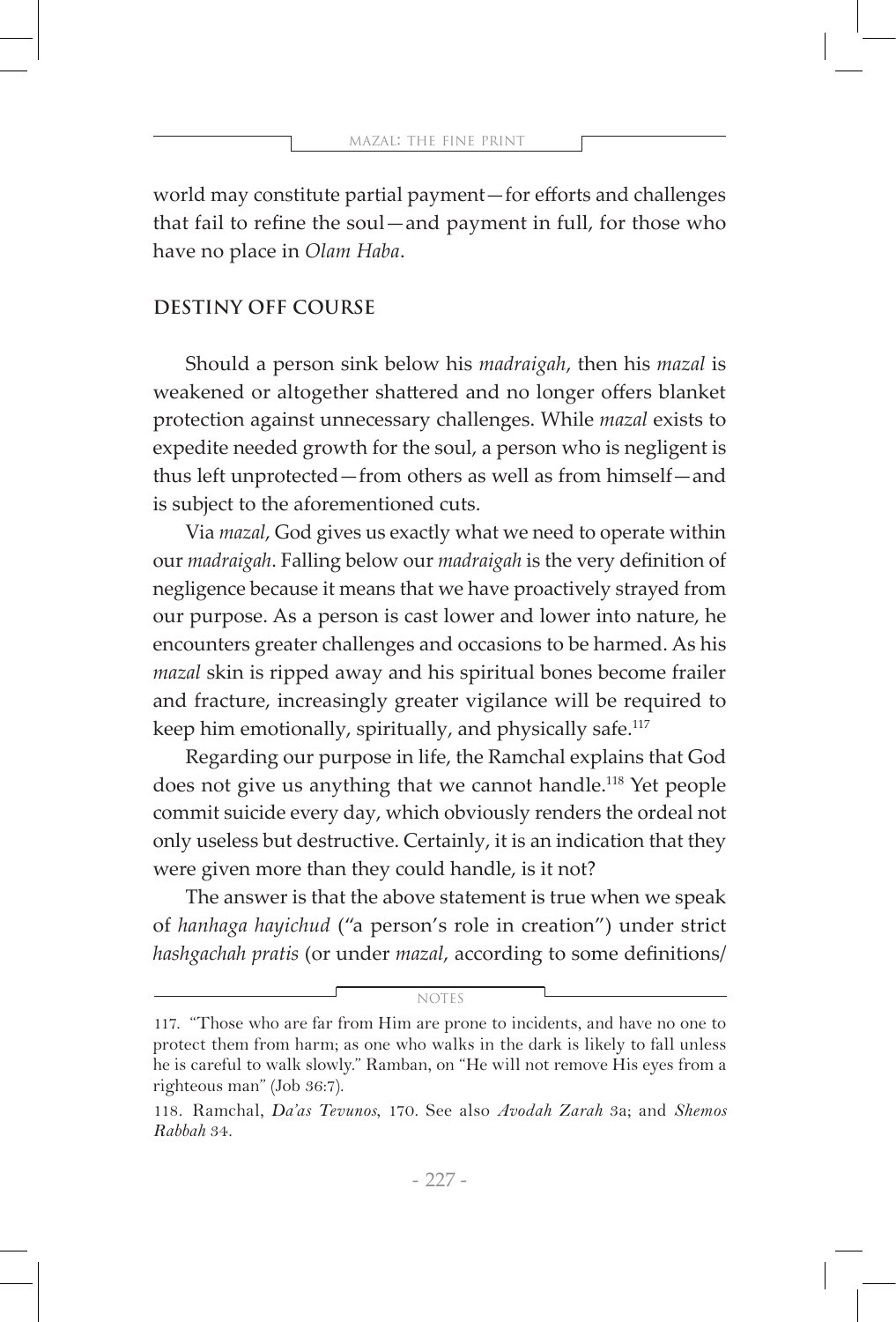opinions). Once a person deviates from his path and moves into *hashgachah klalis* ("general supervision"), then he is afforded no such guarantee or protection.<sup>119</sup> God does not test us in something that we cannot withstand, but self-inflicted wounds have nothing to do with being tested (unless they fall outside the scope of our *bechirah*.) Our Sages state, "[I]f someone wishes to kill himself by [jumping into] fire or a river, he can, even though there is no such decree [that he should die]."120

## **IMPOSSIBLE ASSUMPTIONS**

In total and complete arrogance, Pharaoh lost his free will. God said, "I will harden Pharaoh's heart, and I will increase My [miraculous] signs and wonders in the land of Egypt."121 One might assume that being reduced to a full-blown *kli* would leave Pharaoh swaying in the precarious winds, yet even in the midst of the tenth plague—the death of the firstborn, of which he was one—God intervened to spare him. Such was his place in God's design.

Due to the hidden influences of providence, it should be understood that in any given situation, we are unable to identify "Person A" and "Person B." Just because Person A may injure Person B, we cannot assume that Person A is on a higher spiritual level. We are incapable of gauging what is in the overall best interest for each *neshamah* and the corresponding role each person is to play in God's master plan. Indeed, they may both have been caught in the net of a *kli* to advance the will of yet another person's agenda.

We can never say that a person who is injured or killed by a seemingly random event is a *kli* or has abdicated his role or responsibility, for many great people have met with tragic, untimely

<sup>119.</sup> The ways of *teshuvah* are always open and have the power to instantly realign us with our true path.

<sup>120.</sup> Tosafos, *Bava Basra* 144b.

<sup>121.</sup> Exodus 7:3.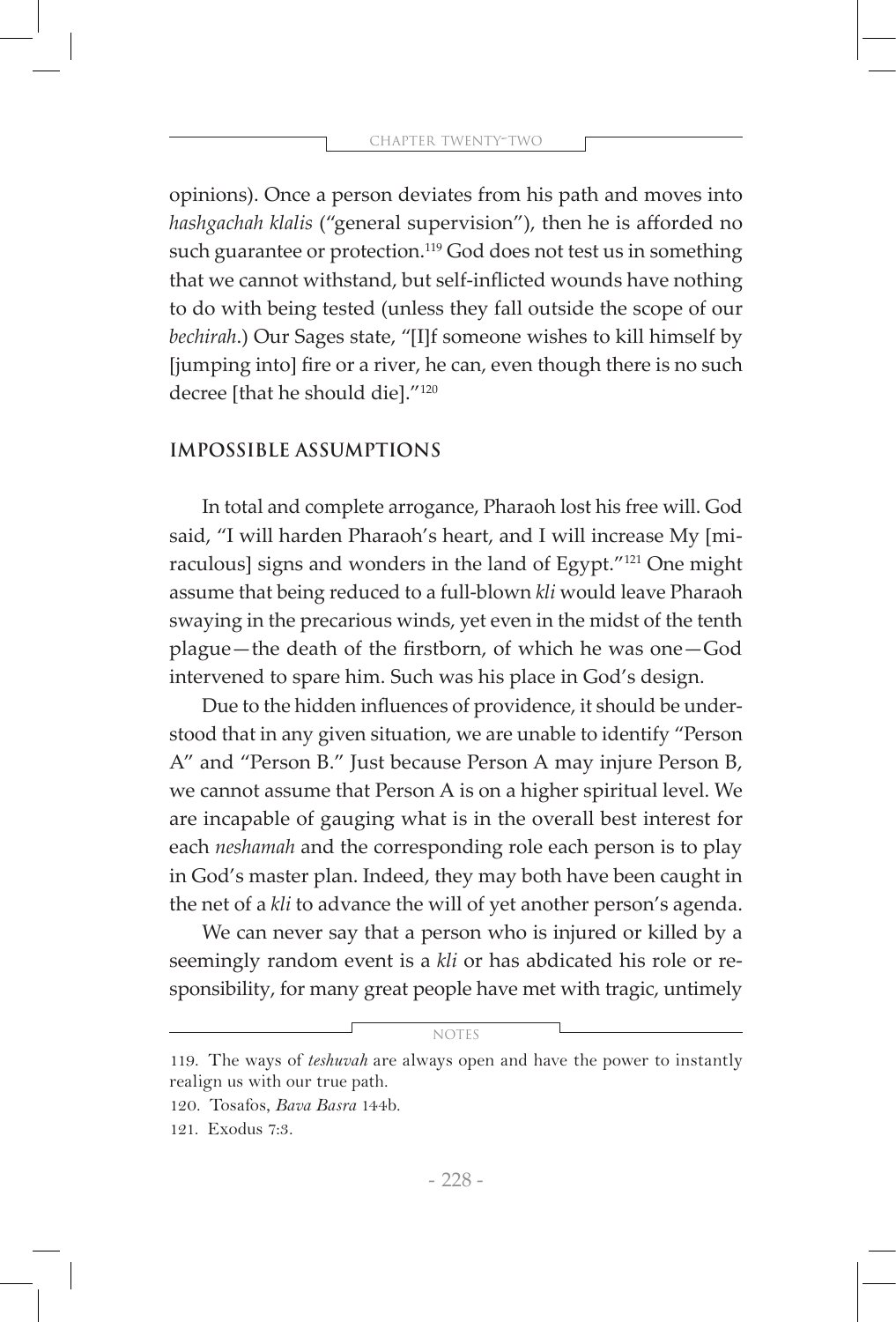deaths. We can more confidently ascribe these instances to a *tikkun* or *kaparah* ("atonement") for the generation. A shared fate does not mean a shared spiritual level. We must never presume otherwise.

# **CAUTION TO THE RIGHTEOUS AND TO ALL**

When a person rises above his nature, there are gradations of providence that become activated, based on his awareness of God. The apex of this relationship allows for enhanced abilities to succeed in his endeavors, protection from those who might thwart his efforts, and active intervention in a place of danger. Because a *tzaddik* lives above his nature, God does not allow the physical world—people, places, and things—to ensnare him.<sup>122</sup>

The righteous are protected because the world exists for them they are bringing God into the world and are provided with the means to ensure their success. Yet attachment to God is not a stable system at fixed levels, and should a righteous person's thoughts wander, such unreserved providence is temporarily suspended. The Rambam writes that this superseding level of providence is reserved for only when one's current conduct merits it.

Providence is removed from him when he is involved in other matters… . [And] when one averts his attention from God, he is separated from God and God is therefore separated from him; then [this person] is exposed to any evil that might befall him.<sup>123</sup>

He then exists in the natural world without active Divine

notes

<sup>122.</sup> It is frequently and wrongly assumed that Divine providence extends exclusively to one's physical safety. On the contrary, the spiritual mission of the *tzaddik* is the actual priority and his physical well-being may be preserved or sacrificed in order to aid him in his endeavors.

<sup>123.</sup> Rambam, *Moreh Nevuchim* (The Guide for the Perplexed) 3:51. "[T] he intensity of the calamity is commensurate with the length of time of the forgetfulness, and the baseness of the matter which he occupies himself" (ibid.).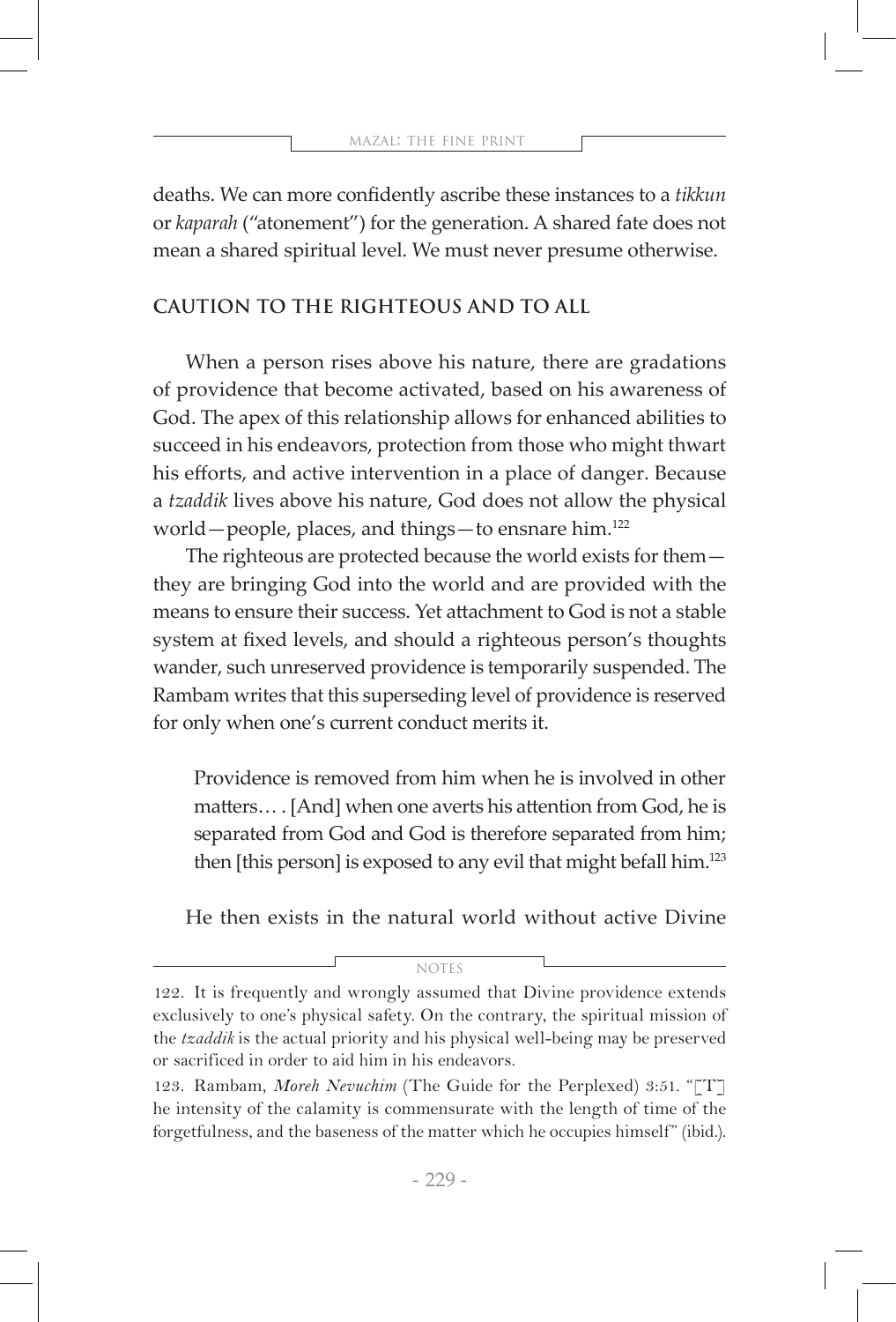#### chapter twenty-two

providence but not necessarily without the protection of *mazal*. As we explained, at what point God intervenes in the natural order is subject to dispute. Some opinions hold that the natural order is disrupted only for *tzaddikim*, and the protection of *mazal* is under the guise of nature, while others endorse a view where God actively intervenes in the natural order to maintain and preserve the flow of *mazal*. The end result to us is the same: we get what we have coming to us.

For those who live within the boundaries of their *madraigah*, this level of Divine providence (beyond the assurance of *mazal*) does not operate, and these people may not be saved from peril or aided in their efforts—through Divine intervention in the natural world.

This explains why the Talmud states, "It is prohibited for a man to walk under a dilapidated wall."124 No one is immune. At times, even the righteous can find their special providence suspended;125 those who live within their *madraigah* may not be afforded protection to begin with; and those who sink below their given *madraigah* are without active Divine providence, and the strength of *mazal* is diminished or altogether lost, leaving them without any nonphysical protection.<sup>126</sup> Finally, as a general rule, *mazal* does not govern every aspect of our lives or enter into every situation. Even with our *mazal* fully intact, we are susceptible to mishaps that will not interfere with our life's purpose.

In light of these insights, it would be foolish to assume that we can easily identify what level of providence we are guided by. Not only are there degrees of providence, as well as fluctuations within these points based on our current conduct, but we can never be

<sup>124.</sup> *Ta'anis* 20b.

<sup>125.</sup> The Gemara in Shabbos (32a) gives us another reason. The miracles which are performed for us are deducted from our accumulated merits in the World to Come.

<sup>126.</sup> *Mazal* for the Jewish people as a whole is weaker during the Jewish month of *Av* (*Ta'anis* 29b).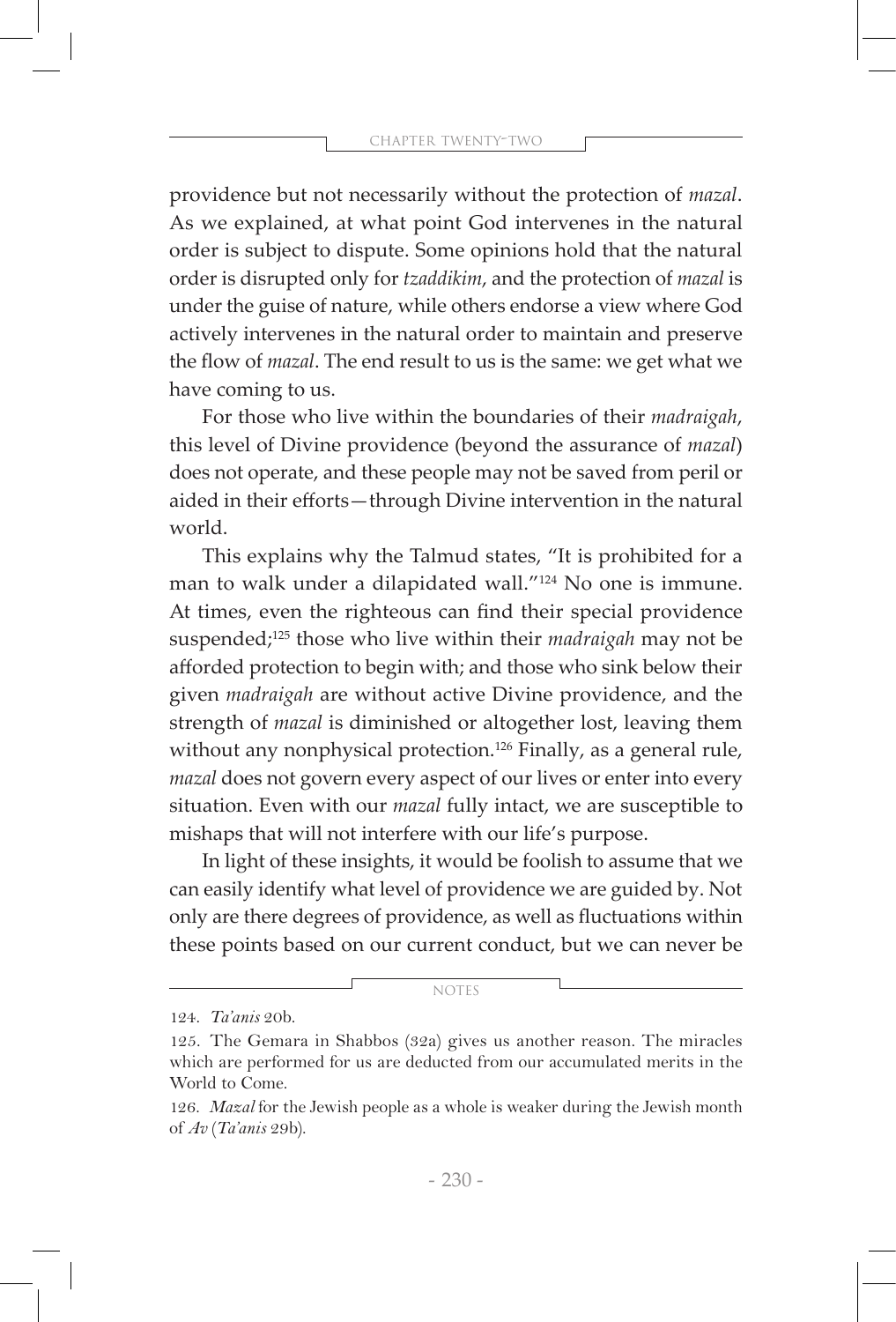certain of our overall *madraigah*. The Rambam discusses the evaluation of iniquities and merits and concludes:

This valuation takes into account not the number, but the magnitude [qualitatively speaking] of merits and iniquities. There may be a single merit that outweighs many iniquities … and there may be one iniquity that offsets many merits...  $.^{127}$ The whole world operates on this principle… . This measuring system does not work on a one-for-one basis… . Only God knows how to evaluate sins and merits in this respect.<sup>128</sup>

## **A NATURAL BORN SUCCESS**

When a person loses his protection, it does not mean that the world collapses in on him. Rather, he does not maximize the opportunities for his soul's growth. For this reason, a person can sidestep *mazal* points, even when they are inherently challenging. For example, one can miss marrying his *bashert* ("destined spouse"), who, as it turns out, would have been difficult to live with but nonetheless necessary for his growth and integral to his spiritual mission—to say nothing of the children who were to come through this union. In a narrow sense, we might think that he was lucky, but the reality is quite different.

As noted earlier, God has many messengers to carry out His will, but when a person falls below his *madraigah*, no such messenger may come along because *mazal* is no longer operating at full capacity. By defaulting on his obligations, he pursues a different path and meets with "success"—not because *mazal* dictates, but because of his efforts in the natural world. Becoming a *kli* does not mean that we default to victim mode. Central to the workings of free will is that even when a person abdicates all personal

NOTES

<sup>127.</sup> Rambam, *Hilchos Teshuvah* 2:2.

<sup>128.</sup> Ibid., 3:1.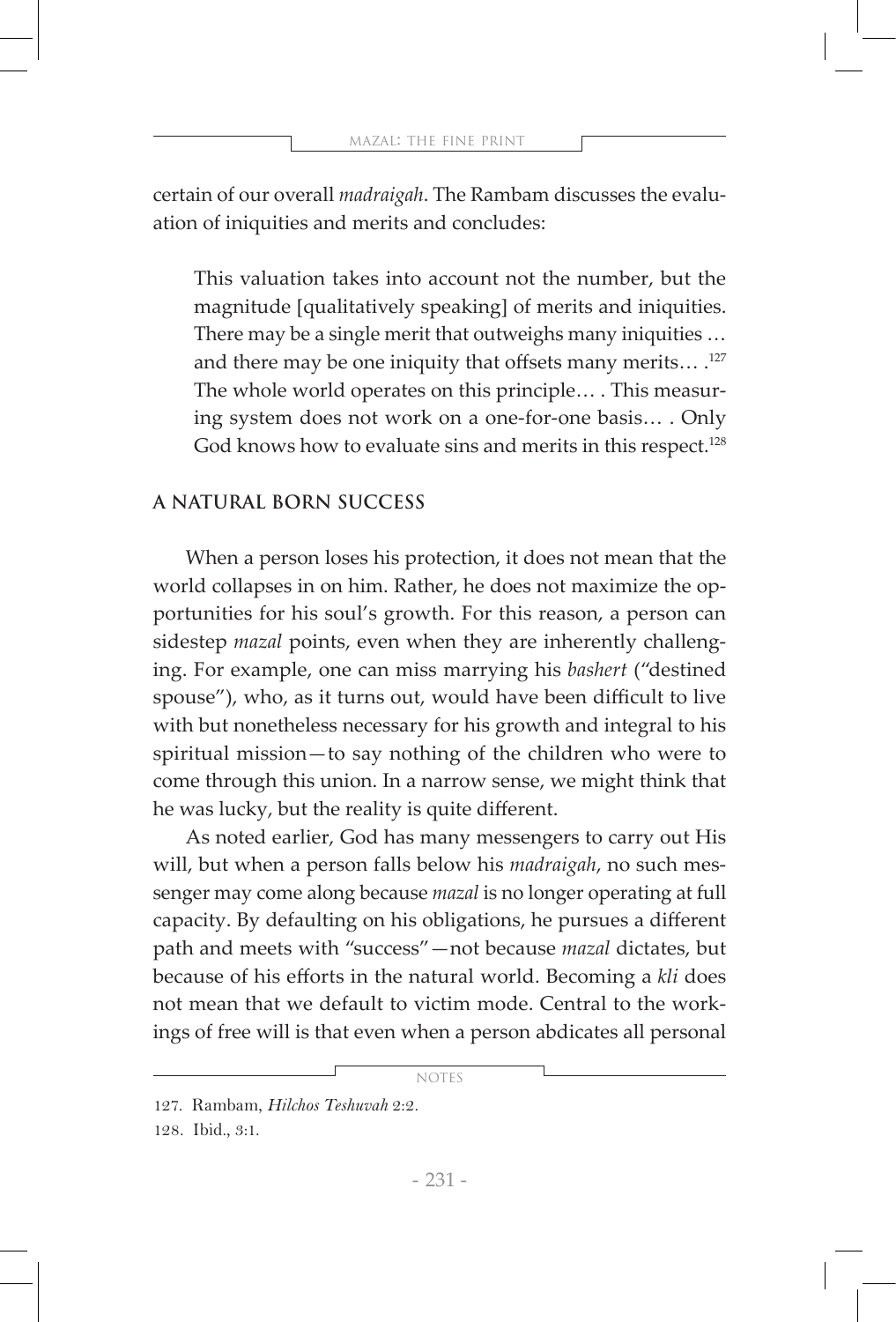responsibility, he may be, by all accounts, victorious in specific areas, but such prosperity is in appearance only.<sup>129a</sup>

Recall the emotional laws of free will: A person who lives irresponsibly moves away from his purpose and potential and will de facto suffer from a range of emotional issues that will render him unable to enjoy what he has (whether achieved through natural efforts or granted through unalterable decrees). A Heavenly blessing of long life to the depressed person becomes a self-imposed curse. The same is true for riches that are used to indulge in self-destructive vices or the loving family of one embroiled in self-promoted strife.

Being unable to appreciate the good is one thing, but, as we learned in an earlier chapter, such a person cannot easily endure any difficulties. Without perspective, his coping mechanism is disabled and it just feels as if the universe is relentless, heaping upon him trouble after trouble.<sup>129b</sup>

Compounding the consequences is that he is disposed to taking improper actions toward others and becoming a negative influence, causing them to sin, thus spreading viral-like consequences for which he is ultimately accountable.

Although our given *mazal* would not have permitted us to be used as a *kli* to cause damage or death to another, should we descend into absolute nature, not only are we not protected from others, but others may not be protected from us. We can cause injury to others regardless of how such an accident will affect our fate—because we have abandoned it. God may also position us as an ill-fated messenger (again, for our ultimate, though pitiful, good), forever altering our life, while ensuring the destiny of another.

Naturally, this is a two-sided proposition. To the extent that

NOTES

<sup>129</sup>a. See Job 15:20–35. See Chapter 14, "Agents of Adversity" for an explanation as to why he may achieve success in this world.

<sup>129</sup>b. "The [wicked] constantly fear that calamity will come upon them and are in a constant state of fear and heartache" (Ralbag on Job 11:20).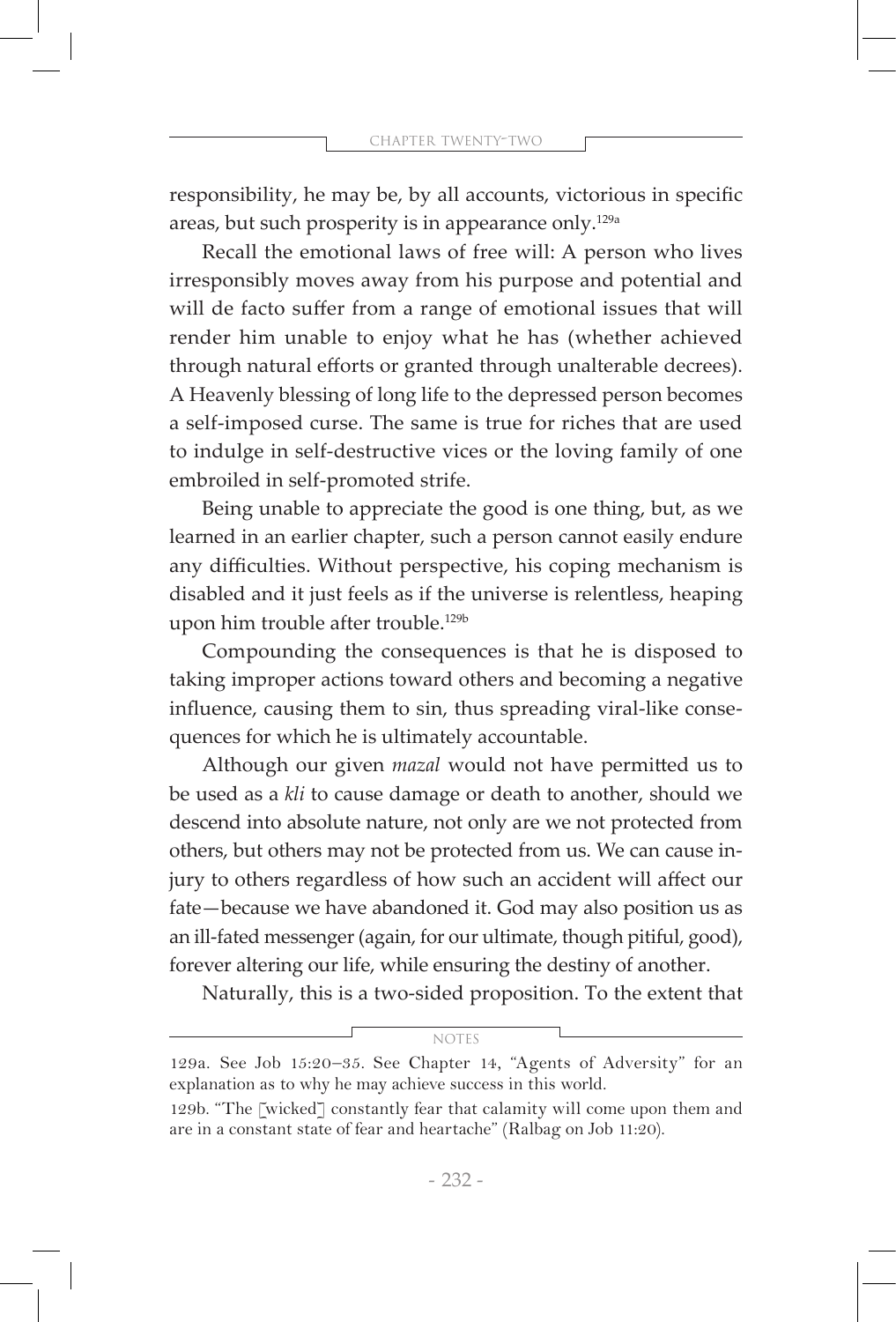we are fulfilling our spiritual task, our lives are richly fulfilling and pleasurable. Our enhanced perspective further allows us to appreciate the good and to put the challenges into their proper context. As we rise above our nature, all of life's experiences become tailor-made for our good and direct growth—*direct* being the key word. As we move still higher, we are supervised with Divine providence and protected from unnecessary incidents and accidents—*unnecessary* being the key word. We live in a more beautiful world, objectively and subjectively, with the most treasured incentive yet to come, awaiting us in *Olam Haba*.

Metaphorically speaking, consider *mazal* to be a paved road, rather than a dirt road or no road at all. Although *mazal* makes it easier for us to get to our destination, a person can still choose to drive in the opposite direction. Even so, when all is said and done, the road of life is difficult—paved or not—and it's supposed to be, because there is no reward for a *mitzvah* in this world.<sup>130</sup> "Today is to perform; tomorrow is for reward."131

Rashi explains that in this world, the fruit (reward) and the tree (*mitzvah*) are separate, and so *mitzvos* have no taste (relatively speaking, no comparison to the eternal pleasures) in this world.<sup>132</sup> While consequences are not intrinsic to the *mitzvah*, it should now be obvious that there is certainly cause and effect. Rabbi Avigdor Miller reminds us, "We have a right to hope for [pleasure] even in this world… . People who follow the dictates of the Torah are the ones who are happiest even in this world."133

**NOTES** 

<sup>130.</sup> *Kiddushin* 39.

<sup>131.</sup> *Eruvin* 22a, *Avodah Zarah* 50a.

<sup>132.</sup> See Rashi on Genesis 2:25.

<sup>133.</sup> Rabbi Avigdor Miller, *On Emunah and Bitachon* (Judaica Press, 2012).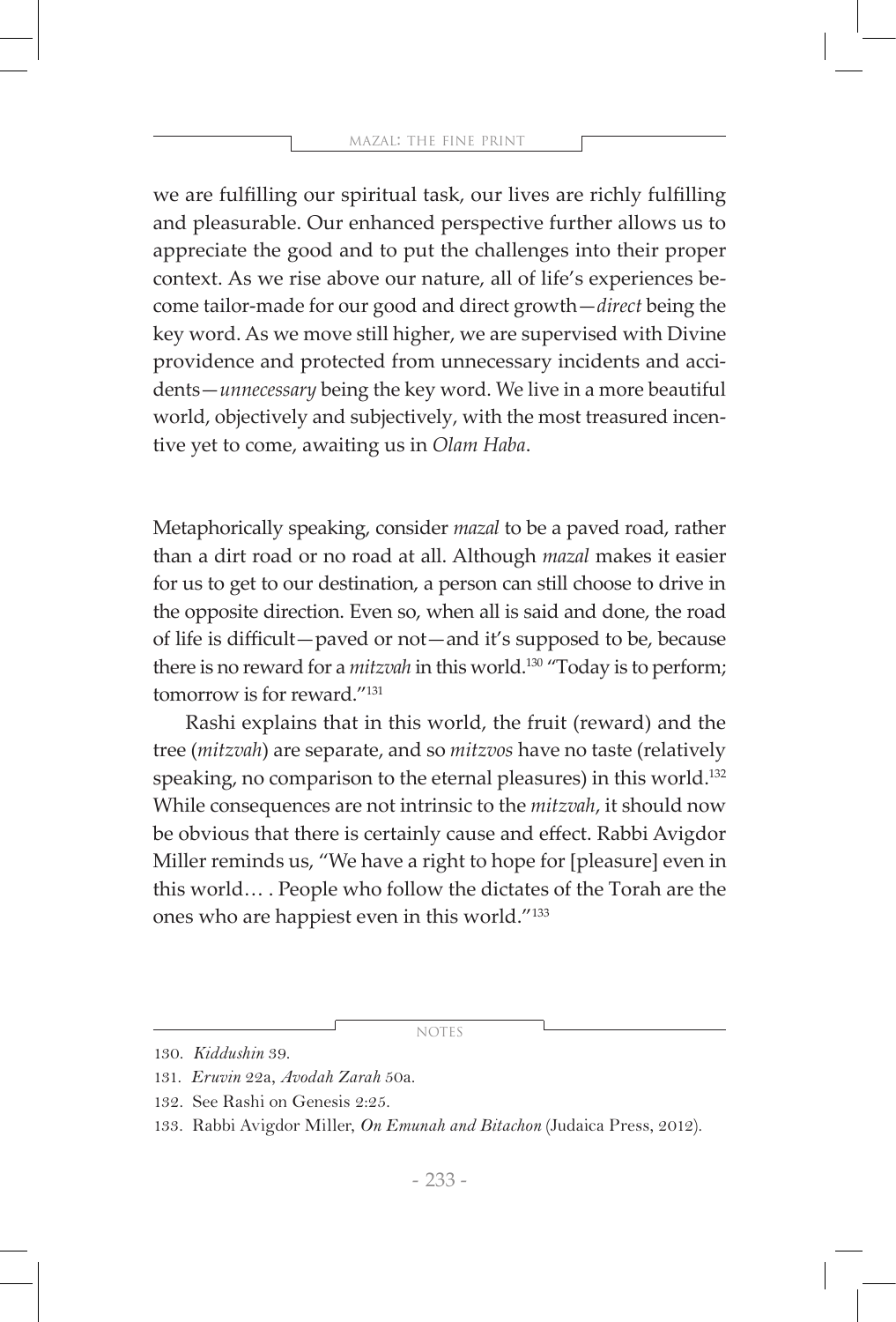$\begin{array}{ccc} \begin{array}{ccc} \end{array} & \begin{array}{ccc} \end{array} & \end{array}$  $\frac{1}{\sqrt{2}}$ 

Ξ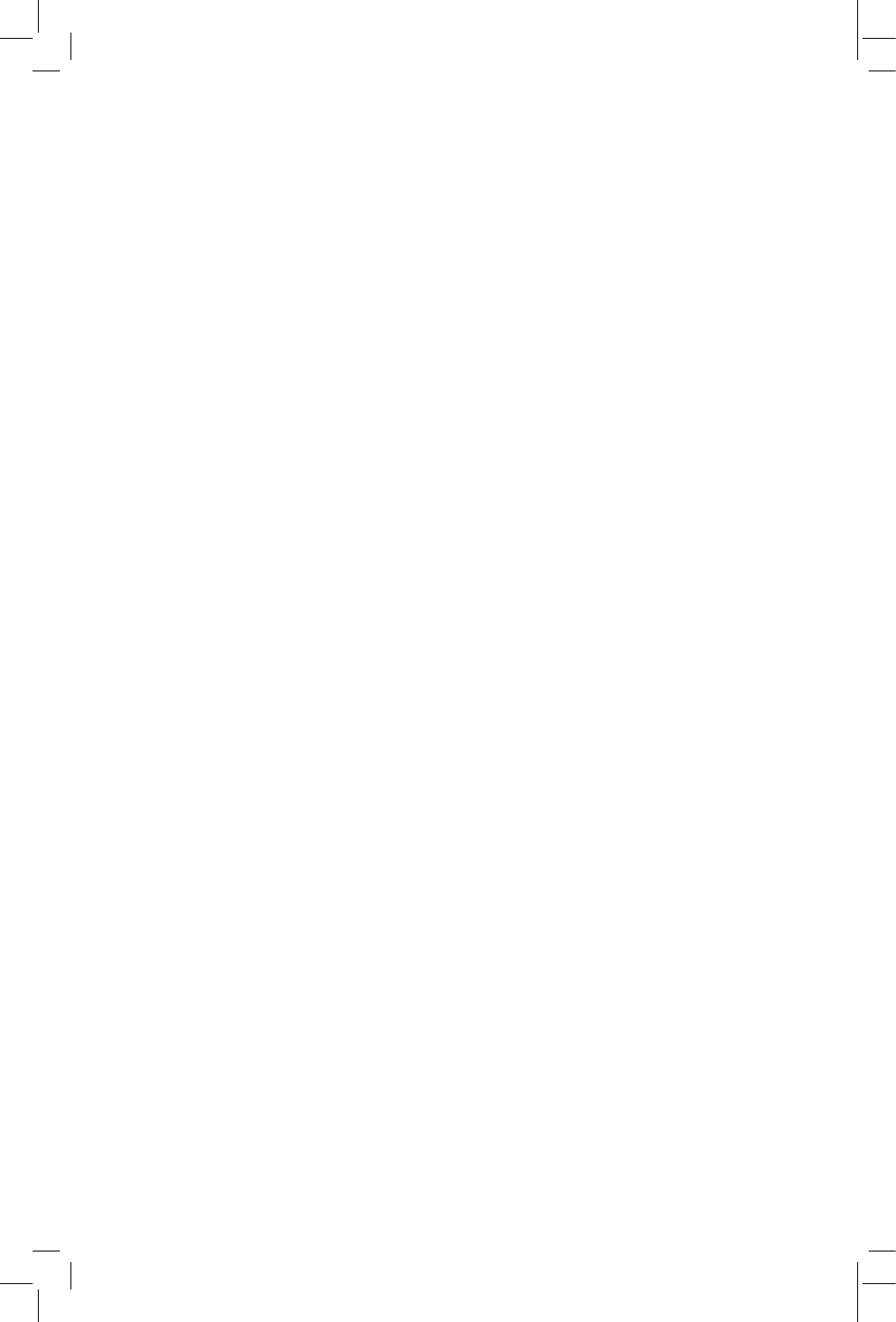# **part 7**

# FACETS of choice

Although it is true that not all choices are created equal, the intention and expression of each choice also determine the full impact on our lives. Here we examine, through our finite lens, how God factors in the motivation behind our behavior, and how the decisions we make affect our lives and our world in ways we might never have expected.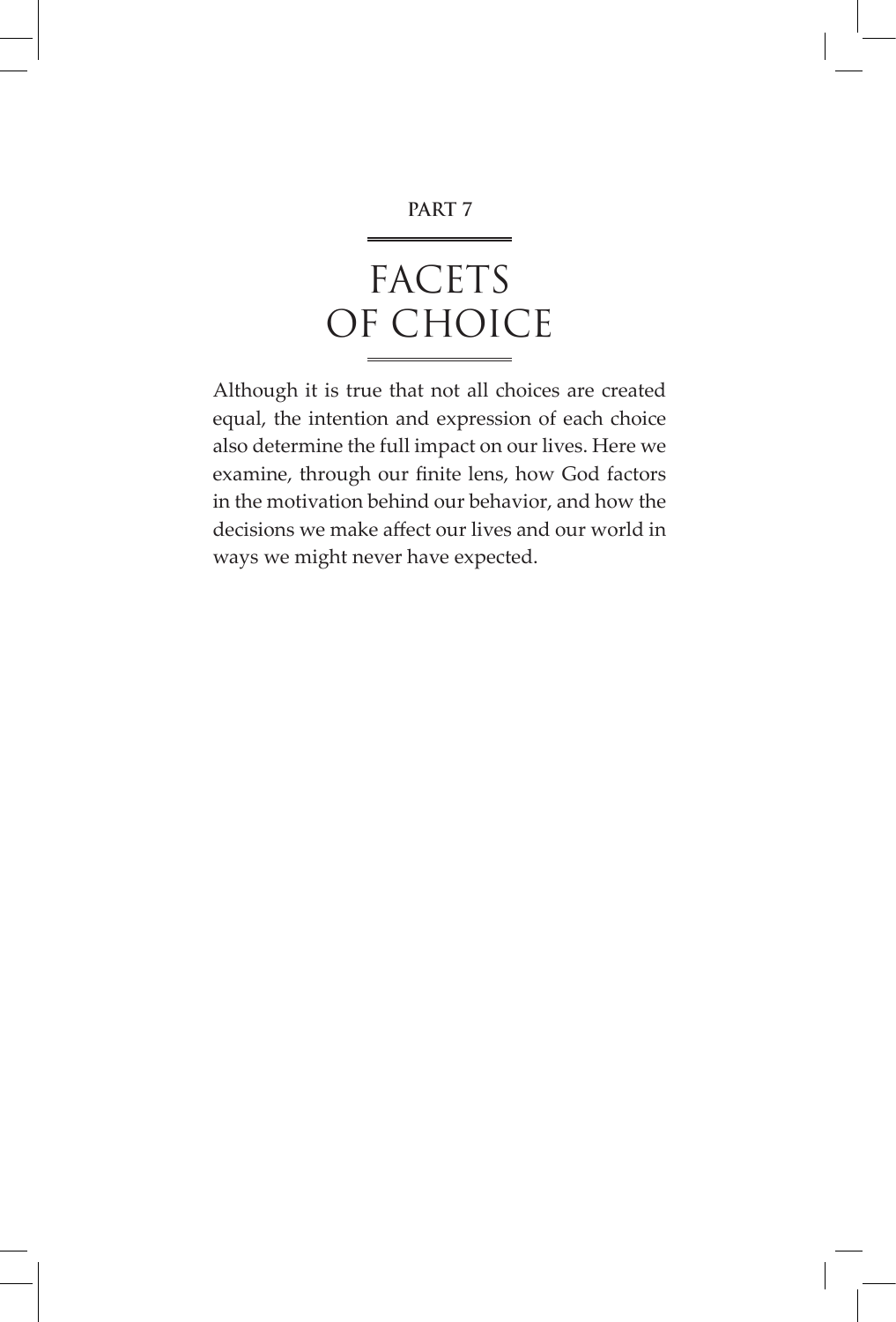$\begin{array}{ccc} \begin{array}{ccc} \end{array} & \begin{array}{ccc} \end{array} & \end{array}$  $\frac{1}{\sqrt{2}}$ 

Ξ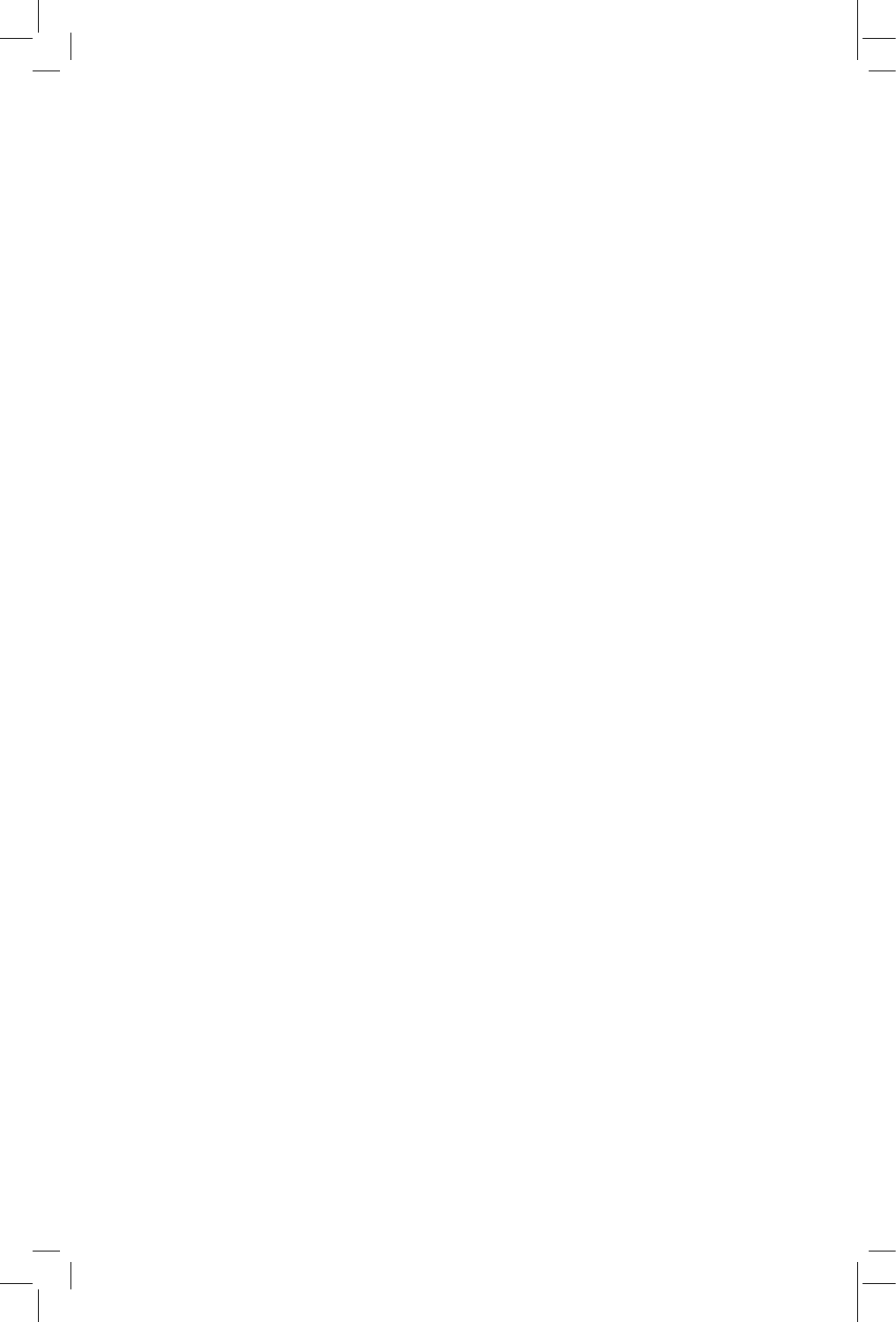# Anatomy of a Choice 23

A sin of any type damages our *neshamah*. However, if a person intends to act irresponsibly but does not follow through, he is not punished for the sin he thought to commit.<sup>1</sup> The Nefesh HaChaim writes,

When it comes to sinning, the spirit of *tumah* [impurity] encircles the sinner only when he actually commits the sin, as opposed to when he does a *mitzvah*; the beneficial impact is made on the higher worlds the moment he intends on doing the *mitzvah*. 2

There are limitations to this rule, for God disregards immoral intentions only if they remain completely in the realm of thought.<sup>3</sup> If any concrete steps are taken to actualize our intent, then we must seek forgiveness and atonement. Furthermore, if the sinner is a repeat offender (of the actual deed), then his future negative

<sup>1.</sup> *Kiddushin* 40a. The Gemara (*Yoma* 29a) explains that certain sinful thoughts are, in fact, considered even worse than actual sins.

<sup>2.</sup> Rabbi Chaim Volozhin, *Nefesh HaChaim,* 50–51.

<sup>3.</sup> The Rambam (*Hilchos Teshuvah*) discusses the complexities of sins that are entirely thought-based, such as: "Do not hate your brother in your heart" (Leviticus 19:17).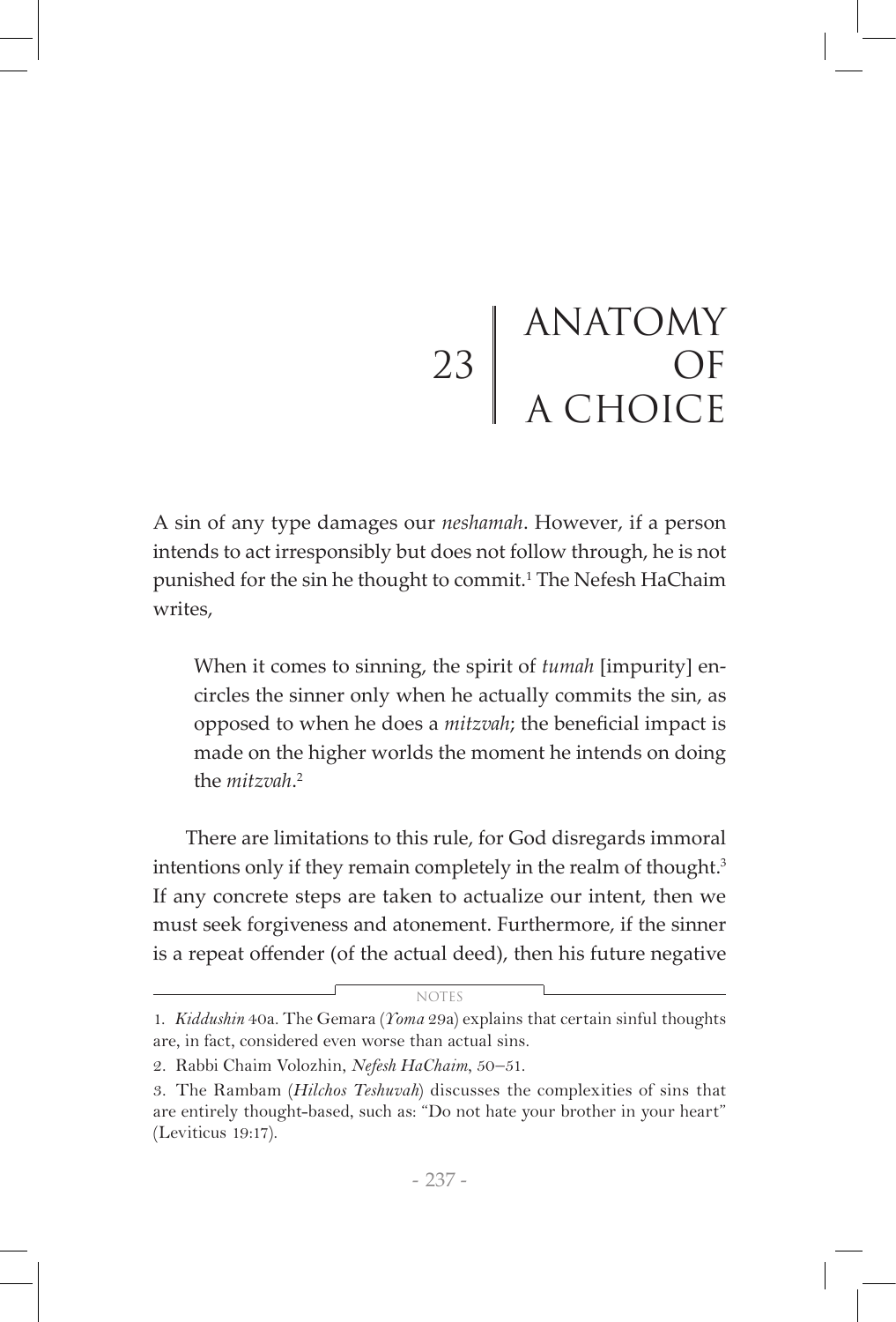intentions will be counted as if he did them, even if he was unsuccessful in carrying them out this time. (Still, in such a case, the negative impact on his soul is not as severe as if he had actually carried out the sin.)

One exception where one's thoughts are as damaging as the behavior—regardless of whether or not he is a repeat offender—is the sin of *avodah zarah* ("idol worship"). Even the thought itself is a grave sin and carries with it its own consequences.<sup>4</sup>

# **THE RANKING**

While we cannot say that one *mitzvah* is more vital to creation than another, God does give us a general hierarchy of commandments. As a rule, for example, transgressing a negative commandment is more severe than not fulfilling a positive commandment, and the sins of idolatry, adultery, and murder are indisputably more serious than other transgressions.<sup>5</sup> While there are innumerable nuances, exceptions, and combinations of motivation, the top three are presented to give the reader a sense of significance. We begin with the most damaging.

❑ One who leads others to sin. The gravest offense is when a person persuades others to engage in immoral activity. "Whoever leads the masses astray will not be able to repent for all the wrong he commits."6 The iniquity

NOTES

<sup>4.</sup> The sin of *avodah zarah* consists of two parts: the act itself and the thoughts and satisfaction surrounding it. Each part of the sin is evaluated separately, and consequences are meted out separately (*Kiddushin* 40a). See *Tanya*, Ch. 1, for another important exception to this rule.

<sup>5.</sup> *Erchin* 15b. According to Jewish law, these sins are so serious that they are forbidden under any circumstances. The Sages also extrapolate a teaching that is too often overlooked—a fourth sin equal to these three combined: *lashon hara*  ("slander"—lit., "evil tongue").

<sup>6.</sup> Ethics of the Fathers 5:18. The Rambam explains this to mean that it is more difficult, but not impossible, to repent. Elsewhere, we learn that one who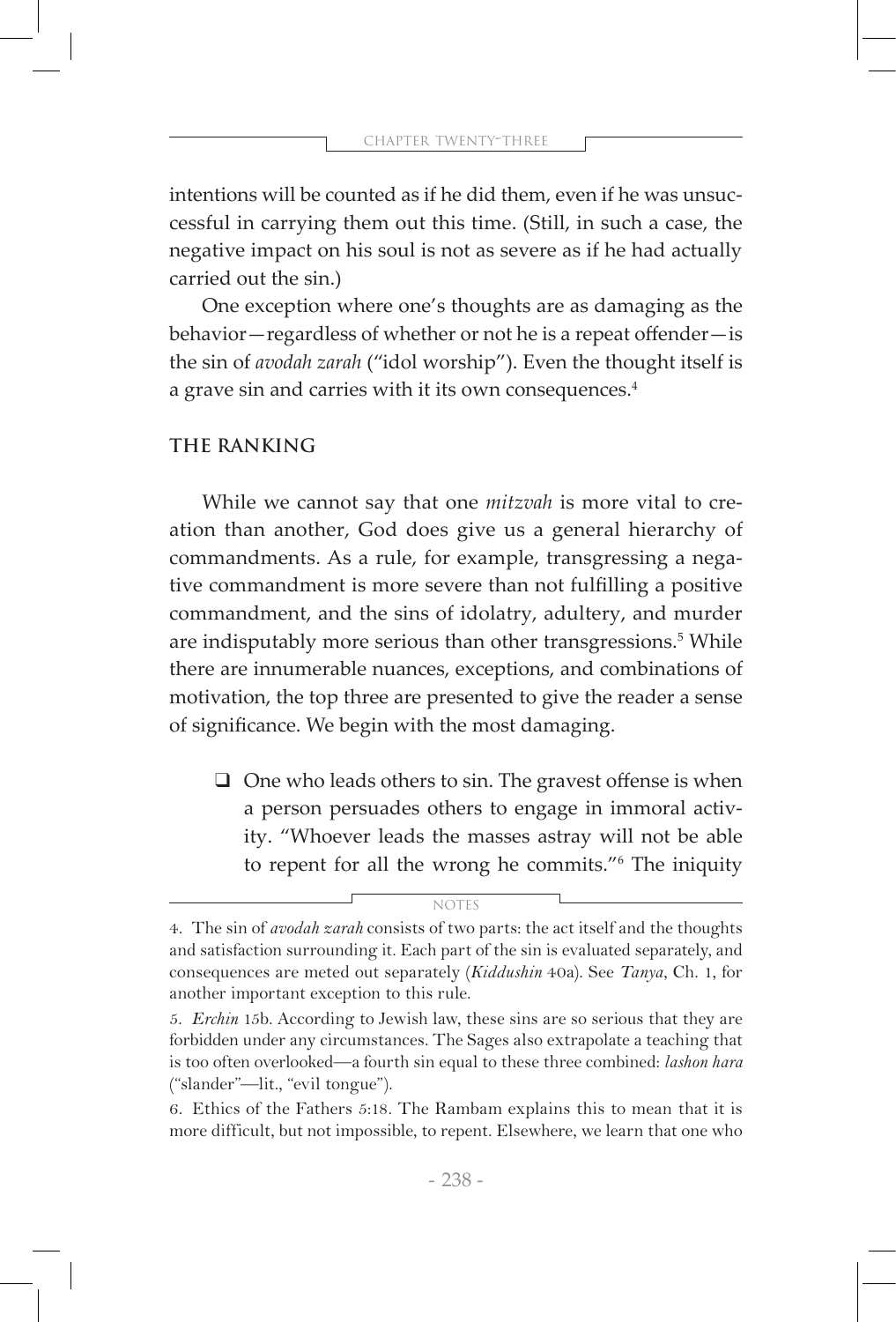that they commit through him is not erased, even if he himself repents.

- □ *Mumar l'hachis* ("a violator out of spite").<sup>7</sup> One who rejects a *mitzvah* out of arrogance, in order to anger God. Such a person transgresses openly and recklessly, without regard for collateral damage.
- □ *Mumar l'tayavon* ("one who rebels out of desire").<sup>8</sup> Such a person does not vigorously reject God's commandments but gives himself over to temptation, due to his inability to overcome his lusts or ego-leaning aspirations. This person wants to do what is proper, but he is unable to rise above his nature.

As we move all the way down the ladder of reckoning, we find that among the less severe is one who does wrong without knowing that it is wrong. This person is a *tinok she'nishbah* ("a captured child"), a term that refers to a person who sins inadvertently as a result of having been raised without the necessary knowledge of proper conduct and one's Torah obligations.<sup>9</sup> Finally, and lowest on the scale of culpability, is an action through happenstance. When required, God makes us agents of negativity and we become the cause to bring about harm. $10$ 

#### **ON THE PLUS SIDE**

Our Sages teach us, "Greater is one who does something that

causes the punishment of another is not accepted within the "inner circle" of God (lit., "cannot come close to"). See *Shabbos* 149b.

<sup>7.</sup> See *Avodah Zarah* 26b.

<sup>8.</sup> Ibid.

<sup>9.</sup> See *Shabbos* 68b.

<sup>10.</sup> Ibid., 32a. It cannot be assumed that this person is an instrument for negativity as a result of bad decisions and is thus used as a *kli*. The cause may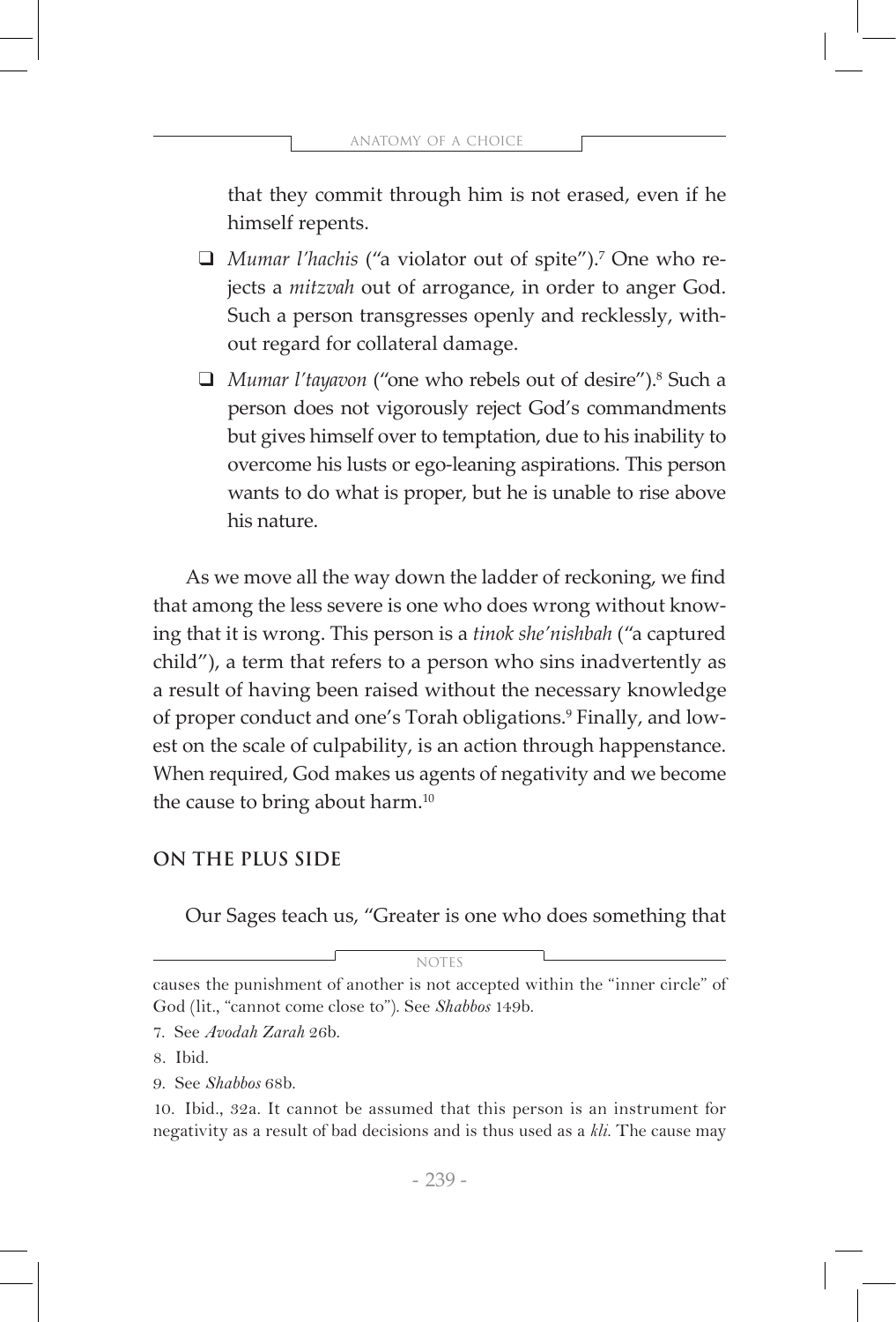he is commanded to do than one who does what he is not commanded to do."11 A distinction, then, is drawn between doing what may be deemed proper, even pious, and an actual commandment or *mitzvah*. The former is praiseworthy, but we are not transgressing a commandment by failing to act.<sup>12</sup>

The very fact that a behavior is commanded by God makes it more vital to the relationship. With casual thought, we might assume that one who does something outside of what is required receives greater reward. This is not so. Any type of relationship will be healthier when we do what is asked of us rather than give only as we desire.13 In regard to the spiritual plane, the Maharal writes,

The fact that God commanded a certain *mitzvah* shows that it is part of His Divine order and one who is commanded and performs it enters God's realm. Conversely, if God did not

#### notes

be any one, or a combination, of the nine discussed reasons for life's challenges, or because God in His Infinite wisdom has chosen this person to be a *shaliach* ("emissary" or "messenger of God") for reasons that we cannot begin to fathom. 11. *Kiddushin* 31a. Tosafos explains this is so, because the ego desires to assert its independence, and complying with the will of God over our own will requires more effort. The name given to this is *reactance theory*, which is responsible for more stubborn thinking than anything else. It is so powerful that a person may do the opposite of what is asked of him if he feels that his freedom is being restricted. Astonishingly, this is true even if he actually *prefers* to do what is requested of him. See F. Rhodewalt and J. Davison, Jr., "Reactance and the Coronary-Prone Behavior Pattern: The Role of Self-Attribution in Response to Reduced Behavioral Freedom," *Journal of Personality and Social Psychology*, 44, (1983).

12. The Torah tells us that a person who desires to carry out his good deed but could not accomplish his objective still gets credit as if he had actually completed it (*Berachos* 6a). The Maharal, however, understands this to mean that we do not get all of the credit as if we had actually engaged in the behavior (*Shabbos* 63a, *Chiddushei Aggados Shabbos* 39).

13. "If someone is fulfilling all he must do and then goes beyond his obligations out of love, he is on a very high level and will be rewarded plentifully for his love and dedication" (*Mesillas Yesharim*, Ch. 18).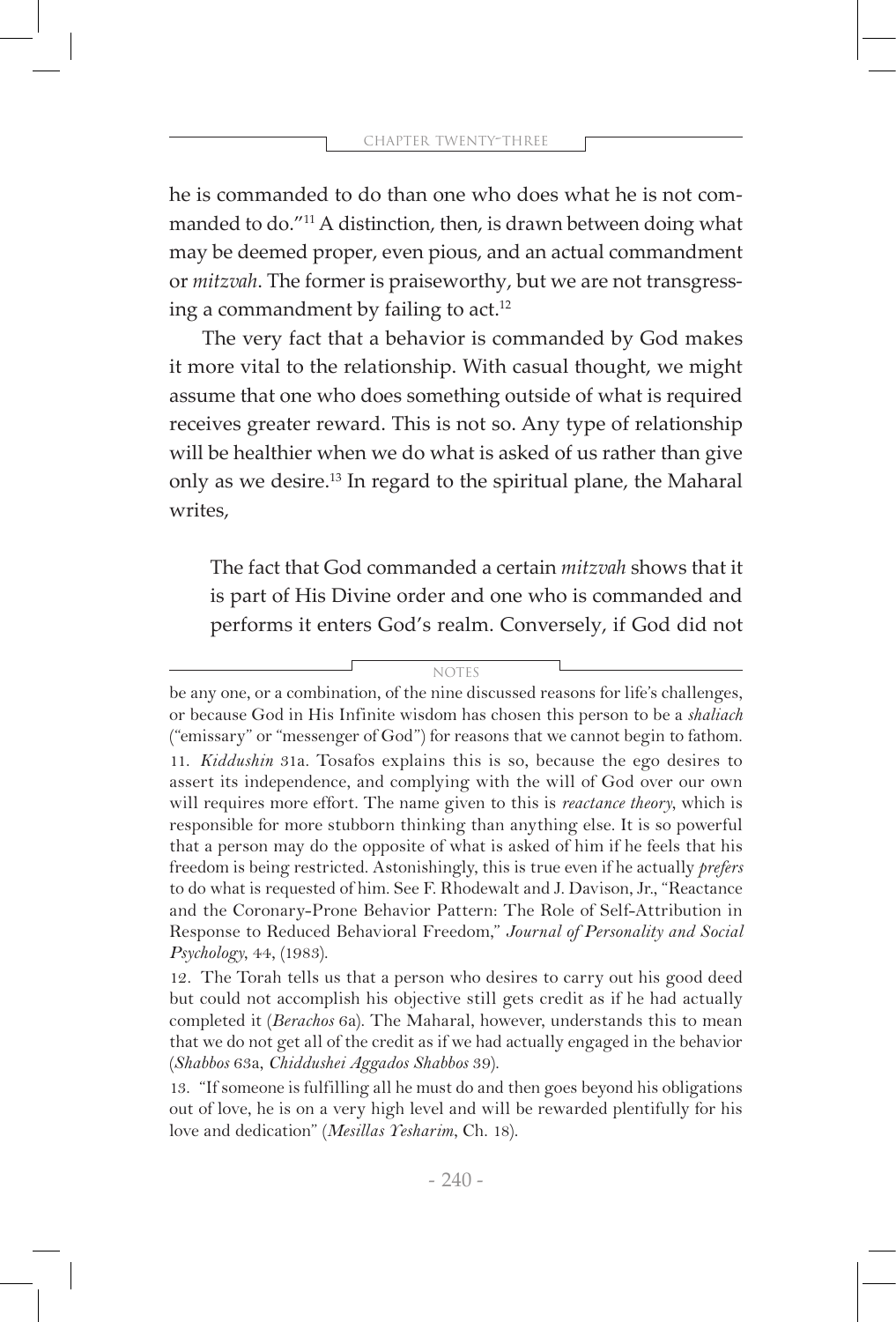obligate an individual in a *mitzvah*, this shows that it is not part of the Divine order for that particular individual and doing that *mitzvah* will not uplift the person as much.<sup>14</sup>

# **THE MOTIVATION**

One whose *mitzvos* are tainted with an ulterior motive does not capitalize on the opportunity for growth, nor does he elevate the world in the highest sense. On this, the Ramchal writes, "It is clear from their [the Sages] words that there are various kinds of "not for the sake of the *mitzvah* itself," the worst being the type in which one serves not for the purpose of Divine service at all, but in order to deceive people or to gain honor or wealth."15

Nonetheless, when we are the willful agents for good, we will be rewarded in kind.<sup>16</sup> Higher levels, of course, exist, and here too, gradations abound within two main categories: love and fear.<sup>17</sup>

One who does as he is commanded out of fear of God (and to gain reward and avoid negative consequences) is involved in Torah *lo lishma* ("not for the sake of Heaven"). The Talmud says what is known: "Greater is the one who acts out of love than one who acts out of fear." The Rambam writes.

A person should not say, "I will fulfill the *mitzvos* of the Torah, engrossing myself in its wisdom, to receive its blessings, thus meriting life in the World to Come." Nor should he say, "I will distance myself from all the sins the Torah

notes

<sup>14.</sup> Maharal, *Chiddushei Aggados*, *Kiddushin* 31a.

<sup>15.</sup> *Mesillas Yesharim,* Ch. 16.

<sup>16.</sup> Rambam, *Hilchos Teshuvah*, Ch. 10.

<sup>17.</sup> The Gemara tells us that a person should perform *mitzvos* even for alternative reasons (*Pesachim* 7a). The expectation is that one will come to do what is right with pure motivation. The Rambam (*Hilchos Teshuvah*, 90) states that one should always engage in Torah, even *lo lishma* ("with ulterior motivation"), for out of *lo lishma* stems *lishma* ("for its own sake").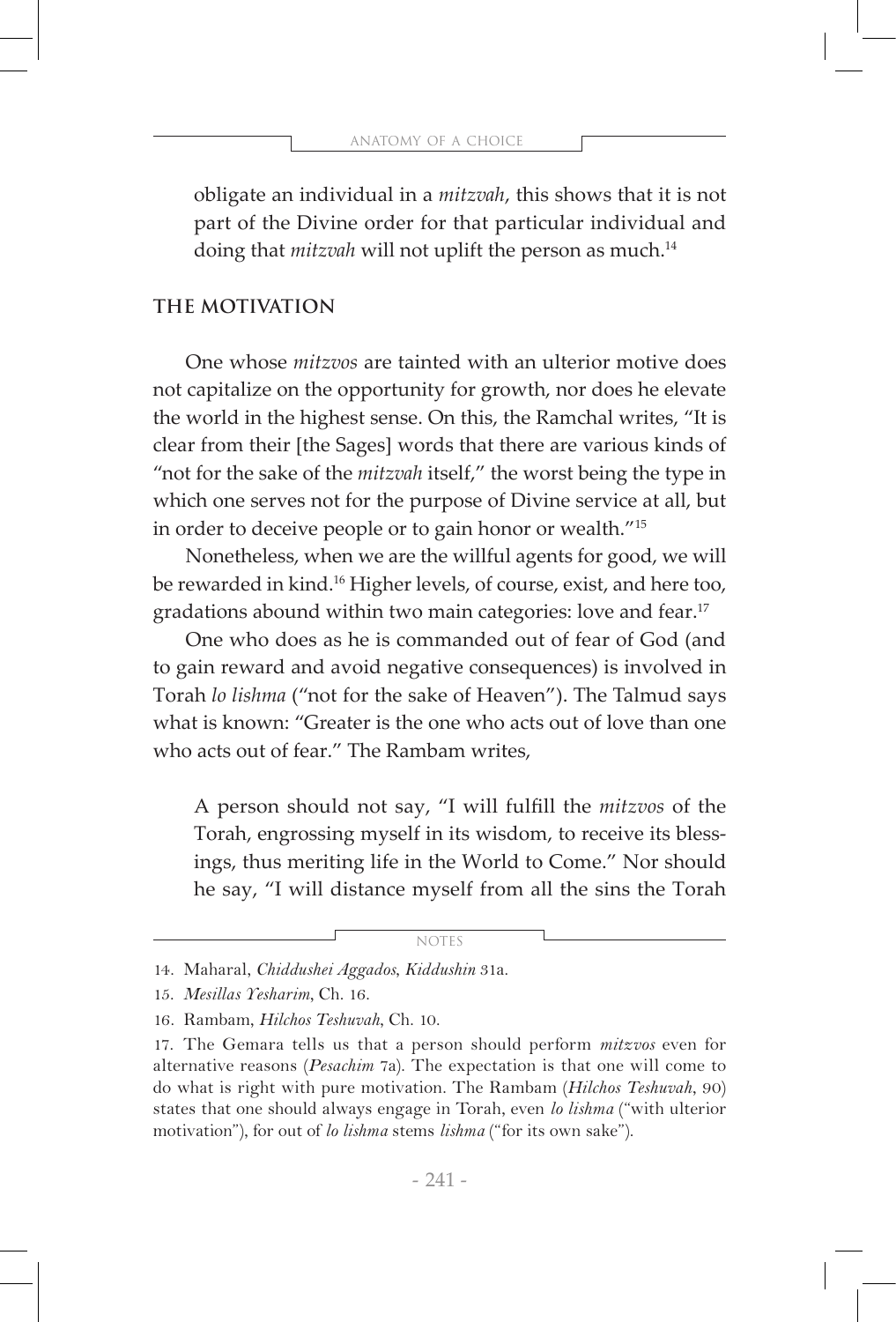cautions against, to be spared the curses listed in the Torah, so that my soul shall not be cut off from life in the World to Come."18

To perform God's will out of love is greater than to do it out of fear; to repent out of love is greater than to do so out of fear. It is important to note that even fear-based motivation is on a high level, because at least the position is rooted in reality: there is a Creator Who has set up a system of rewards and consequences.

# **FOR HEAVEN'S SAKE**

Our Sages write, "Be as careful with a light *mitzvah* as you are with a serious one. For you do not know the reward for the *mitzvos* ..."<sup>19</sup> In fact, the Torah barely discusses the reward that a person receives for each *mitzvah*, because even the smallest level of reward in *Olam Haba* is unimaginable to us.<sup>20</sup> "One moment of pleasure in *Olam Haba* is greater than all the pleasure of *Olam Hazeh*."21 It is therefore utterly impossible to communicate the qualitative nature of reward in the World to Come.

Knowing the reward of a *mitzvah* would also create a psychological hurdle that could stall our intrinsic motivation.<sup>22</sup> When

21. Ethics of the Fathers 4:17.

notes

<sup>18.</sup> Rambam, *Hilchos Teshuvah* 10:1.

<sup>19.</sup> Ethics of the Fathers 2:1.

<sup>20.</sup> Moreover, the intrinsic difficulty of a *mitzvah* is not the sole determinant of one's reward. "Someone whose nature is flawed, yet in spite of this constantly strives to overcome his evil inclination and to improve his ways, is rewarded by God according to the difficulty of the struggle" (Vilna Gaon, *Even Shleimah* 1:8).

<sup>22.</sup> Extrinsic rewards are often de-motivating. In one experiment, people who were paid \$100 to perform a task rated it more difficult and stressful than did those being paid \$25 to perform the same task under identical conditions, and as the size of the reward increases, one's desire and interest decline. See J. L. Freedman and S. C. Fraser, "Compliance without Pressure: The Foot-in-the-Door Technique," *Journal of Personality and Social Psychology* 4, no. 2 (1966): 195–202.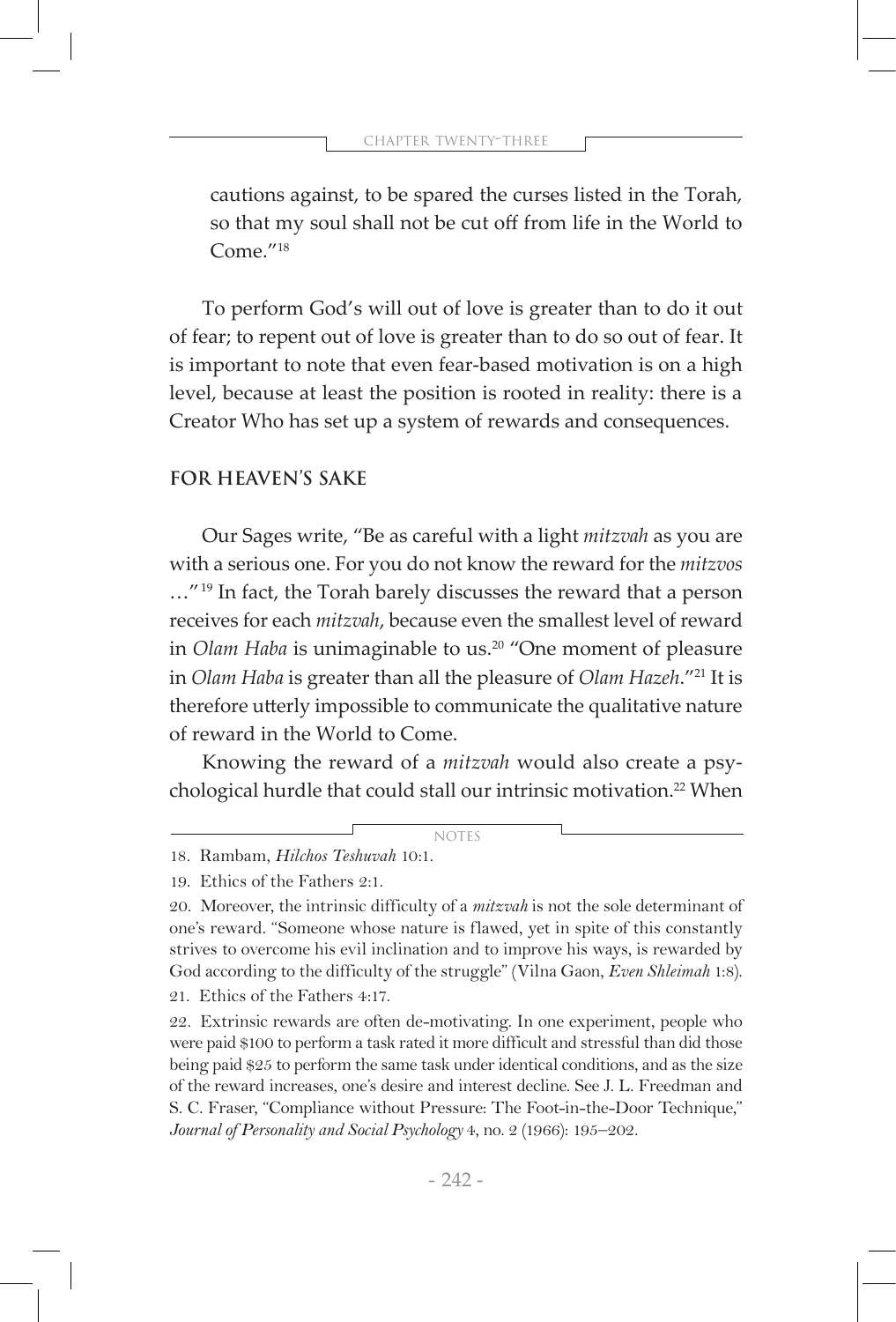clear compensation is introduced into the equation, we subconsciously disconnect from the innate satisfaction of the action, and our inner drive weakens. In the classic *Tom Sawyer*, the perennial observer of human behavior Mark Twain opines,

There are wealthy gentlemen in England who drive fourhorse passenger-coaches twenty or thirty miles on a daily line, in the summer, because the privilege costs them considerable money; but if they were offered wages for the service, that would turn it into work and then they would resign.

Nevertheless, there is a more profound reason God does not reveal our true reward: to allow us to act *l'sheim Shamayim* ("for the sake of Heaven"). For how can we expect to do a *mitzvah* out of love for God, if we can too easily calculate what is to be gained?

This brings into our discussion the oft-misunderstood concept of *mesirus nefesh*—which does not mean that we begrudgingly fulfill our obligation. *Mesirus nefesh* is where self-sacrifice (willful suffering—lit., "surrendering one's soul") gives us joy because our actions are pleasing—give pleasure, as we understand it, to God.

Dwelling on the reward robs us of the opportunity to act purely *l'sheim Shamayim—*to eagerly give to God and not as a roundabout way to give to ourselves. We can only fully give of ourselves when we are focused on what we are giving and not on what we are receiving.

A similar dynamic exists in our everyday lives and relationships, where exerting ourselves to bring joy to a loved one gives us tremendous joy. We labor excitedly and enthusiastically—and so the giver becomes the receiver. This is evident from the verse "Jacob worked for seven years for Rachel, and they seemed to him as a few days, because of his love for her."<sup>23</sup> It was precisely these

<sup>23.</sup> Genesis 29:20.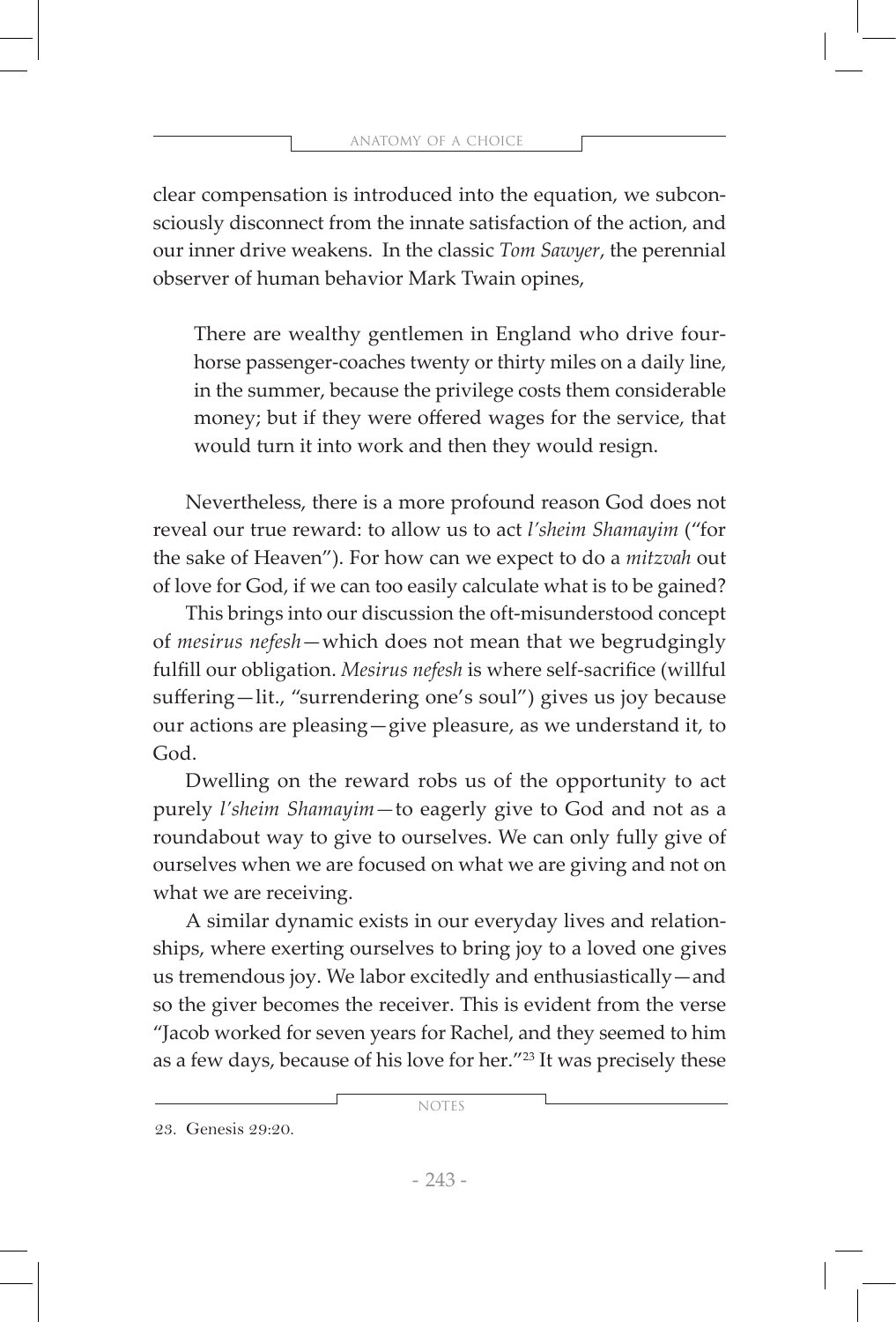intense feelings that morphed the pain of the wait into an entirely different experience.

When we give out of love, we feel pleasure from what we give away—and we receive because we are part of the undiluted whole.24 *Echad* ("one") and *ahavah* ("love") have the same *gematria* ("numerical value") of 13; love exists where we are able to shed our egos and connect with another and become one. Indeed, the root of *ahavah* is *hav*, which means "to give."25 Even when our work is difficult, it can be transformed. In the moment of complete sacrifice, our pain has a purpose. It takes on new meaning, and meaning, as we know, brings pleasure.<sup>26</sup>

#### **THE JOY OF GIVING**

We can work tirelessly for someone we care about or for a cause we believe in and not feel the pain—on the contrary, we usually feel energized and invigorated. Similarly, to the degree that we love ourselves, we can invest in our long-term well-being (even beyond this world, toward *Olam Haba*) with maximum effort and enthusiasm.

To fulfill our obligations without joy quashes our spiritual vitality.27 In much the same way that negative emotions—such as anxiety and anger—are tied into the ego, the more our behavior is

<sup>24.</sup> In this way, we adopt the advice of the Sages to "love work" (See Ethics of the Fathers 1:10).

<sup>25.</sup> The *gematria* of *echad* and *ahavah* totals 26, which equals the *gematria* of the Tetragrammaton, God's sacred name.

<sup>26.</sup> Expressing our appreciation to God for the opportunity to do His will invigorates our motivation. In the words of C. S. Lewis: "We delight to praise what we enjoy because the praise not merely expresses but completes the enjoyment; it is its appointed consummation." (Clive Staples Lewis [1898– 1963] known as C. S. Lewis, was a novelist, poet, and academic.)

<sup>27.</sup> Doing God's will, even without joy, is still a necessary and worthy endeavor, and our obligations do not cease simply because we do not yet connect with the pleasure of the *mitzvah*.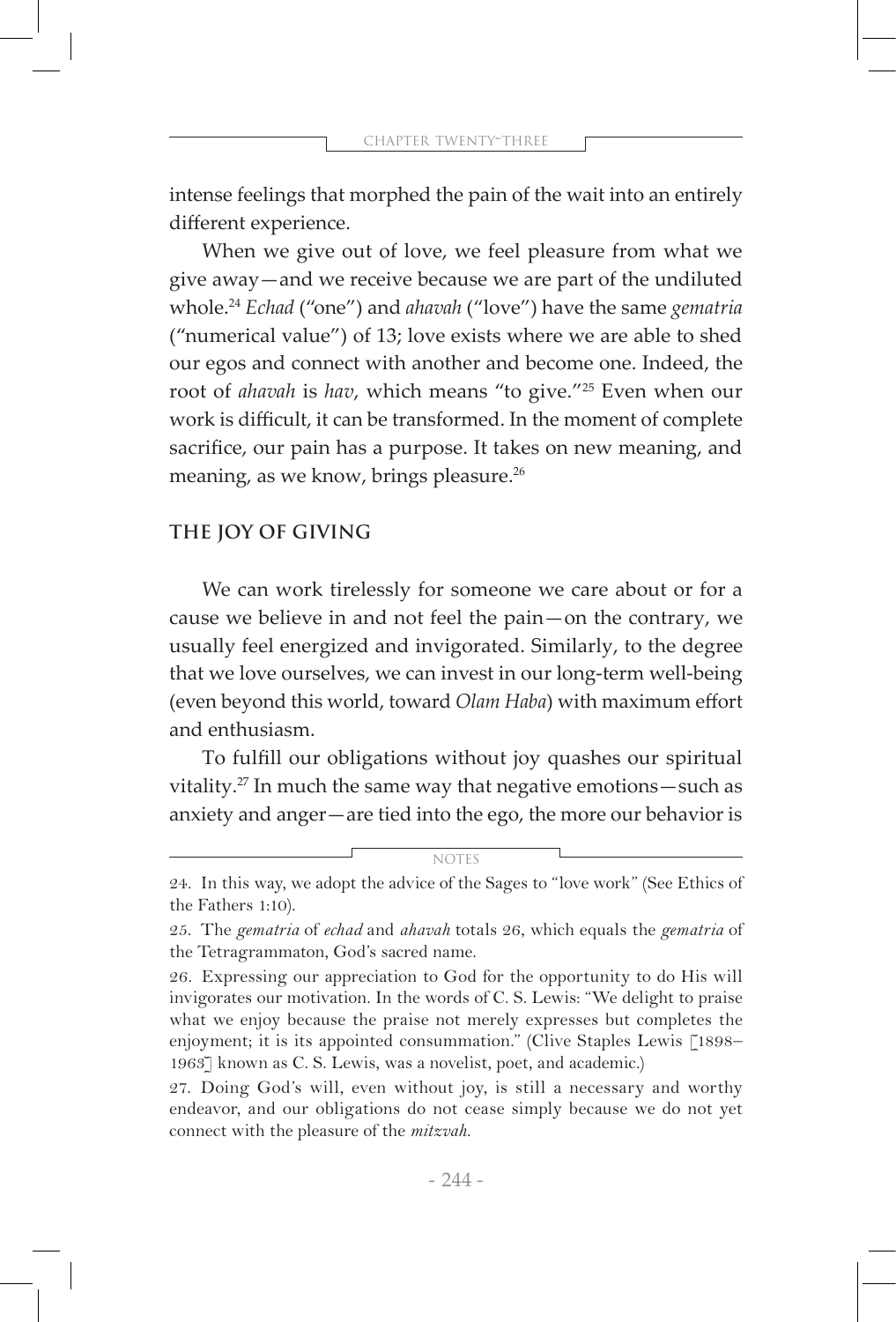an expression of our love, the more energy we have, because those actions are an extension, an expression, of our *neshamah*—and derive from a source of limitless energy. One who lacks positive emotion needs to continually muster willpower because he labors under the incessant burden of woeful self-sacrifice.<sup>28</sup>

The Sages tell us, "The Divine Presence comes to rest upon a person only through his rejoicing in a *mitzvah*."29 When we coat our actions with a layer of *simchah* ("joy"), we strengthen our love and bond to God's will. Rabbi Simcha Zissel Ziv writes,

A strong desire within a person generates power, enhances thought processes, helps overcome laziness and propels him in the path of wisdom. For this reason, the Torah warned against not being happy, because lack of happiness is lack of strong desire; they are one and the same. And anything that enhances desire enhances success.30

In Chapter 11, "The Purpose of Free Will," we explained that the more we give, the more Godlike we become. Our similarity heightens our awareness of God, which then increases our love for Him. Yet qualitatively, acts of *mesirus nefesh* are in an entirely different category of giving, because God Himself is the addressee of our love.

The highest use of free will is to surrender it—each time out of love—and to give it back to God, with love. The Talmud teaches an important principle: "Whether one does more or whether one does less [he fulfills his obligation] as long as his intentions are

notes

29. *Shabbos* 30b.

<sup>28.</sup> "Because you did not serve the Lord, your God, amid gladness and goodness of heart, when everything was abundant" (Deuteronomy 28:47). This passage refers to the terrifying Chapter of Rebuke (*Tochachah*) that befalls a person who served God but without "gladness and goodness of heart."

<sup>30.</sup> Rabbi Simcha Zissel Ziv, *Chochmah U'Mussar*, Vol. 2, 224.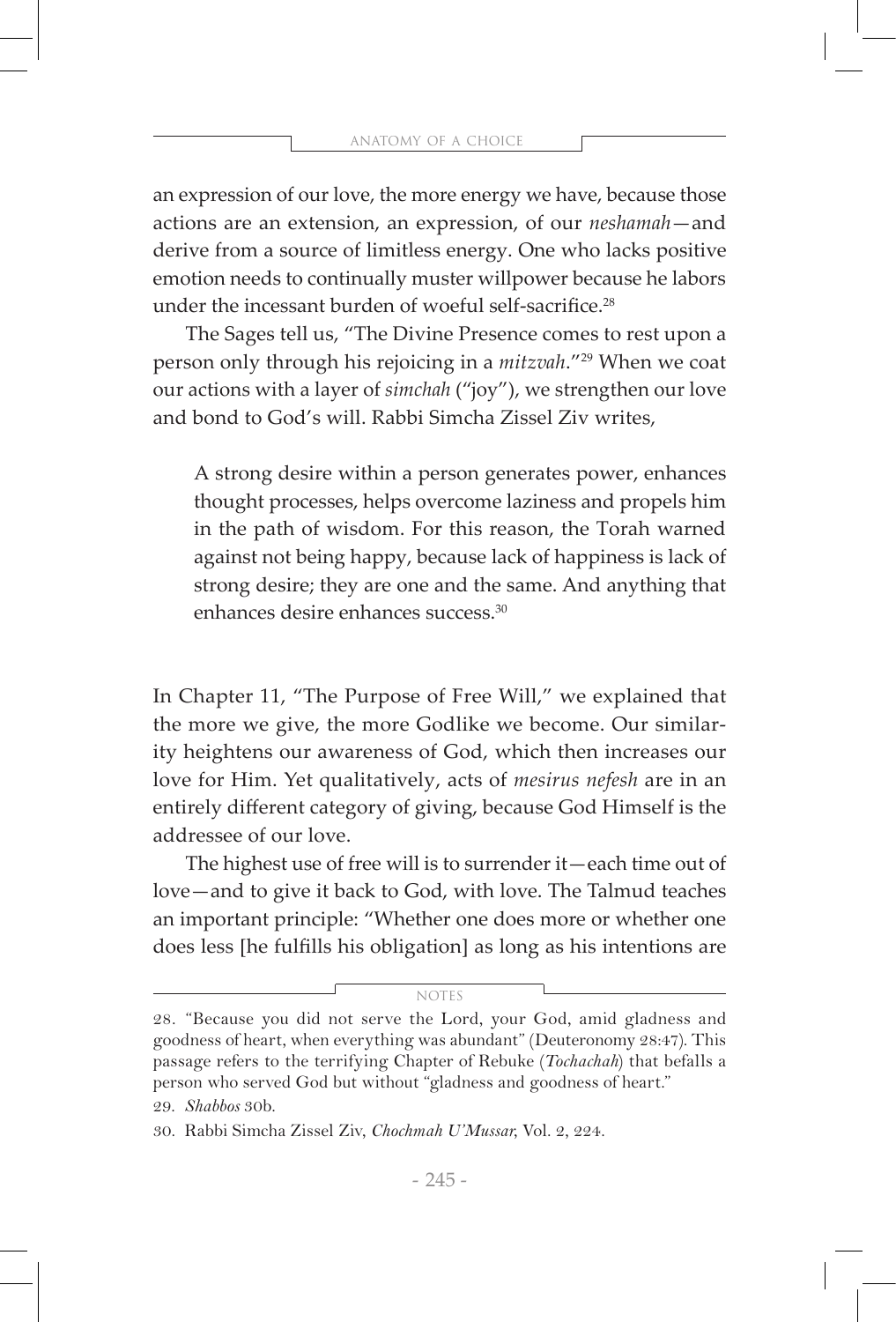directed toward God."31 When we are filled with the awareness that we are performing His will, and our actions are not predicated on, or prompted by, any other cause, we arrive at the deepest level of *chesed*—almost.

While the pleasure we feel from doing God's will is not our motivation but a natural by-product, our giving is not complete, because it has a motivation. Namely, we desire to do His will. We noted earlier that: (1) c*hesed* denotes an act of giving that has no prior cause; and (2) the act of creating oneself is the quintessential purpose of *chesed*. These two criteria do not appear to be met until we appreciate that giving—*mesirus nefesh*—ultimately melds into our character and then into our nature. At this point, we give without cause because it is our essence, an essence that we helped create. It is now that we have unearthed the deepest level of *chesed*.

31. *Berachos* 5b and 17a.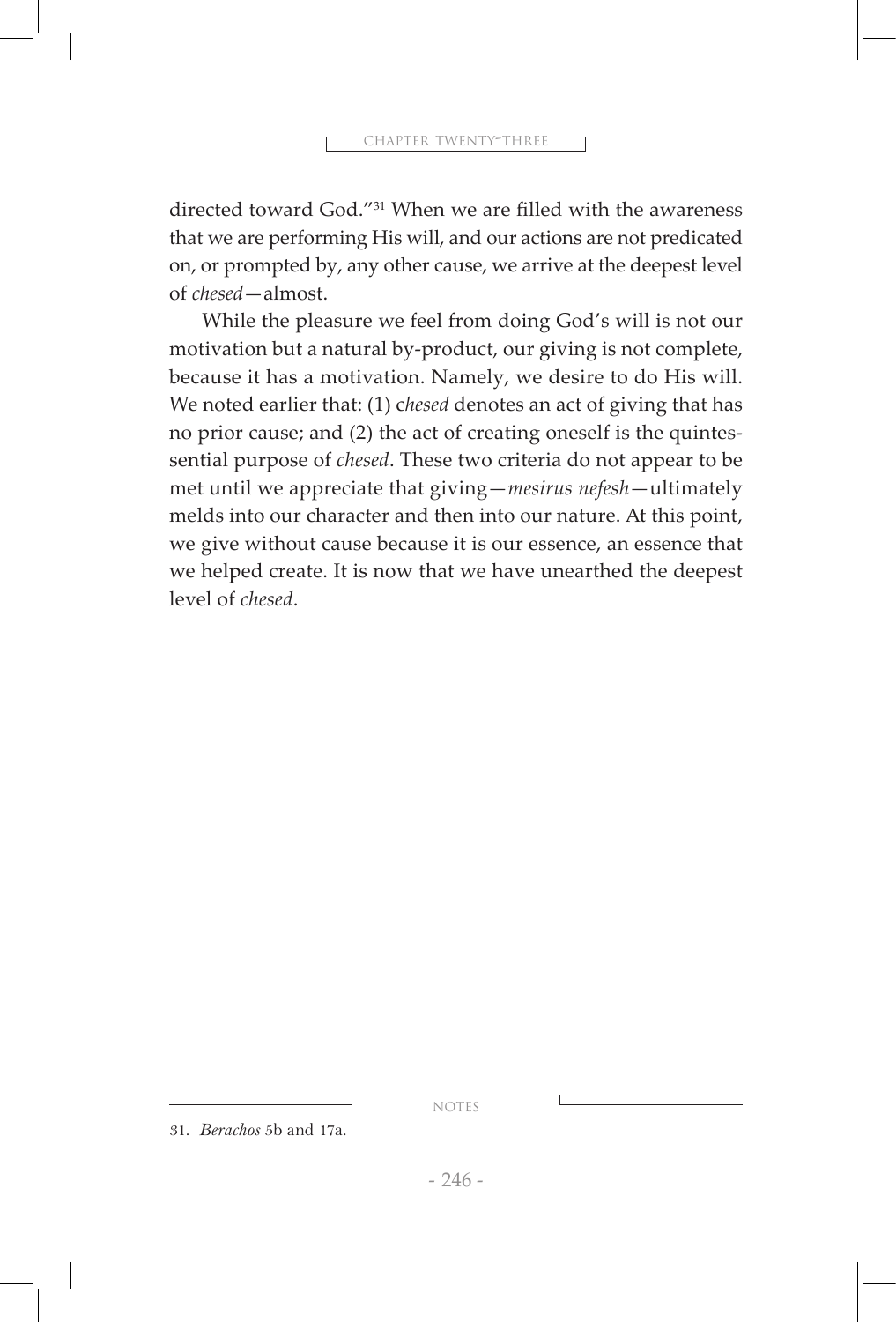# **THE**  $24$  Battlefield

We have learned that a genuine free will choice has wide-ranging ramifications and affects us in unimaginable ways—in this world and into the next. Yet precisely what constitutes a free will choice and how it differentiates itself from other types of choices has not been fully clarified, for one reason.

We will not know until the next world what was within the scope of our *madraigah*, what lay just beyond our reach, and what was to be forever out of reach. Consequently, we must move through this world as if all of our decisions are free will–based. In fact, to some extent, all of our decisions do affect our free will, even though the choices themselves are not within the zone of free will. We will detail how this works once we flesh out the dynamics thus far.

#### **THE NUCLEUS OF FREE WILL**

We have observed that a free will choice exists only where there is an objective truth—a moral component in the decisionmaking process. Therefore, even the ego and the body can battle it out without entering the free will arena. Take, for instance, the example of a person who wants to get up early to rob a bank but is too sleepy to get out of bed; he hits the snooze button and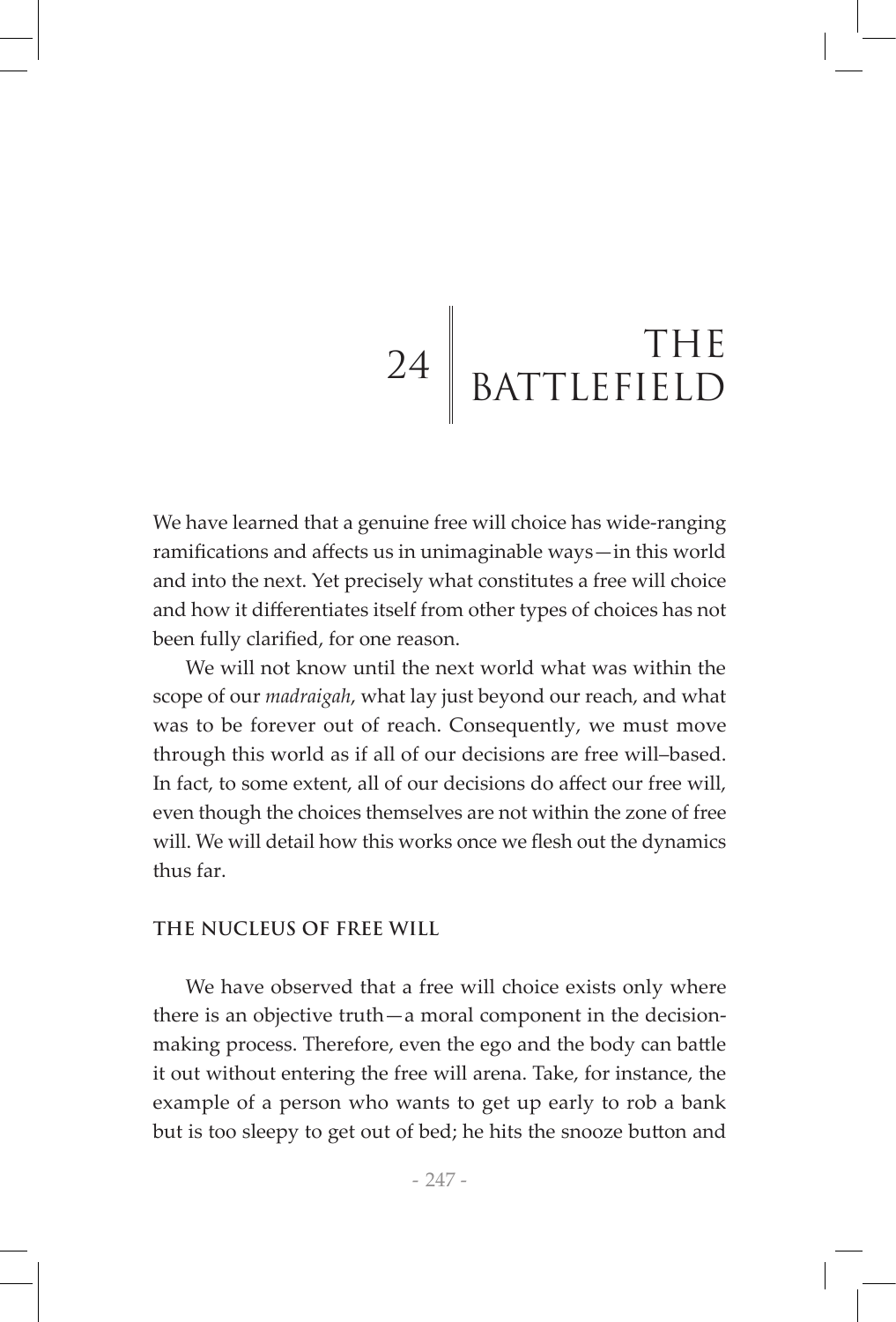#### chapter twenty-four

goes back to sleep. Or our sleepy would-be thief can experience an intra-body conflict: as well as being sleepy, he is hungry. Does he opt to get out of bed for a snack or fall back to sleep? Even so, in the full absence of the soul's contribution to the equation, there is no basis to consider the process as a free will struggle, because there is no moral component—even though there are moral consequences to this course of action. Moreover, we cannot automatically assume that we are exercising free will, even when we stop to reflect on the virtue of our decision. There are times when our behavior is kept in check because we want to avoid the pangs of conscience. In effect, we have two competing desires. One is



The more refined the soul is, the more leverage we have over our lower will, and in turn, the more leverage our lower will has over the forces of the body and ego. Ego-based pleasures are entirely counterfeit, like salt water to the thirsty soul. The body is not good or bad. Physicality can be elevated and infused with holiness and, as such,

genuine pleasure. But abuse and indulgence, of course, lead ultimately to pain and suffering.

- 248 -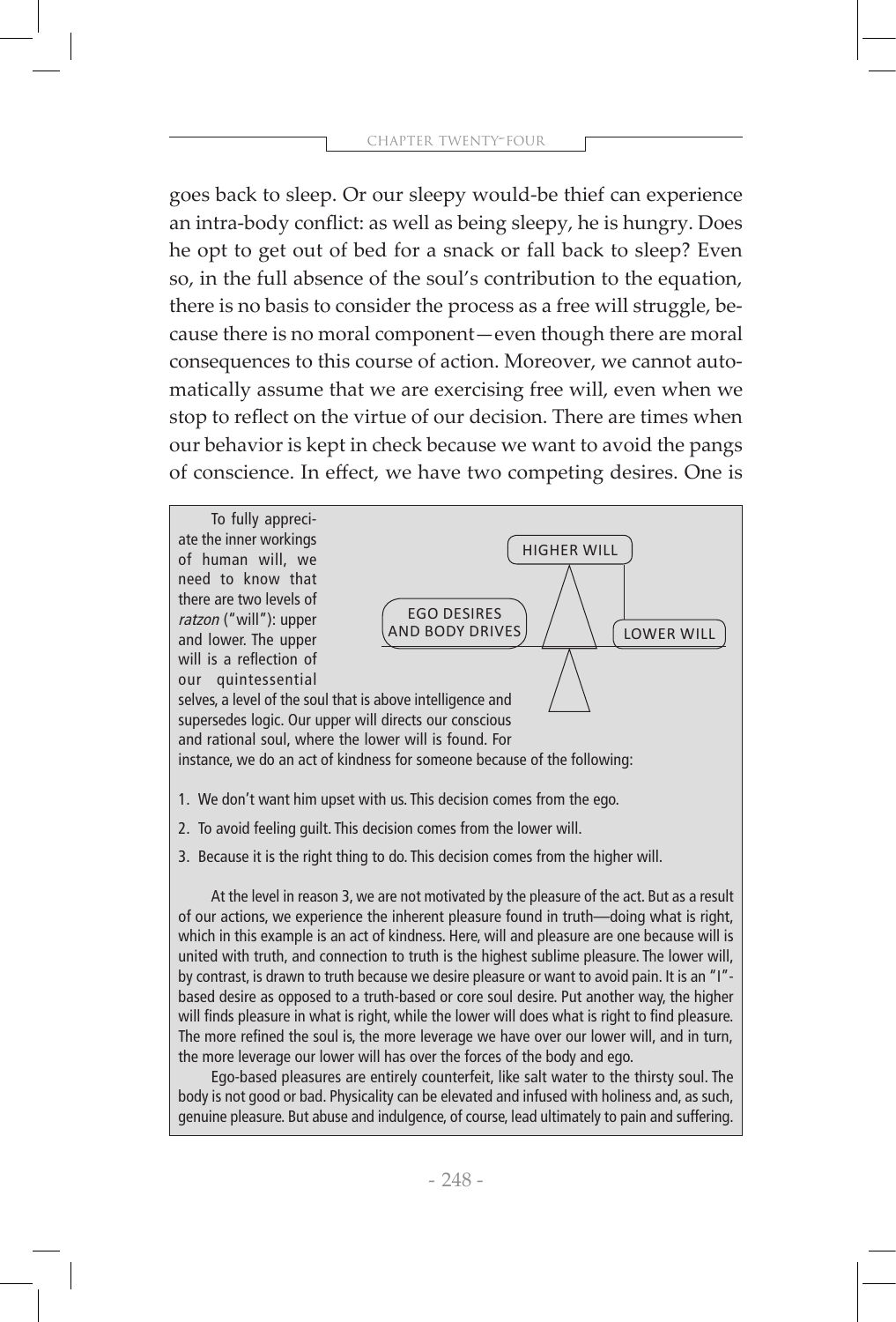simply stronger than the other. The process is not dissimilar to an animal that decides to back away from its prey out of fear. Eating lunch and avoiding becoming lunch are opposing instincts—the animal merely chooses to stay alive.

What disqualifies the above as a free will choice is not necessarily our motive for doing what is right, but rather that one desire suppresses the other. As we explained, a free will choice exists when our awareness of the truth (via the soul) is in close balance with an opposing desire (ego or bodily-based)—giving us both the clarity and the capacity to act or not to act; and nothing other than our will tilts the equation.

This is not to say, however, that the decision is capricious, picked out of thin air. When we drill beneath the surface of free will, we find our essence, the root of the soul. Our deepest will emanates from this quintessential self.

Parenthetically, we recall from Chapter 16, "Reconfiguring Mazal—Part 1," that the means to change our will is through prayer. A burning desire that surges forth from us to God redefines the true "I," which then redirects our free will in a more perfect, God-aligned direction. Consequently, even if we do not care to pray, it behooves us to pray to care, because only the active use of our conscious will can shift the winds of free will.

We must also be aware of what is often misunderstood. While free will is rooted in our essence and regulated by our *madraigah*, a flash of perspective temporarily enhances our ability to see clearly and so it becomes easier, in that moment, to make a choice that would be otherwise beyond our grasp or *madraigah.* 

For example, after witnessing a serious accident, what happens? We do not feel like joking. We are quiet. We feel almost detached, separated from the illusion of the world. Our ego is temporarily blinded, and we have the ability to take an emotional/ spiritual leap forward.<sup>32</sup>

**NOTES** 

<sup>32.</sup> See Lieberman, *Real Power*.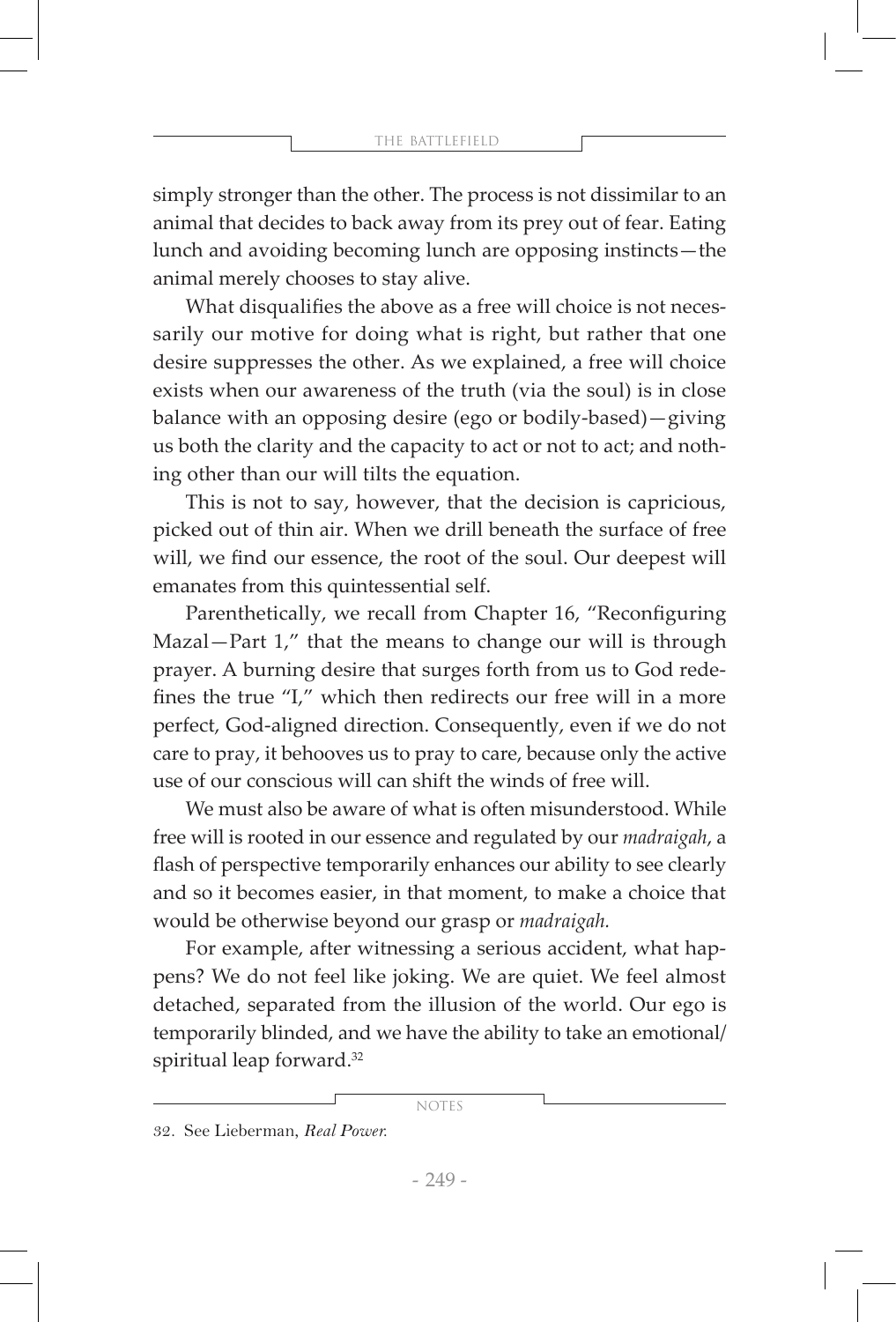Alas, the process works in reverse. In a burst of intense rage or despair, completely disconnected from reality, we can behave in a way that is far removed from what is good and true—and, as a result, fall fast and hard.

For this reason *bechirah* may be in effect even when opposing options hold disproportionate appeal. "Balance" does not mean that competing forces lie in fixed symmetry, poised on opposite sides of a proverbial razor thin line. The free will applecart is easily turned upside down—for better or worse—due to the force that we identify with in the moment—be it the body, ego, or soul. In this space, our *madraigah* momentarily oscillates, and as long as we are not overwhelmed by a competing desire, the choice can be legitimately labeled as free will.

#### **A BATTLE WITHIN A BATTLE**

Our *madraigah* is initially established by three main factors that are tethered to our *tikkun*: (a) the inherent refinement of the soul or how sensitized it is to truth, (b) the refinement of our emotional and cognitive faculties, and (c) our childhood environment and experiences, which shape our attitudes, beliefs, and values and orient our sense of right and wrong. These factors set the tone for our experiences *in* life, but they are largely irrelevant to our experience *of* life. As we learned, self-earned clarity via freedom of choice is the basis for life satisfaction.

Naturally, we are each on our own *madraigah*, so a choice for one person is not necessarily a choice for another. Using a spatial metaphor of a battlefield to portray a fluid process, Rabbi Dessler explains that the line shifts constantly. When two armies are locked in battle, fighting takes place only at the battlefront. Territory behind the lines of one army is under that army's control. If one side gains a victory at the front and forces the enemy back, the position—our *madraigah—*on the battlefield will have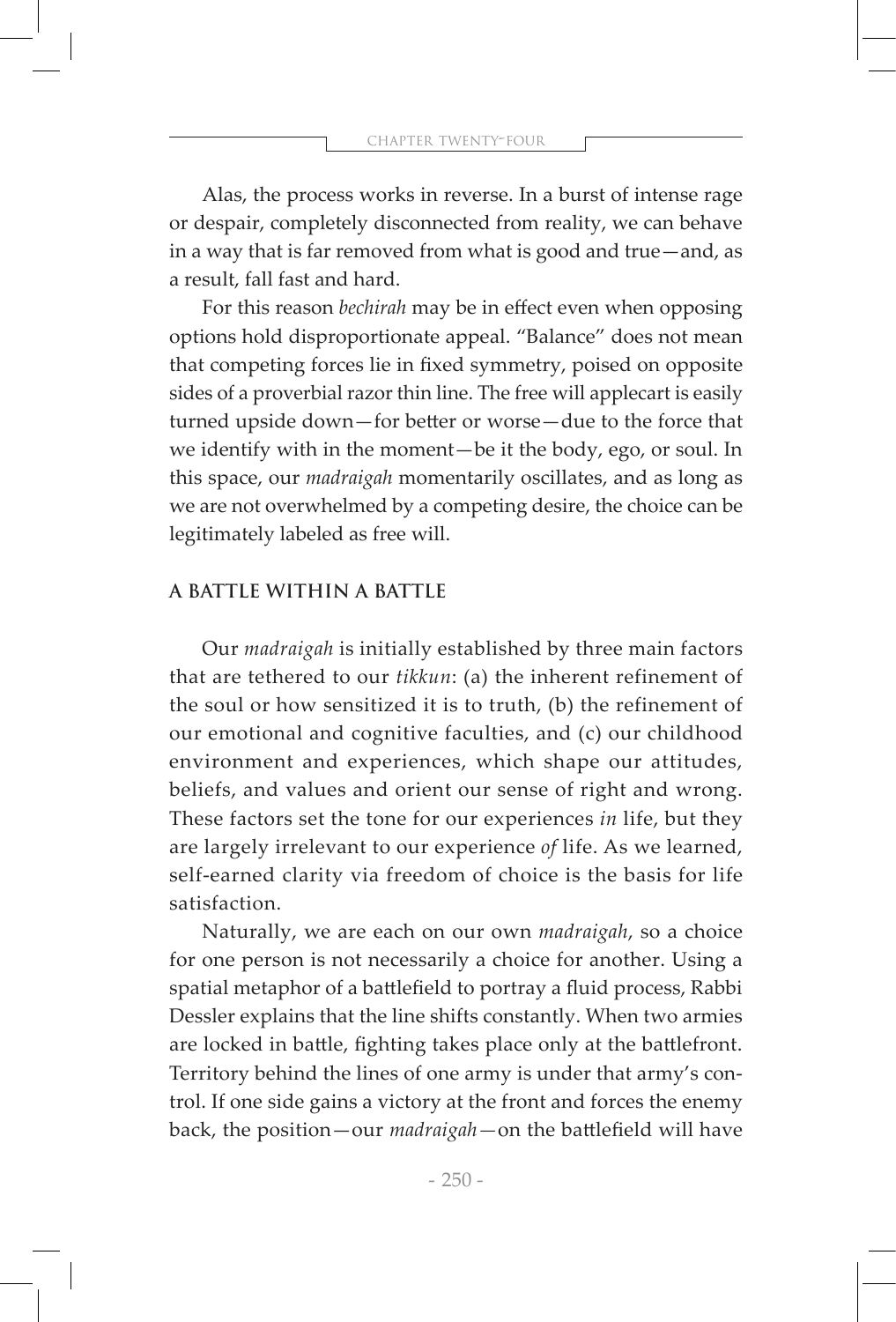changed, and choices that had previously triggered an inner struggle—in the line of battle—have moved.<sup>33</sup>



Beyond Zone C, the behavior is not even on our radar as a matter of right or wrong. It is who we are. For better or worse, we do not wrestle with "Should I or shouldn't I?" At such times, we do not take pride because we have not injured an innocent person, nor are we consumed with guilt for not donating both of our kidneys to a complete stranger.

Regarding Zone C+, if we are completely drawn to what is right that we are not tempted to deviate from the truth, then free will is not actuated. As we noted in Chapter 6, this is, in essence, wisdom—a clarity of reality so acute that it penetrates our hearts and rouses our souls (moral clarity is really an extension of intellectual clarity because intellect is the "seat of the soul" and drives our awareness—and interest in the truth—in the first place).

For this reason, Rabbi Dessler explains that a person who lives his life in this zone could be doing many *mitzvos* and learning much Torah and still not be encountering *bechirah*, because his

notes

<sup>33.</sup> Rabbi Eliyahu Dessler, *Strive for Truth*, Vol. 1, 111–120.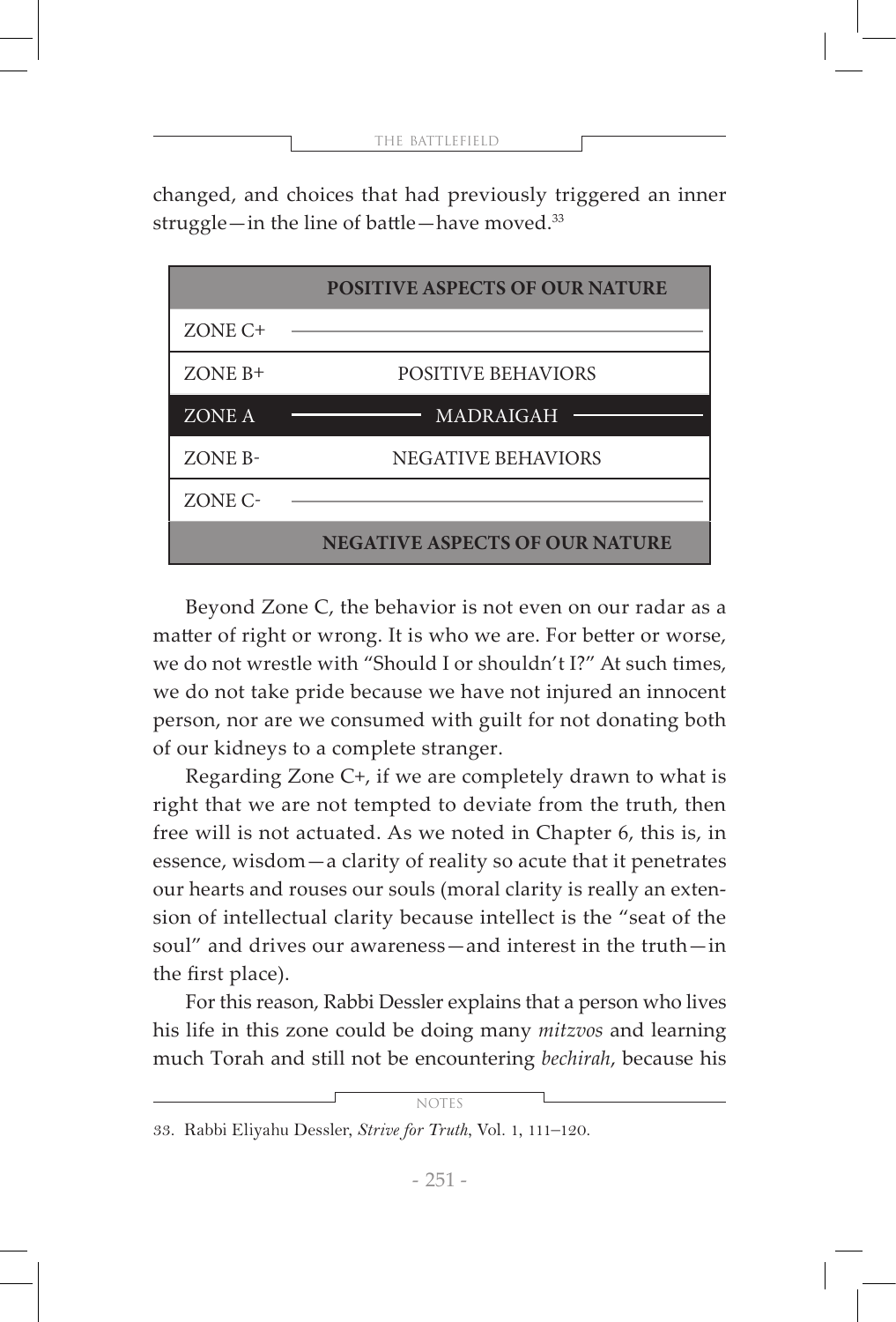conduct is only the result of his nature and nurture, without any self-generated growth.<sup>34</sup> Namely, he never conquered any aspect of his core self.

A behavior in Zone B does not qualify as a free will choice, but the soul is alert to the options and opportunities before us. By way of our conscience, our behavior affects our emotional and physical well-being—even though we are not necessarily responsible.35

Regarding Zone B-, the question is: "How is it fair that we suffer for a choice that is not really a choice? It's how God made me!" The logic is sound but incomplete. In this zone, the pain associated with the behavior is meant to spur us on, to nudge us forward, so that our attitude and behavior move closer to the battlefront, where free will *does* exist. All of life's struggles are directed toward these epic battles.

While this may seem to be an extraordinary endeavor to bring a single decision over the free will threshold, the residual impact of one free will choice is life altering because it forks our entire reality into a new direction.

Via something akin to the *butterfly effect* (see Chapter 20, "The Nature of Chance"), even if we were never to make another free will choice, we are now moving in a completely different world. Our thought process includes variables that we helped bring into existence because of that single previous free will choice, and whenever these additional elements tip our future decisions into a

<sup>34.</sup> Ibid., 111–116.

<sup>35.</sup> When good or bad is done through us—without any intent—it can still affect our emotional state. For example, a person who finds out that his car was stolen and then used to run down and kill an innocent person would feel awful. Why? It was not his doing, and yet, because it was his car that was used, he cannot help but feel somewhat responsible, even though intellectually he knows that he bears no blame. Conversely, if we were to learn that our car was parked in such a way that it prevented the injury or death of another, we would feel joyous, almost proud. It was "our" car, after all.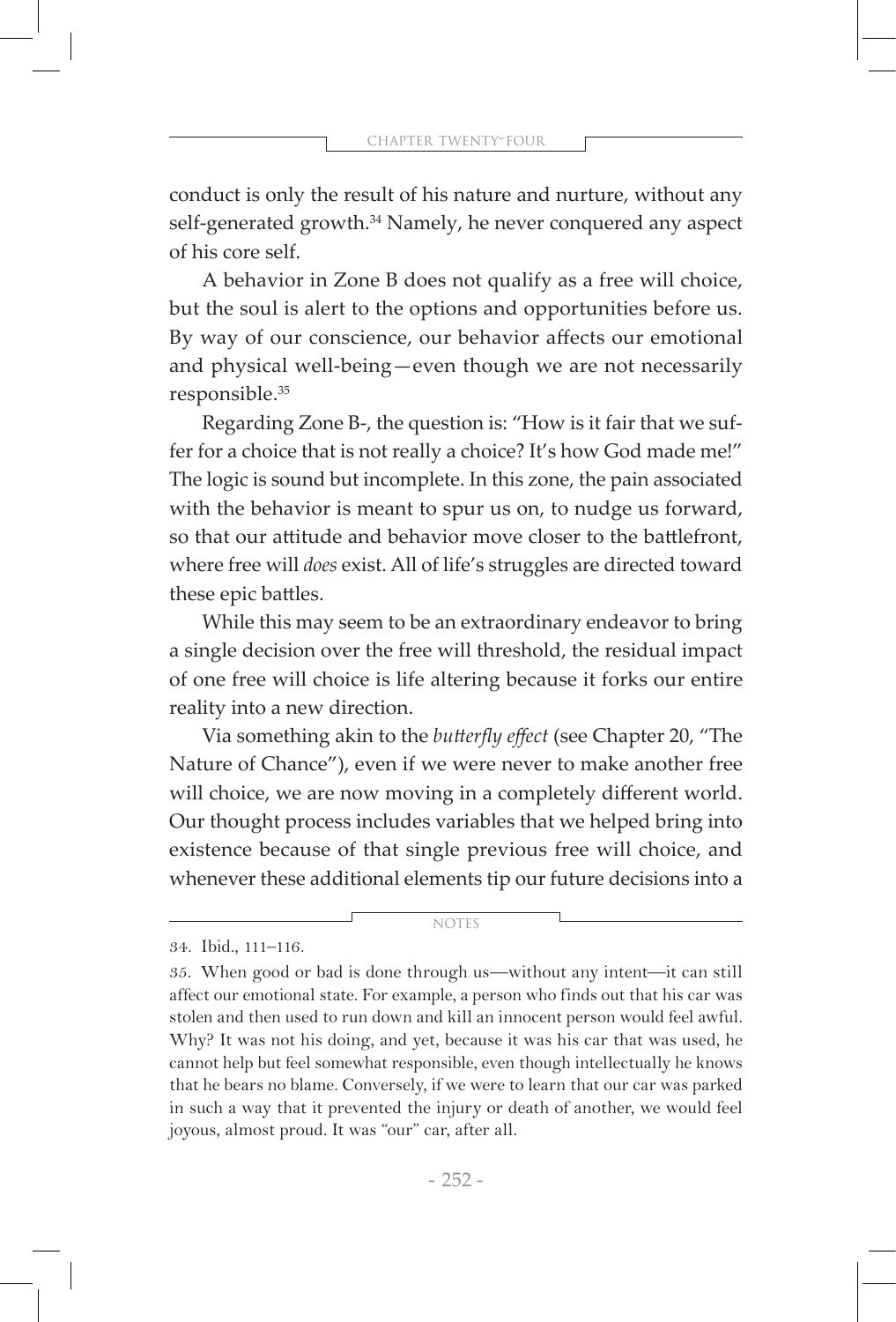more responsible zone, we benefit in this world and are rewarded in the next.

Even when a person no longer struggles, and a positive behavior has become routine, there exists a qualitative component that does contain an element of free will. In Zone B+, we still choose the how—such as with proper intention and zeal. A layer of free will, then, still exists even when the behavior itself is no longer a question. The bandwidth of choice includes these micro-choices ("the how"), aspects that subtly affect our conduct, even though the larger behavior or macro-choice remains the same. Over time, the slightest changes can create the necessary momentum to integrate the behavior deeper into our personality.

Of course, the pleasure associated with the behavior encourages us to progress further into Zone B+ with the ultimate goal, to make what is right, natural: Zone C+. At which point we do good because that is who we are—like God.

#### **PAYING INTEREST ON AN OLD DEBT**

Rabbi Dessler explains that when a person has accustomed himself to a certain manner such that an improper behavior in question moves above his *madraigah*, he will be liable for every indulgence, even though it no longer presents itself to him as a live choice. This is because it was he himself who was the cause of his dulled sensibilities.36 In contrast, when a positive behavior moves below our *madraigah,* we receive a reward every time we perform a correlated *mitzvah*, even if it is seemingly part of our identity—because our free will efforts helped make it a part of our being.

Analogously, one who deposits money in the bank earns interest, even though he is no longer working for the money. In a manner of speaking, the money is now working for him. An

<sup>36.</sup> See Rabbi Eliyahu Dessler, *Strive for Truth*, Vol. 2, 57–58.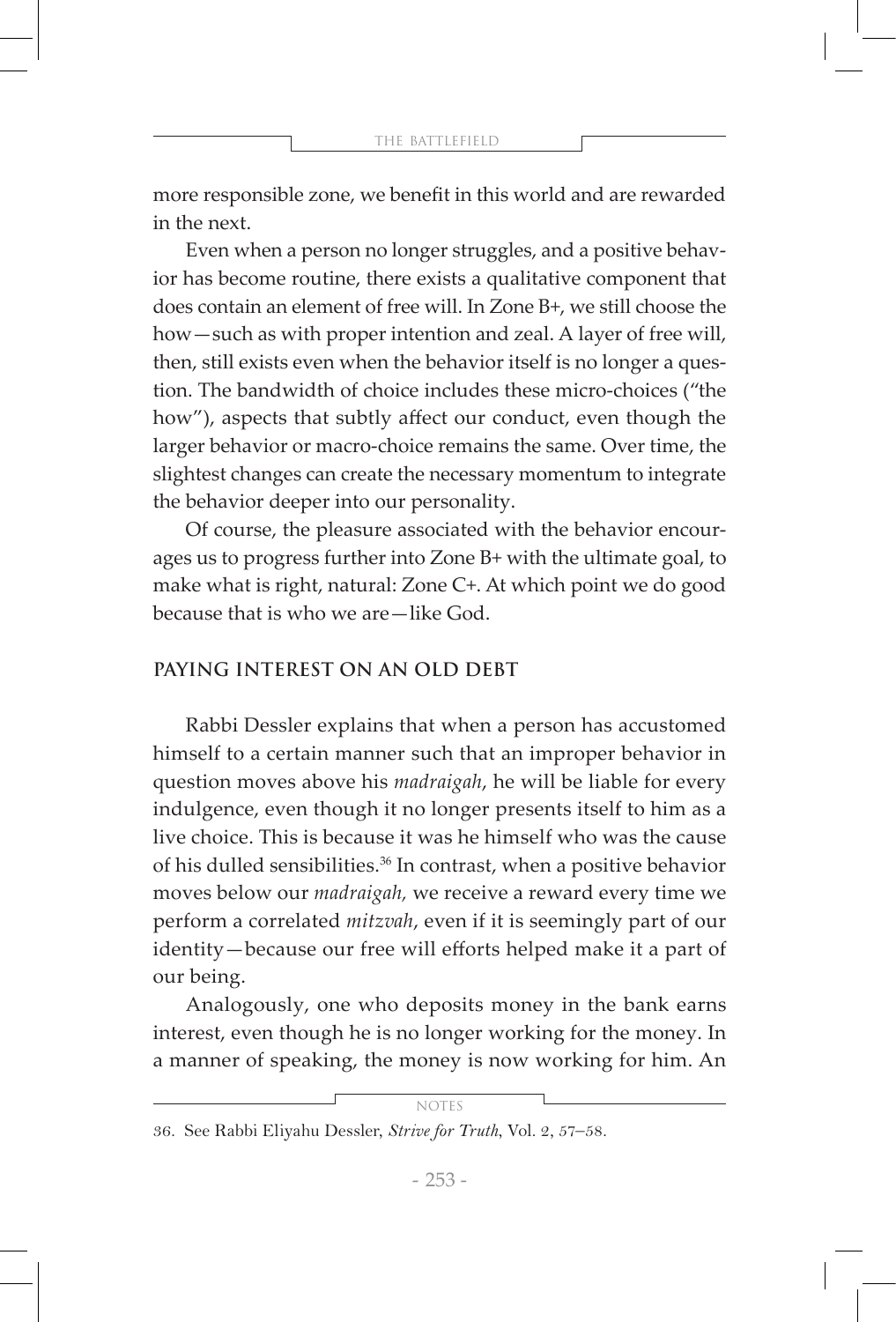area where we fall short to the point of habituation is similar to one who borrows money and must repay interest on the debt, even though the original sum borrowed has been long spent. The interest accumulated does not go away.

We must explain, however, what we mean when we say that a behavior has been absorbed into our nature. Not only is our *madraigah* fluid and often in flux, even when it presents itself as fixed, but the underlying tension is also integral to the calculation. For instance, we cannot simply observe the bar at a "5" and declare that if one rises to a "6," then he gets credit, and if one falls to a "4," then he will be punished.

When a person swims against the tide—where both internal conflict (doubts and fears) and external forces (unforeseen circumstances and pressures) pull on his emotional resources, the ability to maintain his level (or even slip slightly) may be to his credit because the outward behavior does not reveal the true nature of the struggle. Where effort is required and energy expended to maintain the status quo, it cannot be said that we fully own the *middah*. It is not considered one's nature unless it would be a tremendous struggle to oppose it.<sup>37</sup>

#### **UNINTENDED CONSeQUENCES**

The above explains the consequences of an ingrained behavior, but what is the spiritual liability that stems from a single previous poor choice? Without proper consideration, a person decides to move to a town that proves harmful to his spiritual growth. For

#### **NOTES**

<sup>37.</sup> Not only does our *madraigah* rise and fall, but our spiritual level should not be considered a straight horizontal line. It is more analogous to a line graph of a volatile stock. And, like a stock, there is a trend that shows our overall health, even though at each point—the highs and the lows—different *middos* are at different points. As a function of our *tikkun*, our struggles are not uniform. Moreover, a *middah* itself may not express itself evenly in all areas because some people and circumstances can be more trying than others.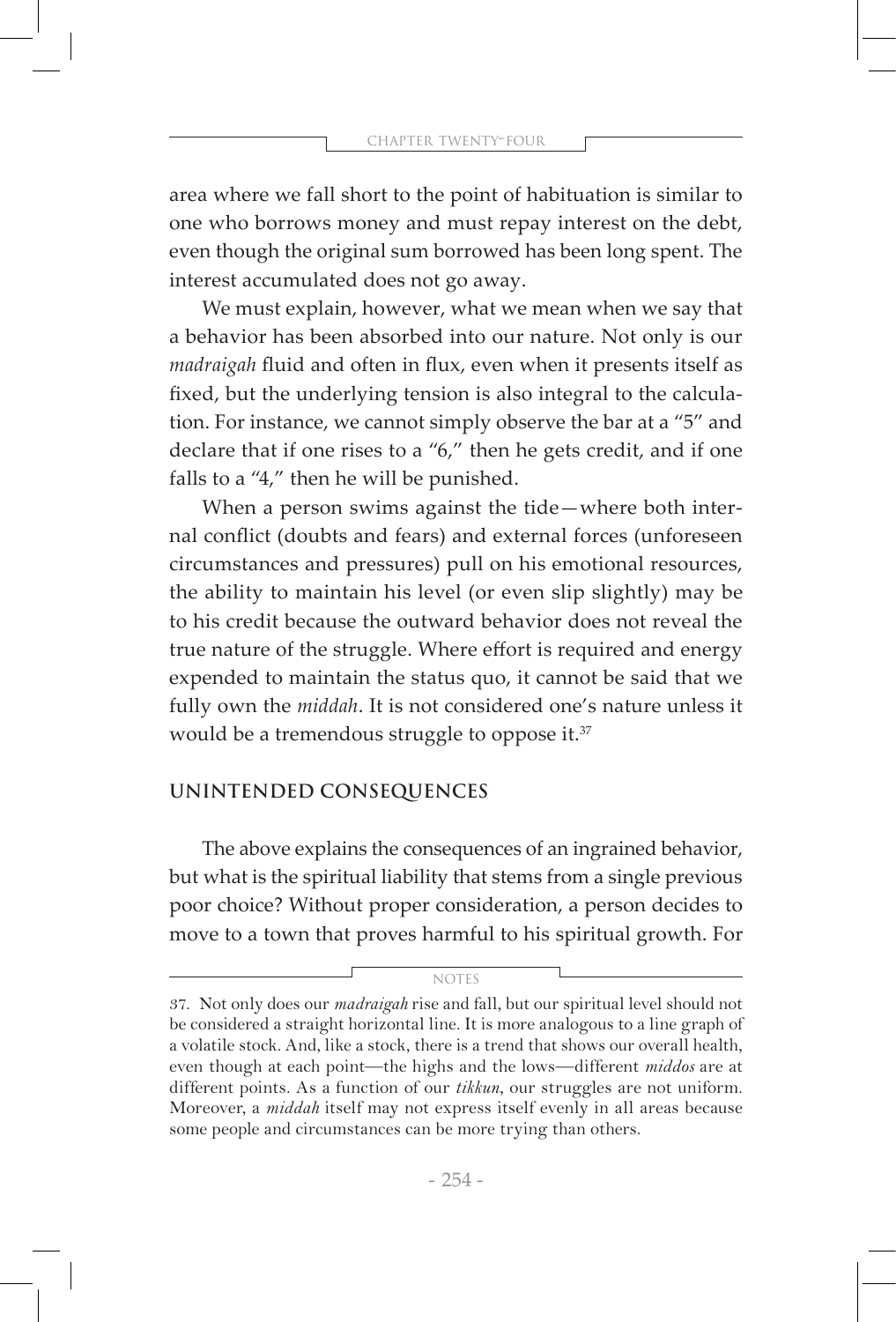how long will he bear responsibility? For example, if he asks a *shailah* ("a question of Torah law") of the local Rav and is given an incorrect answer, is he held accountable to the same degree as if he had purposely disregarded this *halachah*? Or perhaps he walks into his local kosher restaurant, with the full desire and intent to eat kosher food, but unbeknownst to him, this establishment does not have a reliable *hechsher* ("kosher certification").

The person's intentions were pure, but each situation produced a precarious outcome that stemmed from the first choice—which was careless. The Ramchal explains, "God judges each individual deed according to its circumstances, whether it is accidental or purposeful, whether it is forced or willful."38

The spiritual harm of a sin committed without premeditation is not as great as one committed knowingly and with foreknowledge. Hence, we are not liable to the same degree as one who consciously, willingly disregards what is proper. However, a lack of knowledge does not necessarily shield us against the consequence. We can leave home without an umbrella because we chose not to take one or because the forecaster wrongly predicted a sunny day. Either way, we will get wet.

We must be abundantly clear. A person who does not have *bechirah* is not held accountable for making a poor choice—because it was not truly a choice.39 However, all of our experiences—positive and negative, even those that we did not seek out or choose—still etch themselves into our soul. Such instances are not a consequence of choice but of *mazal*/*tikkun*. 40

40. This assumes no contributory negligence. One's liability within a given

notes

<sup>38.</sup> Ramchal, *The Way of God*, 115 (3:4).

<sup>39.</sup> "The great [Jewish] philosophers established *bechirah* as the cornerstone for the whole Torah … from this resulted a common misperception among the masses; that all people actively choose their every act and every decision. This is a grievous error" (Rabbi Shlomo Wolbe, *Alei Shur*, Vol. 1, 156). Indeed, we learn that someone who does not have control over his actions is not responsible for them (*Bava Kamma* 28b).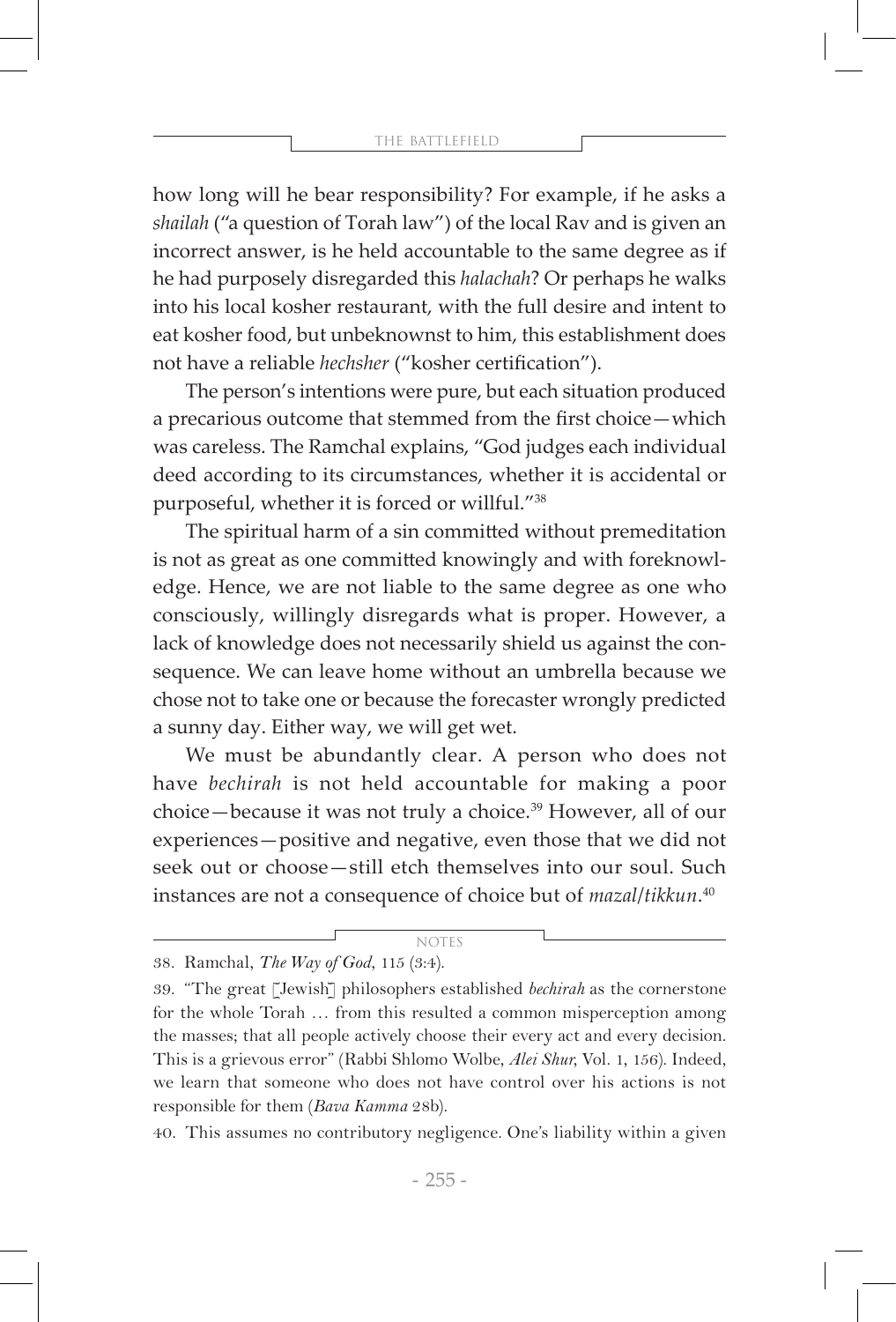Questions of culpability aside, proper *teshuvah* is the only way to halt the rolling impact from a self-instilled negative behavior and from future choices that originated from a previous poor choice. It is an escape hatch from even the harshest of consequences at the level of willful intent.41 As noted, *teshuvah* is a process whereby we ask God to forgive us for our transgressions, and we resolve never to commit them again. It is a proactive actualization of free will that resets the bar and wipes clean the spiritual slate.

The Rambam writes, "One should see the world, and see himself as a scale with an equal balance of good and evil. When he does one good deed, the scale is tipped to the good—he and the world are saved. When he does one evil deed, the scale is tipped to the bad—he and the world are destroyed."42 When we stop to consider the consequences that stem from the smallest of choices, it fast becomes clear that there are no small choices.

notes

42. *Hilchos Teshuvah* 3:4.

situation is not easily discerned because the decision-making flowchart includes fluctuating junctures of awareness, effort, and intent. Therefore, even when we are a passive participant, the fact that God put us into a situation to serve as a conduit for negativity may necessitate us to do *teshuvah*.

<sup>41.</sup> Rambam (*Hilchos Teshuvah* 1:3) writes, "*Teshuvah* atones for all sins. Even a person who was wicked his whole life and repented in his final moments will not be reminded of any aspect of his wickedness." Later, he qualifies that *teshuvah* is not effective for someone who willfully sins with the intention of doing *teshuvah* afterward.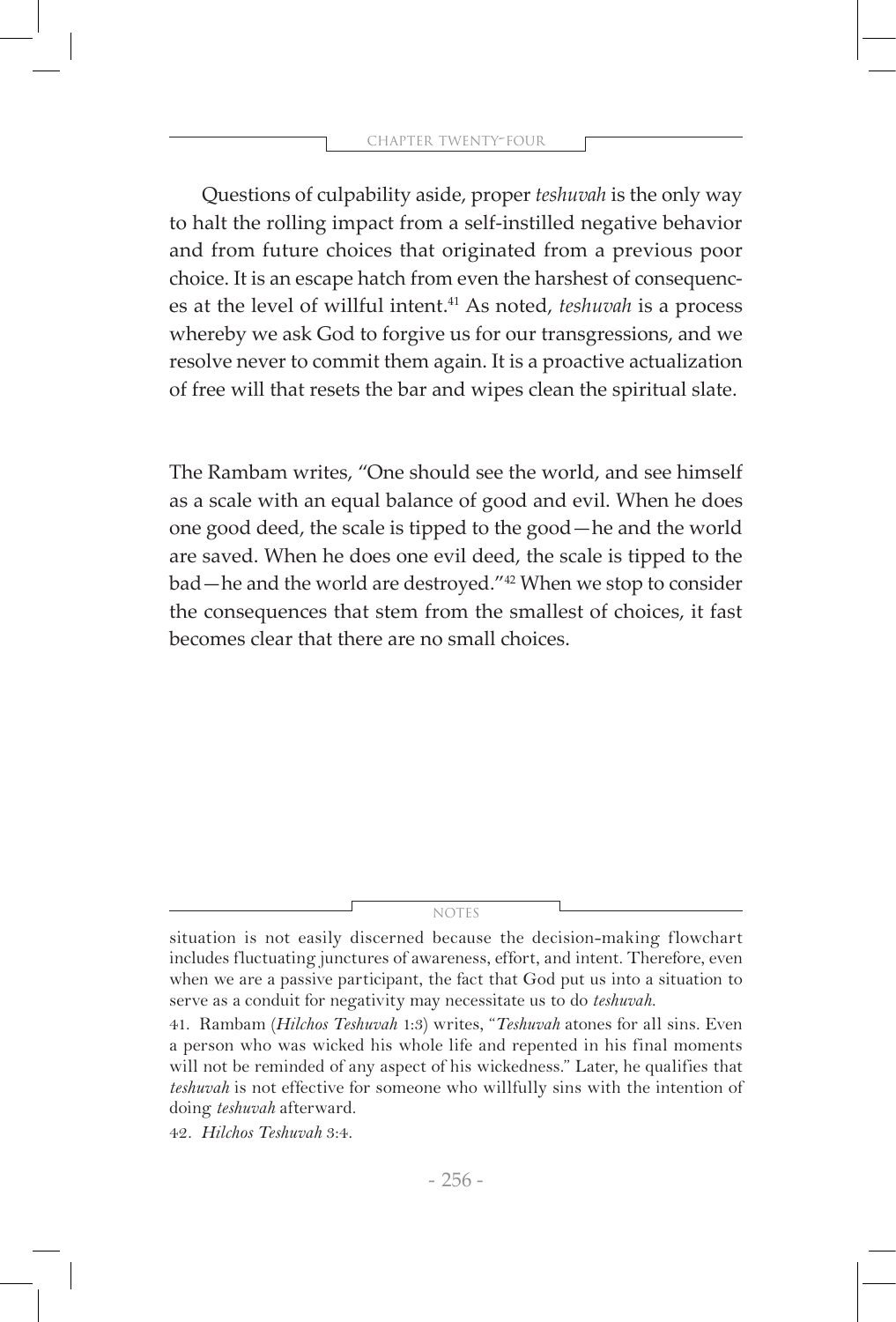# Unperceived 25 | INFLUENCES

Our choices do not have closed-ended consequences but go to the core of our being, our eternity, and pervade all of creation—impacting on areas beyond our assumption and straining our finite sense of fairness. We have discussed at length how our choices define the entirety of our lives and our after-life. The following highlights five additional areas of impact; before we turn our attention to strategies for rising above our nature, we must know what is at stake.<sup>43</sup>

#### **FUTURE GENERATIONS**

Adam was warned that should he disobey God's single commandment not to eat from the Tree of Knowledge, he would die and introduce the concept of death to all future generations. If Adam had resisted the temptation, the *Sifra* states, "[All] future generations would not have known of death." In the following

<sup>43.</sup> If we are married, our actions influence our spouse, and our spouse's actions influence us. Spiritually speaking, each spouse has "half of a soul," and together they complete each other. The Talmud states that God created Adam with two faces: one in each direction. God split them in two, and one half became Eve. The union of man and woman in marriage returns them to their unified state.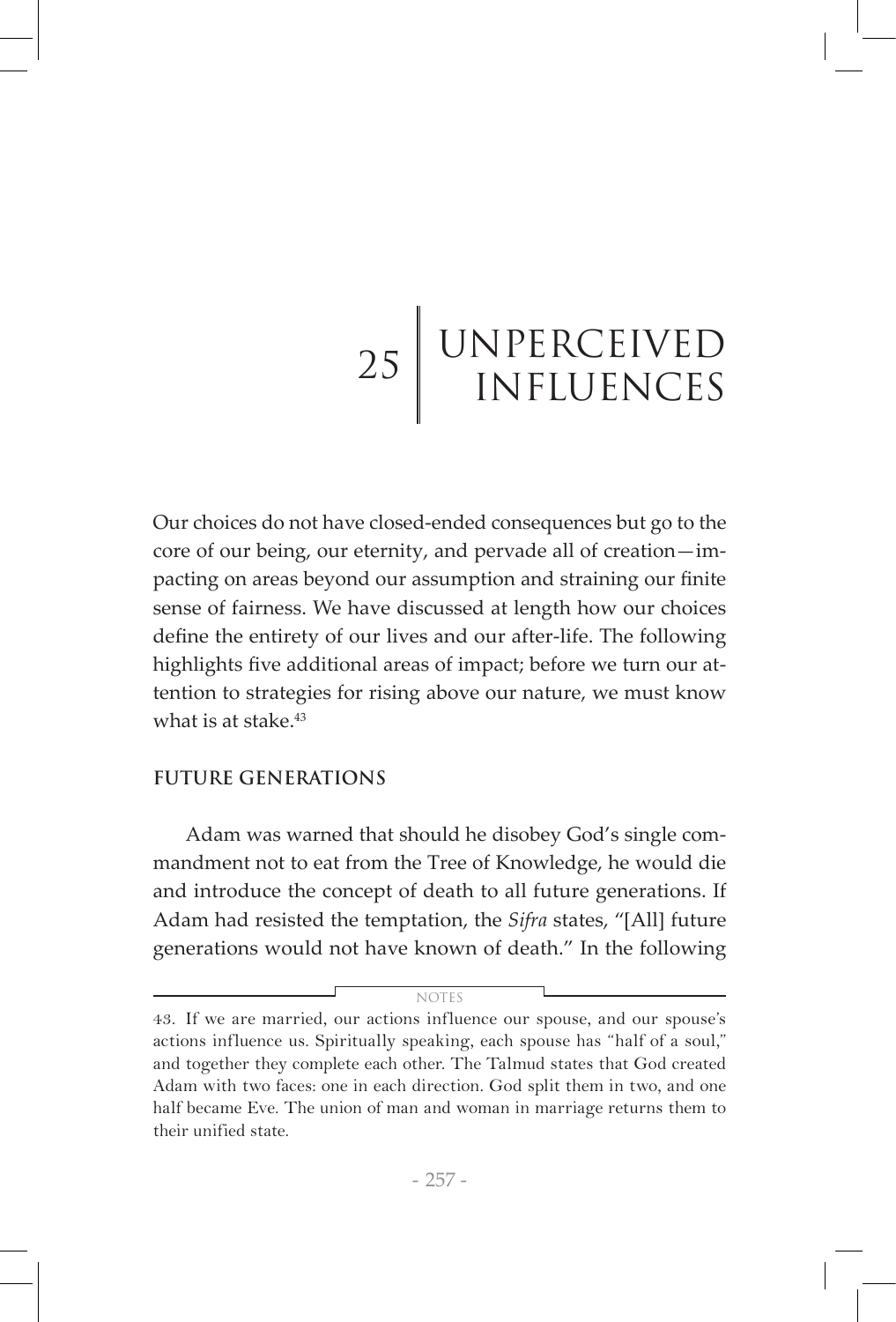parable, Rabbi Meir quotes, "The fathers eat unripe sour grapes and the teeth of the children are stumped."<sup>44</sup>

A fox was about to be devoured by a hungry lion. The shrewd fox said to his attacker, "How satisfied can you be by eating me? Come, let me show you a person you can eat, who will surely satisfy your hunger." When the lion saw the person, it said, "I am afraid that this pious person will bring me down with his prayers." The fox put the lion at ease and said to him, "Don't worry. Nothing will happen to you or to your son. Your misdeed will not be punished until the time of your grandson. Now go and satisfy your hunger. It will be a long time before your grandson is born." The lion accepted the fox's reasoning and jumped to attack the innocent person. As it moved in for the kill, it fell into a deep pit that had been hidden by branches. As the fox caught up with the captured lion and looked down into the pit, the lion said, "Didn't you assure me that the punishment would not affect me and my son, but would only affect my grandson?" Answered the fox, "That's true. You were not captured because of your misdeed but because of the misdeed of your grandfather." The lion protested and said, "That's not fair. The fathers eat the unripe sour grapes and the teeth of the children are stumped." The fox smiled and said, "Why did you not consider that before?"<sup>45</sup>

The Torah states that the punishment of a sin committed today can be meted out to a person's children for up to four generations.<sup>46</sup>

#### NOTES

<sup>44.</sup> Quoted from the summary of a *shiur* given by Rabbi Avraham Kahn, based on Ezekiel 18:2. Retrieved: http://www.shemayisrael.com/parsha/kahn/ archives/achrei66.htm.

<sup>45.</sup> *Sanhedrin* 38b.

<sup>46.</sup> "He remembers the sins of the fathers upon children and grandchildren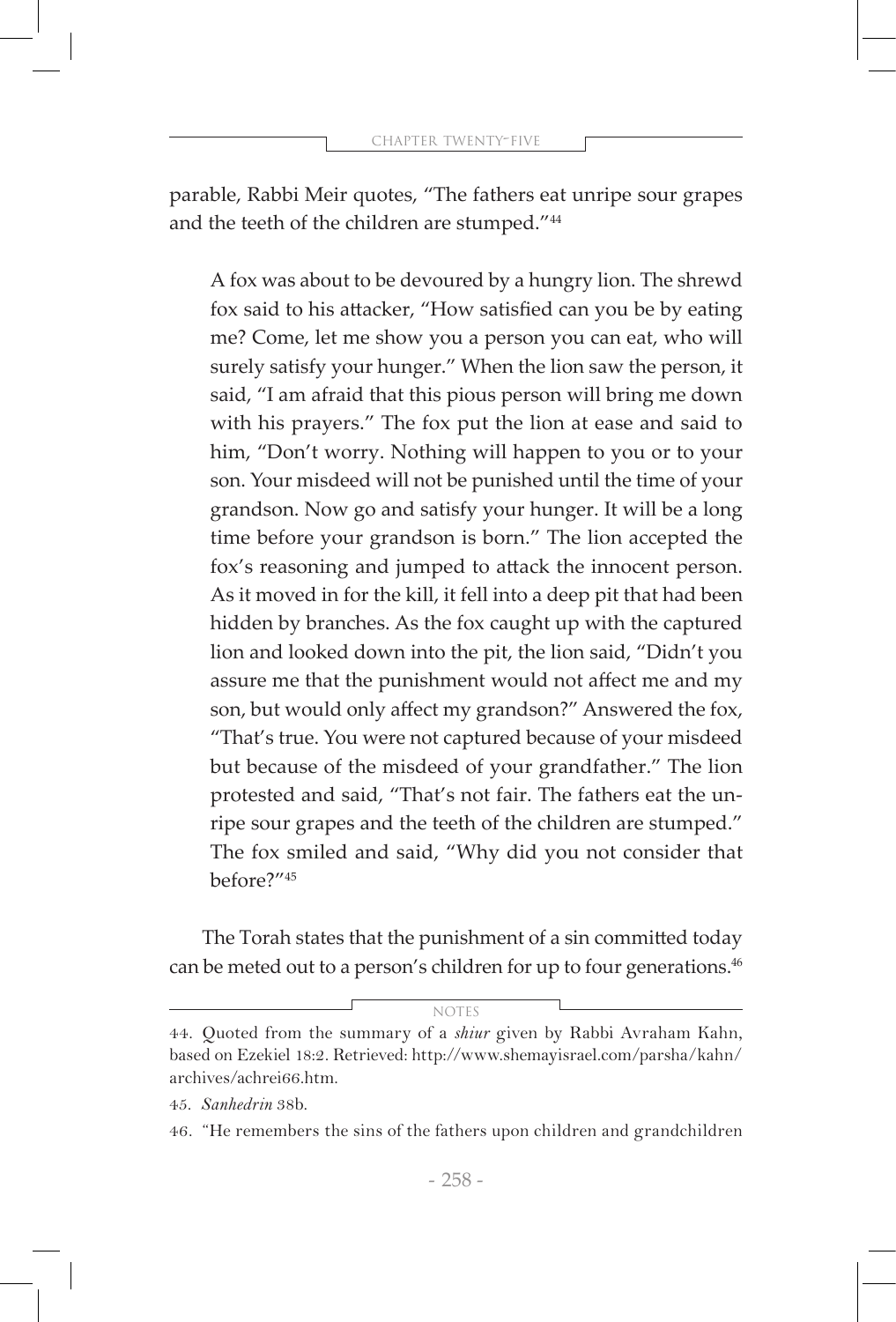The following oft-quoted words of God bear repeating, for we do not always recall the full passage in the Torah. "I have put before you life and death, a blessing and a curse: so choose life for yourselves *and for your descendants.*"47 Our choices today alter the future for our children and their children's children.<sup>48</sup> The Talmud reminds us that a wise person will think ahead:

One day as Choni Hama'agel ("the circle-drawer") was traveling along the road, he saw a man planting a carob tree. Choni asked him, "How long will it take for this tree to bear fruit?" "Seventy years," the man replied. "Do you think that you will live another 70 years?" Choni asked. The man replied, "I found carob trees growing when I was born, because my forefathers planted them for me, so I, too, plant them for my children."49

#### **PREVIOUS GENERATIONS**

We are all connected—not just to one another but beyond the bounds of time: the past directing the present, and the present, the past. Since time and space are only a function of the physical

49. *Ta'anis* 23a.

notes

to the third and fourth generation" (Exodus 34:7). Our fate is not sealed because of the actions of previous generations. This sentence is in effect only as long as the children continue to pursue the sinful ways of the father (*Berachos* 7a).

<sup>47.</sup> Deuteronomy 30:19. The Thirteen Attributes of God include Preserver of Kindness for thousands of generations, which our Rabbis tell us speaks to how our good deeds bring benefit to our offspring well into the future.

<sup>48.</sup> In a spiritual sense, we pass down to our children our chief characteristics those that are part of our essential being. Our children thus carry out our spiritual tasks (Rabbi Eliyahu Dessler, *Strive for Truth*, Vol. 5, 59). If we do not correct a *middah* that is within our level of *bechirah*, we put our children at a spiritual disadvantage, for they will find it easier to repeat our mistakes than to rise above them.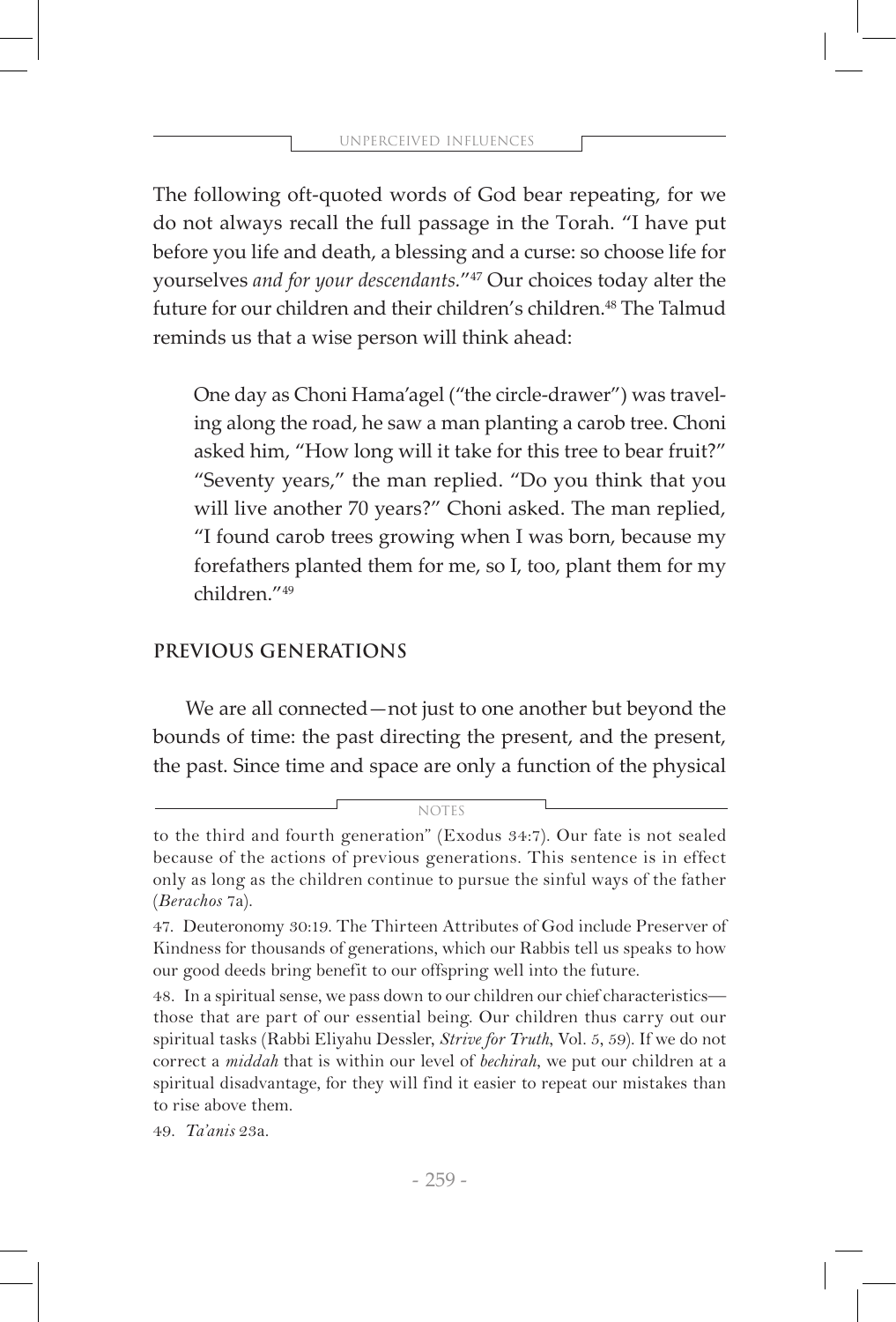world, not only do past generations affect us, but we affect them.

The Gemara teaches that the "inheritor is an heir as the legs of his father," that is, the actions of one's biological offspring and spiritual heirs in this world affect his soul's position in *Gan Eden*. 50 For instance, if we learned a lesson from a person prior to his death, and we are now able to do a *mitzvah* because of it, then his spiritual status is elevated. Hence, on Yom Kippur even the souls in Heaven are judged. The impact of what these souls did while alive brings about changes in their Heavenly status each year.

Chillingly so, the opposite is true. "Because of the sins of the living, the dead are disinterred from their graves."51 The impact again reverberates back to us. The Gemara states, "It is also testified that the faithful departed pray for those who are alive, without which the latter would be unable to subsist for a single day or even part of a day."52 Our actions in this world alter the spiritual status of those in the next world, which then puts those souls into a better or worse position to assist us in this world.<sup>53</sup>

#### **THE UPPER WORLDS**

God created a system wherein the waves of free will in *Olam Hazeh* crash on the shores of the spiritual realm. The *Zohar* reveals

52. *Shabbos* 89b.

53. The *Kaddish* that is said just before *Aleinu* (or right after *Aleinu* for Ashkenazim) is considered the "orphan's" *Kaddish,* and if the son recites it

notes

<sup>50.</sup> *Eruvin* 70b. Rabbi Tzvi Hebel (*The Neshuma Should Have an Aliyah* [Judaica Press, 2009]) brings down other sources to explain that all of a child's meritorious deeds automatically benefit the departed parent, irrespective of the parent's contribution; unlike a spiritual heir who benefits the deceased through conduct that extends from the departed person's teachings. This process is not limited to these types of relationships—parent or mentor—and extend to anyone. The difference, authorities note, is that the one performing a deed (in merit of the deceased) has to stipulate this intent before fulfilling the *mitzvah* (ibid., 35).

<sup>51.</sup> *Yevamos* 63b.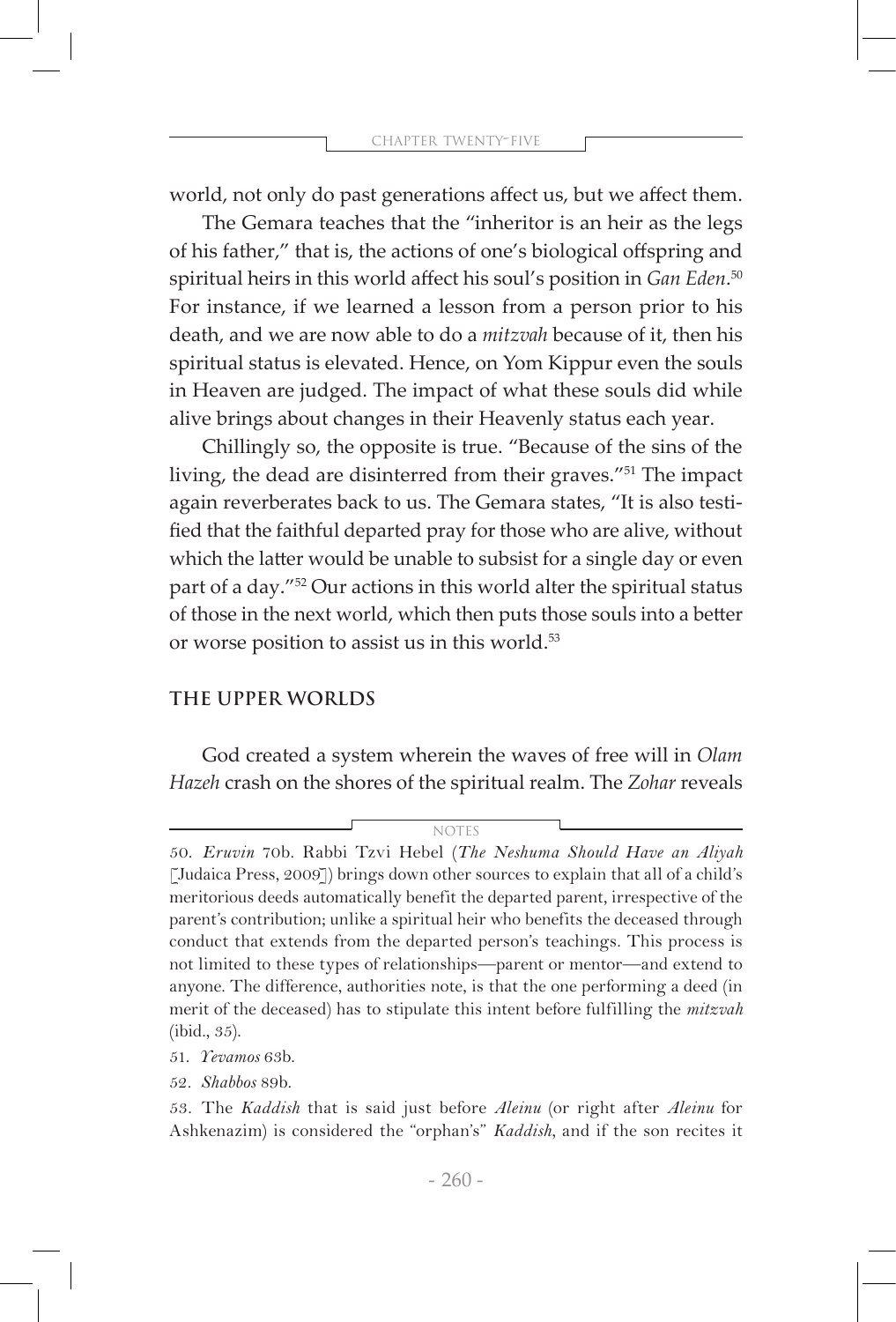that when man accomplishes God's will below, he causes a parallel rectification above.54 The Nefesh HaChaim explains,

When God created man, He empowered him to control countless forces and worlds… . With his good deeds, words, and thoughts, man sustains and gives energy to countless forces and holy celestial worlds, increasing their holiness and light... .<sup>55</sup> All of man's actions, words, and thoughts cause a reaction in the upper worlds, that is, in the root of all things.<sup>56</sup>

We are judged for both our positive and negative influences on others in this world and also for the impact of our actions on the higher worlds and powers.<sup>57</sup> The Nefesh HaChaim continues,

[P]lease have pity and compassion on the precious higher worlds, which were created with wisdom, understanding, and knowledge. Be careful not to impair any of them through an improper thought. The upper worlds do not recover until the forces of pollution are eliminated when the sinners receive the punishment they deserve. When that happens, the worlds are healed from the blight and regain their original purity. Another way for the worlds to regain their wholeness is through the sincere *teshuvah* of the sinner.<sup>58</sup>

#### NOTES

56. Ibid., 1:4, trans., 34.

58. Ibid., 50–51, 55,

during the eleven months of his parents' passing, as well as on the anniversary of their passing (*Yahrzeit*) every year, it: (1) saves one's parents from judgment in *Gehinnom* and (2) helps raise them into *Gan Eden* and elevate their souls from one level to the next.

<sup>54.</sup> *Zohar* I:35a.

<sup>55.</sup> Rabbi Chaim Volozhin, *Nefesh HaChaim* 1:3, 31.

<sup>57.</sup> Rabbi Chaim Volozhin, *Nefesh HaChaim* 1:6.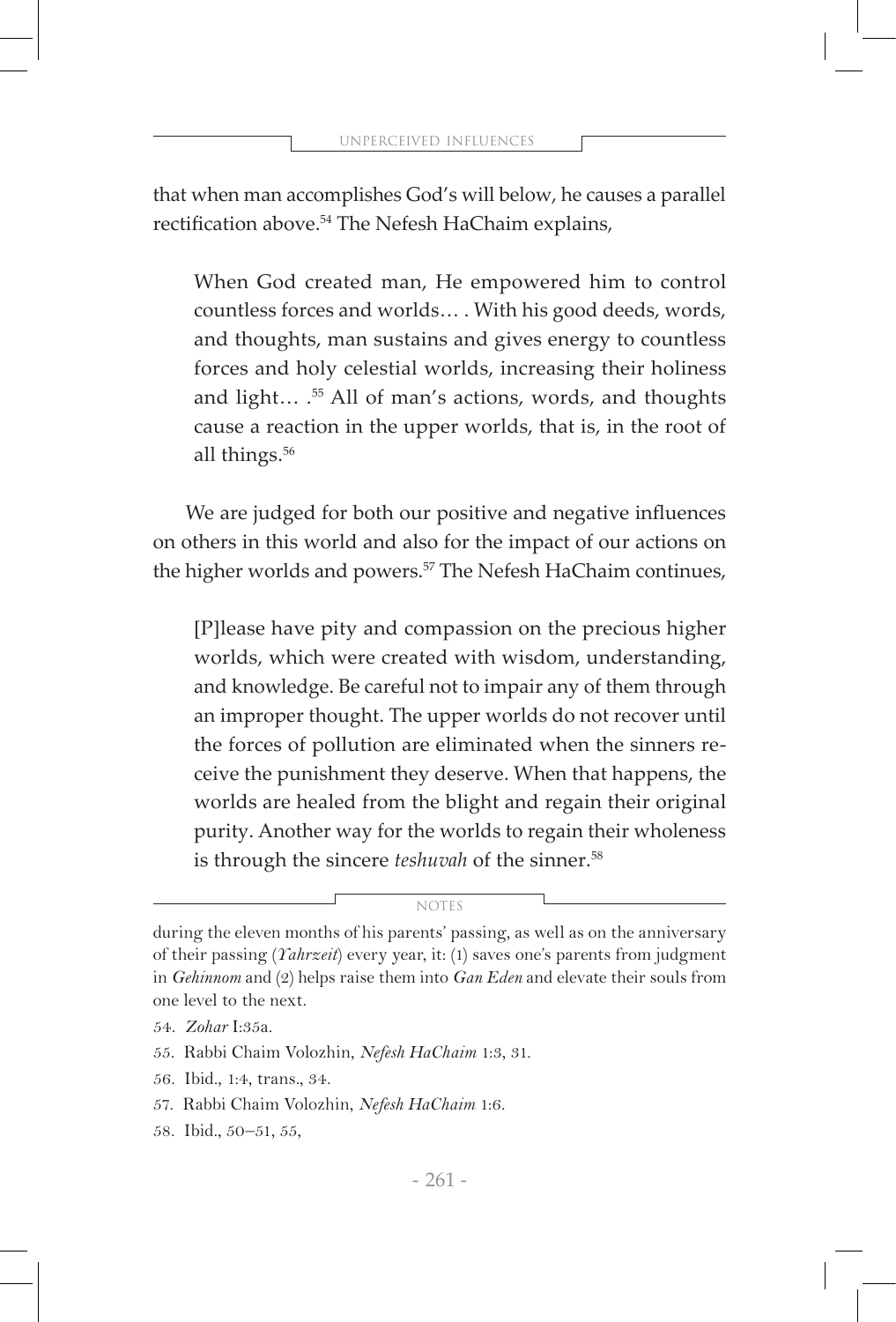He adds that the amount of damage that is caused above is dependent upon the soul of the sinner. A small misdeed of a person with a lofty soul causes great damage in heaven, while a serious offence by an inferior soul makes less of an impact above.<sup>59</sup>

#### **FINAL REDEMPTION**

Because all Jewish souls are inexorably linked, the errors of the righteous may lead to the willful violations of the wicked. The converse is also true. The willful violations of the wicked may lead to the errors of the righteous.<sup>60</sup> Irrespective of our spiritual station, "All Jews are responsible for each other."61 Our actions purify or pollute the collective pool and increase or decrease the traction of those around us and all over.<sup>62</sup>

When we fulfill our potential, we seal a crack in the vessel of humanity (and, to a larger extent, in creation itself) and allow for all of mankind to more easily align with its purpose. In doing so, we hasten the coming of the Messiah. God thus made the rectification and elevation of all creation dependent on the Jewish people.

#### **ALL FOR GOD**

According to the *Midrash*: "When Israel does the will of God, they add strength to the power Above, as it is written, 'Give

notes

<sup>59.</sup> Ibid., 85.

<sup>60.</sup> See *Sfas Emes, Nitzavim* 5635.

<sup>61.</sup> *Shavuos* 39a. The Torah states "… and a man will stumble over his brother" (Leviticus 26:37). Rashi (ibid.) explains that we can err in our own behavior because of the behavior of others. Most of us would be quite stunned if we fully comprehended how our seemingly minor deeds and misdeeds can become a life-and-death influence in the lives of so many people, especially those closest to us.

<sup>62.</sup> "A person should always imagine that the fate of the whole world depends upon his actions" (*Zohar* II: 42a).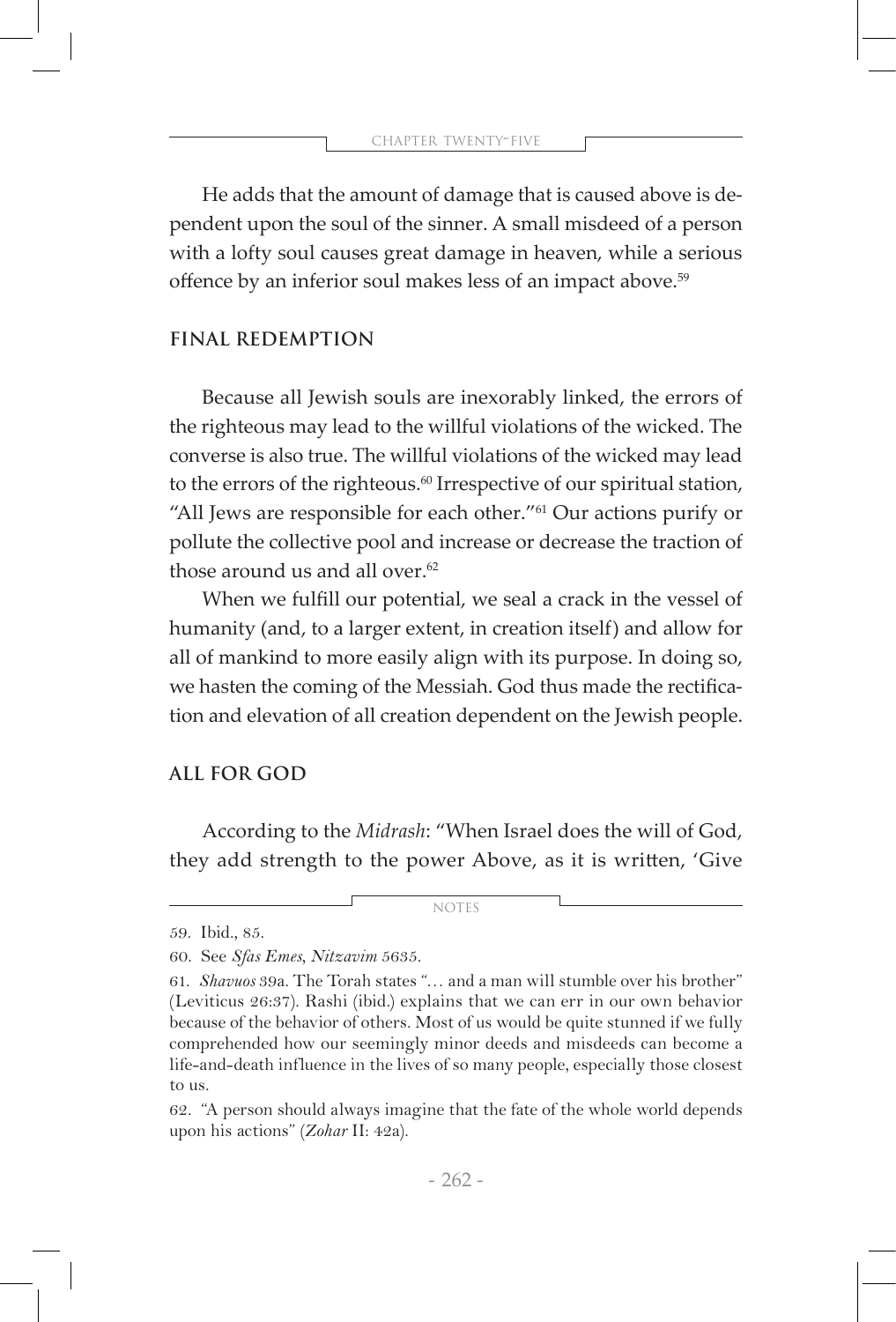strength to God.'"<sup>63</sup> But when Israel fails to do the will of God, they weaken the strength Above, so to speak, as it is written, "You have weakened the Rock that begot you."64 Likewise, the *Zohar* states, "When the Jewish people are virtuous, they give God strength, as the verse says, 'Give strength to God.' How can one give strength to God? By performing good deeds."<sup>65</sup>

The Nefesh HaChaim tempers this statement by explaining that "… all the deeds of man, be they good or bad, do not affect [His essence]."<sup>66</sup> Nonetheless, it is a mind-bending notion that God arranged for our actions to touch Him, as it were. And this revelation is all the more marvelous in that this actuality exists because it is God's will.

Imagine two people in a small rowboat, as one begins to drill a hole into the hull beneath his seat. The other screams, "What are you doing?" and the man answers, "What are you getting so upset about? I'm making a hole under my seat, not yours."67 We are never justified in believing that we alone bear the consequence of our sins. With supreme arrogance, we may think, *I know this is wrong, and I will probably be angry with myself afterward, but I will worry about that later.* With truncated foresight, we decide that the instant indulgence is worth the tradeoff. How wrong we are.

<sup>63.</sup> *Midrash Rabbah Eichah* 1:33. Stated by R. Azariyah in the name of R. Yehudah, son of R. Simon (on Psalms 60:14).

<sup>64.</sup> Deuteronomy 32:18.

<sup>65.</sup> *Zohar*, 2:32b, quoted by *Nefesh HaChaim* (*Shaar* 1:3).

<sup>66.</sup> Ibid.

<sup>67.</sup> *Vayikra Rabbah* 4:6.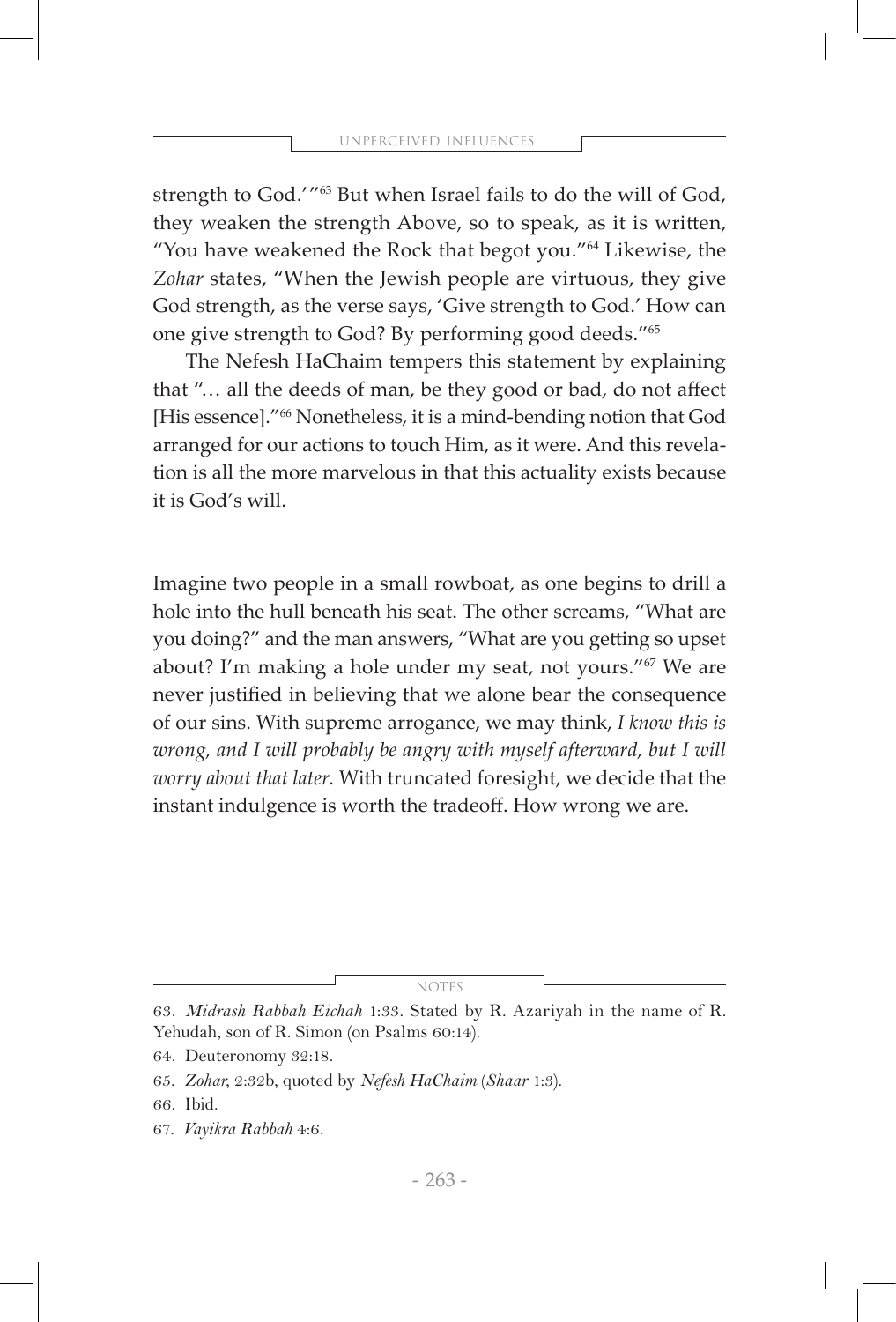$\begin{array}{ccc} \begin{array}{ccc} \end{array} & \begin{array}{ccc} \end{array} & \end{array}$  $\frac{1}{\sqrt{2}}$ 

Ξ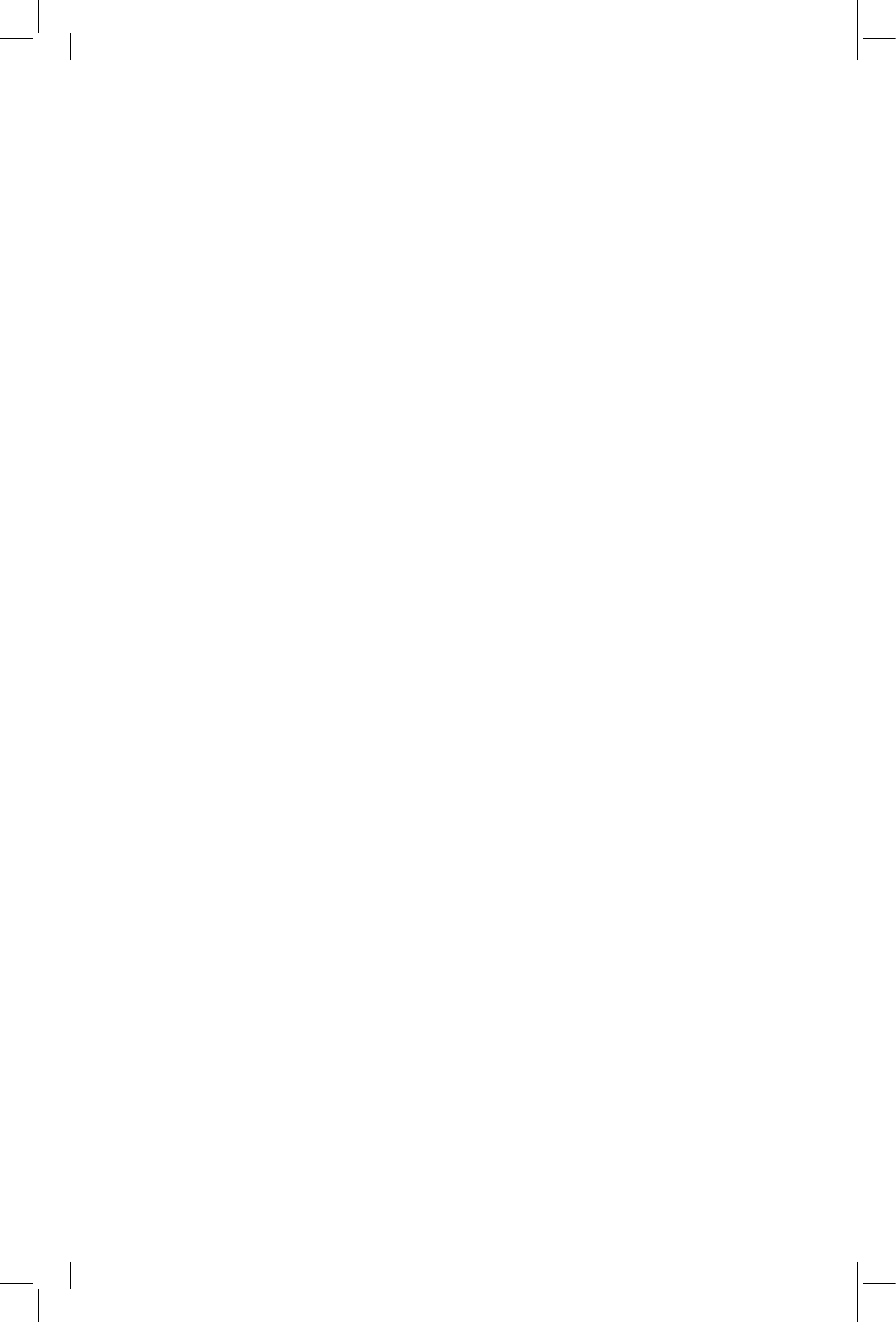#### **SECTION TWO**

# DREAMS INTO **ACTION**

We have learned that actualizing our free will consists of intertwining objectives. Moving closer toward God through character refinement (and resonating God-consciousness) is at the crux of our personal mandate, but we each have a unique purpose and destiny to fulfill, and we must actualize our God-given talents to perfect ourselves and, in the process, our world.

This section offers a range of Torah insights and psychological strategies to help us reach our goals, achieve mastery over ourselves, and enjoy success in our relationships. Many of the ideas presented in each of the following chapters can be applied to our overall strategy in other areas. Furthermore, success in one area also helps us maximize efficacy in others.

- ❑ Methods that we use to regulate our behavior in specific instances can be applied to help us stick to our long-term goals, and the benefits are mutual. The less frustrated we are with the direction of our lives, the easier it is to exercise self-control and to invest in our long-term well-being.
- $\Box$  The healthier our relationships, the healthier we are, and the more able we are to move responsibly toward our life's purpose without the need for ego-oriented approval or surrendering to the blinding fix of immediate gratification. Likewise, the happier we are with the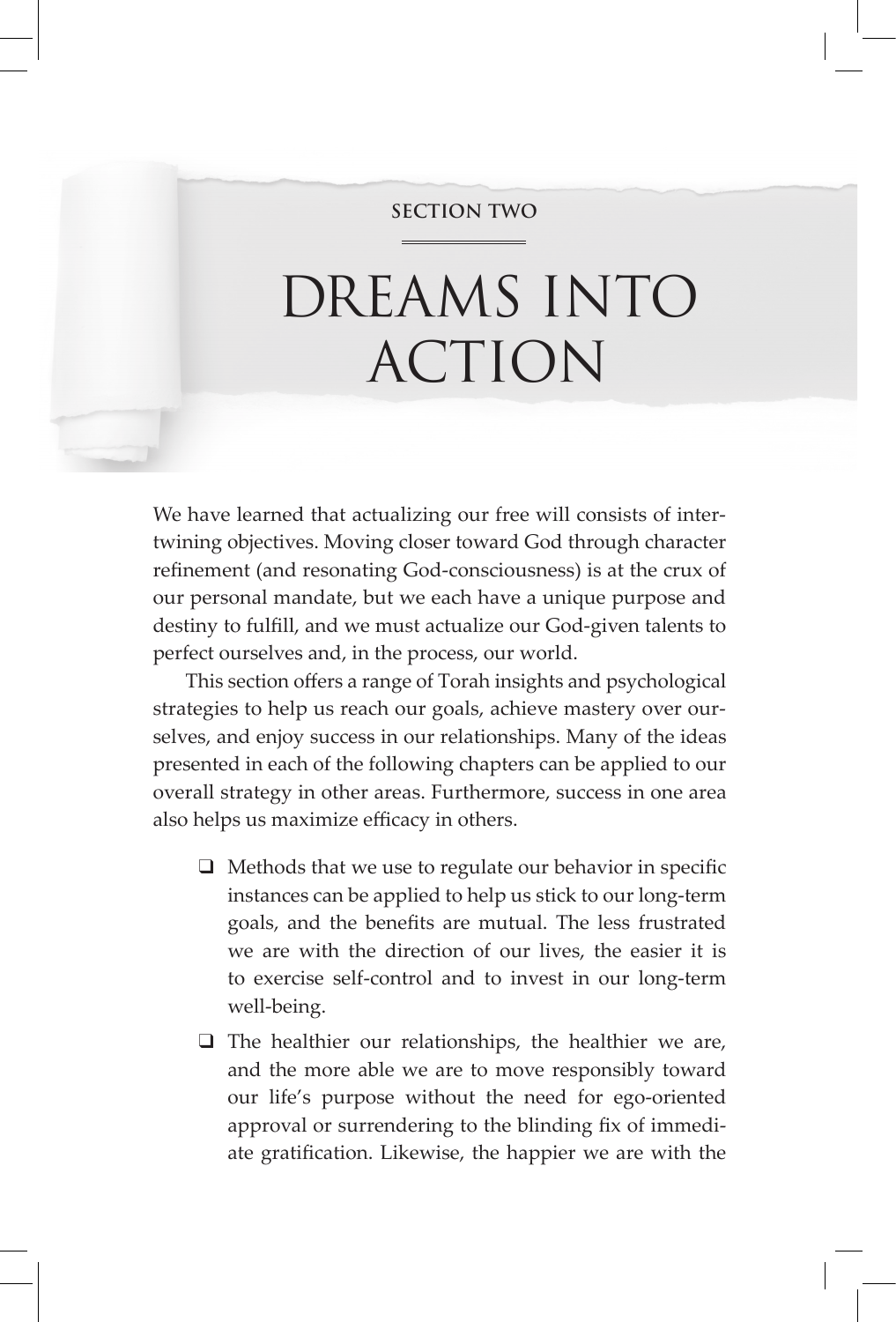direction and pace of our lives, the less frustrated we are with ourselves, and the more tolerant and patient we become with others.

❑ The more we give in to ourselves, the more we demand that the world accommodate us, setting the stage for unhealthy interactions and relationships. Equally true, the healthier our relationships, the better we feel about ourselves and our lives. And as such, we are less inclined toward anger-fueled self-destructive behaviors.

We cannot ignore an important aspect of our life and expect to be whole. Attempting to rid oneself of a negative character trait, for example, while disregarding a faltering relationship is akin to sticking wings on a caterpillar and expecting it to fly. In order to grow in a balanced, healthy direction, we must integrate critical aspects of our lives and character.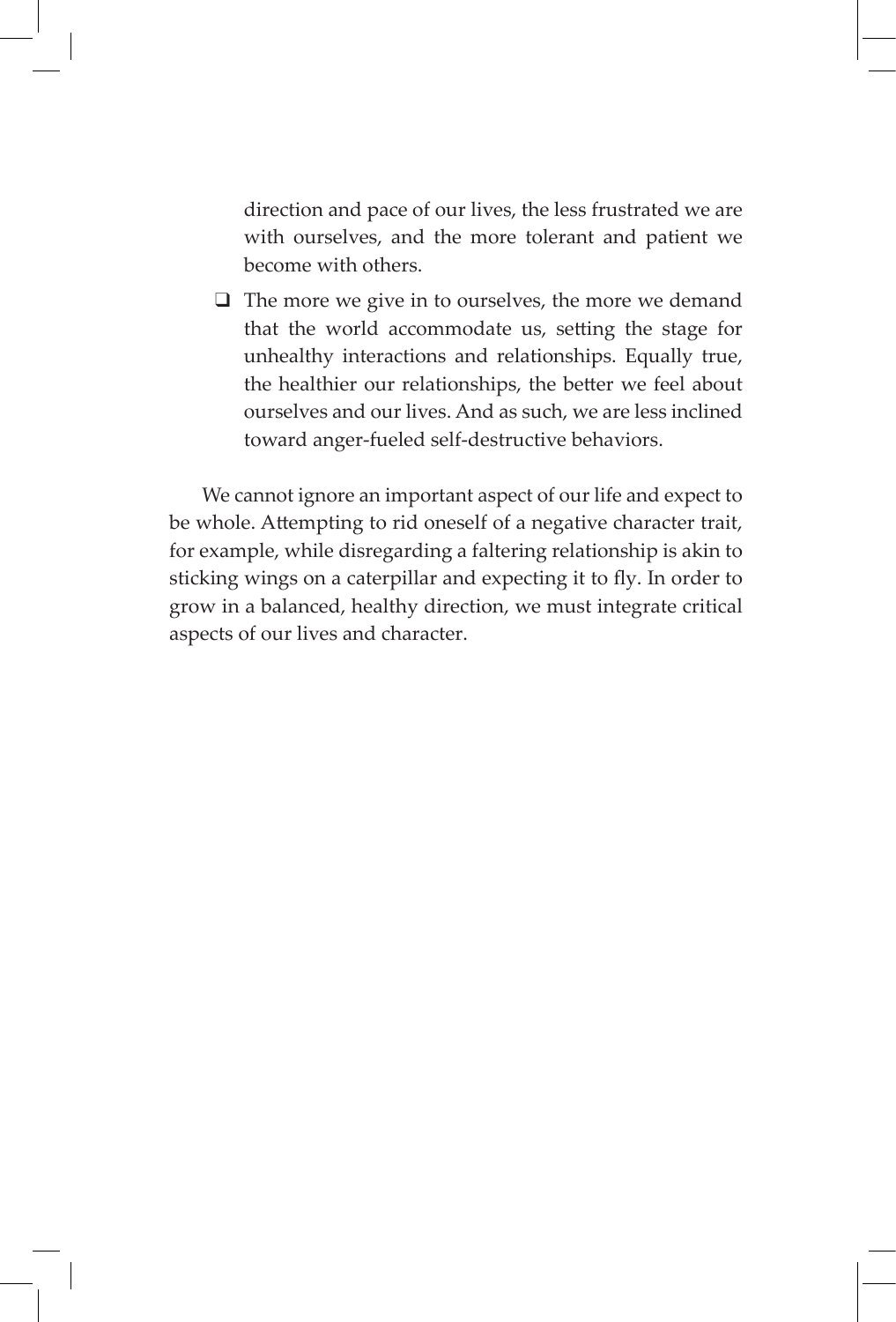#### **part 8**

### Reanimating Free Will

The God-given gift of free will bestowed on all human beings is secondary to the Divine gift of awareness. As the Talmud says, "A greater sign of our preciousness to God is that He told us we were created in His image."1 This means that human beings have the freedom to forge their own reality, destiny, and eternity. But no amount of willpower can motivate us when we have abandoned genuine pleasure in favor of a comfortable numbness. In the following chapters, we will learn how to push off the dead weight of apathy and reignite our passion for life.

notes

1. Ethics of the Fathers 3:18.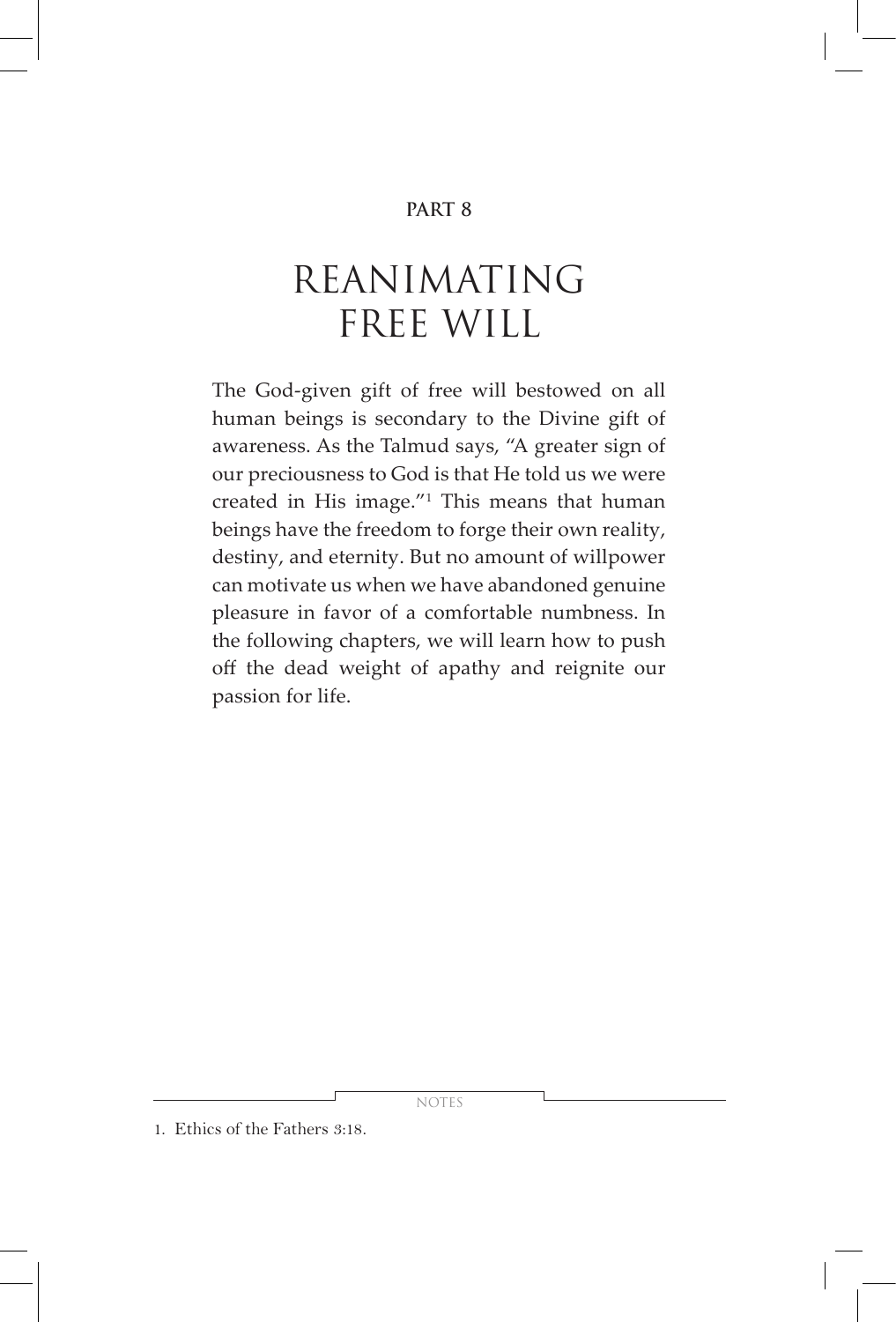$\begin{array}{ccc} \begin{array}{ccc} \end{array} & \begin{array}{ccc} \end{array} & \end{array}$  $\frac{1}{\sqrt{2}}$ 

Ξ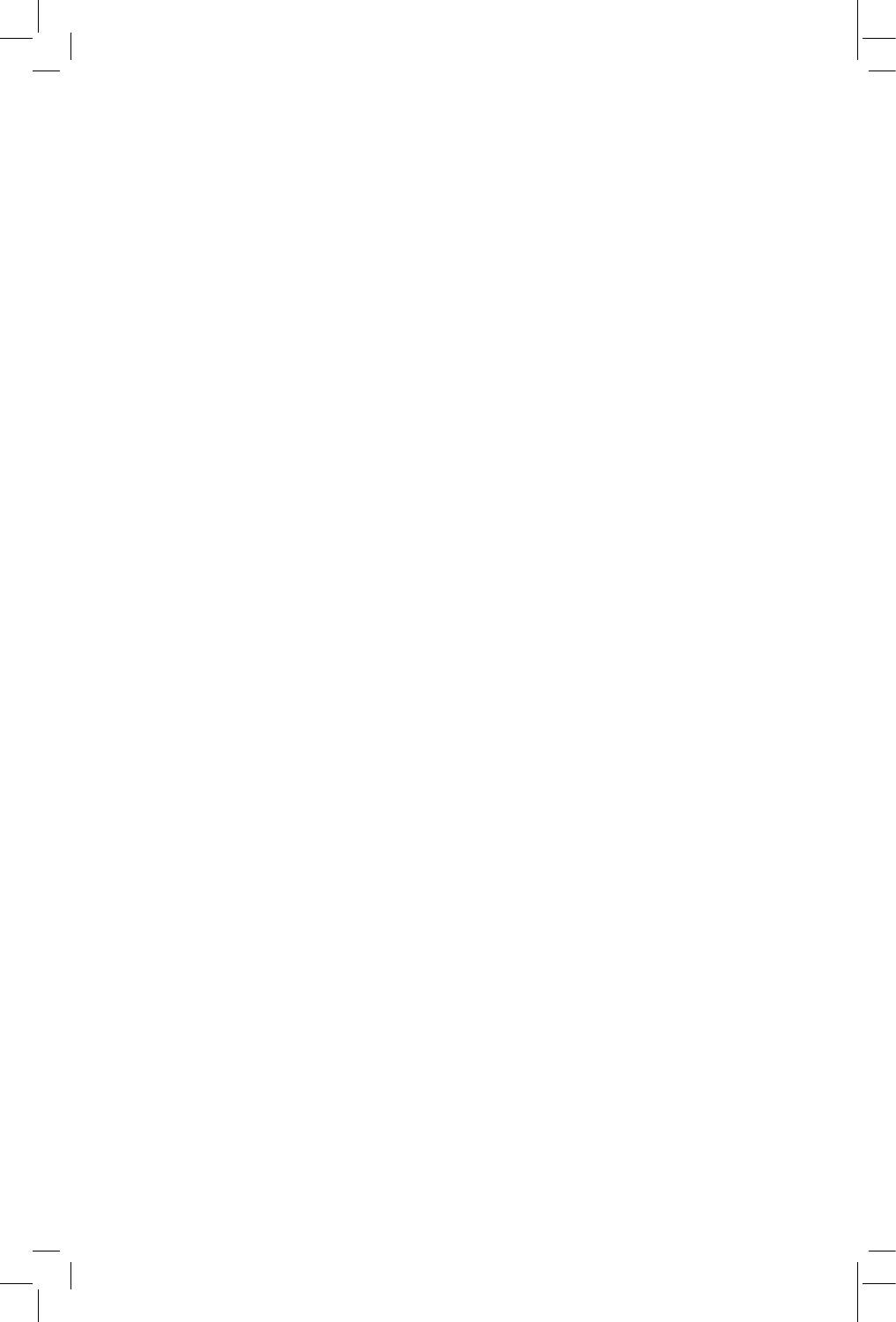# Self-Imposed 26 | <sup>SLLI</sup> INIOSED

"I am the Lord, Your God, Who took you out of the land of Egypt from being slaves."2 God's introduction to the Jewish people at Sinai does not testify that He is the Creator of Heaven and Earth. The Sages explain that such a declaration might lead us to a grievous error—to think of God as Creator, but not as Sustainer, and mistakenly conclude that He does not desire a relationship with us or directly supervise the affairs of man.<sup>3</sup>

This prelude also cements the significance of bondage. Our relationship with God hinges on free will, and our enslavement, while an impingement to its expression, was also a prerequisite to its manifestation. The Jewish people needed the concept of oppression to become embedded in their spiritual DNA in order to fully comprehend and appreciate the beauty of freedom.<sup>4</sup>

4. See the discussion in Chapter 37, "A World of Contrasts." There are other

notes

<sup>2.</sup> See Exodus 20:2.

<sup>3.</sup> *Kuzari* 1:1, 2. The message is, "You matter to Me." The entire mechanism of self-esteem is geared toward creating ourselves into a vessel that is capable of recognizing and receiving God's love for us. Only then do we live with the perpetual awareness that He takes an intimate and personal interest in every aspect of our lives, and that everything we do matters deeply to Him. Absent self-esteem we cannot help but feel that we do not matter to God, that we are irrelevant. Nothing is more painful or false.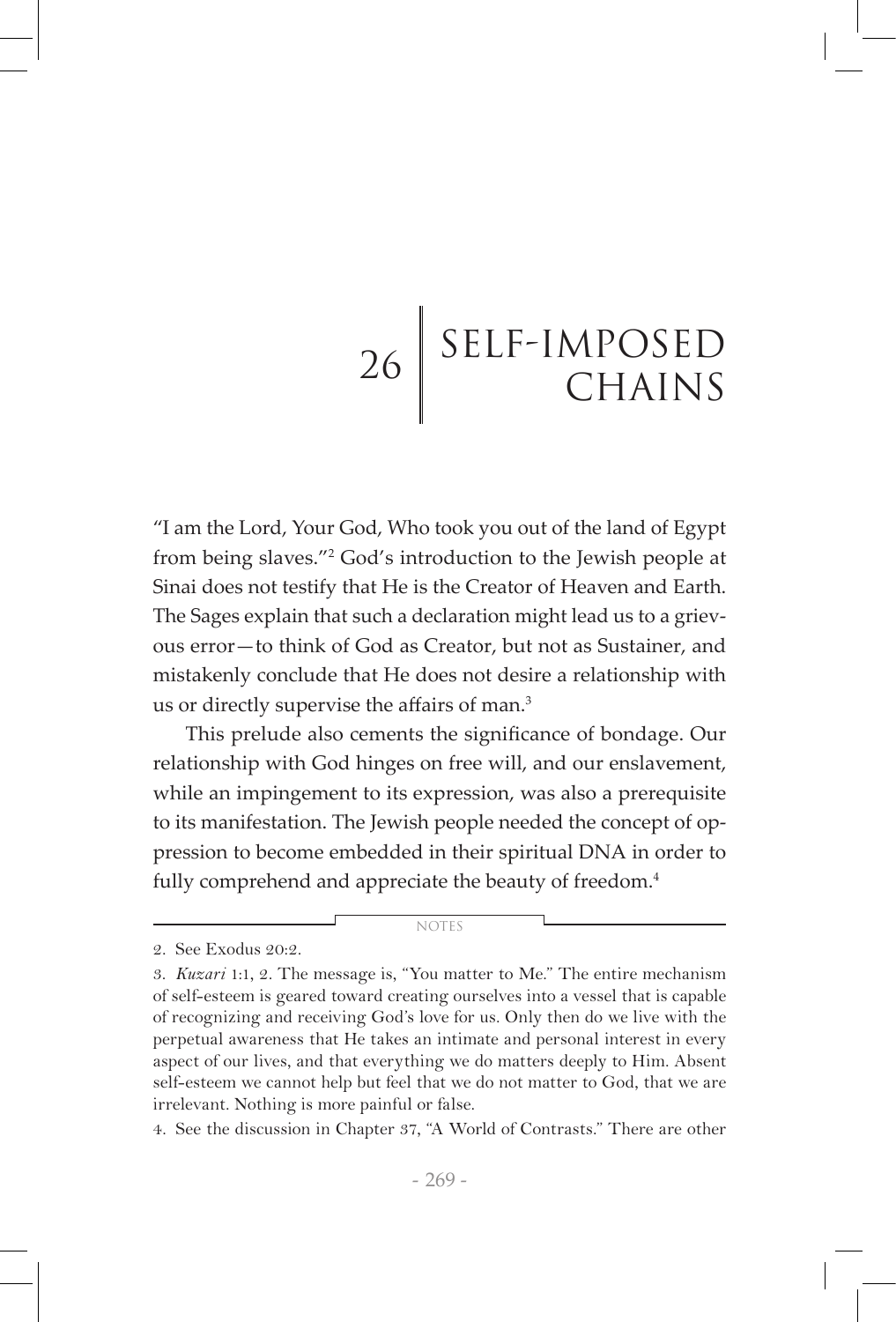#### **ONWARD**

The foundation of free will and our formation as a nation require that we be a free people, with the ability to serve God. "God said to Moses, 'Go to Pharaoh, and say to him, "Thus says God: Let My people go so that they may serve Me.<sup>115</sup> After the tenth plague, Pharaoh yielded, and the Jews took leave. But let us back up a bit. When Moses readied the Jewish people, there wasn't necessarily a stampede for the exit.

Eighty percent of the Jews died in Egypt, because they chose to stay.<sup>6</sup> They suffered from a slave mentality. And even for those who did take leave, God took precautions. When Pharaoh finally relented to let the Jewish people leave, God led them on a longer, circuitous route out of Egypt, toward Israel. He knew that if He took them out on the direct course, they might be inclined to retreat—and God said, "Perhaps the people will have a change of heart if they encounter war, and they will return to Egypt."7

As much as the Jews suffered brutally at the hands of the Egyptians, life in Egypt offered an existence free of decision and self-doubt—the antithesis of free will. The allure of a life free from the burden of thinking was too tempting. Plunging to the fortyninth level of impurity, the spark of the Jewish *neshamah* was all but extinguished.

Even for those whose trust in God propelled them toward the Promised Land, their choice for freedom was stained with regret. When the Jewish people faced a challenge in the Wilderness, they voiced their distress—ten times. "With ten trials did our ancestors test the Holy One, blessed be He, in the desert, as it is said, 'They

notes

7. Exodus 13:17.

explanations for the Egyptian exile regarding the *klipos* ("impure barriers" or "shells"). See Arizal, *Shaar Hagilgulim*.

<sup>5.</sup> Exodus 7:26.

<sup>6.</sup> Rashi, Exodus 13:18, from *Mechilta* and *Tanchumah* 1.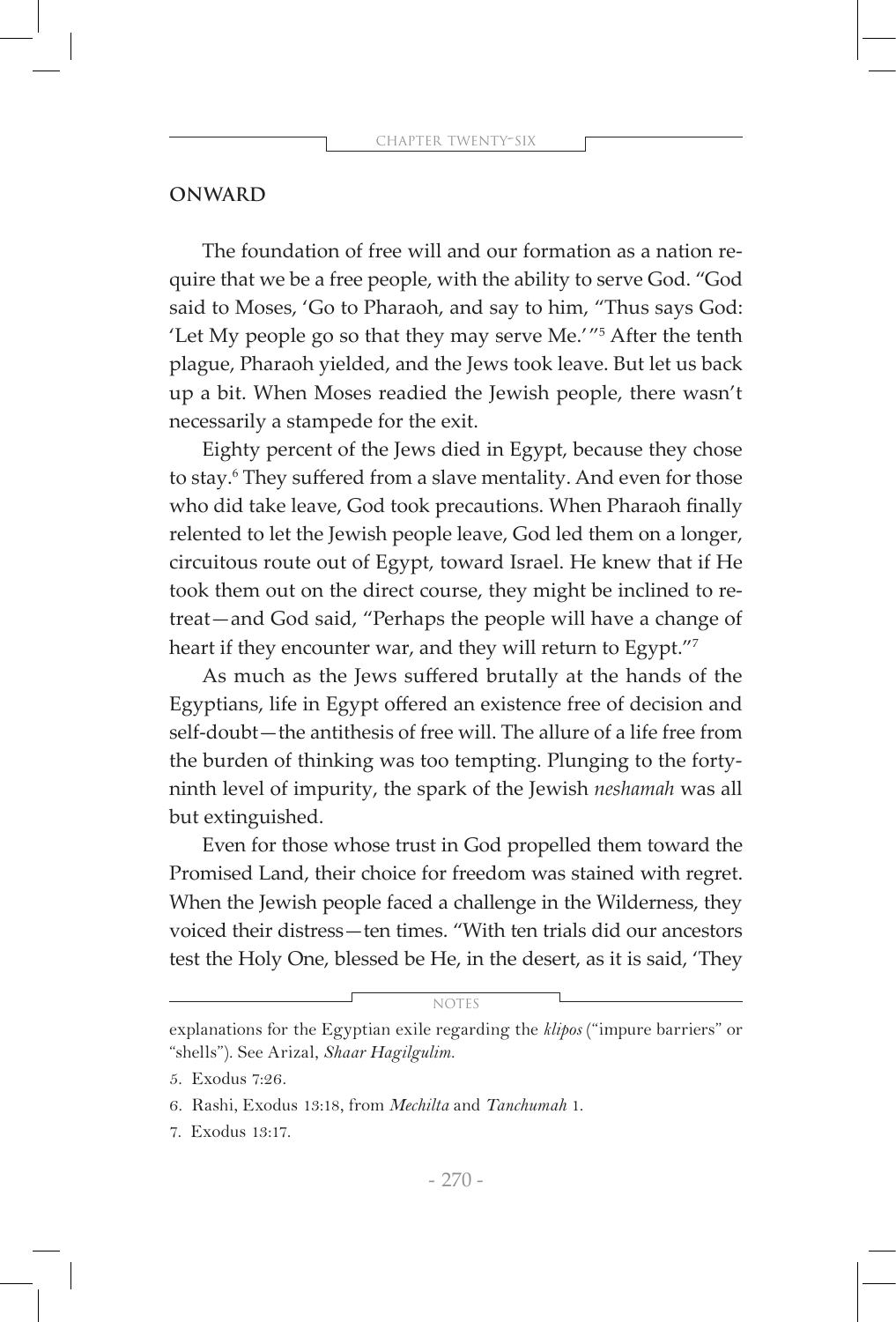have tested Me these ten times and did not hearken to My voice.' "<sup>8</sup> The Talmud chronicles the episodes, which include complaining for water at *Marah*, the sin of the Golden Calf, and leaving over *manna*. 9 Other incidents, in the people's own words:

- ❑ If only we had died by the hand of God in Egypt when we sat by the pot of meat, when we ate our fill of bread. For you have brought us out into this wilderness to kill the entire congregation by famine. $10$
- ❑ [T]he children of Israel also wept again, and said, Who shall give us flesh to eat? We remember the fish that we ate in Egypt for nothing; the cucumbers, and the melons, and the leeks, and the onions, and the garlic, but now our soul is dried away; there is nothing at all save this *manna* to look forward to.<sup>11</sup>
- ❑ If only we had perished as our brethren perished before God! Why have you brought the congregation of God to this wilderness to die, we and our animals? And why did you have to have us ascend from Egypt to bring us to this evil place? Not a place of seed or fig or grape, or pomegranate, and there is no water to drink!"12

Their faculty to deal with uncertainty had been crushed, because their capacity to trust in God was handicapped, despite the succession of open miracles. The reason is, as we stated, that trust is a function of choice, and with the muscle of free will atrophied, the Jewish people struggled to trust in God, no matter how evident

<sup>8.</sup> Ethics of the Fathers 5:6.

<sup>9.</sup> *Erchin* 15a; Exodus 15:24; ibid., 32:1–6; ibid., 16:20.

<sup>10.</sup> Ibid., 16:3.

<sup>11.</sup> Numbers 11:4–6.

<sup>12.</sup> Ibid., 14:22, 20:35.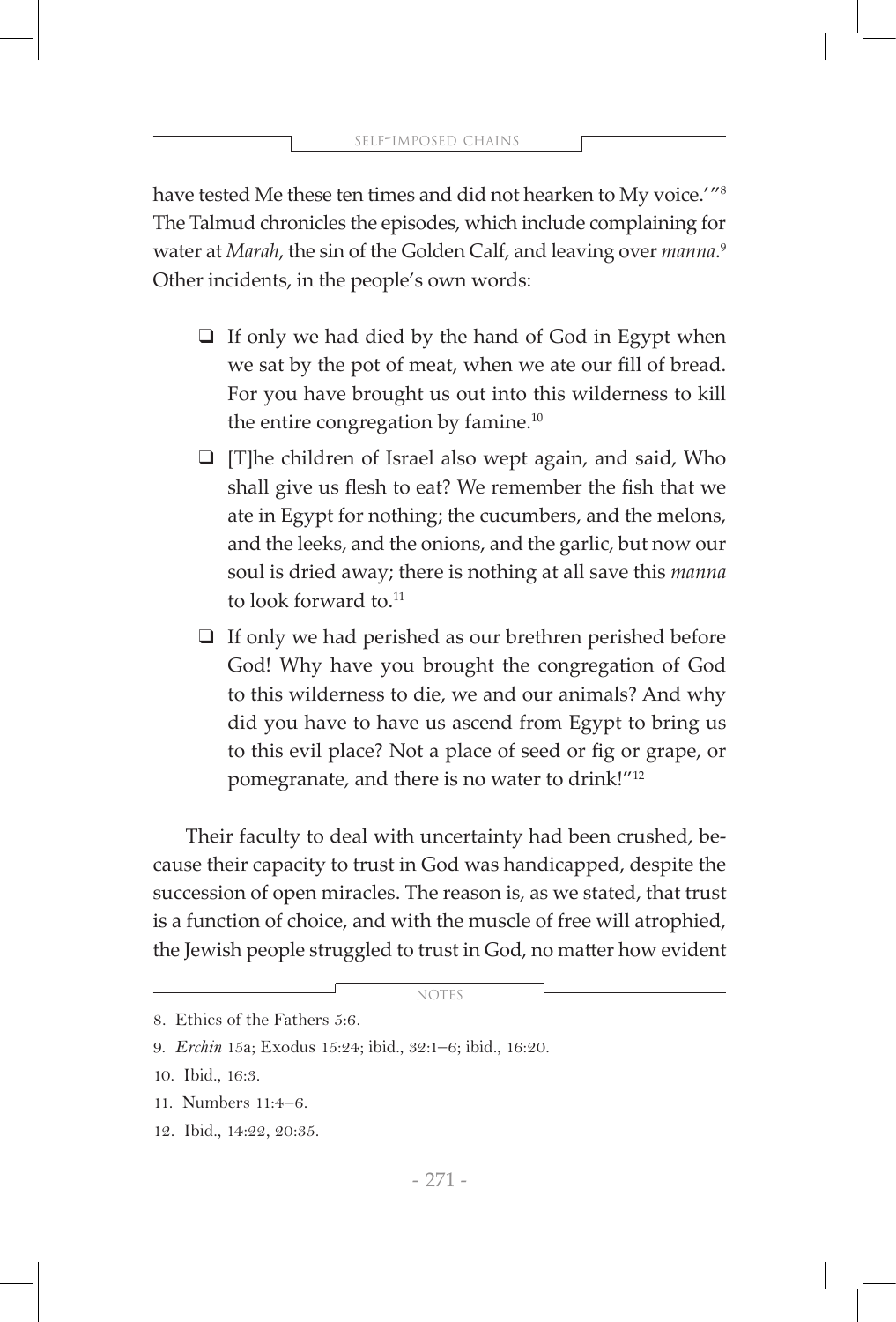His Presence. Hence, the desire for familiarity displaced their innate yearning for self-expression and a relationship with God.13

When a climactic scene unfolds where the Jewish people are trapped between the Egyptian army and the Red Sea, they do not turn to fight—this generation was accustomed to the yoke of domination.14 Without belief in themselves and without trust in God, how could the Israelites stand up for themselves, much less to their former oppressors?<sup>15</sup>

The desert offers no natural means of protection or sustenance. The years of wandering helped eradicate the slave mentality and allowed the Jewish people to reconnect with their humanity and reestablish their capacity to trust in God.<sup>16</sup> Yet this was not enough. The collective Jewish soul needed to shed itself of this crippling mindset. Without mentioning the years that had elapsed, the *parashah* ("Torah portion") picks up approximately forty years later. The entire generation of Egyptian-born former slaves—anyone over the age of twenty—had died.<sup>17</sup>

#### notes

13. King David writes, "I am Your servant, son of Your handmaid" (Psalms 116). Rashi explains this to mean that the slave who is born to a handmaid is considerably more submissive than one who was born free. Similarly, when zoos receive animals that have been bred in captivity, their instinct for freedom is largely absent. Their desire to escape pales in contrast to their born-in-the-wild counterparts, because when an animal is moved from its natural, free environment into captivity, most never settle down, even after many years.

14. *Gittin* 13a.

15. Ibn Ezra, Exodus 14:13.

<sup>16.</sup> The purpose of *mitzvos* is so that the People of Israel will put their trust in God (*Peirush HaGra,* Proverbs 22:19). As we explained, responsible action—i.e. doing God's will—is the surest and swiftest path to transform faith into trust. This entire section offers insights and strategies geared toward this primary objective.

<sup>17.</sup> "In this desert will fall all the bodies of all who were counted from the age of twenty and above …" (Numbers 14:29). The only two adults who did not die were Joshua and Caleb.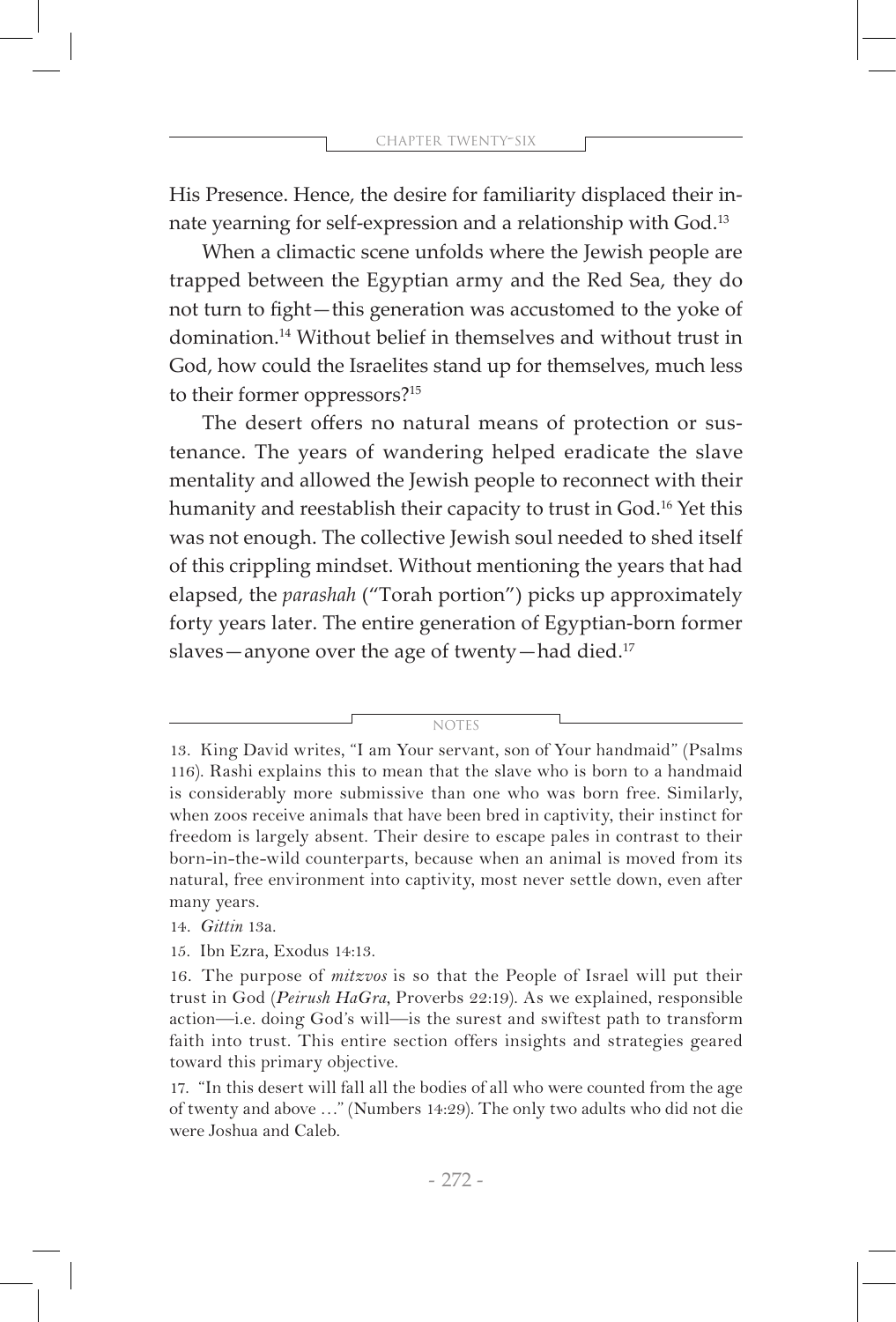#### **THE IGNORANCE OF APATHY**

The surest path to misery is to continue to put up with all of the things that do not work in our lives but are not quite bad enough to make us feel that we must change them. Human beings can become used to almost anything. That's both the good news and the bad.

When the funeral procession accompanying Jacob's coffin arrived at his final resting place at *Meoras HaMachpelah*, Esau confronted the mourners, contesting the title to Jacob's plot.18 The tribes argued that Esau had sold it to Jacob. A debate ensued in which each side claimed the right to this holy site. When Esau asked for Jacob's deed, certifying his purchase of the burial plot, the tribes decided to send Naftali back to Egypt to retrieve the deed. In the meantime, they would wait. Chushim ben Dan, who was deaf, was present during this dialogue and inquired regarding the cause of the delay. When he was told what was occurring, he exclaimed, "My grandfather will be compelled to lie in degradation until the deed is brought!" He immediately arose and struck Esau.19

Why was it that Chushim was the only one who was so reactive? Was he more concerned about Jacob's honor than Jacob's own sons, who seemed to be negotiating with Esau?

Rabbi Chaim Shmuelevitz, *z"l*, suggests that the Talmud implies the answer when it refers to Chushim's deafness. The brothers had slowly been drawn into a discussion with Esau. While the debate continued back and forth, they thought they were besting Esau. Although this might have been true,

#### notes

19. *Sotah* 13a.

<sup>18.</sup> Lit., "cave of the double tombs"—where Abraham and Sarah, Isaac and Leah were already buried.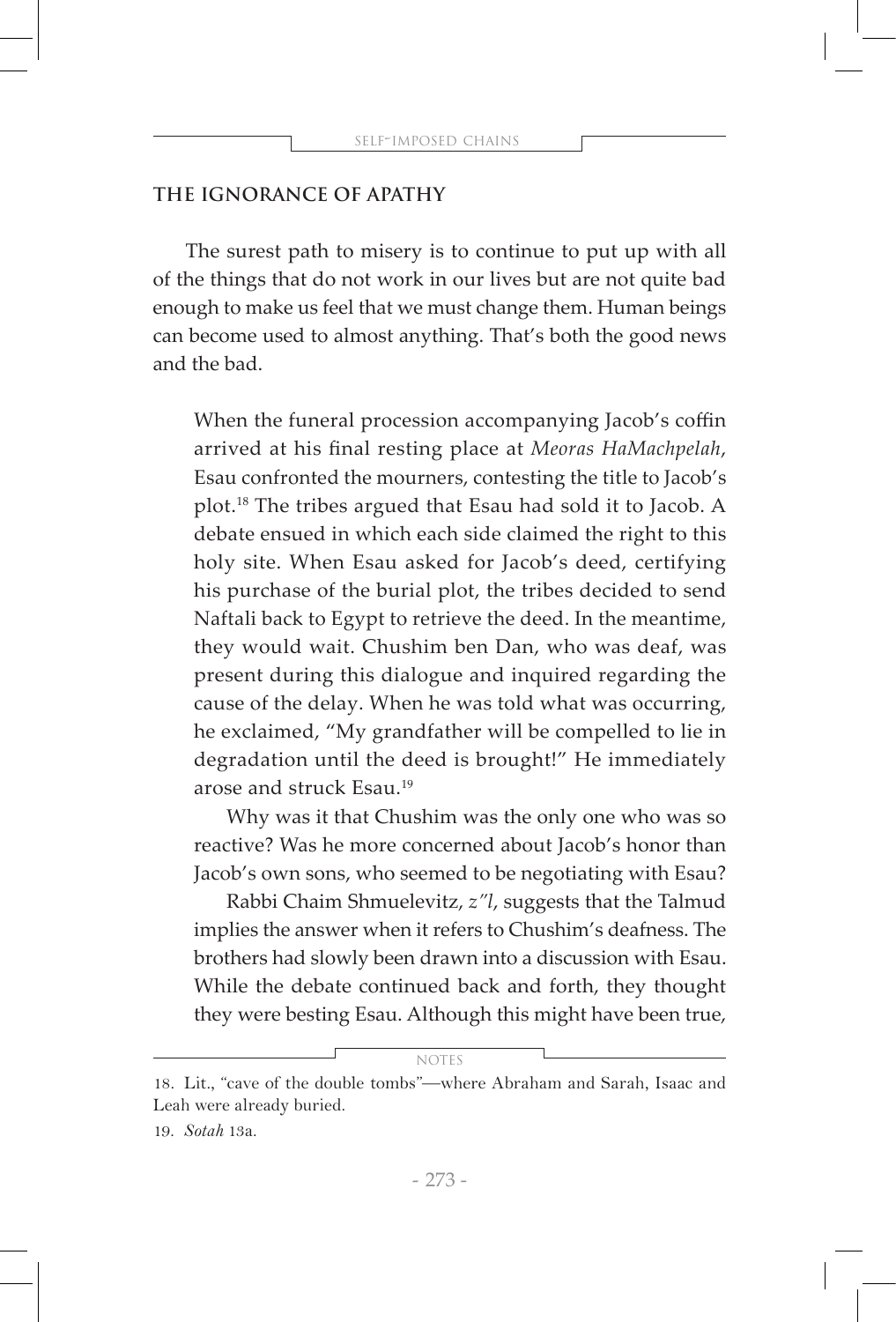during this time period Jacob's body lay in shame. They did not realize what they were doing. Human nature causes one to adapt slowly to a given situation. The brothers' dispute with Esau dulled their sensitivity to their father's shame. Chushim was not a part of the debate because of his impairment… . His senses were not dulled… .

Rabbi Shmuelevitz explains that human beings are endowed with the gift of *histaglus*, "adaptability." We adapt to the conditions in which we are placed. We have seen people who had been exposed to the unspeakable horrors of the concentration camps, who experienced the most cruel and heinous torture, survive to rebuild their lives. As circumstances worsened, they found the ability to adapt to the situation, the courage and fortitude to go on.

Indeed, one who has undergone a tragedy or has survived a horrifying incident will certainly be changed by the experience. The power to continue, to go on and start over again, is due to adaptability. This wonderful gift can, at times, be less beneficial. Like every attribute endowed to us by the Almighty, it all depends upon how we use it.<sup>20</sup>

The opposite of love is not hate. It is apathy. A relationship in which one does not have any feelings toward another is patently less viable than a relationship in which one, at times, becomes angry with the other. Similarly, a person who proclaims to hate his life is more in touch with his emotions than one who does not care to consider why he is alive.

The pleasure-pain mechanism is what keeps us moving in the right direction, but just as a person lying unconscious under anesthesia cannot feel the pain of a cut, it also fails us when we are numb to the pain. When neither inspiration nor desperation

<sup>20.</sup> Rabbi A. Leib Scheinbaum of the Hebrew Academy of Cleveland. Quoted in *Peninim*, 54–55.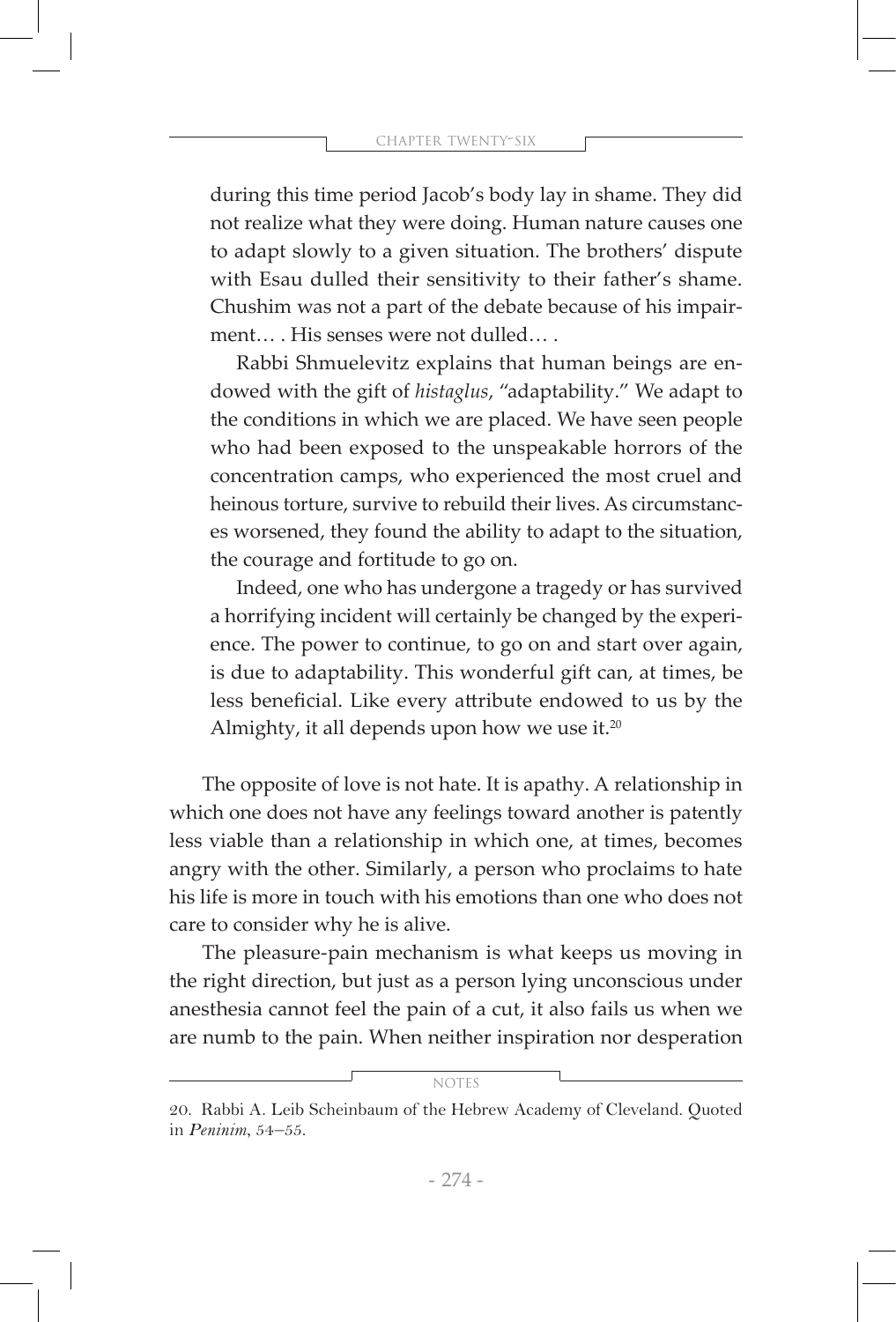is sufficient to rouse our soul from its slumber, we are stuck in the torturous twilight of indifference.

The option of moving forward or living our lives in the relative comfort of the familiar and predictable exists for all of us—to remain in our own Egypt or to set out for the Promised Land. Yet when we have accustomed ourselves to existing, rather than living, the real tragedy is not that we have lost our way, but that we do not care that there is a way.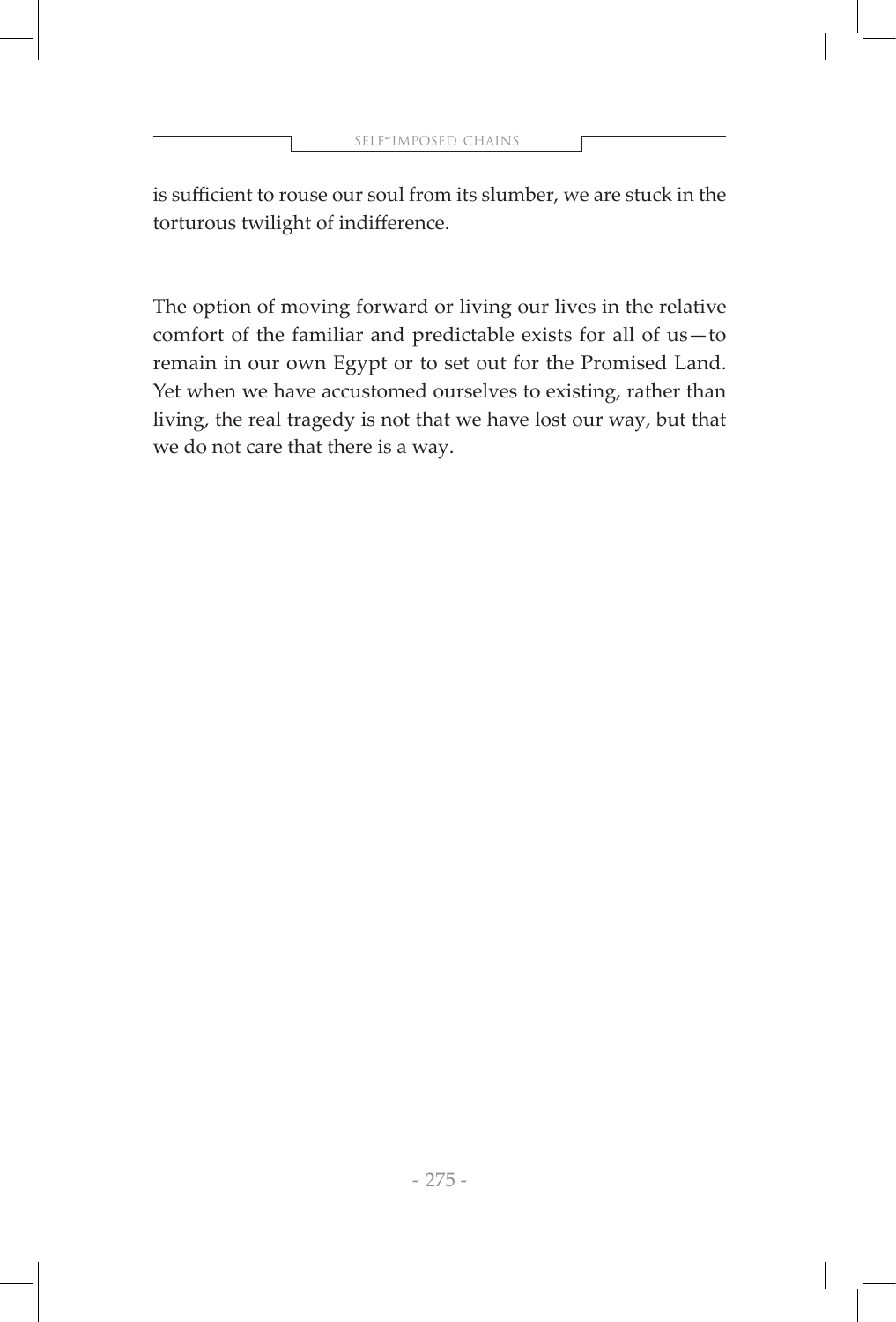$\begin{array}{ccc} \begin{array}{ccc} \end{array} & \begin{array}{ccc} \end{array} & \end{array}$  $\frac{1}{\sqrt{2}}$ 

Ξ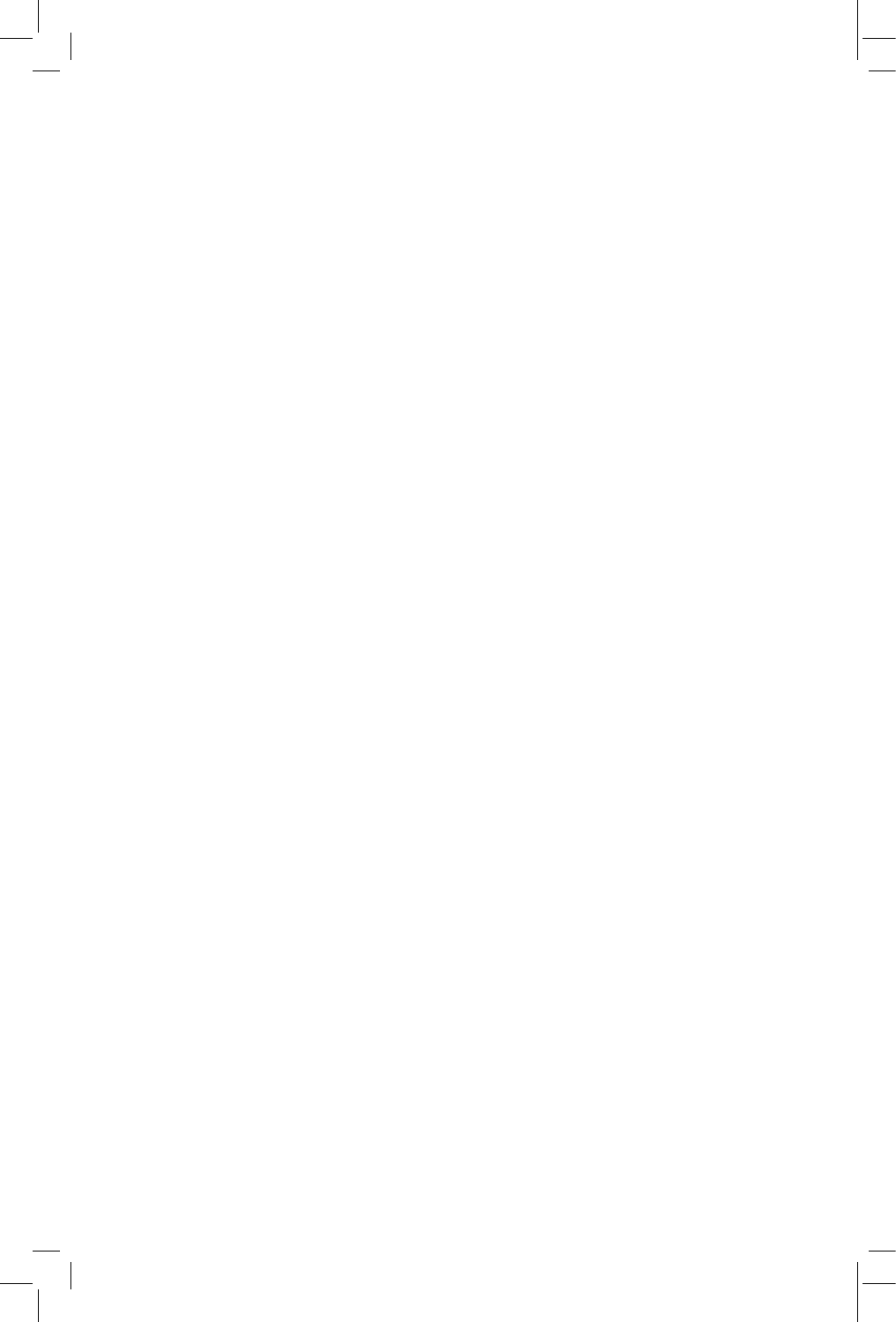### A COMMITTED **LIFE**  $27$

We combat the slave mentality by constantly moving forward. "For a man is born to strive and toil."21 Scattered or misdirected ambition, however, is as debilitating as inactivity itself. Movement is useless without a plan—we need a place to go and a path to get there.

We must not live our lives like the person who shoots an arrow at the side of a barn and then draws a circle around it after it embeds itself.<sup>22</sup> Caring little for what he aims for, he proudly convinces himself and the world that he is a success. Many people are indeed reluctant to plan their lives. They may have a vague idea of what they want to accomplish, yet they shy away from preparing for their future. This is true for two interlacing reasons.

What exactly does planning for the future involve? At the most elementary level, we must acknowledge where we are and then decide where we want to go. The challenge here exists as much in the first half of this process as in the second. Yes, the future is filled with many unknowns and uncertainties, but the hidden fear lies in not wanting to see where we are. We are afraid

<sup>21.</sup> Job 5:7.

<sup>22.</sup> The Dubno *Maggid* ("storyteller") would create a story around the lesson and used this analogy to explain why his stories always hit home. (Born in Zateil, Lithuania in 1740, Rabbi Yaakov Krantz was a gifted orator and scholar who was known throughout Europe as the Dubno *Maggid.*)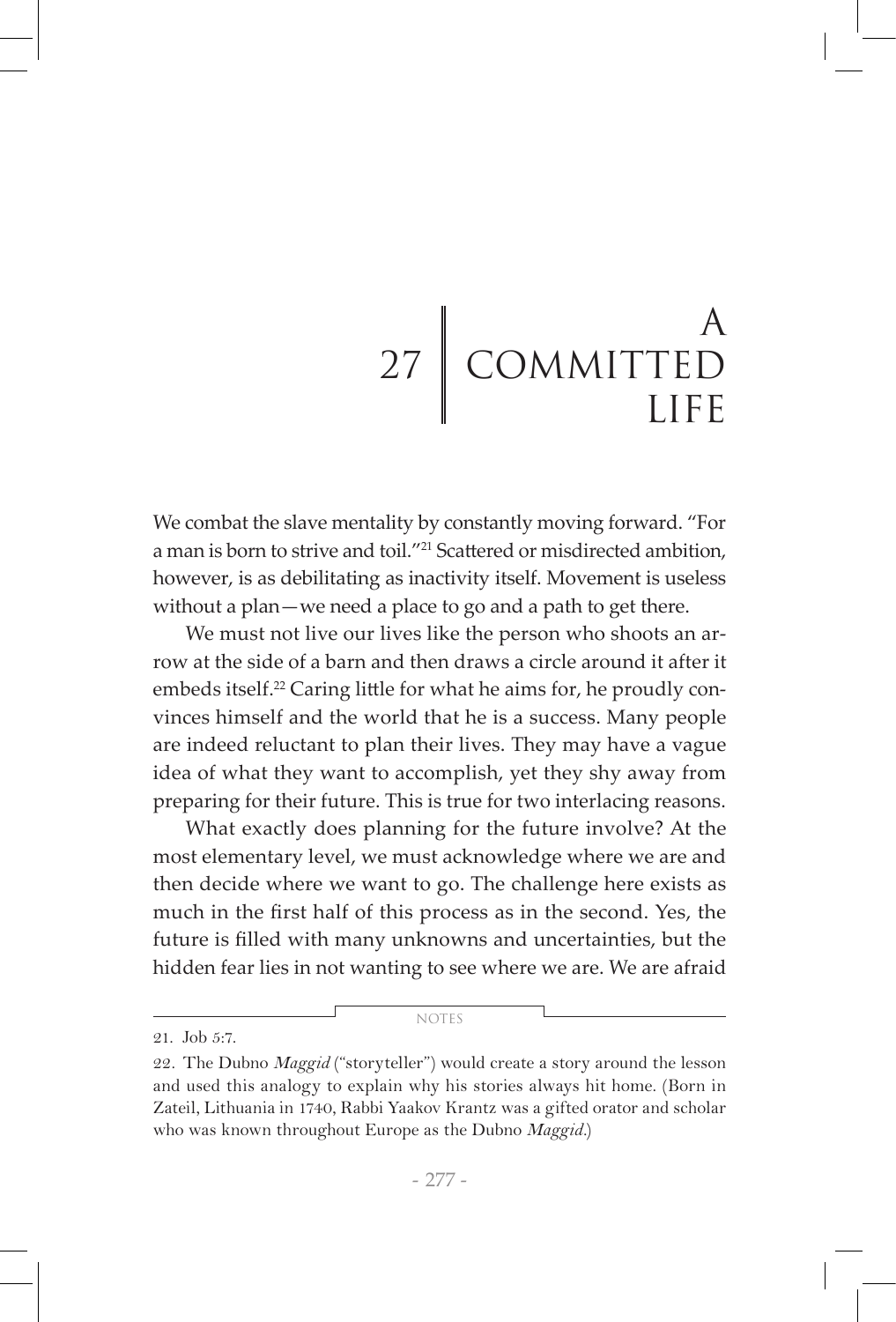#### chapter twenty-seven

to examine our lives too closely and to come face-to-face with who we have become and with what has become of our finest intentions. The reluctance to set goals and plan for the future relieves us of the burden of self-examination. Yet another deepseated incentive exists.

In order to move forward, we need to weigh different possibilities and directions that our lives can take. To do this, we must know what we are living for. In a word: commit. But we would rather get lost in the grand scheme of daydreaming than be forced to make choices that will forever define who we are.<sup>23</sup> We halfbelieve that if we never make a choice, we won't have to live with failure or regret.<sup>24</sup>

So rather than move our lives forward, we leave ourselves open to every possibility, with the misplaced hope that the perfect opportunity will present itself. But research shows what is self-evident: "Freedom of choice is a two-edged sword, for just on the other side of liberation sits chaos and paralysis."25 Too many choices often overwhelm a person into inaction, and the more options available, the greater the likelihood that we will come to regret our decision, whatever it is.<sup>26</sup> The paradox of decision making shows us that when presented with an abundance of choices, people are most inclined to:<sup>27</sup>

<sup>23.</sup> The English word *decide* has the same etymological root as *homicide*: the Latin word *cadre*, meaning "to cut down" or "to kill."

<sup>24.</sup> Functional magnetic resonance imaging (fMRI) has been used to show that the amygdala is stimulated when we make decisions couched in uncertainty. Our brain is literally afraid of being wrong. See Benedetto De Martino et al., "Frames, Biases, and Rational Decision-Making in the Human Brain," *Science 313* (2006): 684–687.

<sup>25.</sup> Barry Schwartz, "Self-Determination: The Tyranny of Freedom," *American Psychologist* 55, no. 1 (2000): 79–88.

<sup>26.</sup> "Can There Ever Be Too Many Flowers Blooming?" Barry Schwartz, to appear in W. Ivey and S. J. Tepper, eds., *Engaging Art: The Next Great Transformation of America's Cultural Life* (New York: Routledge). 27. Ibid.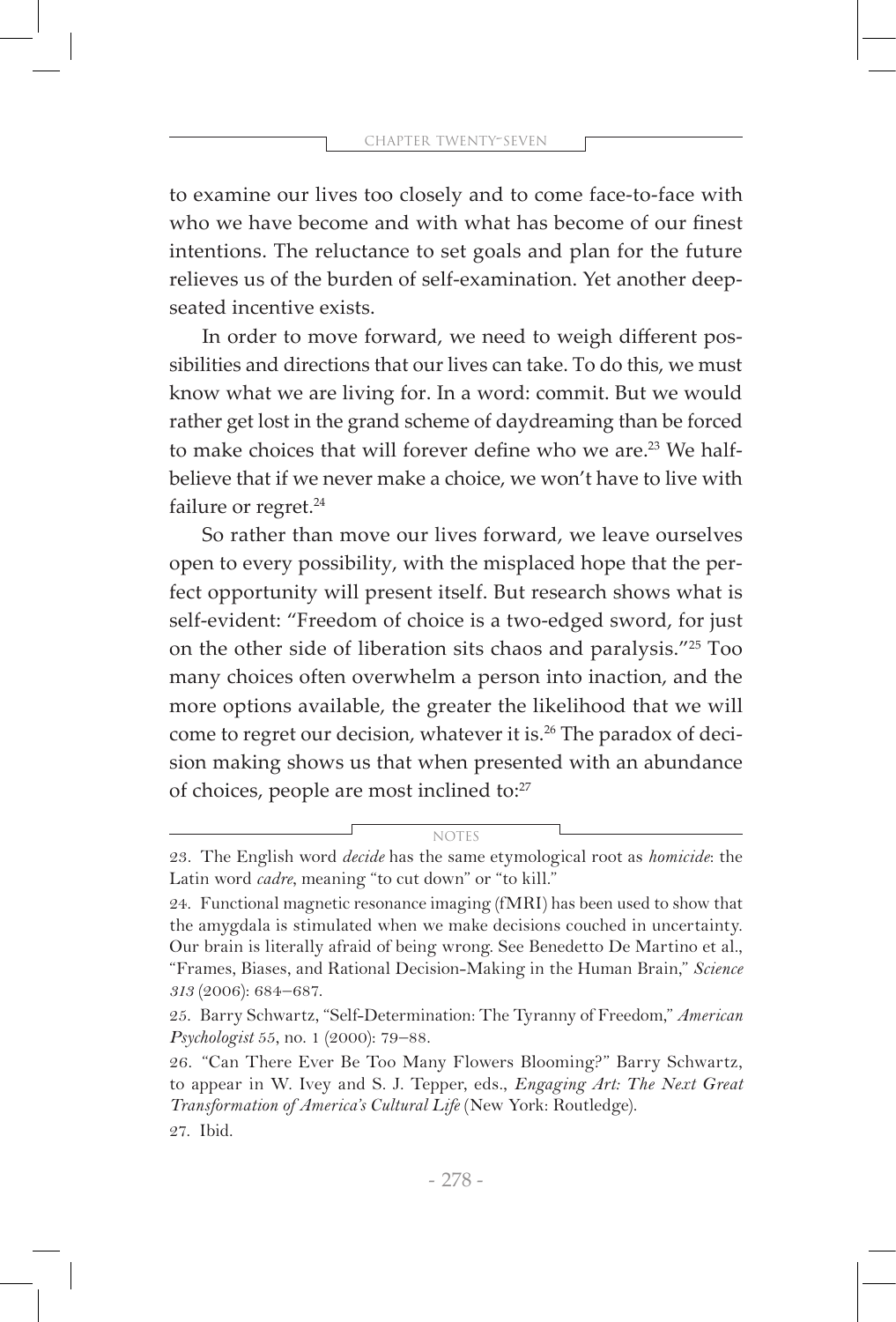- Opt for the same old choice as a way to avoid facing unlimited options.
- Rely on filters (i.e., society), rather than on themselves.
- Become more passive in their lives.

## **MORE CHOICE, LESS ACTION**

In Numbers, the Torah discusses the five remarkably righteous daughters of Tzelafchad, who had not yet married. Their father died, leaving no son to inherit his portion of the Land. In the absence of a male heir, it was expected that the inheritance would fall to their uncle. The daughters of Tzelafchad did not want to lose the opportunity to take possession of a portion of the Holy Land, and they approached Moses for help. Their request was simple: Since there were no sons, let their father's portion fall to them, his daughters. Moses, in turn, posed the question to God, who commanded that the daughters of Tzelafchad be given their father's inheritance in the Land.<sup>28</sup> Later, God stipulated that the daughters marry within their father's tribe so that their inheritance would stay within the tribe and not eventually become part of another tribe's portion by virtue of their husbands' lineage.

Notably, as soon as these women were instructed to choose husbands from a specific tribe, the Torah tells us they were married.<sup>29</sup> Though there are surely other explanations, we can understand the connection in light of our discussion here.<sup>30</sup> God helped them fulfill their destiny by narrowing their choices to men from one out of twelve tribes.

In all areas of life, excessive choice is debilitating, not liberating.

<sup>28.</sup> Numbers 27:1–7.

<sup>29.</sup> Ibid., 36.

<sup>30.</sup> No doubt, in their righteousness, these women now felt an obligation to marry as quickly as possible to men of their tribe so as to fulfill the Divine command and perpetuate the inheritance of their tribe.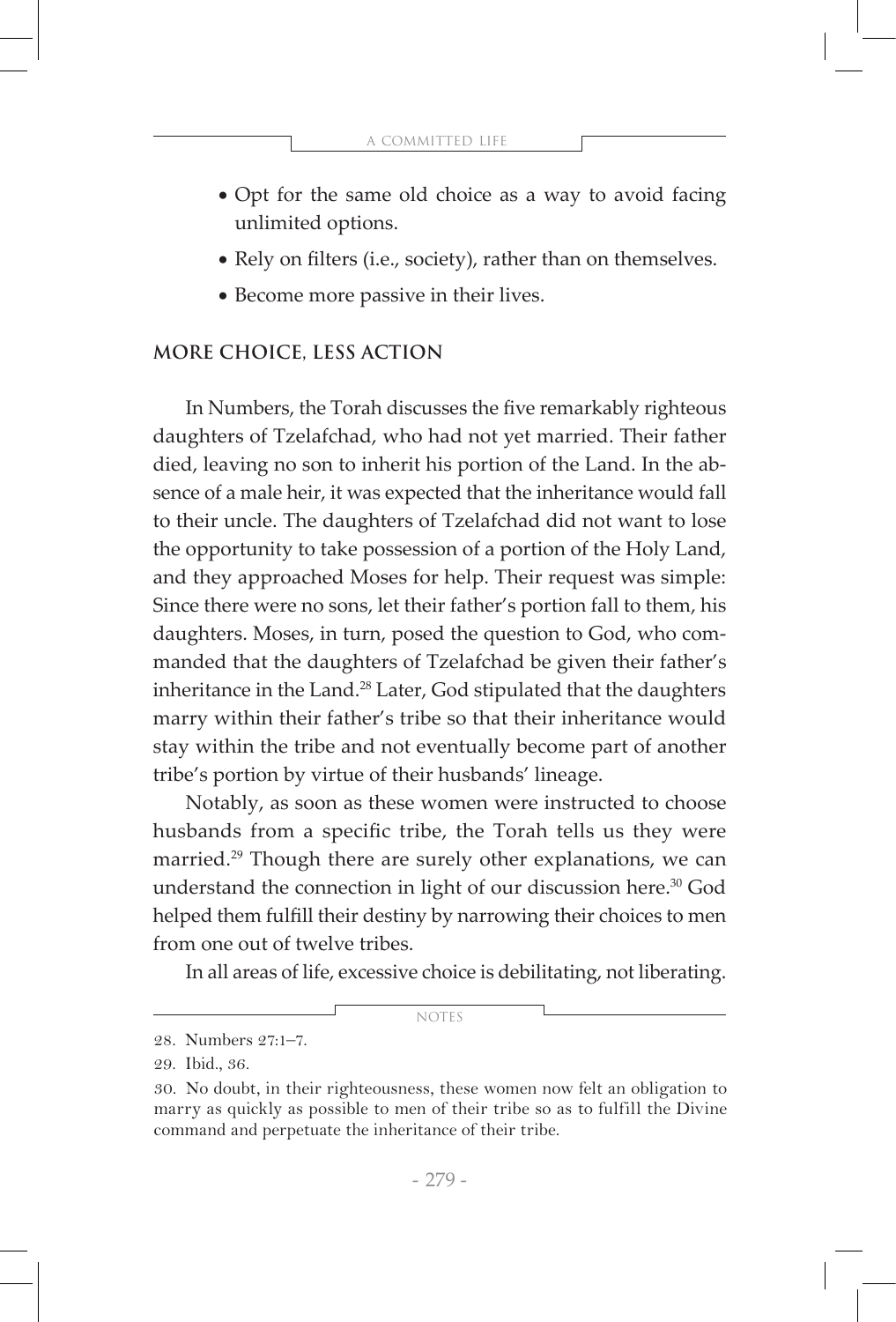One such study found that the more choices that were offered for a retirement fund, the less likely employees were to enroll in any program at all.31 What makes this all the more shocking is that by not participating, employees passed up as much as \$5,000 a year in matching contributions from the employer.

In another revealing and perhaps relatable experiment, researchers set up a tasting table in a neighborhood supermarket. When a selection of jams was on display, shoppers showed more interest in the larger assortment (twenty-four varieties) than in the smaller assortment (six varieties). In fact, customers stopped 60 percent of the time for the wider selection, compared with just 40 percent for the smaller selection. Yet when it came time to actually make a purchase, of the consumers who stopped at the table with twenty-four varieties, only 3 percent bought jam. At the booth with a more limited selection, however, 30 percent made a purchase. In short, those presented with the smaller assortment were *ten times more likely* to take positive action.<sup>32</sup>

For effective decision making, Nobel Laureate Herb Simon, Ph.D., suggests the "satisfying" option: the first choice that fits our preference, as opposed to exhaustively scanning all options until finding the perfect or "maximizing" one.<sup>33</sup> Expressed differently: the energy expended on deciding between two or more viable options is always greater than any marginal advantage gained.

Perfection—the henchman of procrastination—is demoralizing.

<sup>31.</sup> Sheena S. Iyengar, Gur Huberman, and Wei Jiang, "How Much Choice Is Too Much? Contributions to 401(k) Retirement Plans," *Pension Design and Structure: New Lessons from Behavioral Finance*. Specifically, for every 50 new funds added to the selection, the participation rate fell by 10 percent.

<sup>32.</sup> Ilan Brat, Ellen Byron, and Ann Zimmerman, "Retailers Cut Back on Variety, Once the Spice of Marketing," *Wall Street Journal* (2009).

<sup>33.</sup> In another industry, when Proctor & Gamble reduced the number of versions of its Head and Shoulders shampoo from 26 to 15, sales increased by 10 percent. See Sheena S. Iyengar and Mark R. Lepper, "When Choice Is Demotivating: Can One Desire Too Much of a Good Thing?" *Journal of Personality and Social Psychology* 79, no. 6 (2000): 995–1006.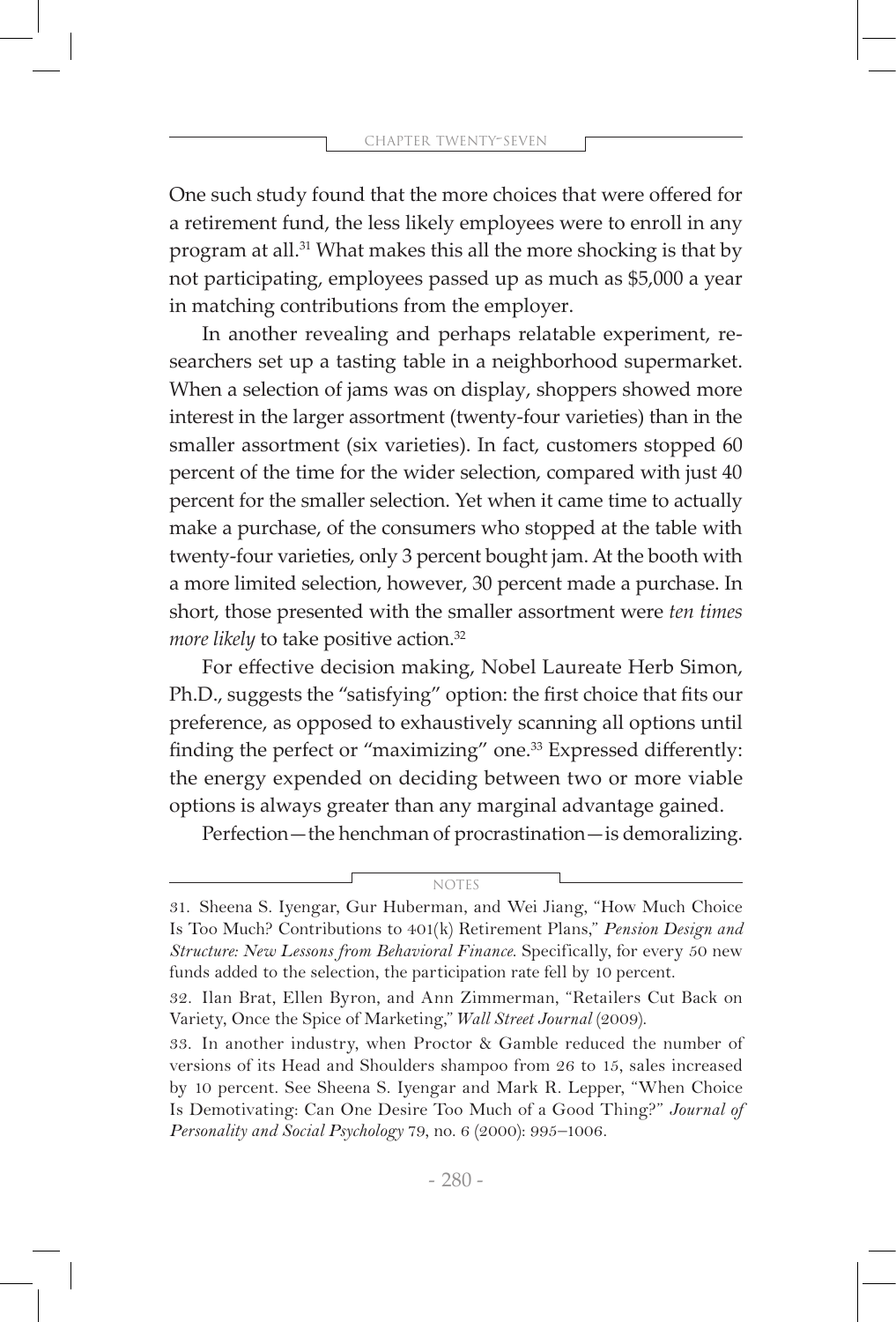| A COMMITTED LIFE |  |
|------------------|--|
|                  |  |

"God looked upon all that He made and, behold, it was very good."34 Not perfect.35 We should not let an irrational quest for perfection keep us from making decisions and moving ahead.36 And lest we think otherwise, neither intelligence nor talent will shield us against the crime of procrastination. On the contrary, *Cheshbon HaNefesh* states:

There are those people who are intelligent and quick in a certain field of learning or in a certain craft but who lack the ideas or experience in other fields. When faced with a situation they ponder, then they consult and think again interminably. This man's virtue is, in truth, his problem. Because he is intelligent, he can always find endless rationales that support different courses of action. Because of his inability to reach a final decision, opportunity passes him by or he delays an enterprise with his hesitation for days or years thus sacrificing their benefits for long periods of time.<sup>37</sup>

It is human nature to want to keep our options open, and as the ego looms larger, the fear of commitment is magnified—it cannot be wrong or feel restricted. It is always looking for a way out should we want to escape.<sup>38</sup> Yet this back door is built out of fear (aka a lack of *bitachon*), and indecision does not free us, it keeps us trapped—and it bends us into someone who is afraid to live. Because nothing will become of our lives—NOTHING—until we

34. Genesis 1:31.

<sup>35.</sup> God is perfect, but we are not Him. Let us strive for excellence, not perfection.

<sup>36.</sup> "A good plan today is better than a perfect plan tomorrow" (George S. Patton, 1885–1945, American army general during World War II).

<sup>37.</sup> Rabbi Menachem Mendel Levin, *Cheshbon HaNefesh*, 137.

<sup>38.</sup> In *Think and Grow Rich*, Napoleon Hill recounts the true story of the Spanish general Hernan Cortez whose forces were outnumbered ten to one. "A long while ago, a great warrior faced a situation which made it necessary for him to make a decision which ensured his success on the battlefield. He was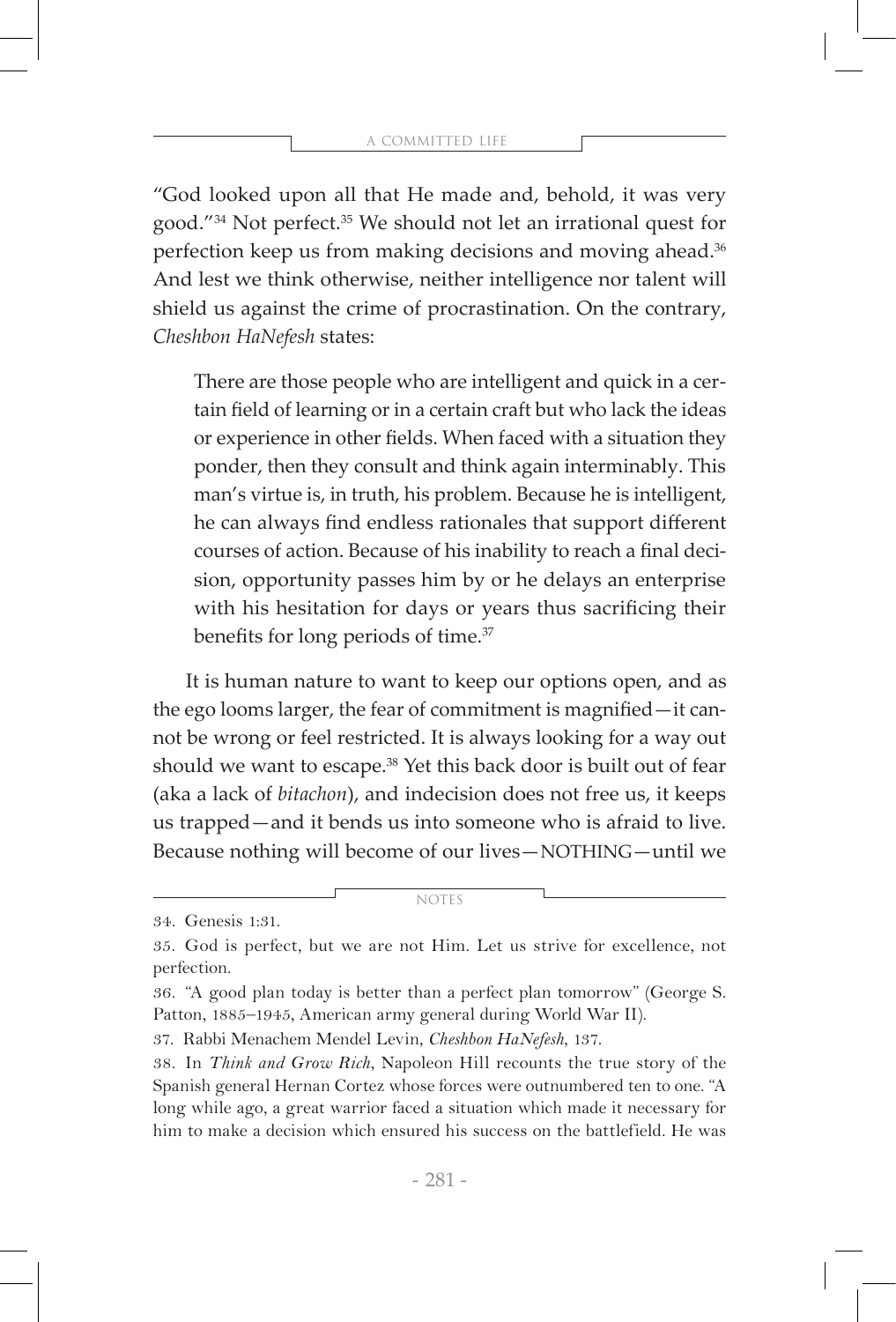decide what we want out of life, and there's no enduring success without a profound commitment to that decision. Without recognition of this truth, we cannot go any further.

#### **A DEFINITIVE PURPOSE**

The seminal work on personal development, *Mesillas Yesharim,* opens with the necessity for clarity of purpose: "The foundation of devotion and the root of service [to God] is to clarify … what one's obligation is in the world, and what he must place his focus and direction on, all the days of his life."

We must know what we are living for, because to achieve anything worthwhile we are required to spend much of our time devoted to the arduous and the mundane. Only a strong sense of purpose can give our lives the meaning and inherent pleasure we need to endure the relentless onslaught of obstacles and distractions. Victory will not come in one sweeping burst of inspiration. Yes, there will be special, near-magical moments, but they are generated and sustained by our own will. It is a self-defeating myth that we should feel consistently inspired, and if we are not, then we are doing something wrong.

Emotion is a powerful ally, and we should mine the meaning within our goal, to infuse significance into our actions, but this does not mean that we should expect to enjoy every inch of our pursuit or that we should cease to press on when a span turns

#### notes

about to send his armies against a powerful foe, whose men outnumbered his own. He loaded his soldiers into boats, sailed to the enemy's country, unloaded soldiers and equipment, then gave the order to burn the ships that had carried them. Addressing the men before the first battle, he said, 'You see the boats going up in smoke. That means that we cannot leave these shores unless we win! We now have no choice—we win—or we perish!' They won. Every person who wins in any undertaking must be willing to burn his ships and cut all sources of retreat. Only by so doing can one be sure of maintaining that state of mind known as a burning desire to win, essential to success" (New York: Fawcett Books, 1987).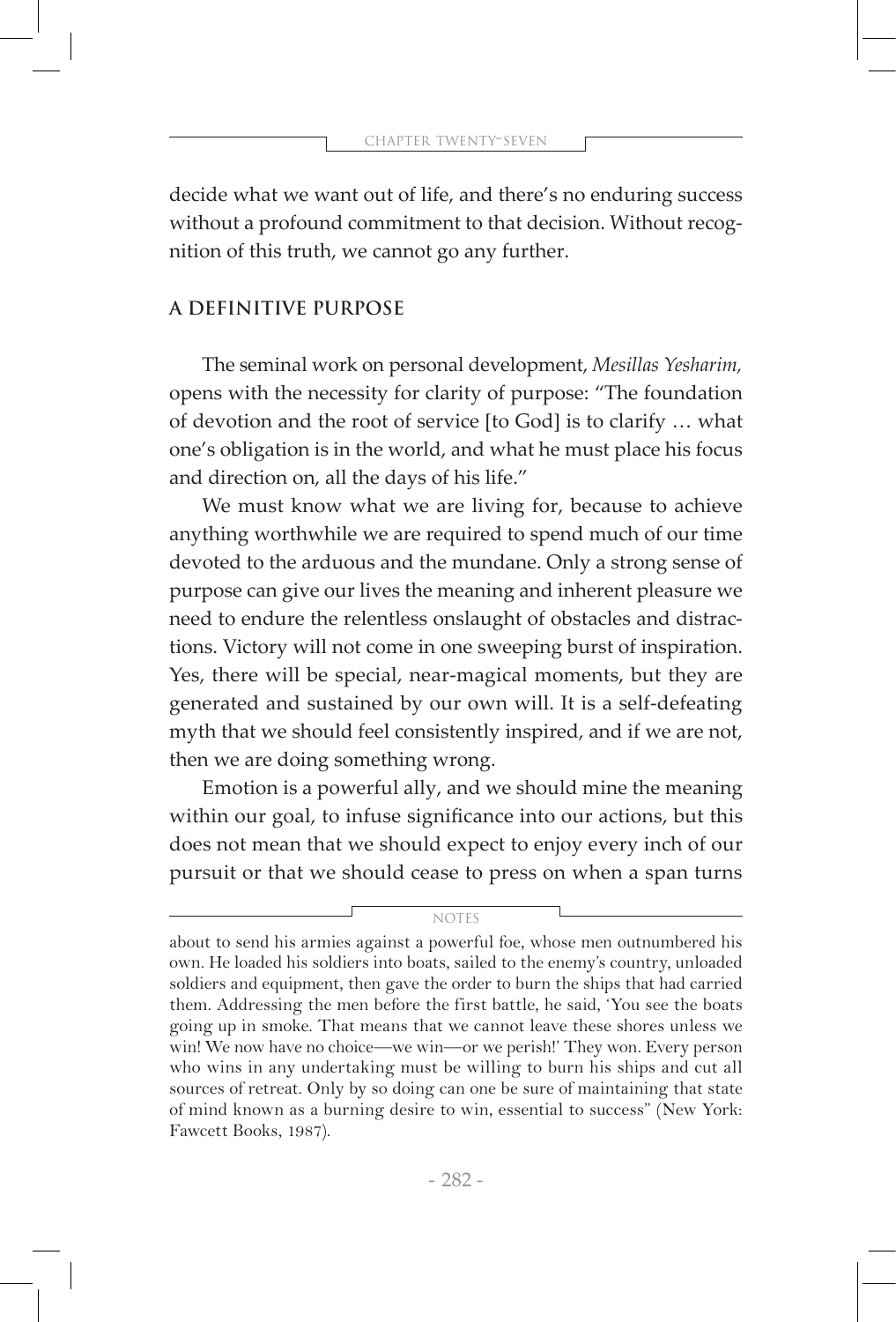dull or tedious. The professional works when he does not feel like it, while the amateur dabbles only when he feels inspired. Success comes to those who are prepared to do the things that other people don't like to do and aren't willing to do.

Research supports what life experience confirms: commitment—an unswerving dedication—is the most powerful source of motivation and can lead us to persist, even in the face of daunting opposition.39 In a former United States president's oft-quoted words:

Nothing in the world can take the place of persistence. Talent will not; nothing is more common than unsuccessful men with talent. Genius will not; unrewarded genius is almost a proverb. Education will not; the world is full of educated derelicts. Persistence and determination are [invincible].<sup>40</sup>

A great *mussar* teacher writes, "If a person has a commitment, all his senses act as instruments which bring out his thoughts and commitments to action … [because] after a commitment, nothing more is needed."41

## **A WILL TO WIN**

Although our success is ultimately up to God, the amount of human effort required to bring us that success seems to be quantifiable. The 10,000 Hour Rule is based on a groundbreaking study that divided students into three groups based on skill (amateur, impressive, and expert or concert-level) at the Berlin Academy of

notes

<sup>39.</sup> John P. Meyer, Thomas E. Becker, and Christian Vandenberghe, "Employee Commitment and Motivation: A Conceptual Analysis and Integrative Model," *Journal of Applied Psychology* 89, no. 6 (2004): 991–1007

<sup>40.</sup> John Calvin Coolidge, Jr. (1872–1933), thirtieth president of the United States.

<sup>41.</sup> Rabbi Dovid Bleicher, *Divrei Binah U'Mussar*, 141–142.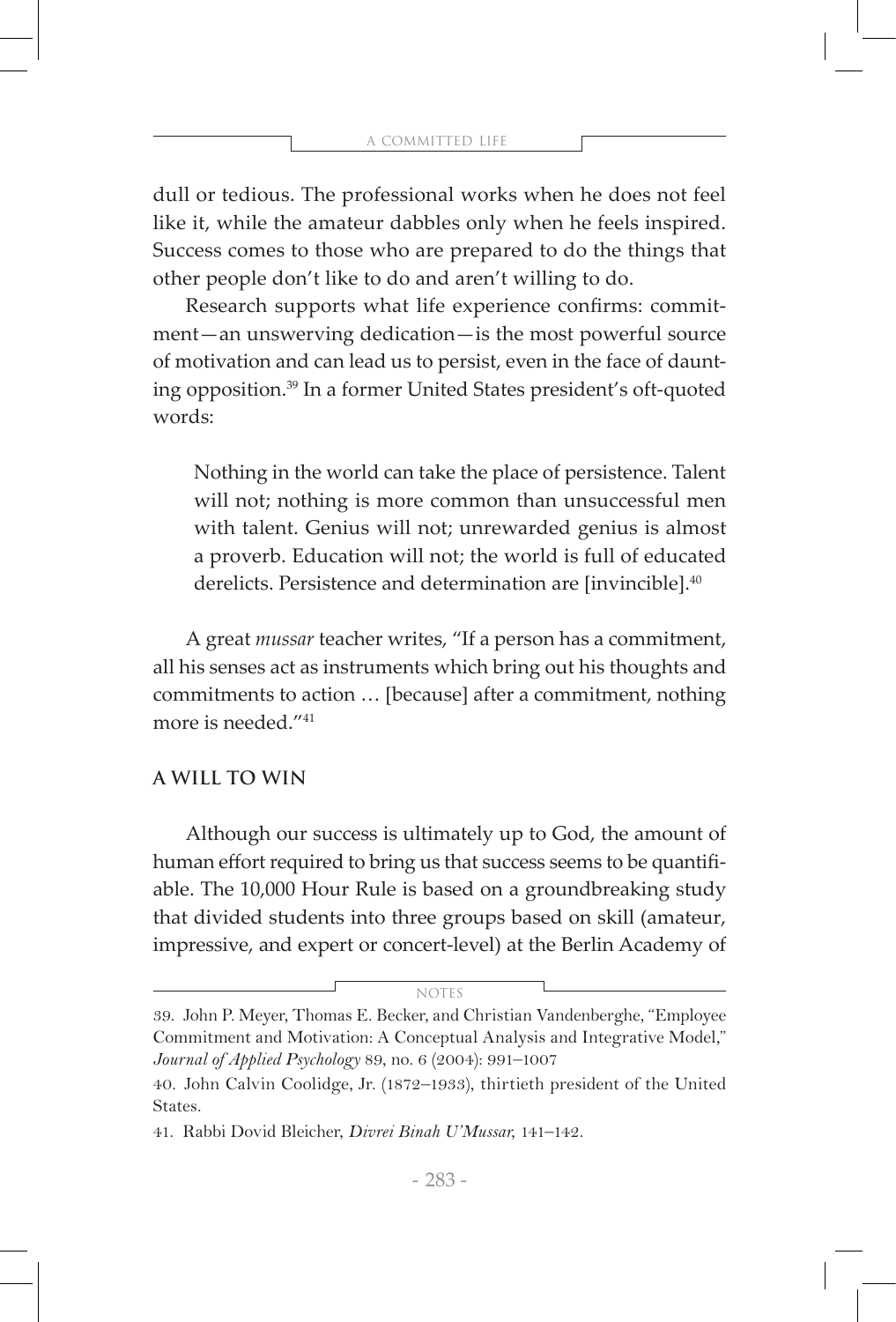Music and then correlated achievement with hours of practice.

Among these three groups, the difference came down to a single factor: the amount of time spent in solitary practice by the age of twenty. The amateur group averaged 4,000 hours of practice; the impressive musicians put in approximately 6,000 hours; and the group with concert-level potential totaled around 10,000 hours of practice.<sup>42</sup>

This rule was then applied to research in other disciplines from the arts to the sciences—and indisputable results were found to support the hypothesis. A renowned neurologist and cognitive psychologist explains the findings:

In study after study, of composers, basketball players, fiction writers, ice skaters, concert pianists, chess players, master criminals, and what have you, this number comes up again and again. Of course it doesn't address why some people get more out of their practice sessions than others do. But no one has yet found a case in which true world-class expertise was accomplished in less time. It seems that it takes the brain this long to assimilate all that it needs to know to achieve true mastery.<sup>43</sup>

More than thirty years of research into achievement have been culled and compiled in the *Cambridge Handbook of Expertise and Expert Performance*. Having examined a range of individuals from Mozart to Einstein, the conclusion is that genius is built, not born.

[I]t isn't magic, and it isn't born. It happens because some critical things line up so that a person of good intelligence

**NOTES** 

<sup>42.</sup> K. A. Ericsson and N. Charness, "Expert Performance: Its Structure and Acquisition," *American Psychologist,* 49 (1994): 725–747.

<sup>43.</sup> Daniel Levitin, *Foundations of Cognitive Psychology: Core Readings* (Massachusetts: M.I.T. Press, 2002).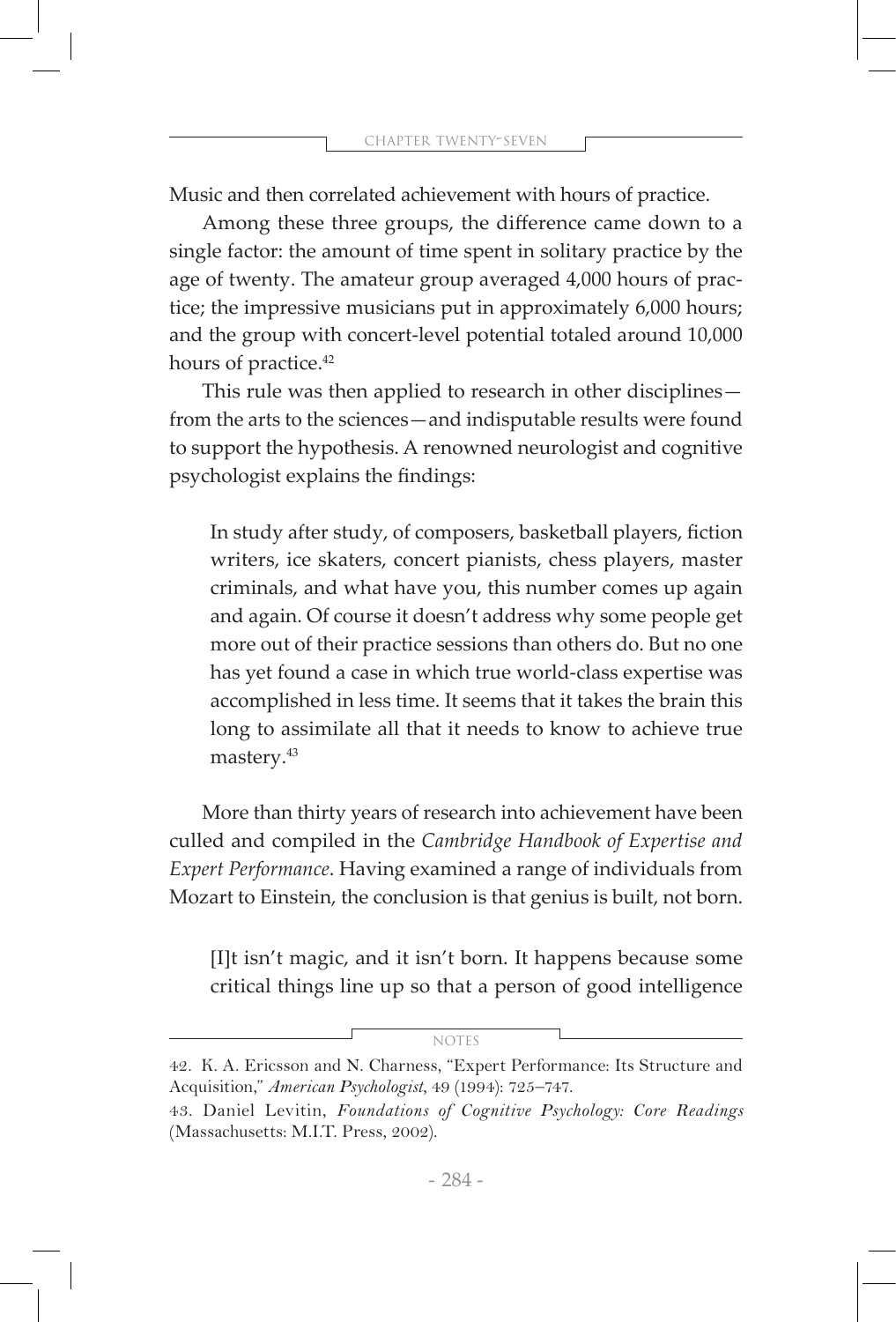#### a committed life

can put in the sustained, focused effort it takes to achieve extraordinary mastery… . These people don't necessarily have an especially high IQ, but they almost always have very supportive environments, and they almost always have important mentors. And the one thing they always have is this incredible investment of effort.<sup>44</sup>

There will never be a perfect time for anything, and if we wait for all of the stars to align before taking action, we are, in blunt language, waiting for our death.45 Great people across a wide range of fields and industries are identified by a pattern of conscience and conviction: they decide, commit, and persist. They know who they are and what they want, and they simply do not give up. Modern research is easily summed up with centuries-old wisdom of the Talmud: "In the way one is determined to go, he will be led."46

<sup>44.</sup> Anders Ericsson, editor, *The Cambridge Handbook of Expertise and Expert Performance* (Cambridge, U.K.: Cambridge University Press, 2006).

<sup>45.</sup> "Generally, one must be content to rely on logic [and then] make his determination based on probability" Rabbi Menachem Mendel Levin, *Cheshbon HaNefesh*, 137.

<sup>46.</sup> *Makkos* 10b. More precisely translated: "The way a person wants to be led they lead him." In his commentary on the Talmud (ibid.), Rabbi Shmuel Eliezer Eidels asks, who are "they" who lead the person where he wants to go? He answers that these are angels that a person creates with his own thoughts, speech, and actions. We might add that "they" also implies a supportive environment, as well as the forces of the world that become mobilized to help one to achieve success, should his desire be sufficient enough to garner it.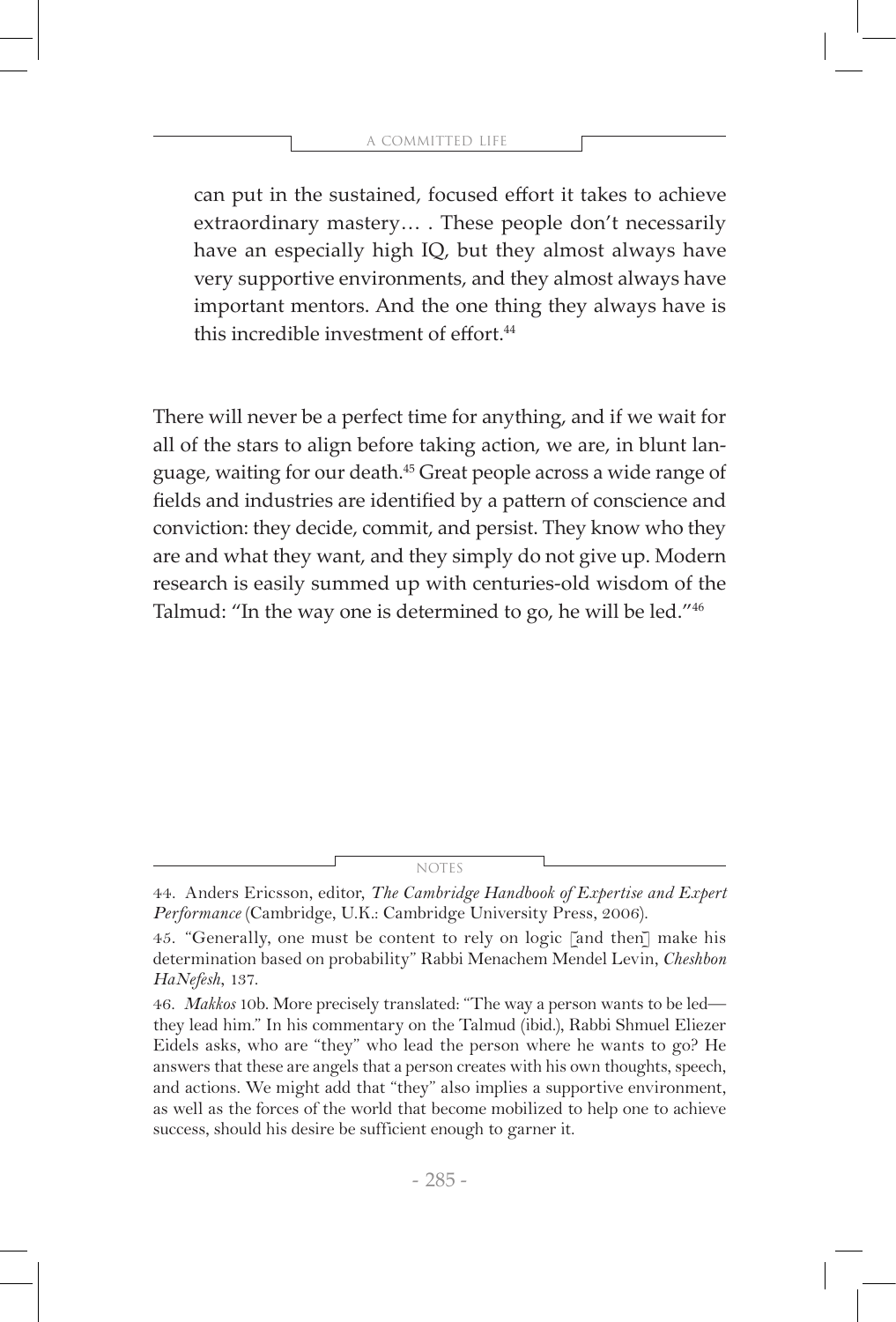$\begin{array}{ccc} \begin{array}{ccc} \end{array} & \begin{array}{ccc} \end{array} \end{array}$  $\frac{1}{\sqrt{2}}$ 

Ξ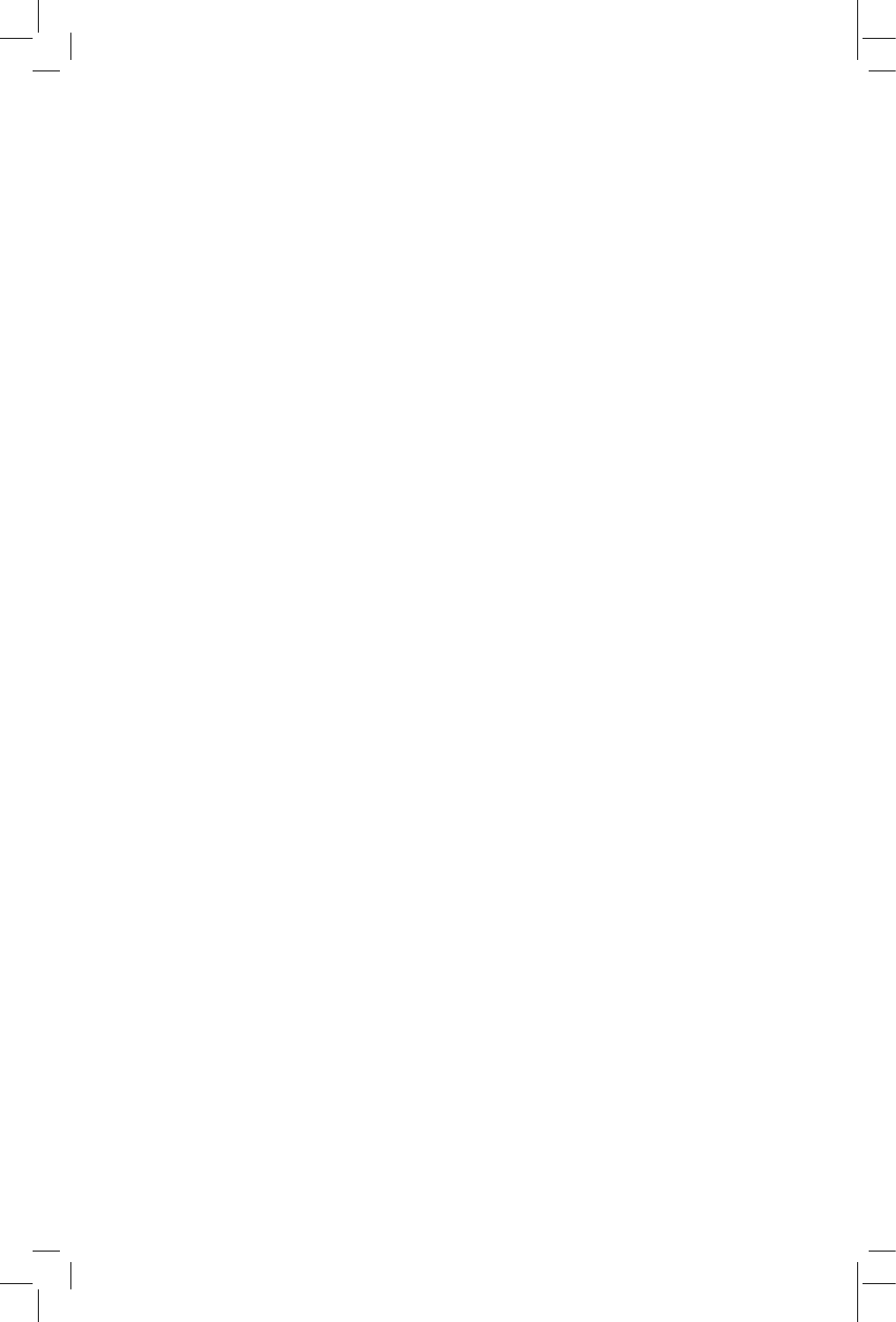# Freedom from **FEAR** 28

Moving forward with a definitive purpose not only fortifies our resolve, but it enables a powerful emotional catalyst for responsible action: a relevance to death. The Baal HaTanya writes that a person has two ways open to him: the way of life (which is to see God via a reduction of ego), and the way of death.<sup>47</sup> Ethics of the Fathers resounds with themes that foster humility through the lens of mortality, such as: "Be exceedingly humble in spirit, for the anticipated end of mortal man is worms;"48 and "Know from whence you come—from a putrid drop; and where you are going—to a place of dust, worms, and maggots."<sup>49</sup>

Death was a consequence of the first sin, because, in part, reflecting on death can purge us of the *yetzer hara*. 50 The prospect of death is not a punishment. It is the antidote to rid oneself of the ego. $51$ The well-known *mussar sefer Chovos HaLevavos* states, "Our days are

<sup>47.</sup> See Deuteronomy 30.

<sup>48.</sup> Ethics of the Fathers 4:4.

<sup>49.</sup> Ibid., 3:1.

<sup>50.</sup> Man had to be banished from the Garden of Eden so that he would not be able to eat from the Tree of Life and live forever (Rambam, *Sforno* on Genesis  $2:8-17$ ).

<sup>51.</sup> "Torah, prayer, and the contemplation of death will help you in your struggle against the Evil Inclination" (*Berachos* 5a).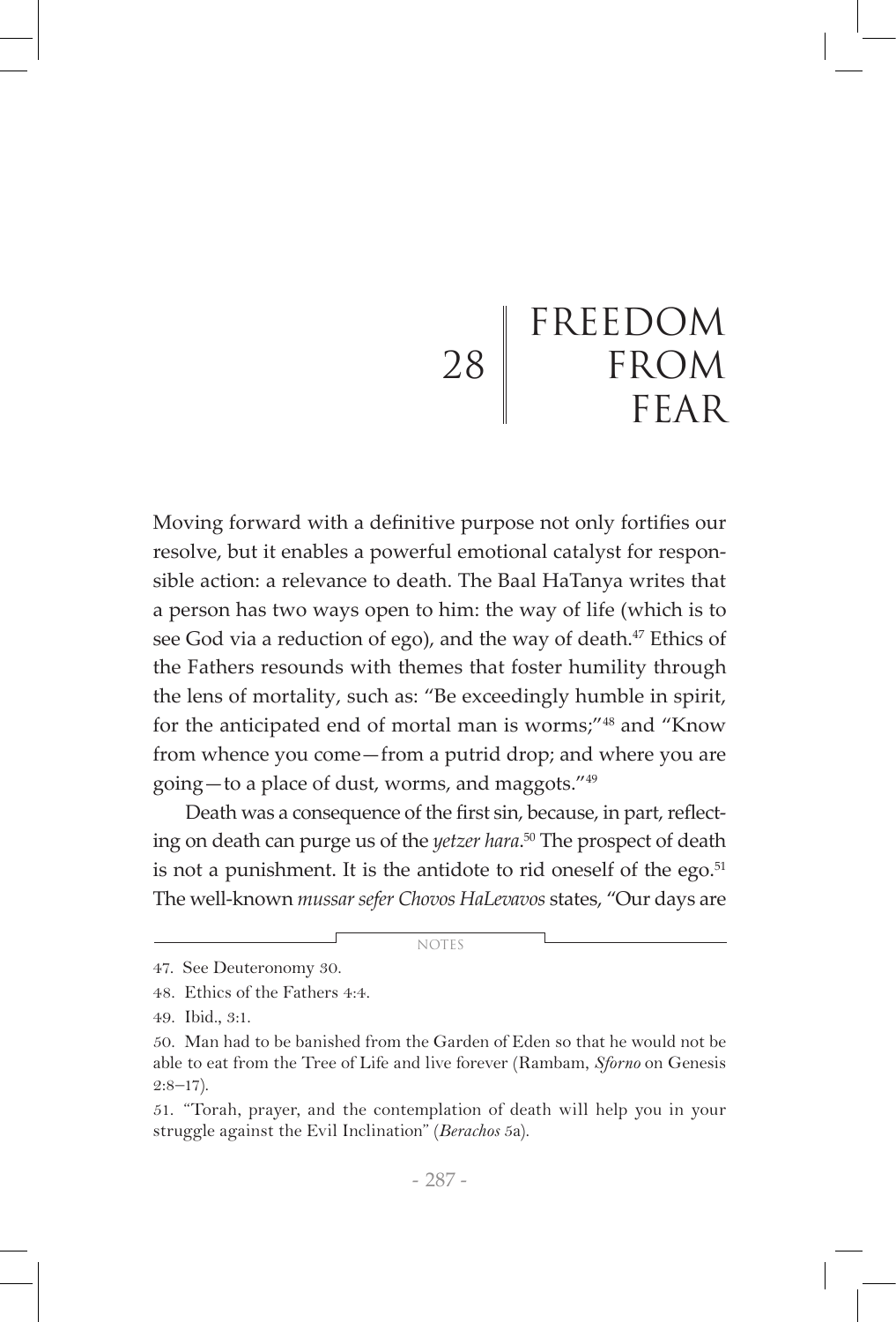like pages in a book; inscribe in them that which you want to be remembered for."52 It is imperative to note the passage of time in order to utilize it properly. Without the deadline of mortality, how much value would we place on life? <sup>53</sup>

Death prompts us to concede that we are not owners of anything other than our choices. While we all meet the same fate of the physicality, our eternal fate is uniquely our own—and of our own choosing. It is precisely death, and the reflection on this fragile and finite existence, that punctures the illusion of this world and deflates the ego.<sup>54</sup> It becomes clear, then, why the wisest of men counsels, "It is better to go to the house of mourning than to go to a house of feasting," because, he adds, "[death] is the end of all man, and the living should take it to heart."55

### **DATE WITH DESTINY**

Although we should not preoccupy ourselves with thoughts of our demise, the only way to live with intellectual honesty is to acknowledge that one day it is an absolute certainty that the sun will rise and set without us in this world. If we find this depressing, rather than motivating, we are not alone. In fact, we belong to the overwhelming majority.

55. Ecclesiastes 7:2.

notes

<sup>52.</sup> *Chovos HaLevavos*, *Shaar Cheshbon HaNefesh, Cheshbon* 11.

<sup>53.</sup> Parkinson's law states, "Work expands to fill the time available." In other words, if something is allotted a week, it will take a week to accomplish it; if we have two weeks, it will take two weeks. Regardless of whether we have short Friday afternoons in the winter or long ones in the summer, people are always ready for Shabbos at sunset. Somehow, there's always "just enough time." The feeling that we have an entire lifetime to accomplish a goal can impede forward movement. With such an attitude, it is difficult to accomplish our goals, because there is no sense of necessity, much less urgency.

<sup>54.</sup> When the Talmud teaches that we should repent one day before our death, it is to encourage us to recognize the possibility that today may be our last day alive (Ethics of the Fathers 2:15, *Shabbos* 153a).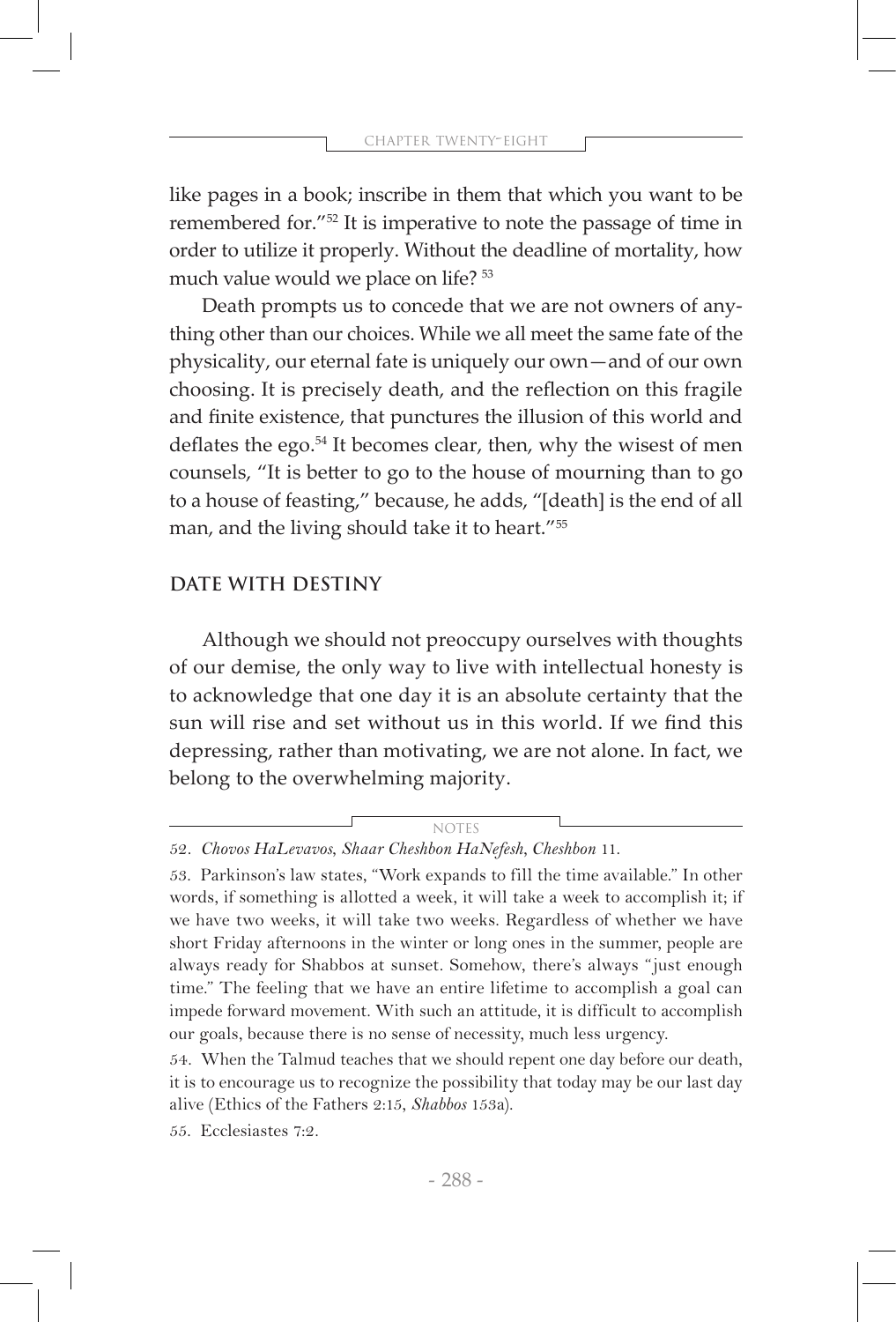The approaching threat of death, as a positive motivator, has zero traction in the lives of those who have no life. On the contrary, thinking of death does not make us want to live, but, rather, we welcome our final exit, so that we can permanently escape. A Harvard professor and president of Preventive Medicine and Research Institute writes,

People may initially get interested in changing their lifestyle because they are hurting, but what sustains these changes is not fear of dying, it's joy of living… . What often lies at the root of self-destructive behaviors is loneliness, depression, and isolation. The number-one epidemic in America is not obesity or heart disease, it is depression. The most commonly prescribed prescription drugs last year were antidepressants. We assume that people want to live longer, but telling somebody that they are going to live longer if they just quit smoking and change their diet is not very motivating if they are depressed, stressed out, and unhappy.56

We are trying to kill ourselves because we want to die, and being informed that our actions will hasten our death only incentivizes self-destructive behavior. In the Torah, God warns the Jewish nation: "Be careful that you do not go up the mountain or touch the edge of it; whoever touches the mountain shall surely die. Do not set your hand upon it, for he shall surely be stoned."57

First, God states the consequence for touching the mountain. Then, He issues a command against doing so, because the first warning was inconsequential to most of the people—they were willing to die in order to become closer to God. When death is

#### notes

57. Exodus 19:12–13.

<sup>56.</sup> Dr. Dean Ornish, distinguished clinical professor of medicine at Harvard University and known for his lifestyle-driven approach to the control of coronary artery disease (CAD) and other chronic diseases.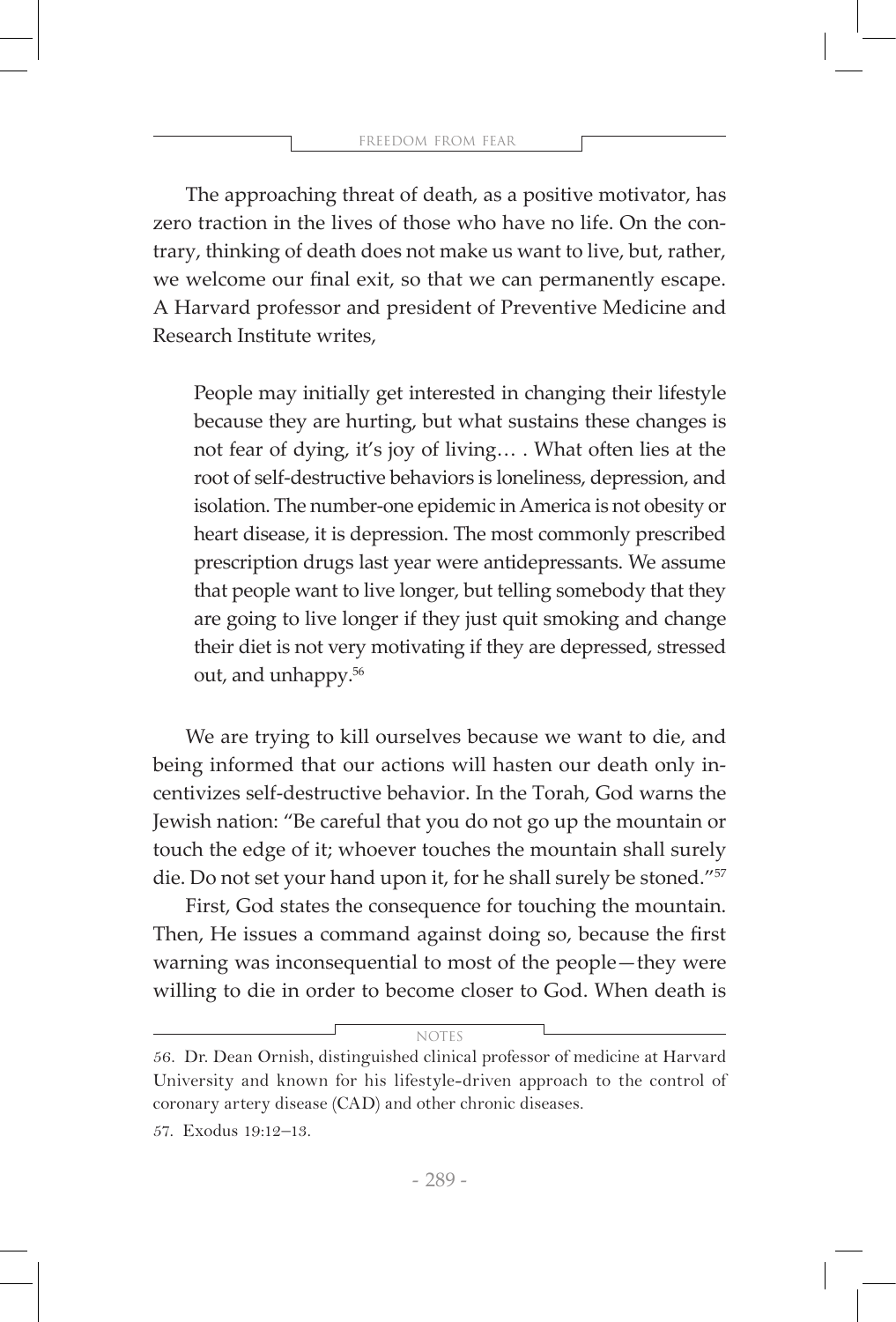not a deterrent, it does not stop behavior. Certainly, *Klal Yisrael* did not suffer from low self-esteem, but this event points to the above-mentioned truism that fear of death, when death is desired, only incites our insolence in regard to life.

### **THE KEY TO SELF-CONTROL**

A well-lived life gives meaning to death, and in exchange, death gives renewed meaning to life.<sup>58</sup> Therefore, the constructive power behind the contemplation of death is only in force where there is an appreciation for life itself and for our lives in particular. Otherwise, there is no real shift in our mindset; we just slide along the spectrum to another shade of gray. Coupons have an expiration date to force action, but if we are not interested in the products, then the coupons are just as useless to us before the date as they are after the date.

Having purpose in our lives gives us perspective on life *and* on death. This is crucial because a pivotal factor in the ability to exercise self-control lies in how we manage our fears. *Terror management theory* explains that we deal with the fear of death and the resultant anxiety in one of two ways. When we are living a full and robust life, we tend to embrace our values and beliefs—that which brings meaning into our lives. This is known as the *mortality salience hypothesis* and promotes self-regulation. Alternatively, if we already have one foot in the Land of Escapism, we are inclined to pacify our fears by further indulging ourselves—in anything from chocolate to extravagant vacations—this is known as the *anxietybuffer hypothesis*. 59 For this reason, stories on the news relating

<sup>58.</sup> To foster the trait of humility, Ibn Pakudah (*Duties of the Heart*) instructs us to walk the mind slowly and methodically along the full journey of life, from the fertilization of the egg all the way through death and decay. This process is the very essence of perspective.

<sup>59.</sup> When we face a choice between small rewards and larger but delayed rewards, emotional distress causes us to shift toward the former. See Walter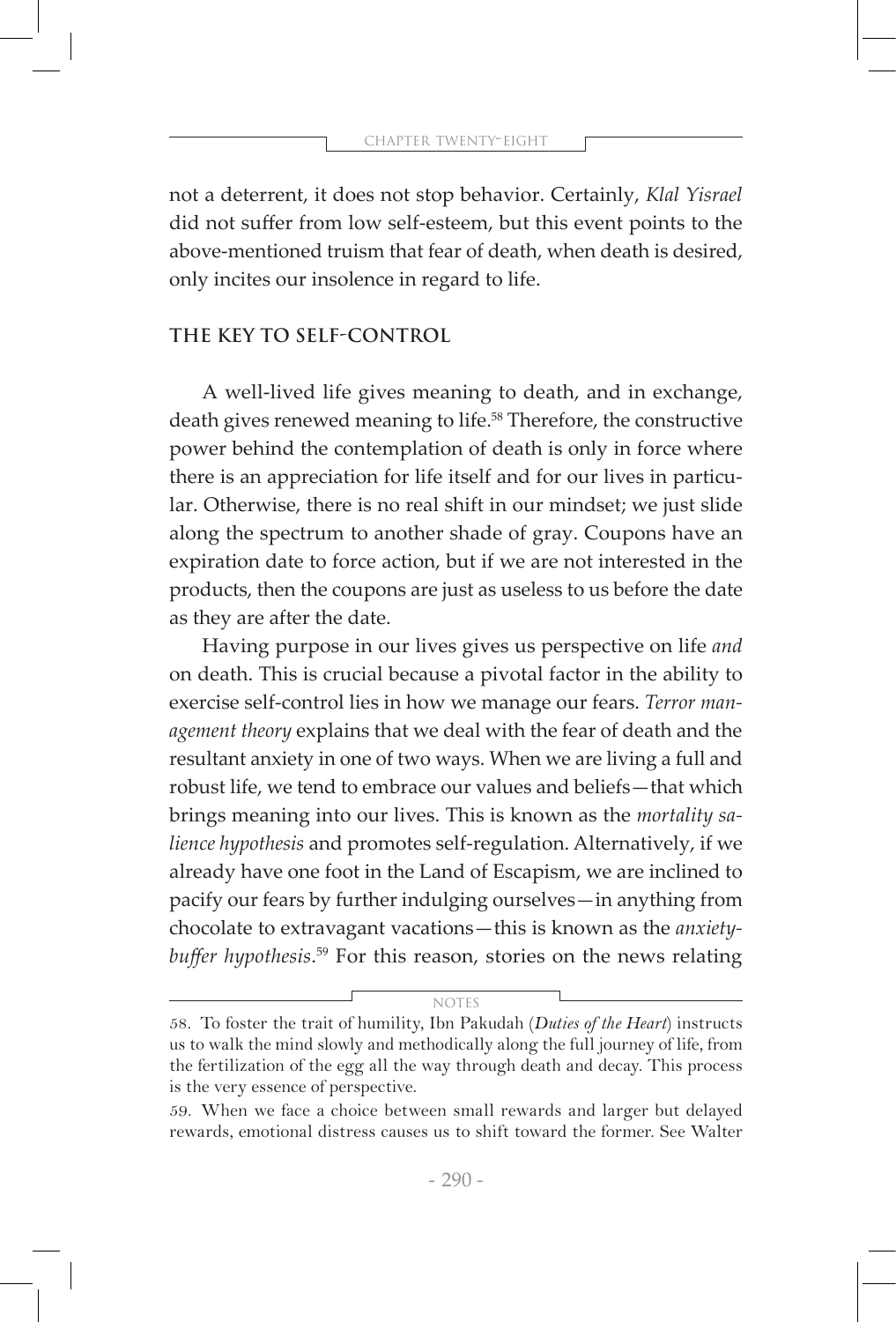to disaster and death make viewers respond more positively to advertisements for status products, such as luxury cars and designer clothes.<sup>60</sup>

### **THE END OF DAYS**

The prophet Daniel was told by God that in the end of days, information would be accessed at a dizzying pace: "Daniel, close up the words and seal the book until the time of the end; [when] many will run to and fro, and knowledge will increase."<sup>61</sup>

The end is growing near. Buckminster Fuller's "Knowledge Doubling Curve" shows that up until the 1900s, accumulated knowledge doubled every century. By the end of World War II, it was every 25 years. Estimates today suggest that knowledge doubles every 1 to 1.5 years, and the startling forecast by IBM is that in the next couple of years, it will double every 11 hours.<sup>62</sup> Statistics like these highlight the phenomenon of an information explosion and its consequence—information overload.<sup>63</sup>

The intensity of the times is further magnified by a world that is becoming chaotic and turbulent at a violent speed. This period

Mischel, Ebbe B. Ebbesen, and Antonette Raskoff Zeiss, "Cognitive and Attentional Mechanisms in Delay of Gratification," *Journal of Personality and Social Psychology* 21 (1972): 204–218.

<sup>60.</sup> See Naomi Mandel and S. J. Heine, "Terror Management and Marketing: He Who Dies with the Most Toys Wins," *Advances in Consumer Research* 26 (1999): 527–532. After the terrorist attacks on September 11, 2001, there was a reported increase in overeating, drinking, and smoking. Equally notable was an increase in time spent with family and friends, as well as religious attendance. See Brooks Barnes and Andrea Petersen, "As Priorities Change, Some Question Why They Eschew the Fat," *Wall Street Journal* October 5, 2001, A1, A4.

<sup>61.</sup> Daniel 12:4.

<sup>62.</sup> Buckminster R. Fuller, *Critical Path* (New York: St. Martin's Press, 1981), 273. 63. Bernhard Jungwirth and Bertram C. Bruce, "Information Overload:

Threat or Opportunity?" *Journal of Adolescent & Adult Literacy* 45, no. 5 (2002).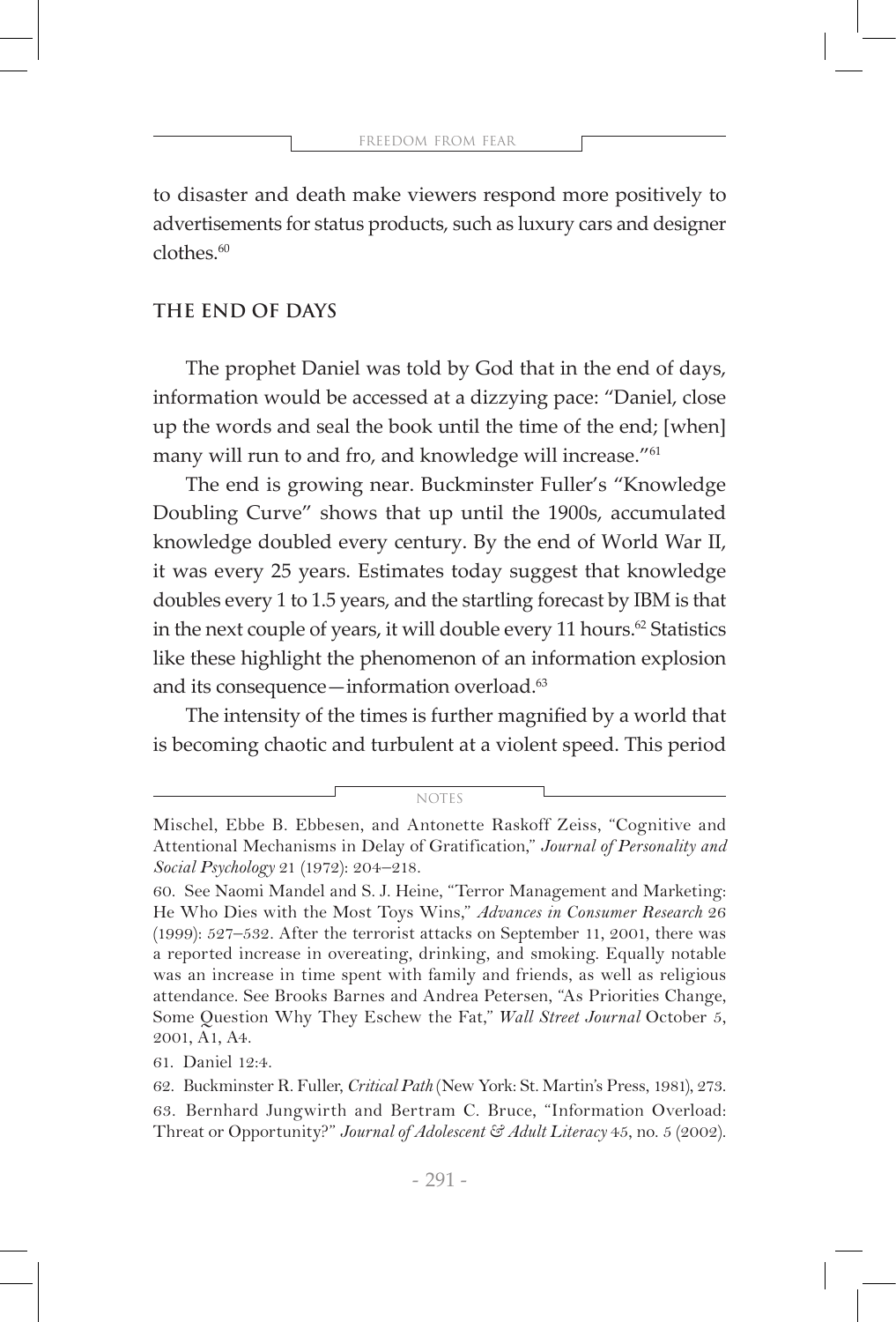in history and the coming events are ominously summed up by Rabbi Ezriel Tauber:

The state of suffering is a necessary condition of the coming Redemption. As the Maharal explains, a seed starts to sprout after rotting and breaking down totally. The "sprouting of the *Geulah* [Redemption] comes through the total breakdown of the whole world." The Footsteps of the Messiah are not merely indicators; they are necessary conditions. When the frameworks of security, economy, society, and morality fall apart, when all falsehood collapses … the light of Mashiach begins to sprout.<sup>64</sup>

The veneer of civility and decency has been all but stripped away. Unspeakable atrocities fueled by global unrest and rampant depravity have put humanity into a moral tailspin.

As life becomes increasingly unpredictable and bizarre, a shrinking world compounds the prospect for emotional distress. *Terror management* is no longer confined to our own lives and experiences, but, thanks again to the technological age, our brains are forced to process a confounding degree of calamities and catastrophes—all of which become logged and lodged as a clear and present danger.

For example, in a given year, statisticians put the odds of being struck by lightning at 1,000,000 to 1. In a typical small town of 1,500 people, we can expect that there will be one such occurrence every 600 years—making it largely the stuff of folklore, at any time in human history up until the early eighteenth century. Yet with instant access to the world-at-large—photos, streaming video, live eyewitness accounts—our community now has 7 billion residents, and the likelihood of this occurrence is 7,000 times a day. As we

notes

<sup>64.</sup> Rabbi Ezriel Tauber, *Thoughts for a Jewish Heart* (New Jersey: Israel Bookshop Publications, 2006), 231.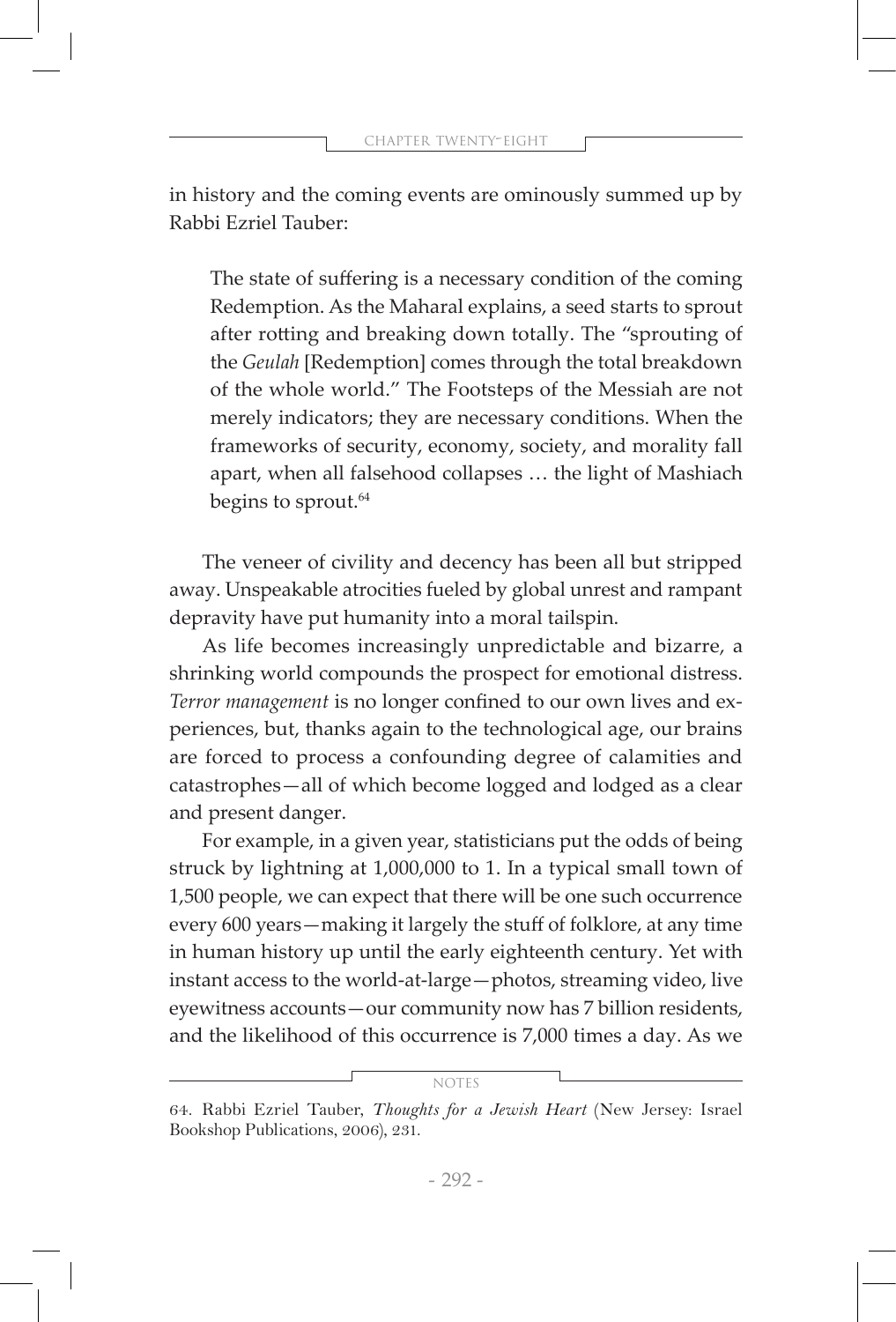become aware of the myriad mishaps and misfortunes happening all around us, our brains react as if we are experiencing them in real time.

The dry cough that turns out to be lung cancer for 1 in 3.5 million nonsmokers becomes the source of incessant worry because we "know so many people" who had such a diagnosis. We turn away from the statistically improbable in favor of fear, because of all the people "in our lives" whose stomach aches turned out to be a tumor, who were randomly attacked in broad daylight, or who became paralyzed from a mosquito bite. An endless onslaught of unpredictable and unavoidable horrors awaits us at every turn. It should not surprise us that neurotic has become the new normal.

### **THE EVIDENCE**

The consequences speak for themselves. An estimated 67 percent of the population is overweight or obese. The result: cardiovascular disease, cancer, and diabetes account for nearly two of every three deaths in the United States alone.

Sales of antidepressant, antianxiety, and mood-stabilizing drugs are at record levels, and today, one in four Americans suffers from mental illness (and Americans are ten times as likely to suffer from depression today as they were in the 1960s, even accounting for increased awareness and diagnosis).<sup>65</sup>

The coping mechanism for physical pain has been similarly compromised. In the United States, the number of prescriptions written for major painkillers rose 90 percent between 2003 and

<sup>65.</sup> A 2011 study by the Centers for Disease Control and Prevention reports that the use of antidepressants has soared 400 percent since 1988. It is the fastestgrowing class of prescribed drugs, second only to cholesterol medications. According to the World Health Organization, mental disorders are the leading cause of disability in the United States and Canada. See *The Global Burden of Disease: 2004 Update*, Table A2: Geneva, Switzerland: WHO, 2008.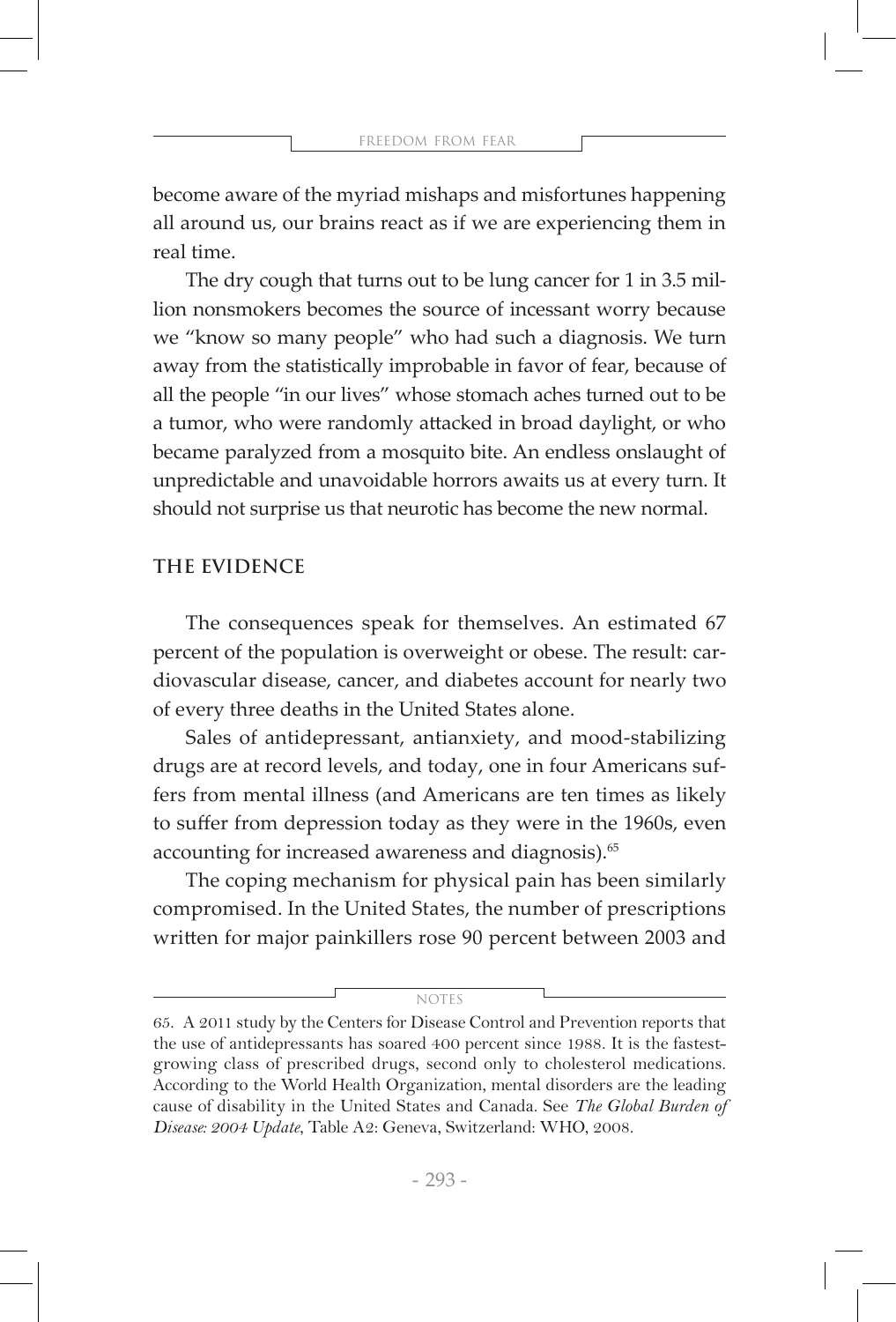2011.66 In total, according to the *New England Journal of Medicine*, 116 million Americans suffer with persistent pain—an astounding 1 out of 3 people.<sup>67</sup> Our tolerance for reality—much less pain of any sort—is crippled.

Technology further pulls on the threads of our mental fibers because when we are most vulnerable—in a moment of intense anger or stress—the press of a button or a tap of a finger lowers the drawbridge to our castle of dignity. In years past, we had time to calm ourselves, to regain our senses. Not anymore. In an instant, the enemy—any number of vices—is within our walls, eating away at our self-respect. As we will discuss in the upcoming chapters, the first rule to curb temptation is to keep what is good for us close and simple to obtain and what is counterproductive out of the way and hard to reach. The reverse has become the insisted-on standard.

The world is no longer available to offer a reality check, to set us straight by ridicule or scorn. More and more, our desires are being repackaged as inalienable rights, with society quick to decry anything that impinges on its unchecked freedom.

This crystallizes the ever-critical necessity to know exactly what we are living for. Nothing other than a clearly defined purpose with meaningful growth will insulate us from the quakes of insanity that would otherwise shake our emotional foundation and force us to flee from reality.

notes

66. According to an Associated Press analysis of statistics from the Drug Enforcement Administration. Narcotic analgesics are prescribed for the relief of severe pain and are the third most prescribed class of medication, according to a national audit conducted by IMS Health, a medical data provider.

<sup>67.</sup> Philip A. Pizzo, M.D., and Noreen M. Clark, Ph.D., "Alleviating Suffering 101—Pain Relief in the United States," *New England Journal of Medicine 2012* 366 (2012): 197–199. Persistent pain is defined as pain that lasts for weeks to years.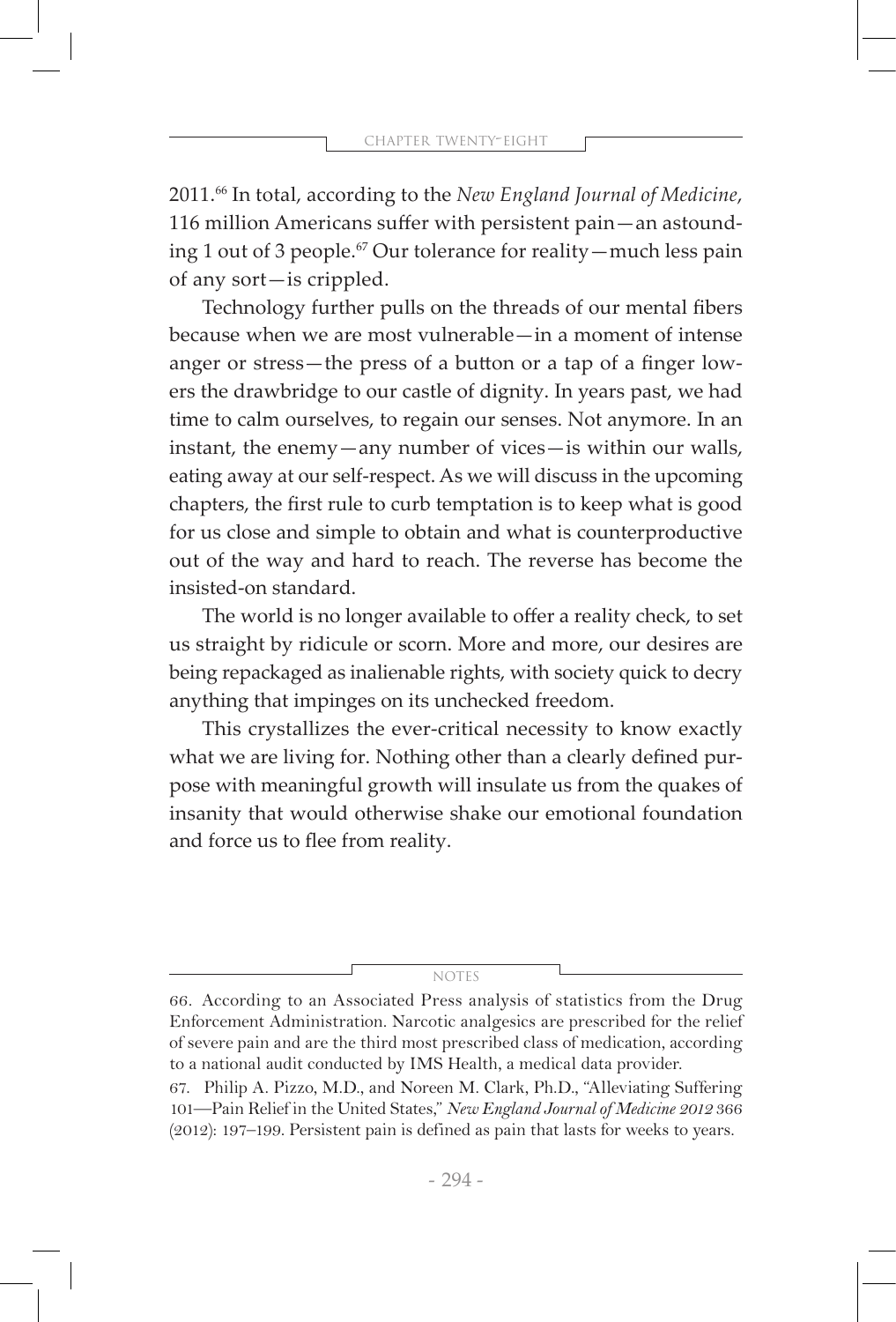Our lives are filled with ever-vivid reminders of the true nature of this world. Snapped into heightened awareness, so much seems irrelevant—at least in the moment. Our soul wants to attach to the one true reality—where we find permanence and meaning.68 Yet without a sense of purpose in our lives, we do not have the anchor of *bitachon*, and without this unspoken assurance, we shift to a mentality of "Let us eat and drink; for tomorrow we shall die."<sup>69</sup> The Achilles heel of self-control—the foundational trigger of all susceptibility—lies in how we manage our fears. The antidote to fear is *bitachon*, trust in God.

<sup>68.</sup> We read Ecclesiastes on Succos to remind us of the finite nature of this world, lest we get caught up in frivolity and unrestrained merriment. 69. Isaiah 22:12.